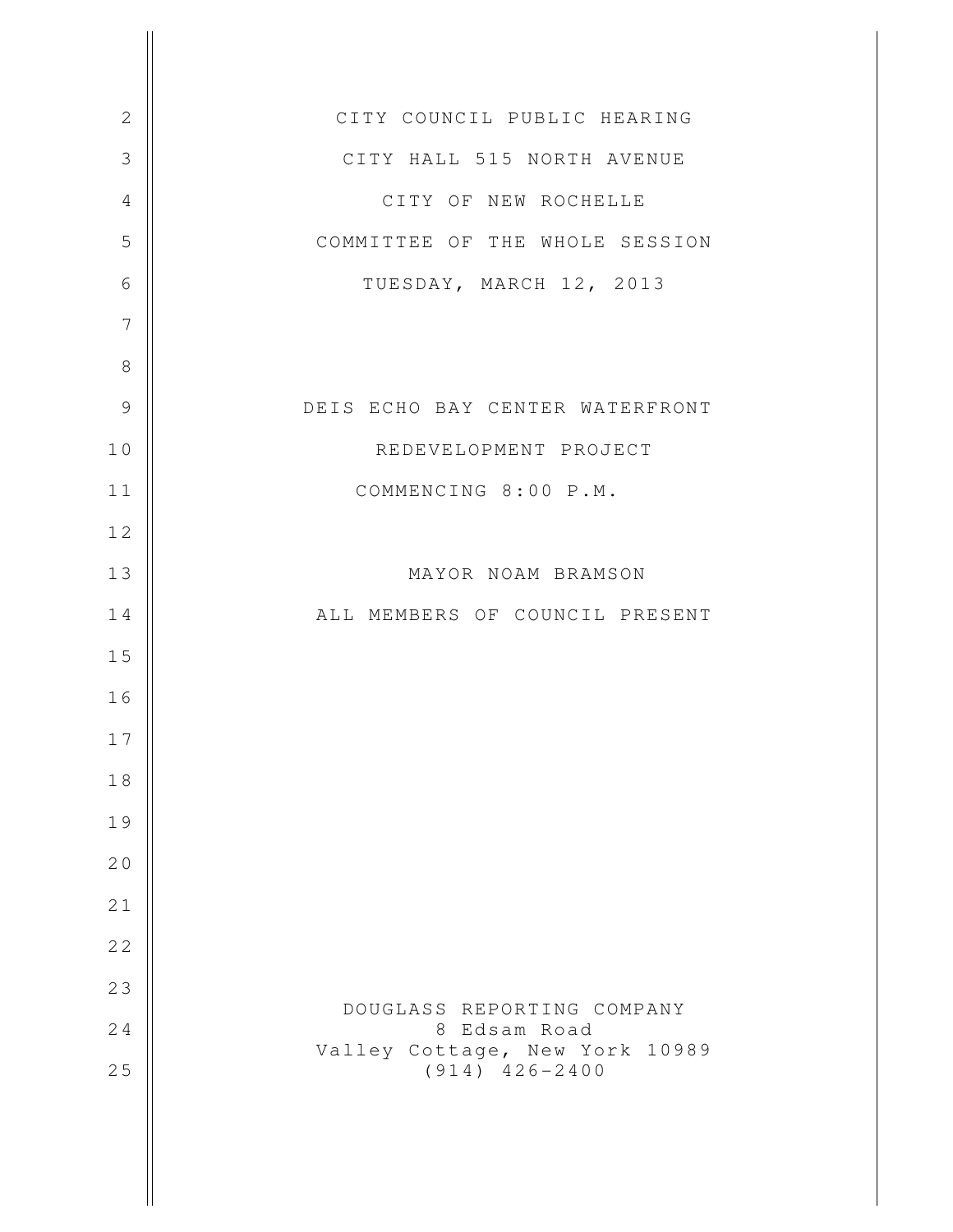1 || PUBLIC HEARING RE. ECHO BAY / DEIS 2 || MAYOR NOAM BRAMSON: Our next public 3 || hearing, if you'll bear with me: 4 Notice is hereby given that the 5 City Council of the city of New Rochelle, 6 | New York, will hold a public hearing concerning 7 || the completion of a draft environmental impact 8 Statement for the Echo Bay Center Waterfront 9 | Redevelopment. 10 || Full text of this matter was in the 11 | official city newspaper on February 22, 2013. 12 || Now, before I call up speakers who 13 || have registered, let me say that it has been 14 | our longstanding practice in New Rochelle, when 15 considering environmental impact statements or 16 || major developments, to give the applicants 17 || approximately 10 minutes or so in which to 18 | offer an initial presentation of information 19 || for our benefit and for the public's benefit. 20 || And in that spirit, I will invite the 21 | Prepresentatives from Forest City Residential. 22 I see Mark Weingarten to address us 23 || and offer the presentation of which I just 24 spoke. 25 || MR. WEINGARTEN: We're going to hand E.M. SANDERS, SR. COURT REPORTER (914) 824-5763 / EMSREPORTER@YAHOO.COM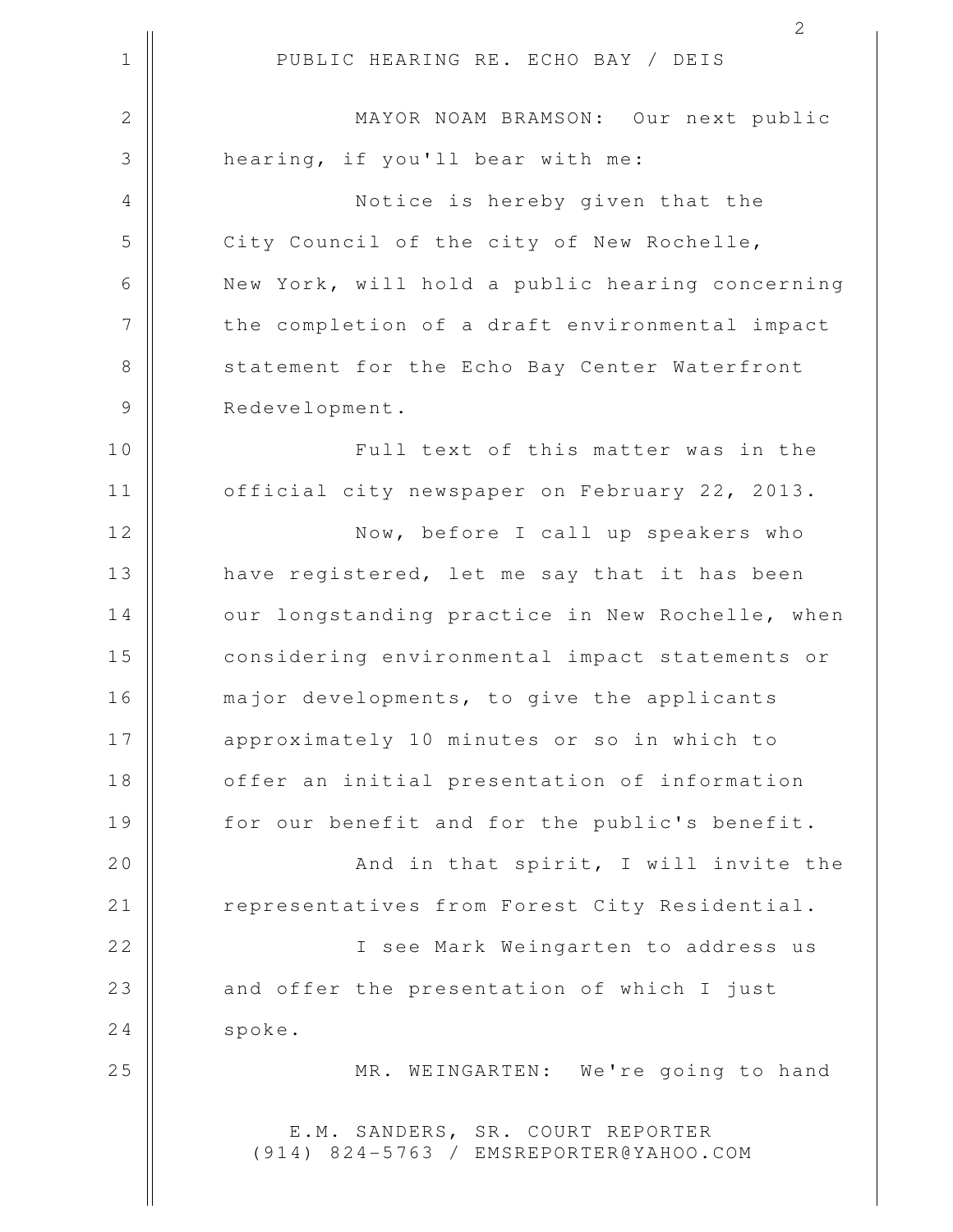1 || PUBLIC HEARING RE. ECHO BAY / DEIS 2 || out the PowerPoint copy. If you would like, 3 you can use this. 4 Thank you. 5 Good evening, Mr. Mayor, members of 6 **b** the Board. 7 My name is Mark Weingarten. I am a 8 member of the law firm of DelBello, Donnellan, 9 || Weingarten, Wise & Wiederkehr. 10 || It's my pleasure to be here this 11 | evening representing Forest City 12 Residential, Inc. in connection with its 13 || application for amendments to the zoning code,  $14$   $\parallel$  the marine Echo urban renewal area, a request 15 || for acquisition of certain city-owned 16 || properties, for a special permit, and for its 17 || site-plan approval at the property located at 18 || 224 and 260-70 East Main Street, in order to 19 facilitate a beautiful new waterfront 20 development consisting of 285 apartments, 21 | 25,000 square feet of retail, and approximately 22 || 5 acres of brand new waterfront park. 23 I'm joined this evening by the people 24 | at Forest City: Abe Naperstek and 25 Jonathan Gerkman [ph.], as well as our E.M. SANDERS, SR. COURT REPORTER (914) 824-5763 / EMSREPORTER@YAHOO.COM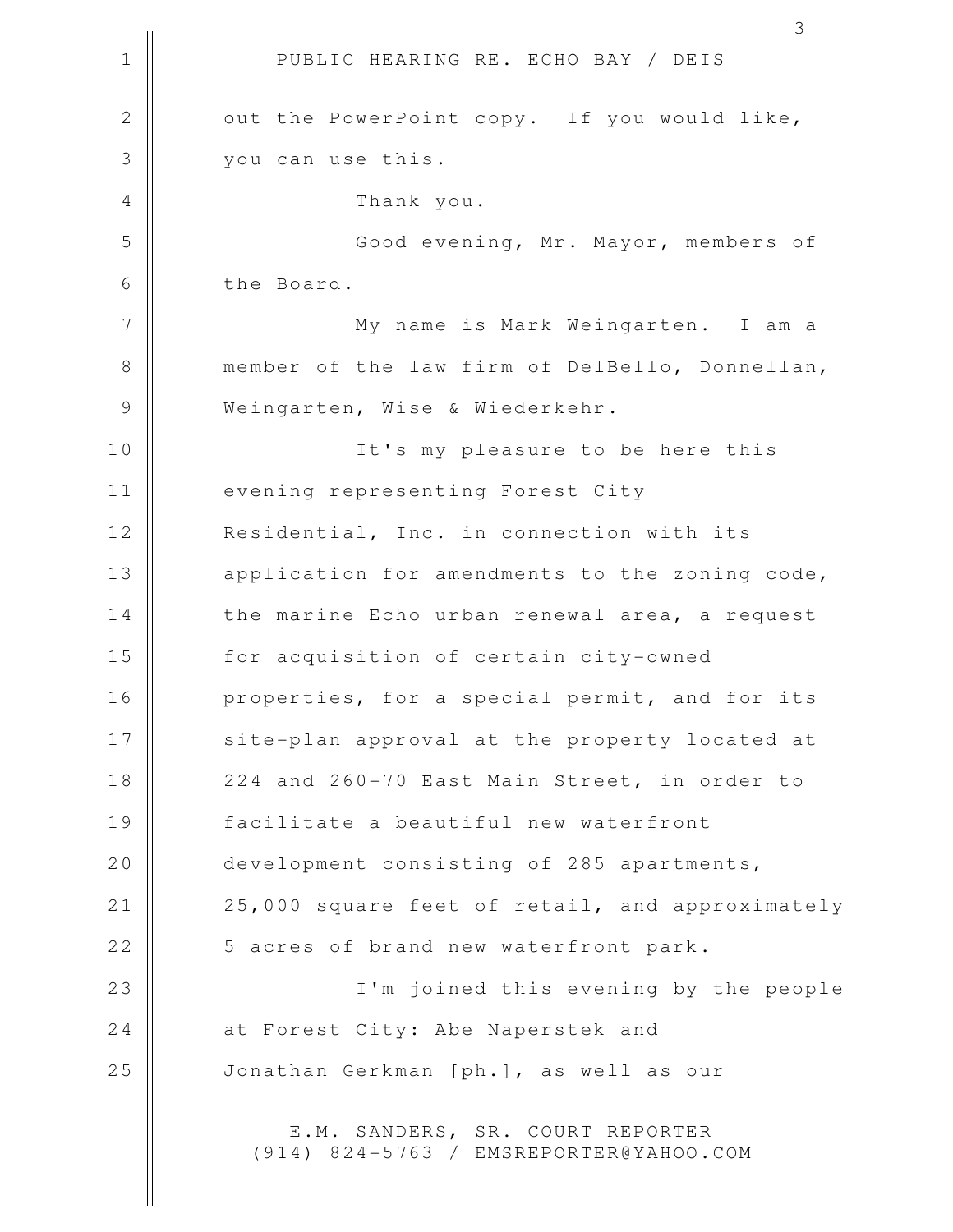1 || PUBLIC HEARING RE. ECHO BAY / DEIS 4 2 engineering planners at Divney Tung Schwalbe, 3 || vou'll hear shortly from Andy Tung, and 4 || Lisa Baker is here as well. 5 || Briefly, the site is currently, and 6 | has been for quite some time, contaminated and 7 | entirely inaccessible to the public. 8 || Inappropriate waterfront uses dominate the 9 | site. 10 || That is why the City, more than 11 || 10 years ago, put forth a planning process 12 | involving dozens of meetings and public 13 || participation which culminated in the selection 14 | of Forest City as the developer for the site. 15 While Forest City's project has had 16 || some fits and starts, it is now right-sized, it 17 || is ready to go, the market is ready, and the 18 || project is consistent with the original City's 19 || version over this past 10 years. 20 || I'm just going to give you a few of  $21$   $\parallel$  the highlights before we go into the DEIS. 22 || First of all, we're cleaning up the 23 || waterfront, and we're creating a public park 24 With over five acres, with a waterfront 25 | promenade; E.M. SANDERS, SR. COURT REPORTER

(914) 824-5763 / EMSREPORTER@YAHOO.COM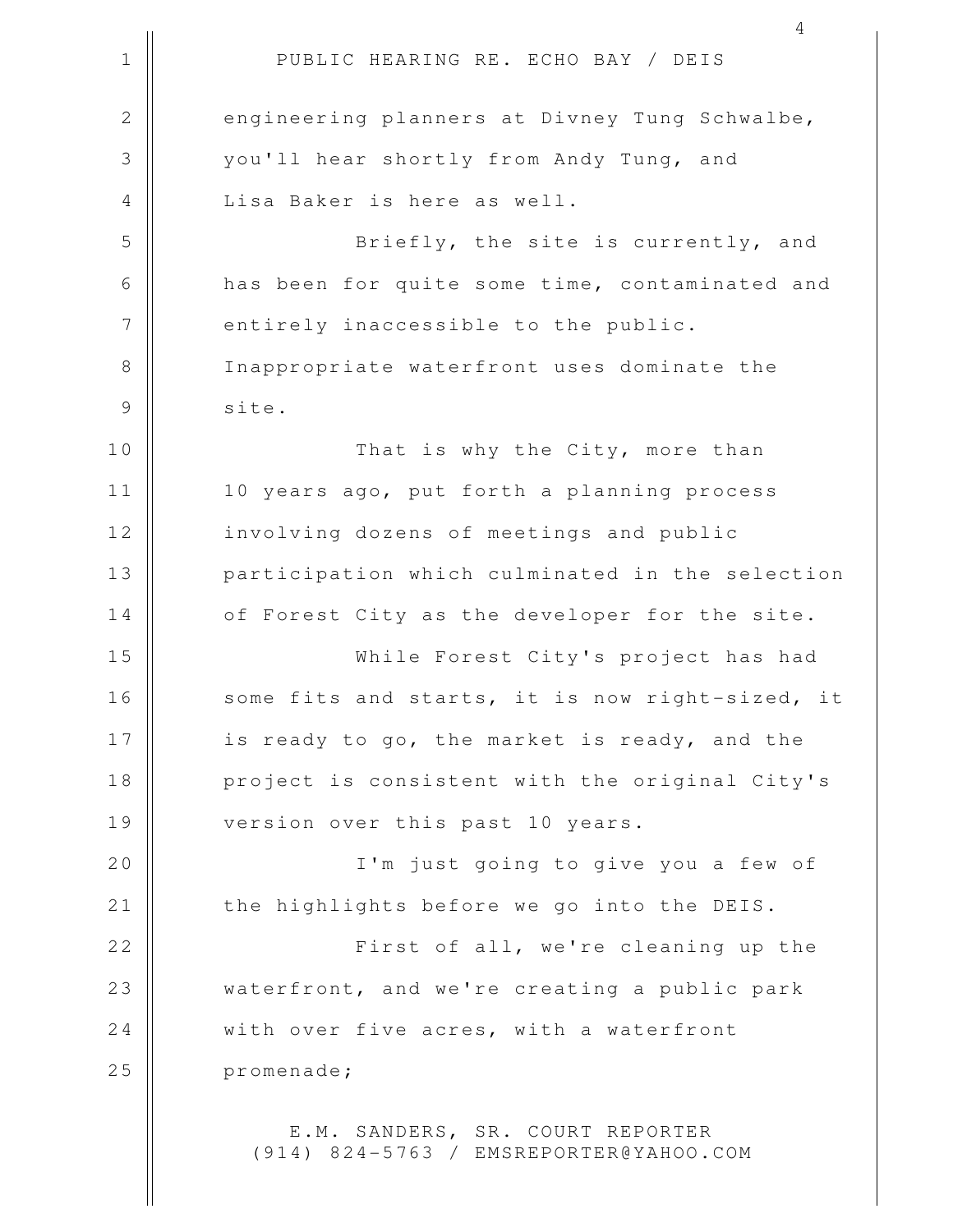|               | 5                                                                          |
|---------------|----------------------------------------------------------------------------|
| $\mathbf 1$   | PUBLIC HEARING RE. ECHO BAY / DEIS                                         |
| $\mathbf{2}$  | Two, easy access to the waterfront                                         |
| 3             | from East Main Street;                                                     |
| 4             | Three, creative and attractive play                                        |
| 5             | areas for children and families along the                                  |
| 6             | water;                                                                     |
| 7             | Four, attractive and interesting                                           |
| $8\,$         | architectural design for the buildings which                               |
| $\mathcal{G}$ | will help activate that corridor of your city;                             |
| 10            | Next, new neighborhood-scaled                                              |
| 11            | restaurants along the street for people to                                 |
| 12            | activate the pedestrian access along this side                             |
| 13            | of the city, and to bring people there;                                    |
| 14            | Also, in addition to the restaurants,                                      |
| 15            | shopping;                                                                  |
| 16            | Next, high-quality luxury rental                                           |
| 17            | housing. People with income living in your                                 |
| 18            | town, not only spending money here in the                                  |
| 19            | development, but throughout your city, and                                 |
| 20            | adding to the economic base of the city.                                   |
| 21            | 10 percent of the units will be                                            |
| 22            | affordable housing, workforce housing, in                                  |
| 23            | accordance with the City's Affordable Housing                              |
| 24            | policy;                                                                    |
| 25            | And, finally, an improved streetscape                                      |
|               | E.M. SANDERS, SR. COURT REPORTER<br>(914) 824-5763 / EMSREPORTER@YAHOO.COM |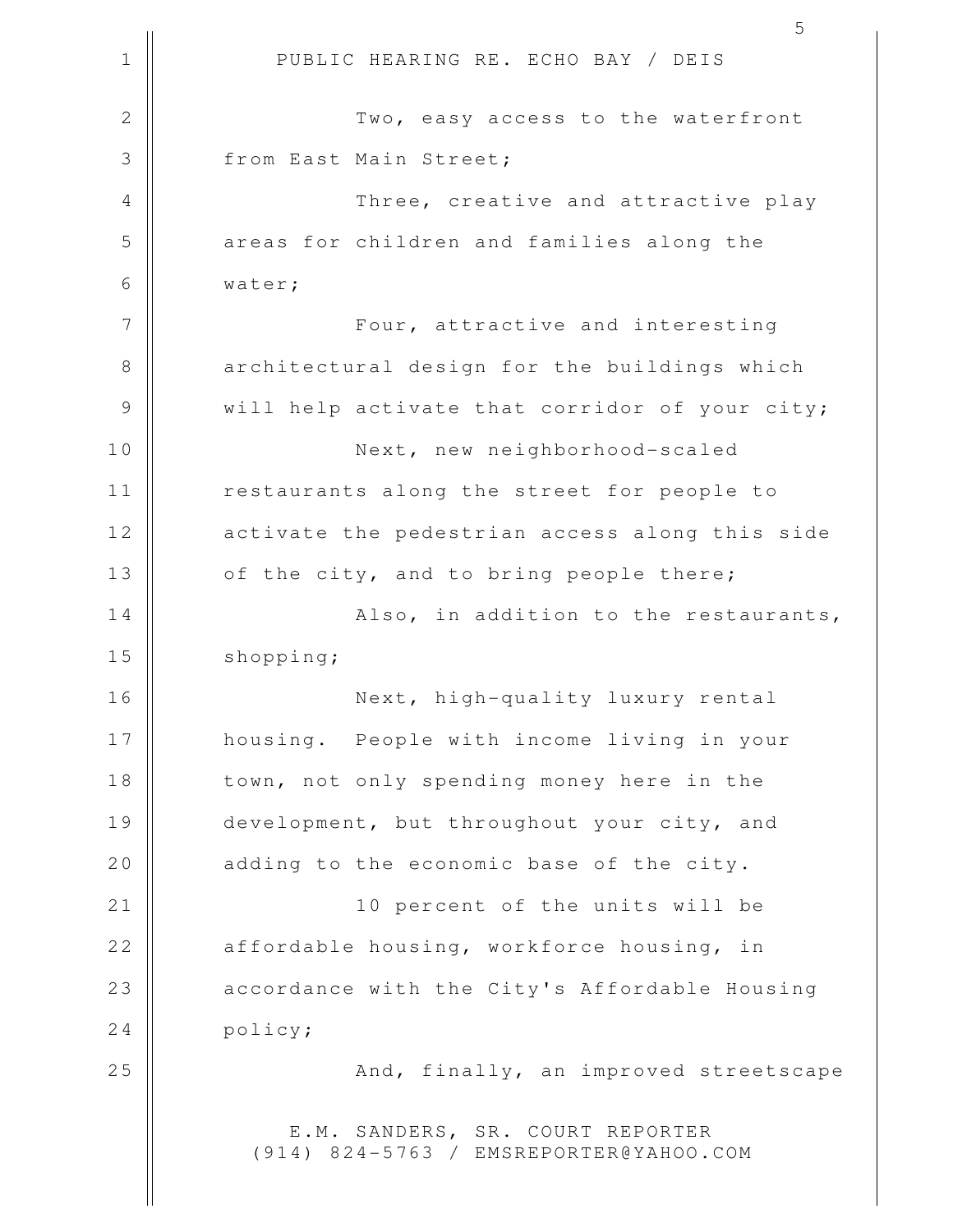|               | 6                                                                          |
|---------------|----------------------------------------------------------------------------|
| $\mathbf 1$   | PUBLIC HEARING RE. ECHO BAY / DEIS                                         |
| $\mathbf{2}$  | along Main Street which will enhance the                                   |
| 3             | walkability of the general area, and, again,                               |
| 4             | opening up the sight views to the water which                              |
| 5             | had been blocked to date.                                                  |
| 6             | As I mentioned, this will also add to                                      |
| 7             | the economic viability and strength of your                                |
| 8             | city. There will be over a million dollars of                              |
| $\mathcal{G}$ | fees paid upon construction. There will be                                 |
| 10            | over \$5 million -- up to \$5 million contributed                          |
| 11            | in connection with the City's removal of the                               |
| 12            | City Yard off the water and over to another                                |
| 13            | part of the city.                                                          |
| 14            | A pilot agreement will be in effect                                        |
| 15            | to give tax dollars over to your taxing                                    |
| 16            | entities.                                                                  |
| 17            | And, specifically, I want to give                                          |
| 18            | some emphasis to your school district. It is                               |
| 19            | designed in a way to make sure that the                                    |
| 20            | educational requirements created by the people                             |
| 21            | living there will be paid for. We believe                                  |
| 22            | there will be net significant benefit.                                     |
| 23            | It's important to note, that out of                                        |
| 24            | the 285 units, 71 are studios, 137 are                                     |
| 25            | one-bedrooms -- we don't anticipate very many                              |
|               | E.M. SANDERS, SR. COURT REPORTER<br>(914) 824-5763 / EMSREPORTER@YAHOO.COM |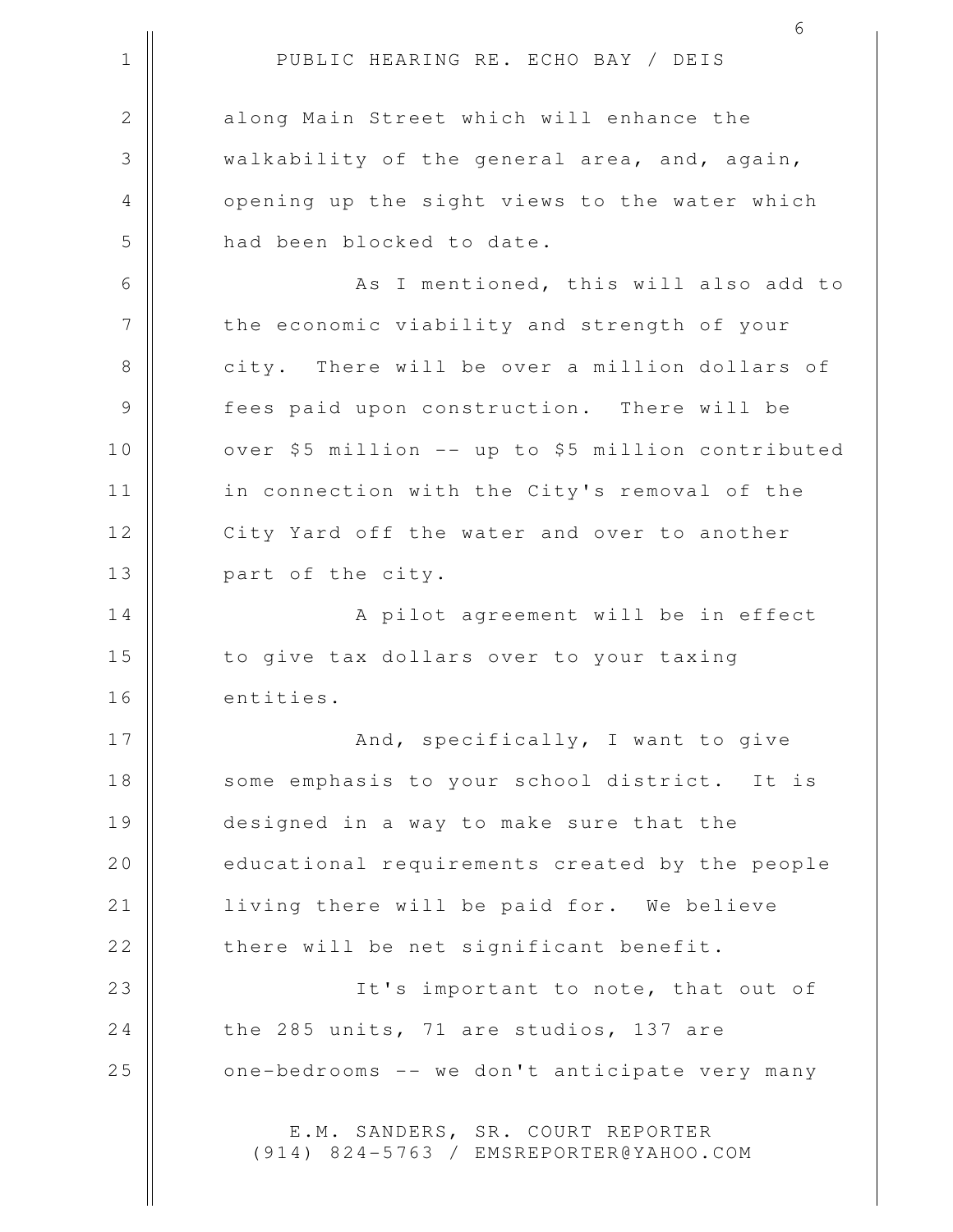1 || PUBLIC HEARING RE. ECHO BAY / DEIS 7 2 || school children at all -- and 77 two-bedroom. 3 || Nothrees, no fours. 4 || In addition, there will be revenues,  $5$  such as library tax, residential refuse fee, 6 utility taxes, and, of course, sales taxes 7 || which the City benefits from the retail space. 8 || Finally, there will be construction 9 || jobs. We need those. 10 || There will be permanent jobs. 11 There will be resident shopping, as 12 || we said, and being a part of your city. 13 || Finally, as we mentioned, this has 14 | now been right-sized. Echo Bay, the project 15 || has now been designed and scalable. 16 || What we hope, is to build upon its 17  $\parallel$  success, as far as city, and once designed, it 18 || is done in a way so that the surrounding areas 19 can grow around it, and new projects can follow 20 | us. 21 || I'm going to turn it over now to 22 || Andy Tung, who's going to go through the DEIS, 23 || qive you, briefly, what's in it, so that we can 24 then hear from you, and which we will be 25 || answering in an FEIS, in writing, at a later E.M. SANDERS, SR. COURT REPORTER (914) 824-5763 / EMSREPORTER@YAHOO.COM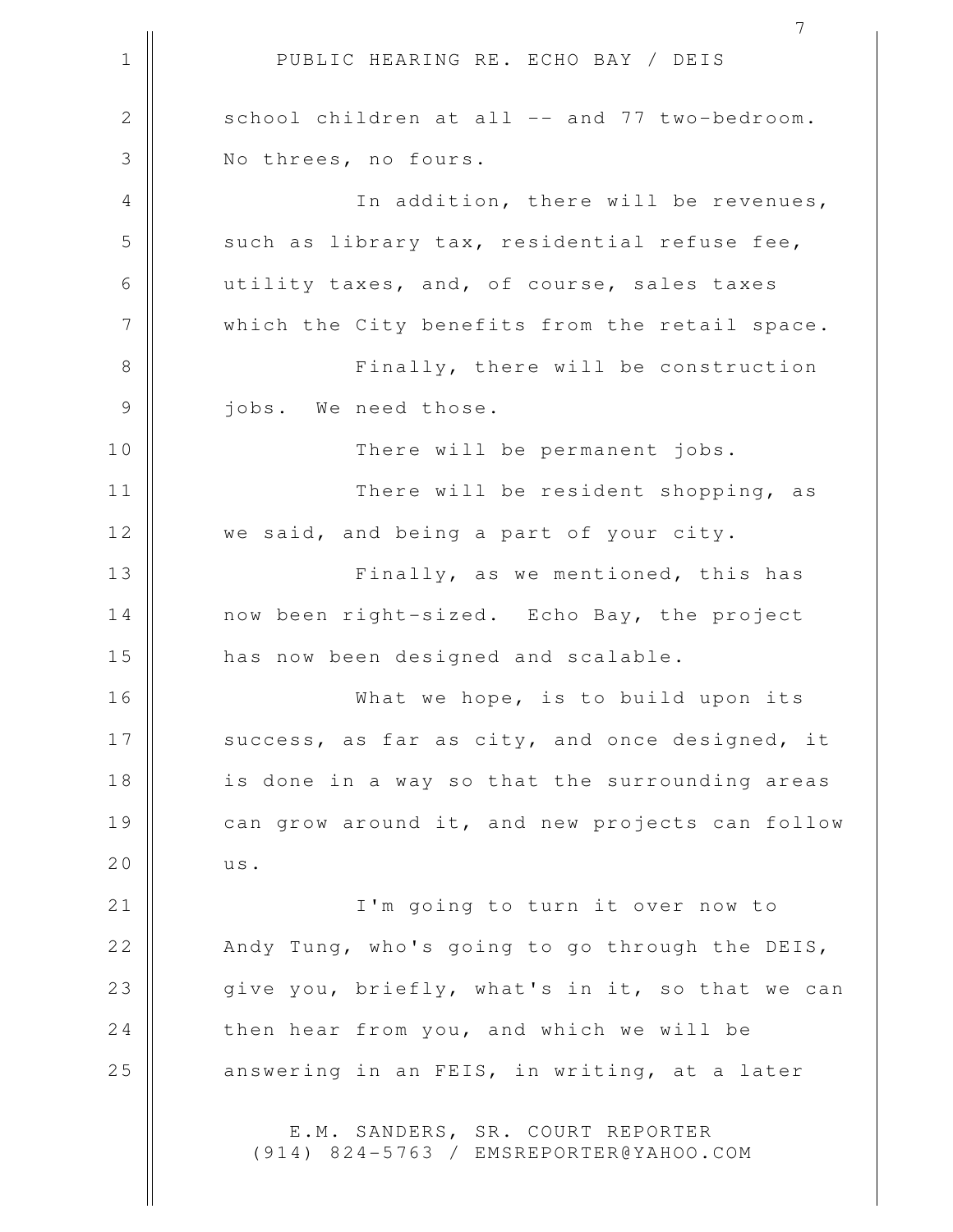|              | 8                                                                          |
|--------------|----------------------------------------------------------------------------|
| $\mathbf 1$  | PUBLIC HEARING RE. ECHO BAY / DEIS                                         |
| $\mathbf{2}$ | date.                                                                      |
| 3            | Thank you.                                                                 |
| $\sqrt{4}$   | MR. TUNG: Thank you, Mark.                                                 |
| 5            | Thank you, Mark.                                                           |
| $\sqrt{6}$   | Good evening, Mr. Mayor, members of                                        |
| 7            | the Council, members of the public.                                        |
| 8            | [Start of PowerPoint presentation.]                                        |
| 9            | MR. TUNG: First slide, please.                                             |
| 10           | The DEIS has been prepared in                                              |
| 11           | accordance with the DEIS scope which was                                   |
| 12           | adopted by this Council for the project, and                               |
| 13           | goes into an extensive discussion of the                                   |
| 14           | project itself, which is also known as the                                 |
| 15           | "proposed action, " as well as a number of                                 |
| 16           | environmental issues related to existing                                   |
| 17           | conditions at the site, what the project has                               |
| 18           | proposed, what effect that would have on those                             |
| 19           | conditions, as well as what type of mitigation                             |
| 20           | measures might be appropriate to make those                                |
| 21           | measures -- or, to make those the projects fit                             |
| 22           | into the city, the neighborhood, and the site.                             |
| 23           | Next slide, please.                                                        |
| 24           | The other important component of                                           |
| 25           | the -- or, section of the DEIS is something                                |
|              | E.M. SANDERS, SR. COURT REPORTER<br>(914) 824-5763 / EMSREPORTER@YAHOO.COM |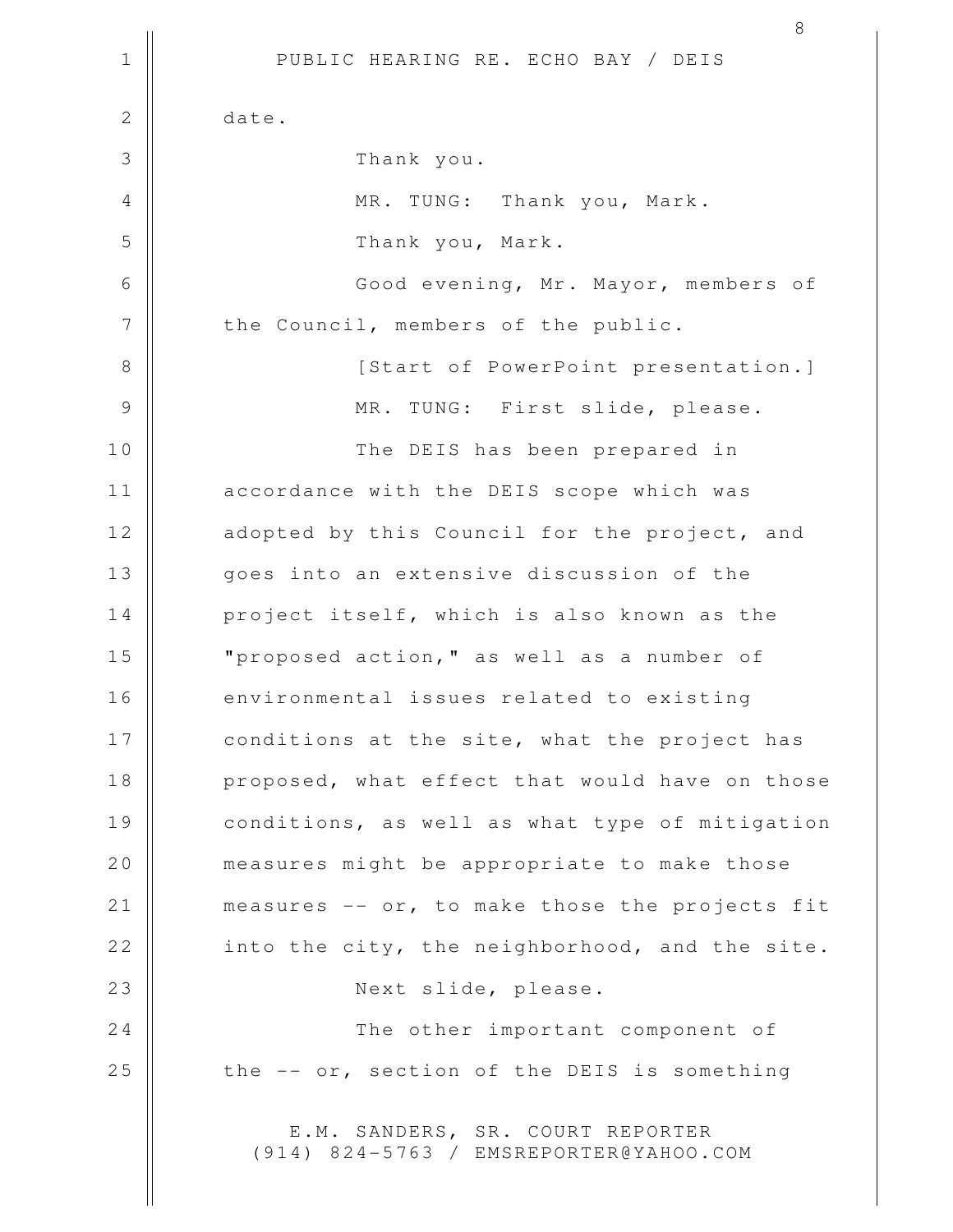1 || PUBLIC HEARING RE. ECHO BAY / DEIS 2 | called "alternatives," in which we've reviewed 3 various different scenarios for both the 4 || project and the two parcels that are involved, 5 || in accordance with the outline prepared by the  $6 \parallel$  City. 7 || Next slide. 8 The existing site is 9.4 acres in 9 Size, and consists of two properties, the 10 || City Yard and the armory site, both of which 11 would have what we -- what we call 12 || "unappreciated frontage," both on 13 || U.S. Route 1/Main Street and on Echo Bay. 14 | Main Street runs along here, along 15  $\parallel$  this front; and on the south side, Echo Bay. 16 In the proposal by Forest City, this 17 || site sits right in the center of the Echo Bay 18 || planning area, which Mark Weingarten described, 19 || which has long been studied by the City. 20 || This is in the center, and is called 21 | TEcho Bay Center," but also it's called that 22 **because we look to greatly improve the** 23 | conditions, both along Route 1 and Echo Bay, to 24 serve as a catalyst for spreading the 25 || redevelopment of Echo Bay both to the east and E.M. SANDERS, SR. COURT REPORTER (914) 824-5763 / EMSREPORTER@YAHOO.COM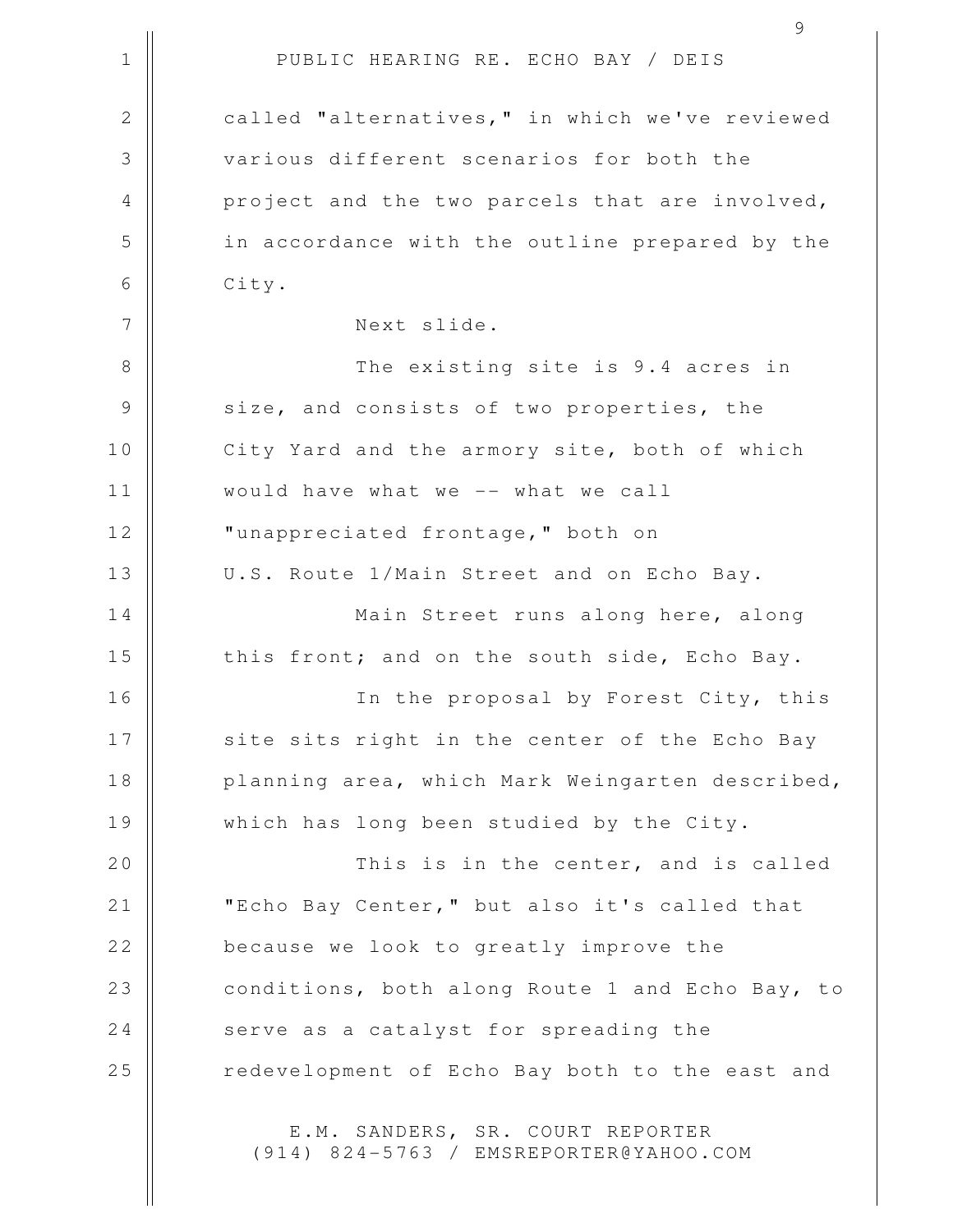1 || PUBLIC HEARING RE. ECHO BAY / DEIS 10 2 | the west. 3 Next slide. 4 This is a slide of the proposed plan, 5 the illustrative plan, which is in green, and 6 | brown in the center, overlaying on an aerial 7 | photo of the area. 8 || It shows the building in brown, and 9 || the open space in green. 10 And I would like to talk about the 11 | open space first, because access to the 12 || waterfront has been a key component of all 13 || planning for Echo Bay for many years within the 14 | city, and should be a key component of any 15 || proposal for Echo Bay, going forward. 16 || **In order to create that waterfront** 17 || access and that waterfront open space, we need 18 || to first stabilize the shoreline itself, which 19 has, if you've been in this area, or you've 20 || seen this area from the south, has been -- has 21 | fallen in, in many areas. It's deteriorating  $22$  || and eroding, and must be stabilized 23 || structurally, first, with a combination of 24 | RipWrap, bulkhead, and a new wetland planting 25 || shelf that we're proposing along the south

> E.M. SANDERS, SR. COURT REPORTER (914) 824-5763 / EMSREPORTER@YAHOO.COM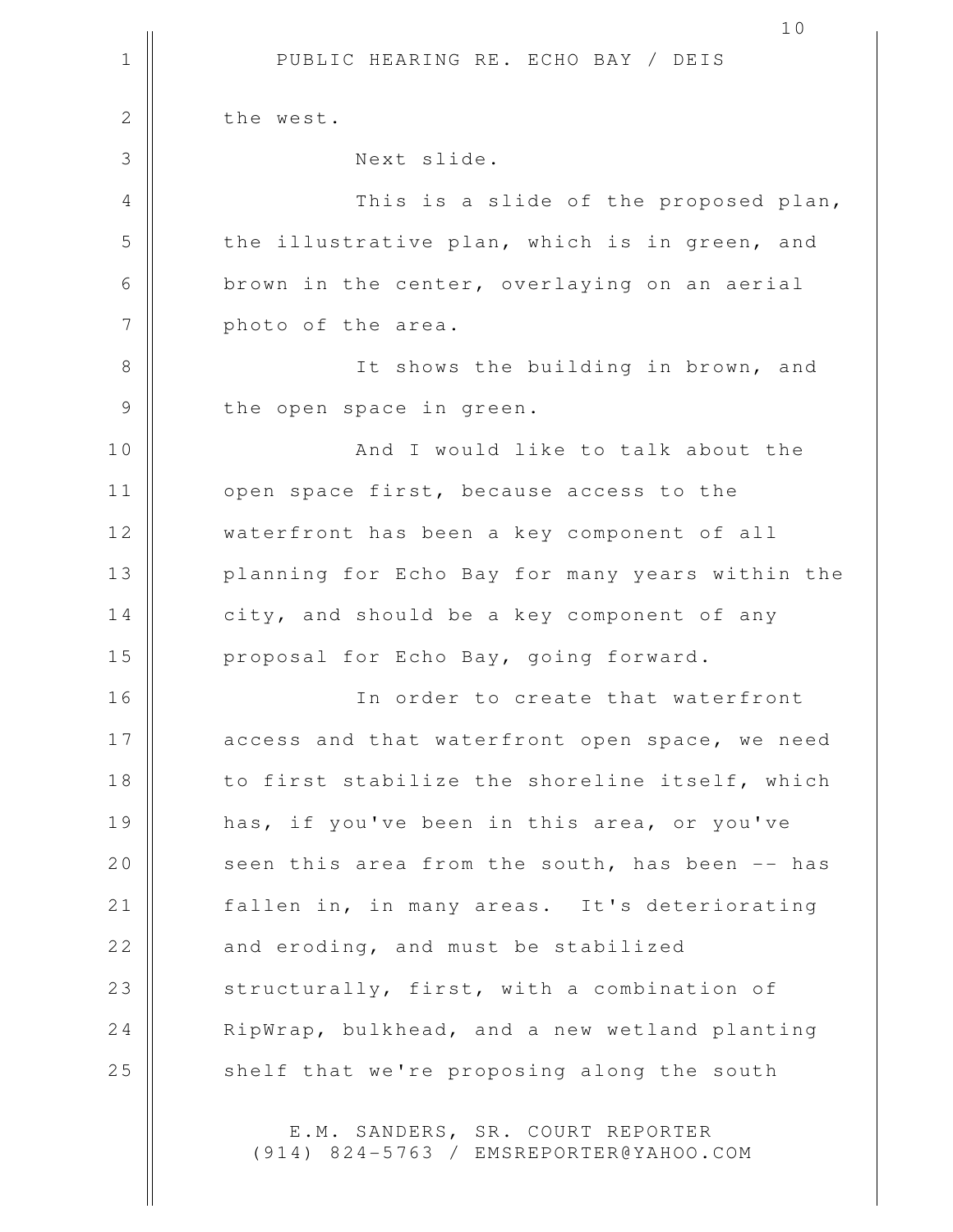1 || PUBLIC HEARING RE. ECHO BAY / DEIS 11 2 | side. 3 || After that stabilization, we can 4 | create both an esplanade, which is connoted by  $5$   $\parallel$  this tan line that wraps around the shoreline, 6 || as well as a landscaped open space either side 7 | of the promenade, for people to engage in 8 || various types of activities. 9 Thus far, we've shown seating areas, 10 || and a dock extending from the promenade out to 11 | the water, for kayaks and other non-motorized 12 | vehicles -- non-motorized boats, rather. 13 || Next slide. 14 This is a view from the southwest, 15 || looking back toward Echo Bay. 16 || You can see the stabilized shoreline. 17 || You can see the walkways and the landscaped 18 areas. 19 This is an existing building, a stone 20 | building, that was part of the armory functions 21 | early on. We believe it may have been used to 22 **house munitions.** 23 || And we're looking to restore it and 24 use it for a public use. 25 You can see here the armory E.M. SANDERS, SR. COURT REPORTER (914) 824-5763 / EMSREPORTER@YAHOO.COM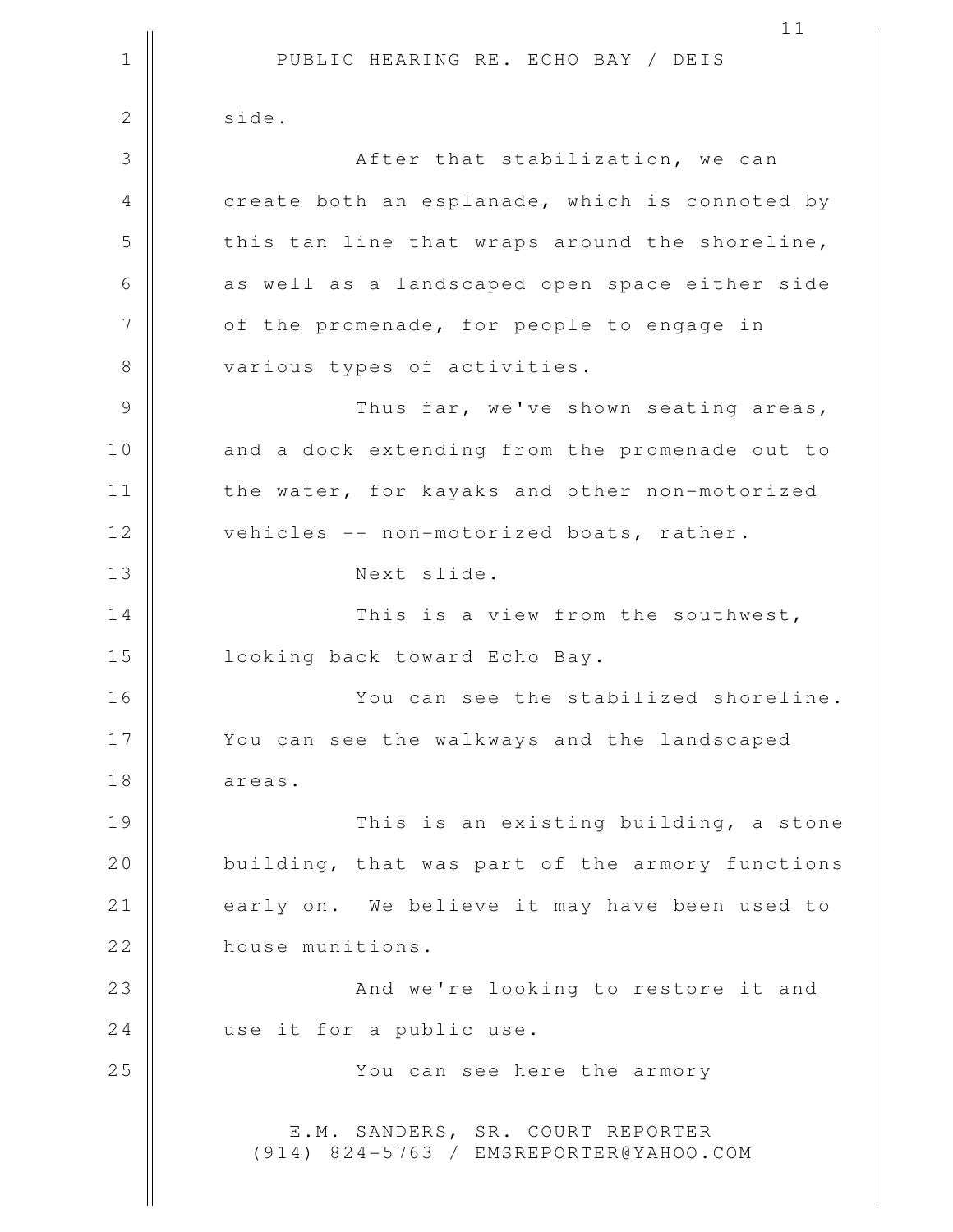1 || PUBLIC HEARING RE. ECHO BAY / DEIS 2 barrel-holding building on the left, as well as 3 the four-story mixed-use Forest City building 4 || that Mark described. 5 Connections are also an important 6 component of this projects; connections for 7 || now, and for the future. 8 || And you can see here, the promenade 9 extending, both, to the west boundary, and 10 || beyond the slide to the east boundary, for 11 | future connections to adjoining parcels as they 12 | become redeveloped. 13 || Next slide, please. 14 || Now, let's talk about the building. 15 || As Mark mentioned, 25,000 square feet 16 || of retail space. The full front is along 17 Main Street will have a ground-floor retail 18 || component that will have a mix of shops and 19 | restaurants; 20 285 residential apartments in a 21 | four-story building, and that wraparound, in 22 || what we call the "interior courtyard," in a 23 || square, and extend out in a south wing towards 24 Echo Bay. 25 || That mix of one-bedroom, studio, and E.M. SANDERS, SR. COURT REPORTER (914) 824-5763 / EMSREPORTER@YAHOO.COM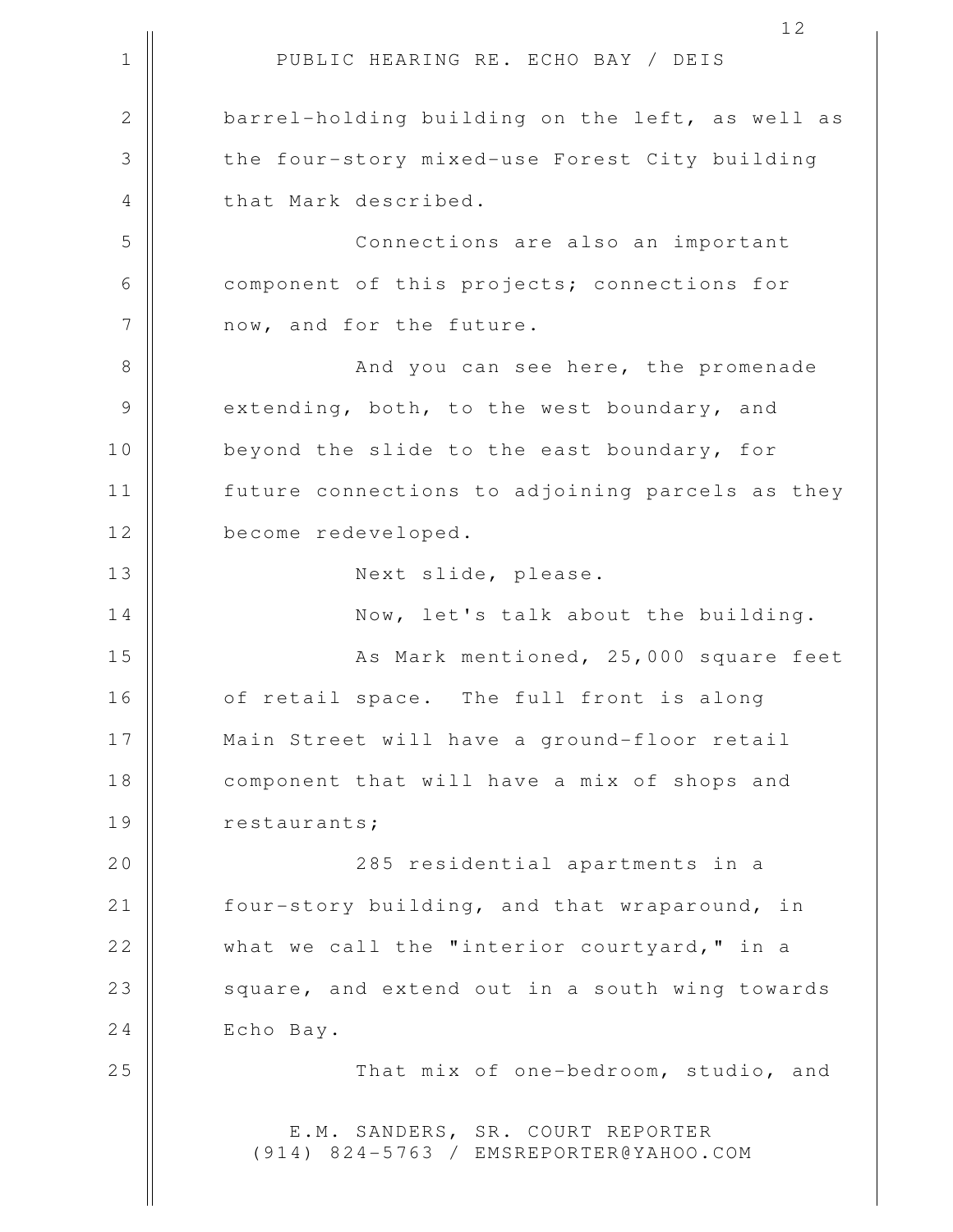|                | 13                                              |
|----------------|-------------------------------------------------|
| $\mathbf 1$    | PUBLIC HEARING RE. ECHO BAY / DEIS              |
| $\overline{2}$ | two-bedroom apartments have been analyzed in    |
| 3              | the DES -- DEIS, in terms of all of their       |
| $\overline{4}$ | potential impacts on the city and its services, |
| 5              | and others elements of the neighborhood.        |
| 6              | Next slide, please.                             |
| 7              | The architecture of this building,              |
| 8              | because it is in the center of the Echo Bay     |
| $\mathcal{G}$  | planning area, we feel is critical to           |
| $10$           | establishing a strong visual presence for a     |
| 11             | mixed-use building.                             |
| 12             | And this architecture, which is                 |
| 13             | designed by KSQ Architects of White Plains,     |
| 14             | shows the ground-floor retail along             |
| 15             | Main Street.                                    |
| 16             | This is standing in the island in               |
| 17             | front of the armory, looking east, along the    |
| 18             | face of the building; three stories of          |
| 19             | residential above; a mix of brick, metal panel, |
| 20             | and glass, to reflect the combination of        |
| 21             | commercial, with residential above, in a        |
| 22             | waterfront location, with special design        |
| 23             | elements at the corners and at the end of the   |
| 24             | building, to raise up and mark the presence of  |
| 25             | this building along Main Street.                |
|                |                                                 |

E.M. SANDERS, SR. COURT REPORTER (914) 824-5763 / EMSREPORTER@YAHOO.COM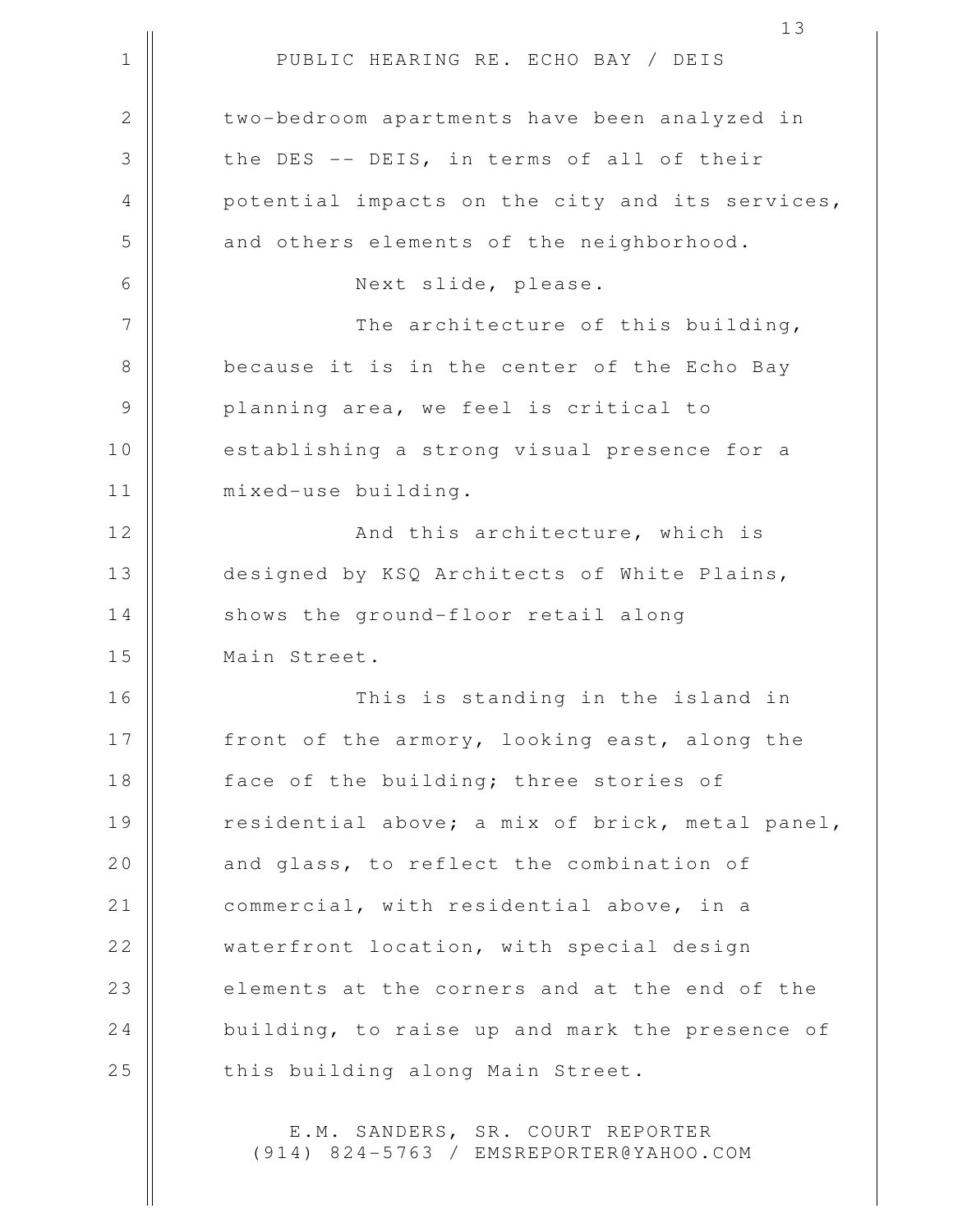1 || PUBLIC HEARING RE. ECHO BAY / DEIS 14 2 || The creation of that streetscape, 3 || putting the building right up on the public 4 || sidewalk, and having store windows that people 5 will walk along and be interested in looking 6 || into, we feel is very critical to establishing 7 || a presence in this location. 8 || Next slide, please. 9 || I talked about connections. 10 || Access to the site is available to 11 || the promenade from two sidewalks that walk in 12 | from Main Street, but not everybody will be 13 walking. 14 What we propose, is to utilize the 15 | existing driveway that served the armory; widen 16 | that driveway, and create what we call 17 || "Armory Place." 18 That will lead to a public parking 19 || area in the center of the armory site, to be 20 | constructed by Forest City, that will serve, 21 | initially, for public access to the open space  $22$   $\parallel$  through a pathway that connects down to the 23 || waterfront promenade. So you can drive in, 24 park in this area, and walk down, have access 25 | to the promenade.

> E.M. SANDERS, SR. COURT REPORTER (914) 824-5763 / EMSREPORTER@YAHOO.COM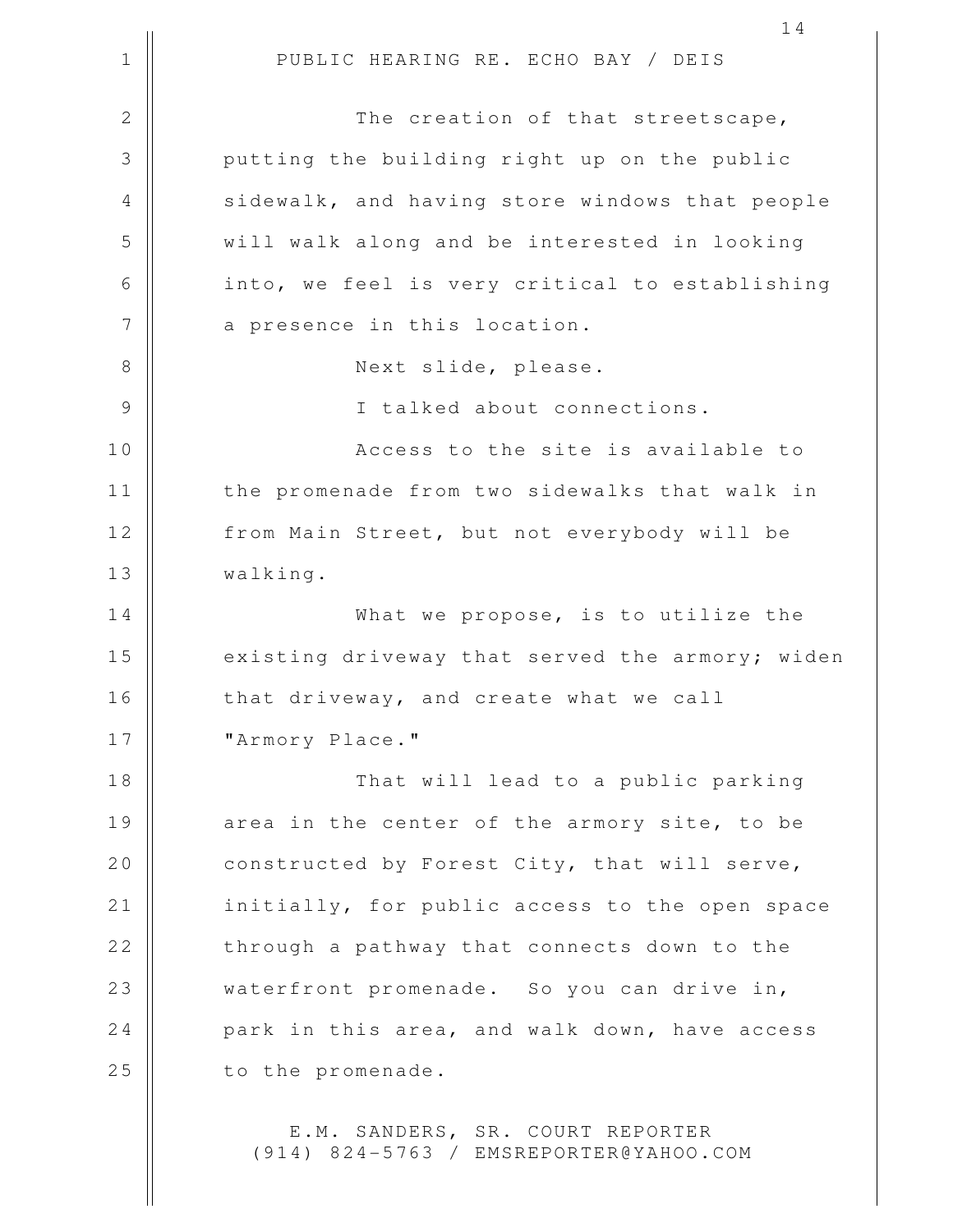1 || PUBLIC HEARING RE. ECHO BAY / DEIS 15 2 || In the future, for whatever program 3 use goes into the armory, that parking can also 4 || be shared for that use. 5 || And depending on that, on that use, 6 || it may need additional parking, but this is a 7 | start. 8 || Armory Place is also what we believe  $9 \parallel$  to be the invitation -- the public invitation 10 | to Echo Bay. 11 || So, we have shown landscaping along 12 | the cliff. 13 || And one of the alternative plans that 14 | I will touch on briefly, we also show a 15 variation of a plan that expands that 16 | invitation, expands the width of that 17 | Armory Place. 18 || It's also -- right now, if you drive 19 || into the armory, if you've had occasion to 20 drive into the armory, you know it's, right 21 | turn in, right turn out, only, because of the 22 | split in Route 1 at Main Street and Huguenot. 23 In order to make this a true 24 | invitation to Echo Bay, we felt it important 25 || that there be two-way access, both in and out E.M. SANDERS, SR. COURT REPORTER (914) 824-5763 / EMSREPORTER@YAHOO.COM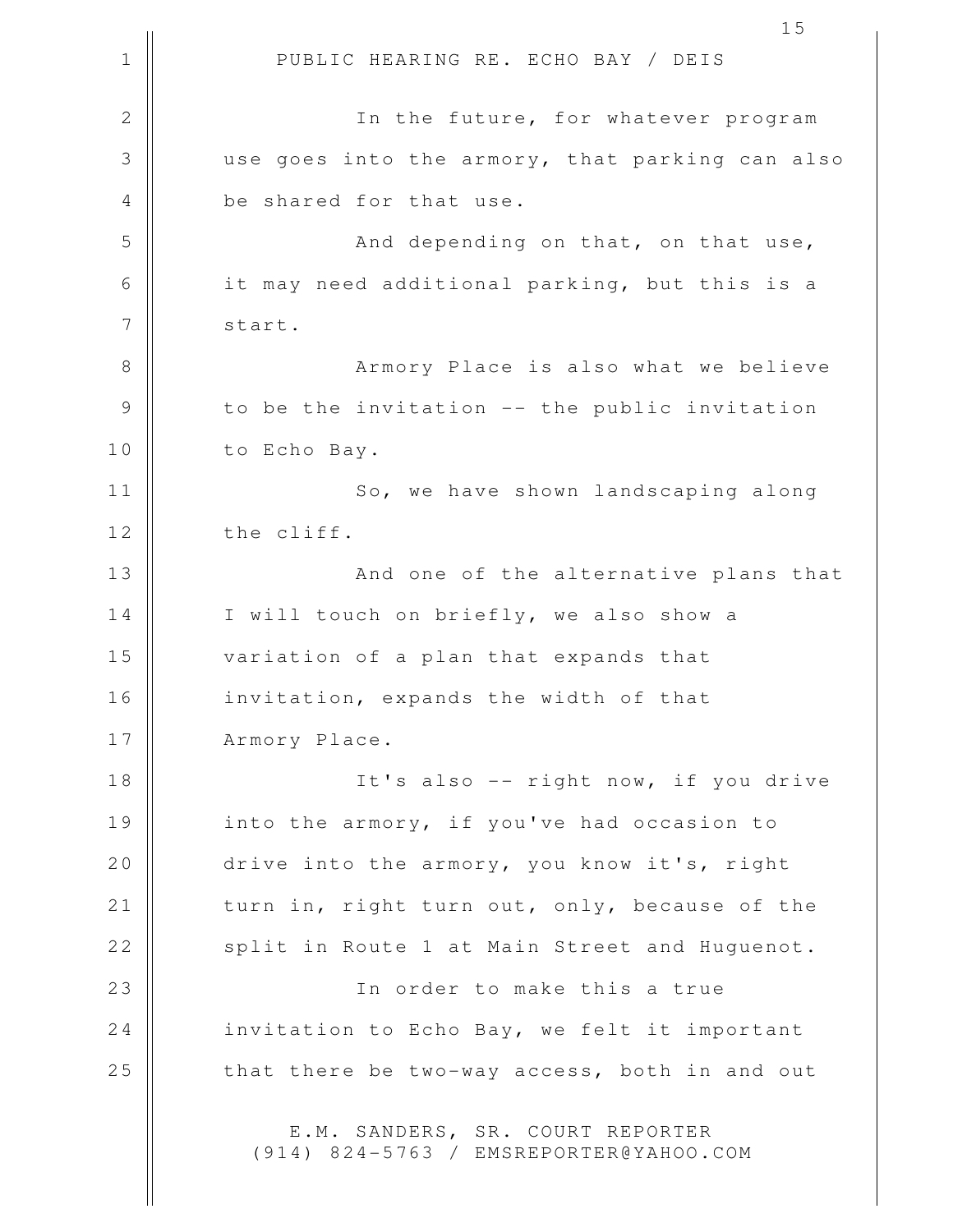1 || PUBLIC HEARING RE. ECHO BAY / DEIS 16 2 | of the site. 3 || So, we proposed an improvement here 4 || at the intersection of the driveway and 5 Main Street. 6 Next slide. 7 || That improvement consists of: 8 || Adding a traffic signal here, and, 9 **h** here, on Huguenot, to control the flow in both 10 directions; 11 || And to re-striping, so that the 12 | left-turn lane in, coming from the north, can 13 || turn into Armory Place, and a left-turn out is 14 | provided onto Huguenot. 15 This gives full access to this 16 | driveway, and will help serve, both, the access 17 || to the public parking, to the future use of the 18 || armory, and to the access to the upper level of 19 parking. 20 || I forgot to mention, when I was 21 | talking about the architecture, there are two 22 | levels of parking underneath the residential  $23$  || and the retail space. 24 || The top level will be used as an 25 | access off of Armory Place. E.M. SANDERS, SR. COURT REPORTER (914) 824-5763 / EMSREPORTER@YAHOO.COM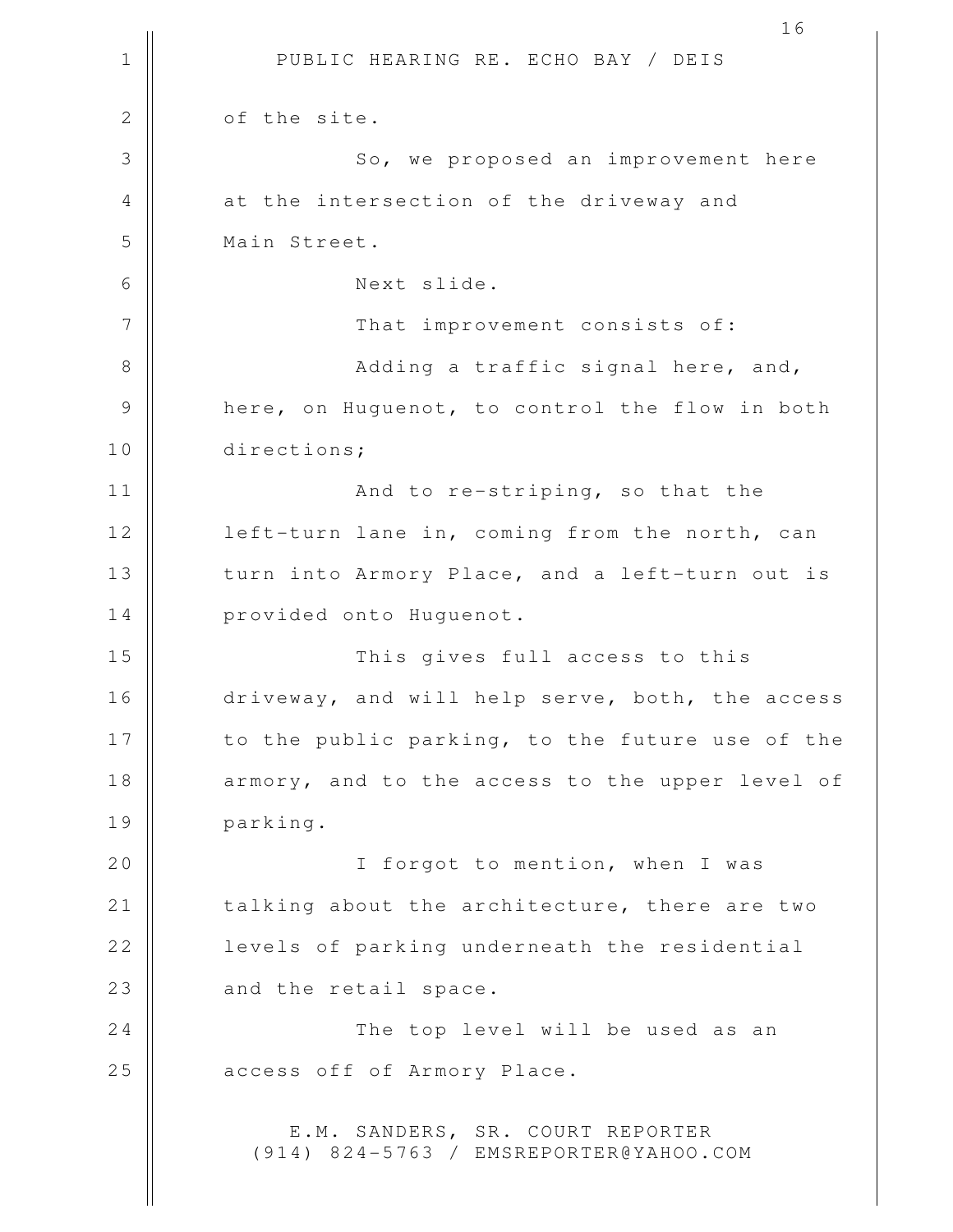1 || PUBLIC HEARING RE. ECHO BAY / DEIS 2 || The other level, the lower level, is 3 **access** off the former driveway to the 4 DPW Yard -- or, to the current driveway to the 5 DPW Yard, which will be improved, and provide 6 || access to that lower level. 7 || Next slide, please. 8 Also in the DEIS are an extensive 9 || series of visual analyses that take advantage 10 || points around the site, both to the north and 11 | the south, from public vantage points, and look 12 | to see what you see now, and what you would see 13 || in the future with the construction of this 14 project. 15 Next slide. 16 || So these are just a couple of 17 || examples of -- that are included within the 18 DEIS. 19 || In both of these exhibits, the 20  $\parallel$  existing view is at the top. 21 || And this is a view from looking down 22 || Main Street from Lispenard. 23 || **And at the top here, looking at the** 24 Site, and looking across Main, the DPW 25 | buildings, from Stephenson Boulevard. E.M. SANDERS, SR. COURT REPORTER (914) 824-5763 / EMSREPORTER@YAHOO.COM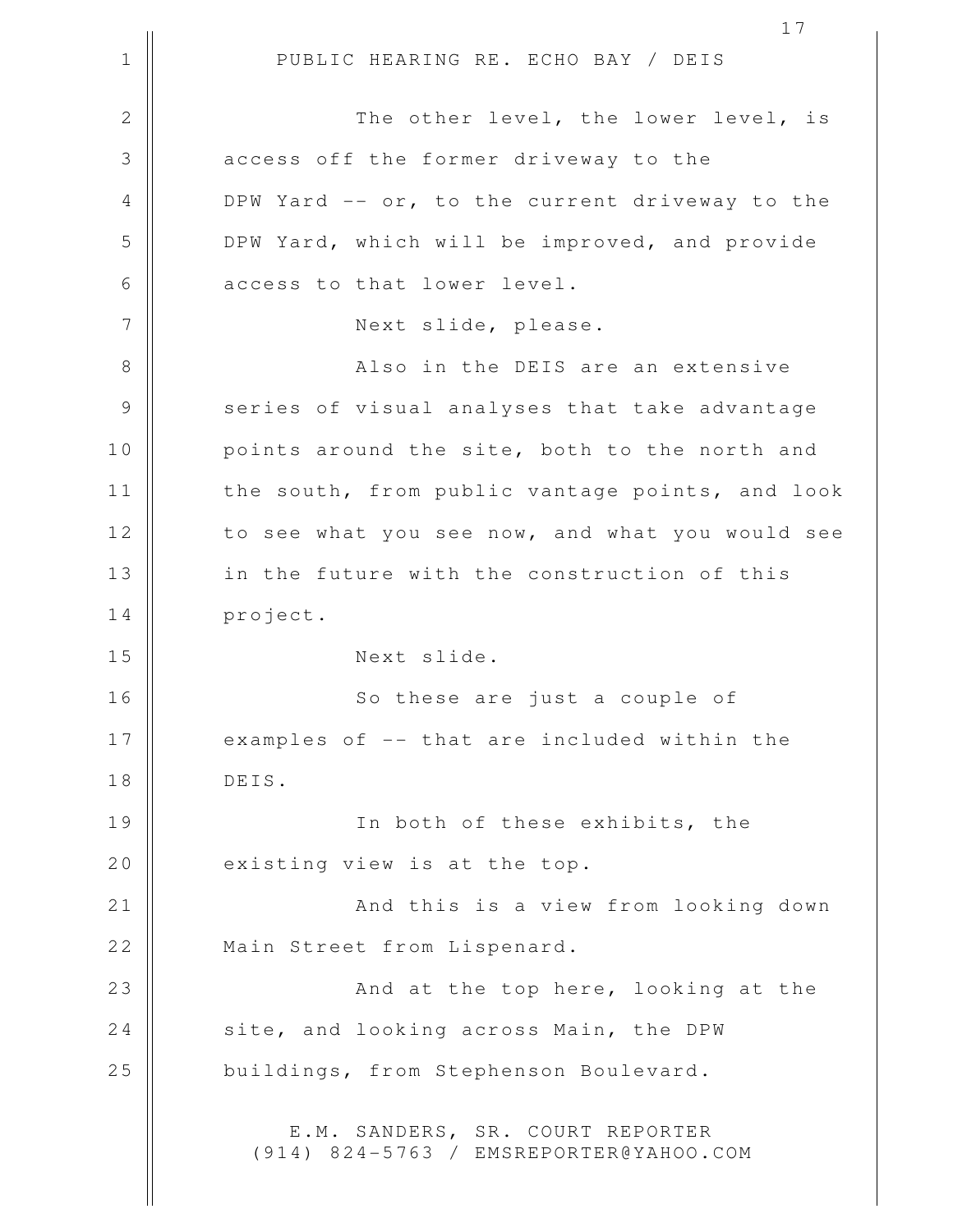1 || PUBLIC HEARING RE. ECHO BAY / DEIS 2 And what we've done, is to drop the  $3 \parallel$  building  $-$  a 3D model of the building, scaled 4 || down to fit into the photograph, into those 5 | locations, so you can see what the view would  $6 \parallel$  be from all those vantage points. 7 || Next slide, please. 8 Oh, can you go back for just a 9 || second? 10 || Here you can begin to see what we 11 believe to be the importance of establishing 12 || that streetscape along Main Street, where there 13 || really is nothing today, and, you don't really 14 || qet a sense of either a street wall or some 15 || activity there which would draw people to walk 16 along Main Street; 17 Neither do you get an invitation to 18 || the waterfront, or any real sense that there is 19 a waterfront beyond the DPW Yard, today. 20 || Next slide. 21 This again shows an existing 22 | condition. 23 This is a view of the armory annex 24 building, the two-story annex building, 25 | connected to the barrel-hold of the armory to E.M. SANDERS, SR. COURT REPORTER (914) 824-5763 / EMSREPORTER@YAHOO.COM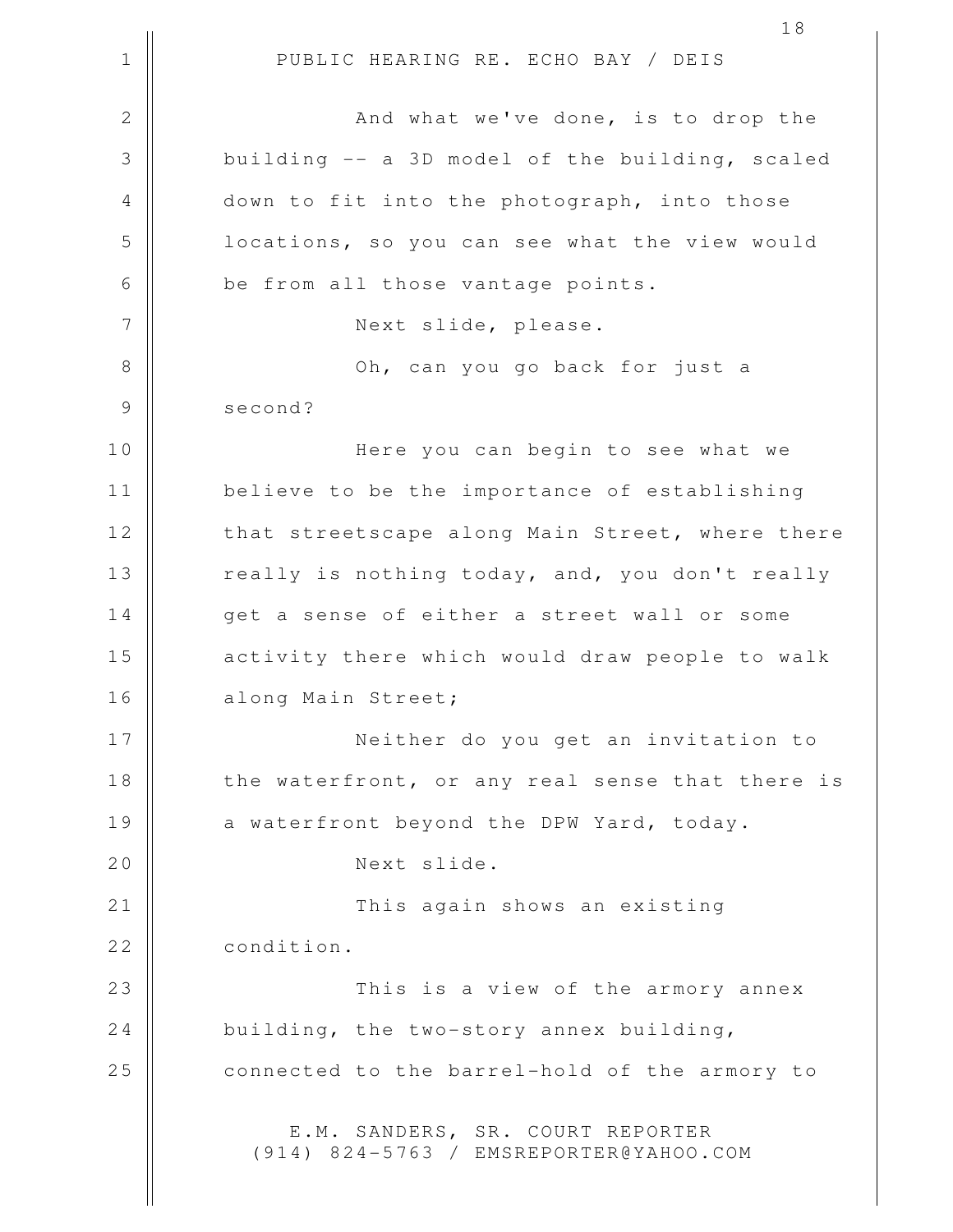1 || PUBLIC HEARING RE. ECHO BAY / DEIS 19 2 | the right. 3 || And this is the existing driveway, 4 || that right turn in, and right turn out. 5 To the left, you can seem the fence 6 that borders the DPW Yard, as well as some 7 | scrub growth alongside that driveway. 8 || You really have no sense, looking 9 down this driveway today, of what's beyond, and 10 || you don't know that Echo Bay is there. 11 || And so, in the first view, down at 12 || the bottom left, we've dropped the building in 13 || as its 3D model, and we've improved that 14 driveway, widened it slightly onto the DPW Yard 15 || site, in order to provide some inkling, some 16 || invitation, to the waterfront beyond. 17 And you can begin to see those 18 || existing trees which are on the slope behind 19 || the existing armory. 20 Here, as an alternative, as I was 21 describing, we show a version of the plan that 22 | would remove the annex building. 23 || You can see the annex building here, 24 and it's been removed here. The tower and the 25 **barrel-hold of the armory remain.** E.M. SANDERS, SR. COURT REPORTER (914) 824-5763 / EMSREPORTER@YAHOO.COM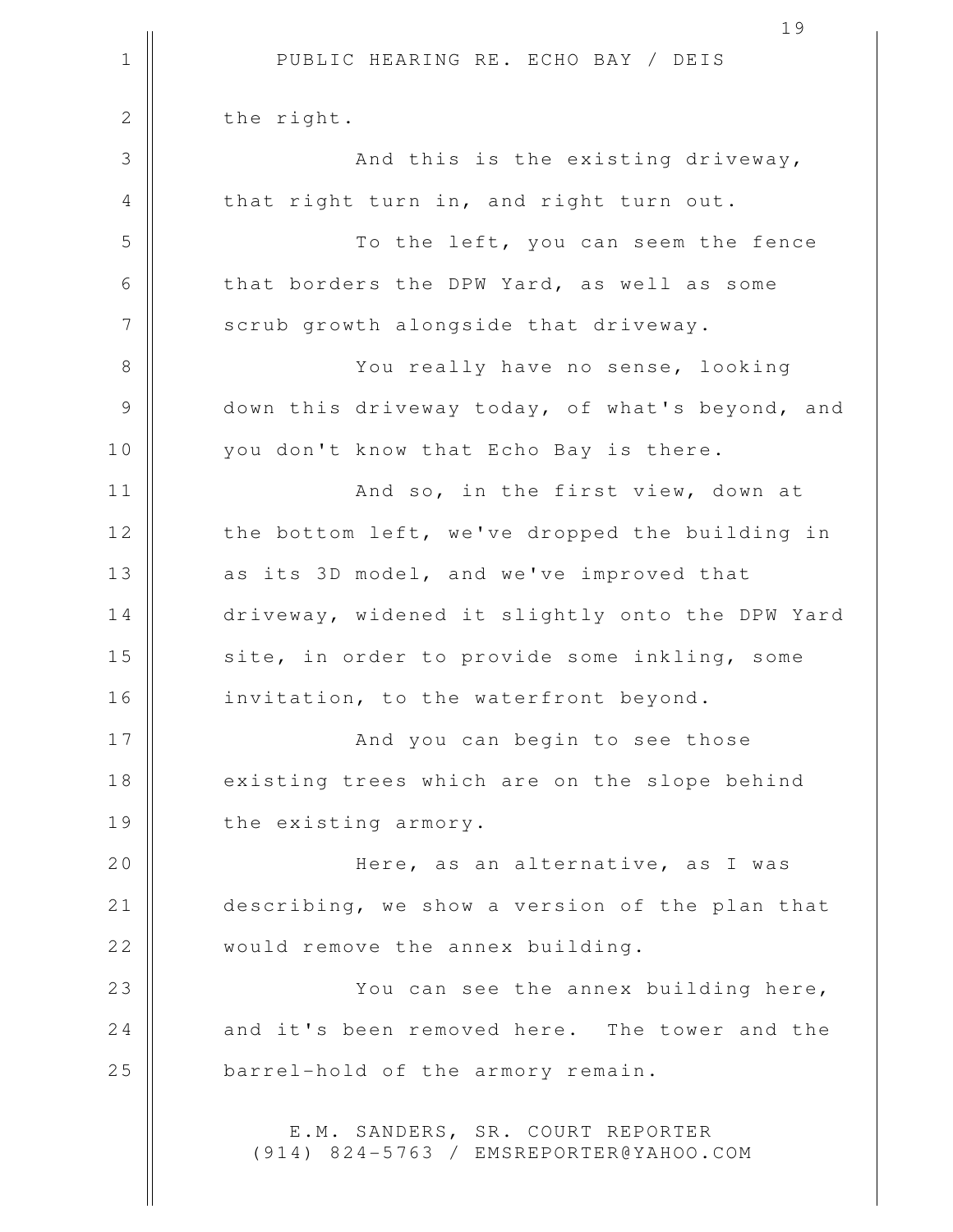1 || PUBLIC HEARING RE. ECHO BAY / DEIS 2 And in doing so, you're able to open 3 up that corridor -- that view corridor, and 4 || provide for a landscaped boulevard that's a 5 little bit more inviting than the condition 6 | without the annex remaining in place. 7 This is provided for the Council and 8 the public's review, and in the instance that 9 | the annex may or may not be required, going 10 || forward, in the future. 11 That's it? 12 || Thanks a lot. 13 || Thank you, Mr. Mayor. That's our 14 | summary of the DEIS. 15 MAYOR NOAM BRAMSON: Thank you, 16 || Mr. Tung, and Mr. Weingarten. We appreciate 17 || very much the presentation. 18 With that, I'll note, just for the 19 || record, that we did receive a letter from the 20 Westchester Land Trust, expressing support for 21 | the project. 22 || **I** know the Council has that letter in  $23$  hand. 24 | **And now I can move on to our** 25  $\parallel$  registered speakers, the first being, E.M. SANDERS, SR. COURT REPORTER (914) 824-5763 / EMSREPORTER@YAHOO.COM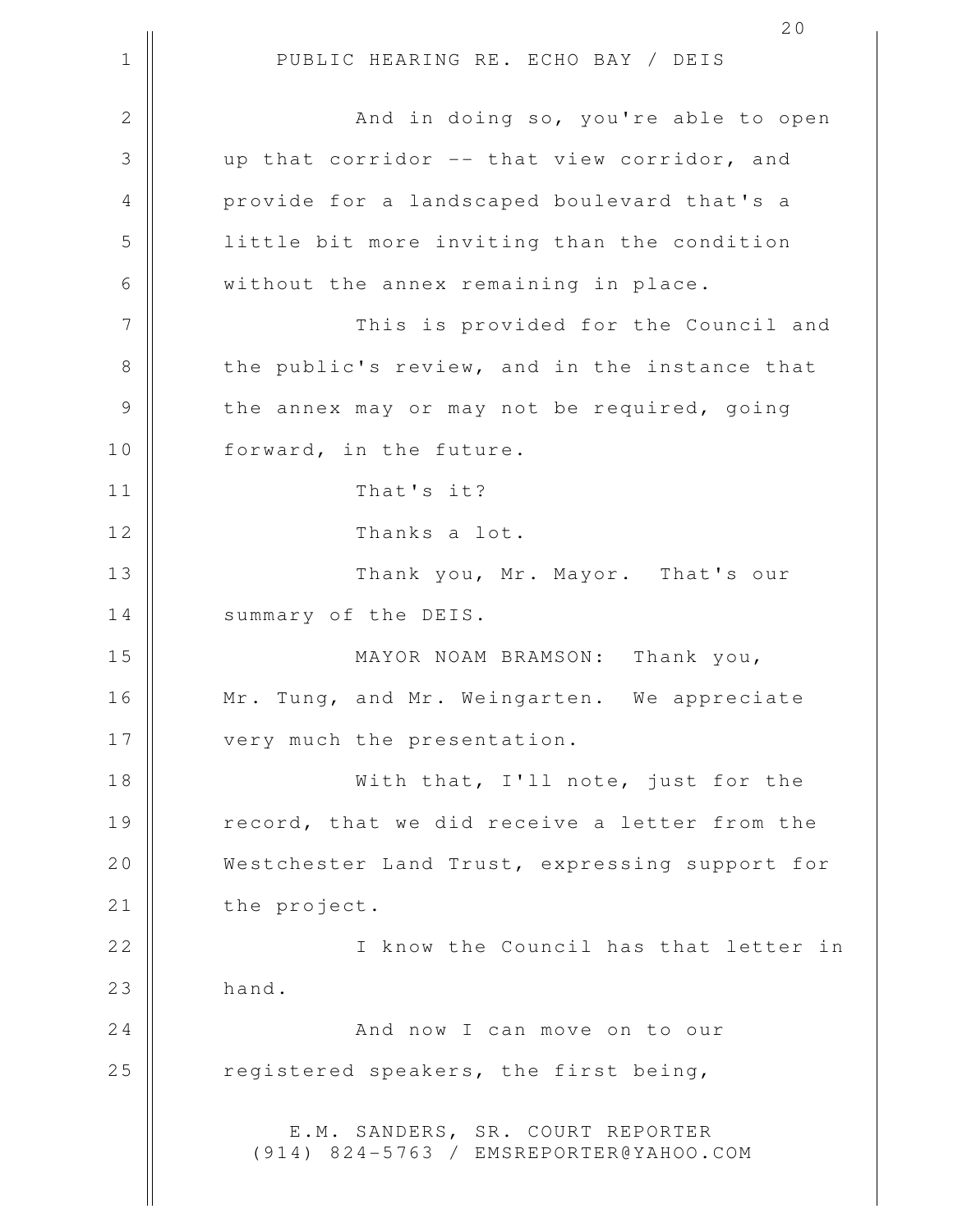|    | 21                                                                         |       |
|----|----------------------------------------------------------------------------|-------|
| 1  | PUBLIC HEARING RE. ECHO BAY / DEIS                                         |       |
| 2  | James O'Toole.                                                             |       |
| 3  | Mr. O'Toole.                                                               |       |
| 4  | JAMES O'TOOLE: Again, good evening;                                        |       |
| 5  | James O'Toole.                                                             |       |
| 6  | This plan all sounds good.                                                 |       |
| 7  | It sounds good on the pictures we                                          | PH101 |
| 8  | just saw, but, 200-plus homes, they're only                                |       |
| 9  | going to have 22 kids? I don't think so.                                   |       |
| 10 | We were promised that with the                                             |       |
| 11 | Avalon buildings. We got more kids in there                                |       |
| 12 | than we ever had.                                                          |       |
| 13 | Our school district is going to                                            |       |
| 14 | suffer. We're going to have to pay more as                                 |       |
| 15 | citizens, pay more taxes, to support this                                  |       |
| 16 | project.                                                                   |       |
| 17 | I cannot be in support of that, for                                        |       |
| 18 | that reasonable.                                                           |       |
| 19 | Another thing is, Forest City, you                                         | PH102 |
| 20 | got a lot of money. Us, the taxpayers, are                                 |       |
| 21 | going to have to pay to move the City Yard.                                |       |
| 22 | I think you guys should pay for it.                                        |       |
| 23 | If you want that property so bad,                                          |       |
| 24 | come down and give the City a big fat check.                               |       |
| 25 | [Applause.]                                                                |       |
|    | E.M. SANDERS, SR. COURT REPORTER<br>(914) 824-5763 / EMSREPORTER@YAHOO.COM |       |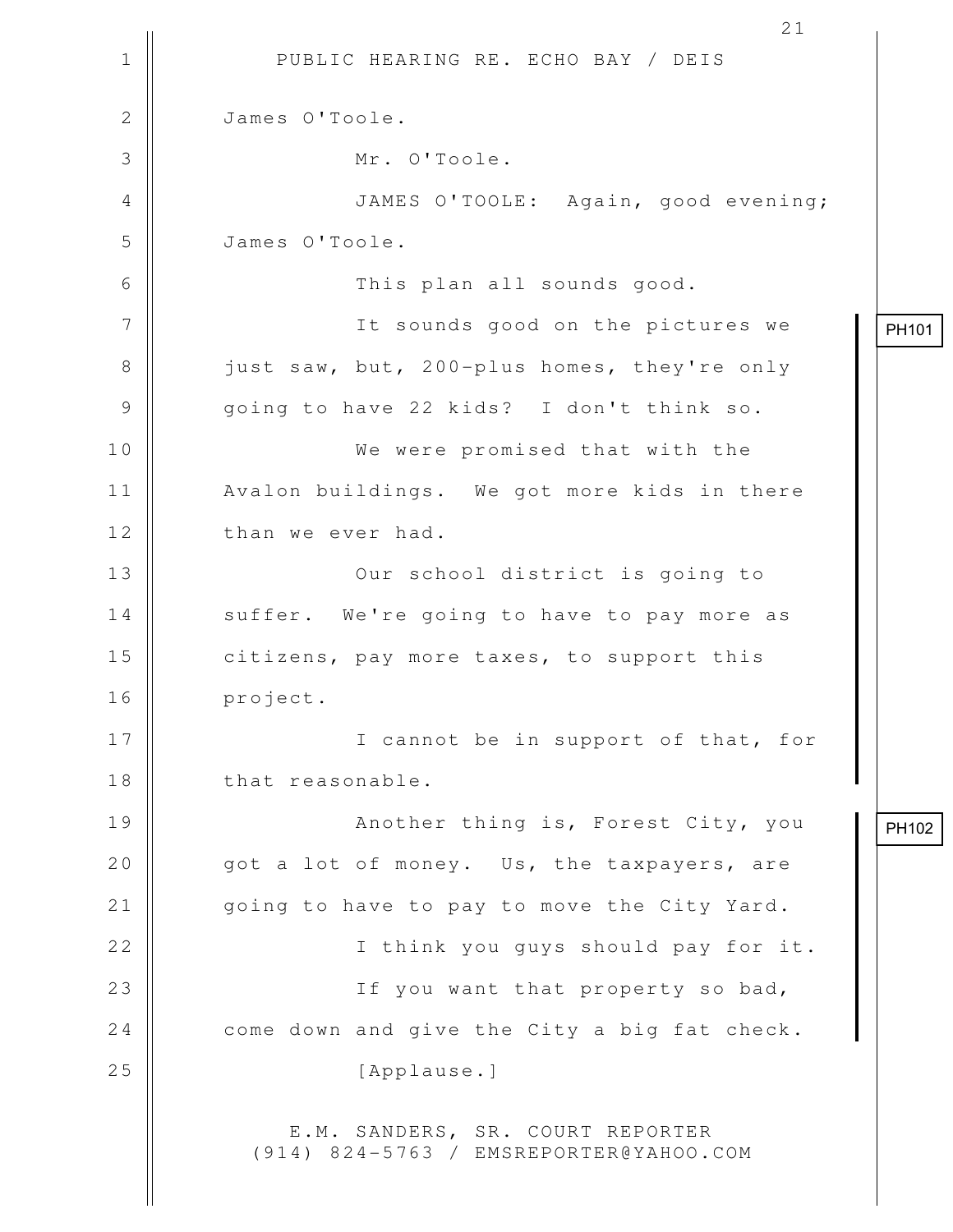1 || PUBLIC HEARING RE. ECHO BAY / DEIS 22 2 | | JAMES O'TOOLE: Another thing, that 3 || armory building has been there for years and 4 years and years, before I was born. Probably 5 | before Forest City was even a company. 6 || A lot of guys in this room went 7 | through it when they were young. 8 || My brother went through it when he 9 || was in CAP (Civil Air Patrol). 10 That building is a landmark in this 11 | city, and we want it to stay there. 12 | [Applause.] 13 JAMES O'TOOLE: Forest City, give  $14$  || that building to the veterans. 15 || Pay to have it fixed up, if you want 16 | our land. 17 || **Pay the City of New Rochelle, pay** 18 || these veterans, what they want for that 19 || building, and keep it. 20 || You will get more support in that 21 | way, if you support our veterans, than to say, 22 || just leave the building and give it to some 23 | fruit market. 24 || I mean, come on! 25 || [Applause.] E.M. SANDERS, SR. COURT REPORTER (914) 824-5763 / EMSREPORTER@YAHOO.COM PH103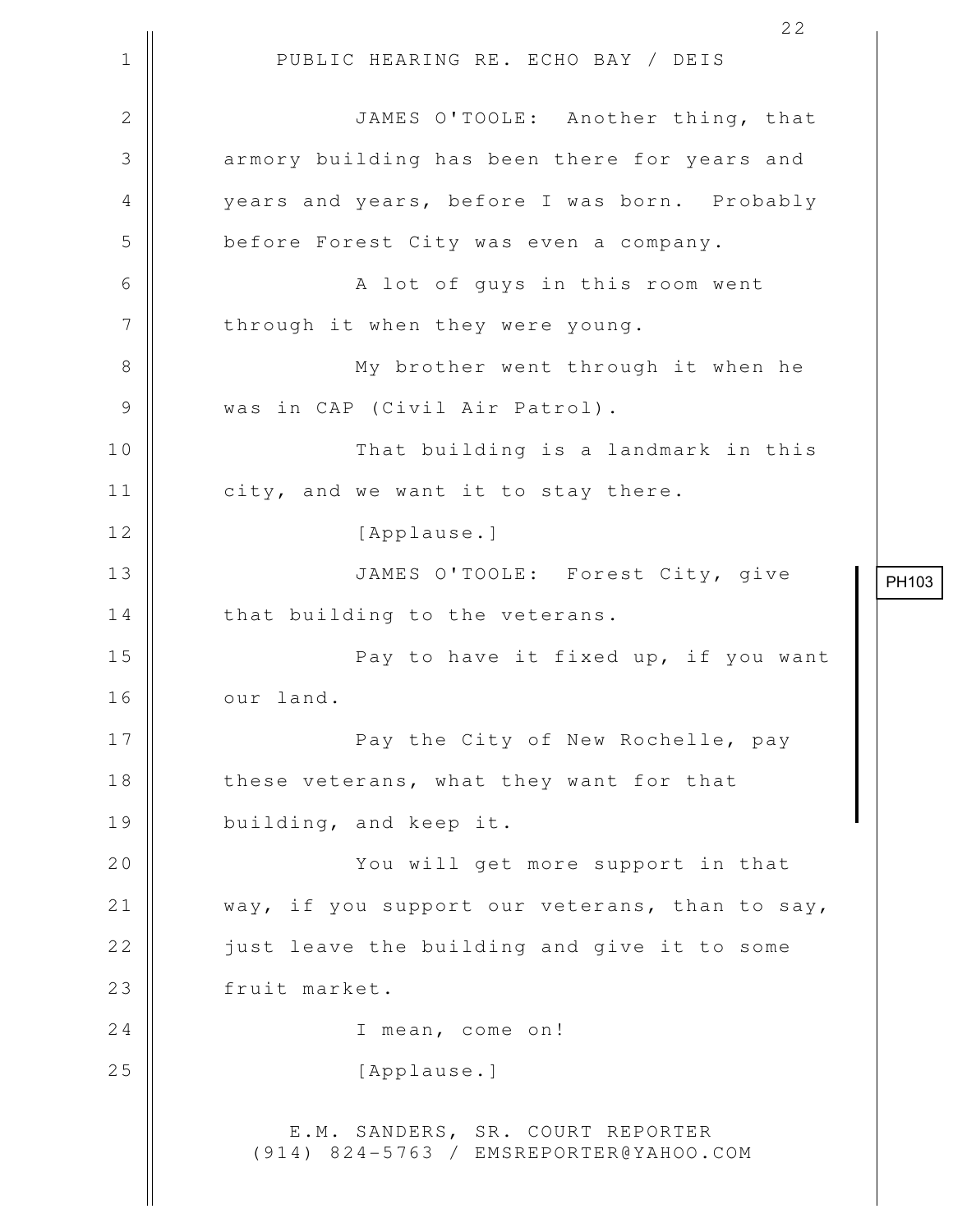1 || PUBLIC HEARING RE. ECHO BAY / DEIS 23 2 JAMES O'TOOLE: I'm sure somebody,  $3 \parallel$  one of your ancestors, were a veteran of war. 4 || Support us, and we will support you, 5 but don't tried to take something for nothing 6 from this city, 'cause we're sick of giving 7 | free deals. 8 || As residents, we are sick of it. 9 Thank you. 10 || [Applause.] 11 MAYOR NOAM BRAMSON: Thank you 12 | Mr. O'Toole. 13 || I'm going to begin the practice of 14 | inviting three speakers at a time to come down, 15 || so that we simply cycle through speakers more 16 quickly. 17 || So, we're going to begin with: 18 | Robert Cox, followed by Leslie Mignone [ph.], 19 | and followed by Marissa Brett. 20 || So, Ms. Mignone and Ms. Brett can 21 | stand next to the podium as Mr. Cox speaks. 22 | Go ahead, Mr. Cox. 23 || ROBERT COX: I contend that 24 | Forest City should agree to pay taxes based on 25 | the actual number of students from the E.M. SANDERS, SR. COURT REPORTER (914) 824-5763 / EMSREPORTER@YAHOO.COM PH201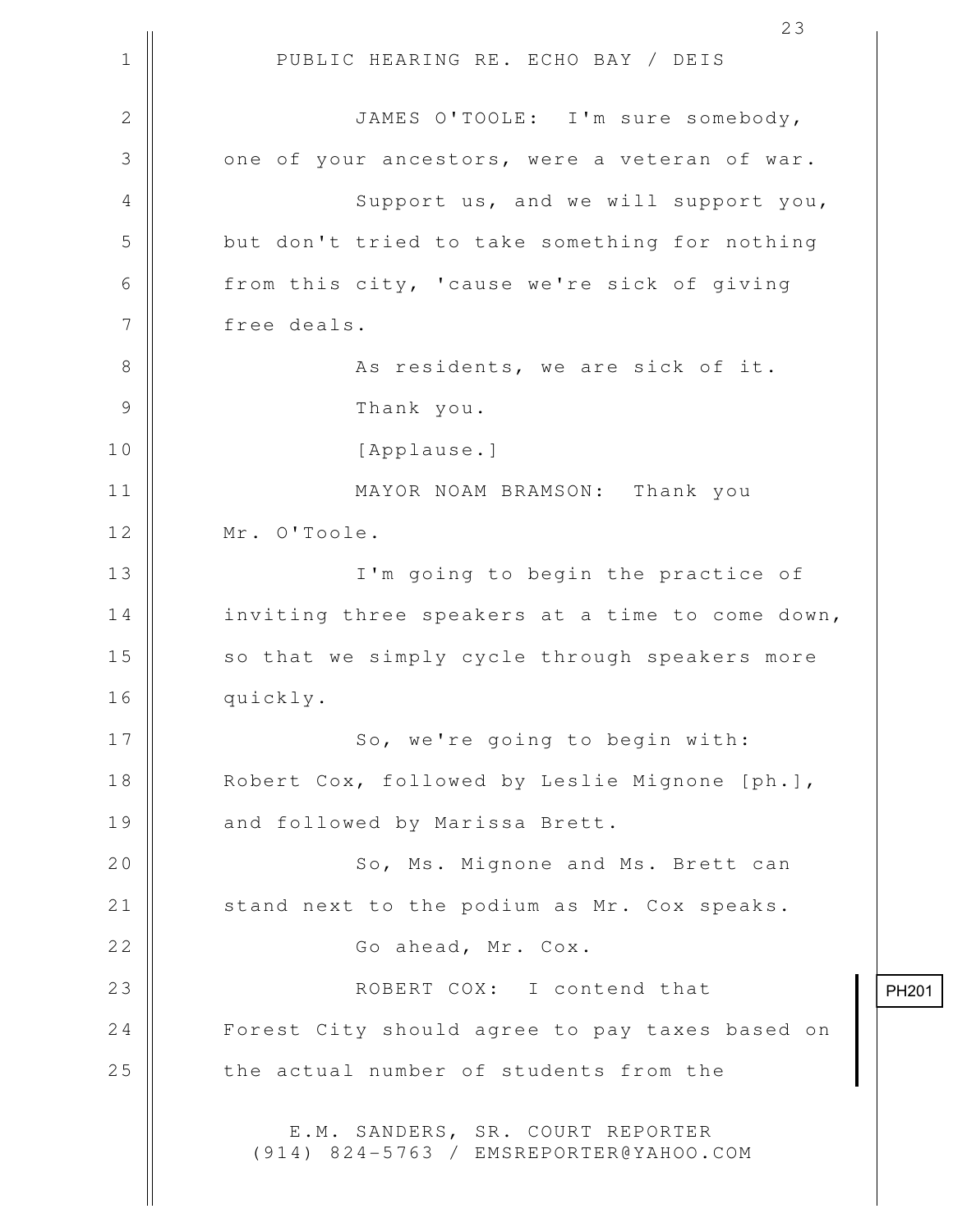1 || PUBLIC HEARING RE. ECHO BAY / DEIS 2 development enrolled in the New Rochelle public 3 Schools, because the school district will incur 4 the costs of these students for decades, 5 Tegardless of any projections, predictions, or 6 | forecasts made today. 7 || The projections are not, and will no 8 || longer be a fact. 9 The actual students enrolled each 10 year, and the money spent to educate them, and  $11$   $\parallel$  the taxes raised to pay for that, will be a 12 fact. 13 || Forest City has projected there will 14 be 22 public-school students residing in their 15 || Echo Bay development. 16 The issue for New Rochelle is not 17 Whether there will or won't be 22 students at 18 || Echo Bay, but, rather, the number should be 19 || fixed; fixed at 22, or at any other level. 20 The Mayor has asserted that those who 21 || question the figure of 22 students are basing 22 | them on two things: myth and politics, and not  $23$  |  $\circ$  n fact. 24 For the Mayor, there can be no  $25$  | principle disagreement with him on this issue, E.M. SANDERS, SR. COURT REPORTER (914) 824-5763 / EMSREPORTER@YAHOO.COM PH201 (contd) PH202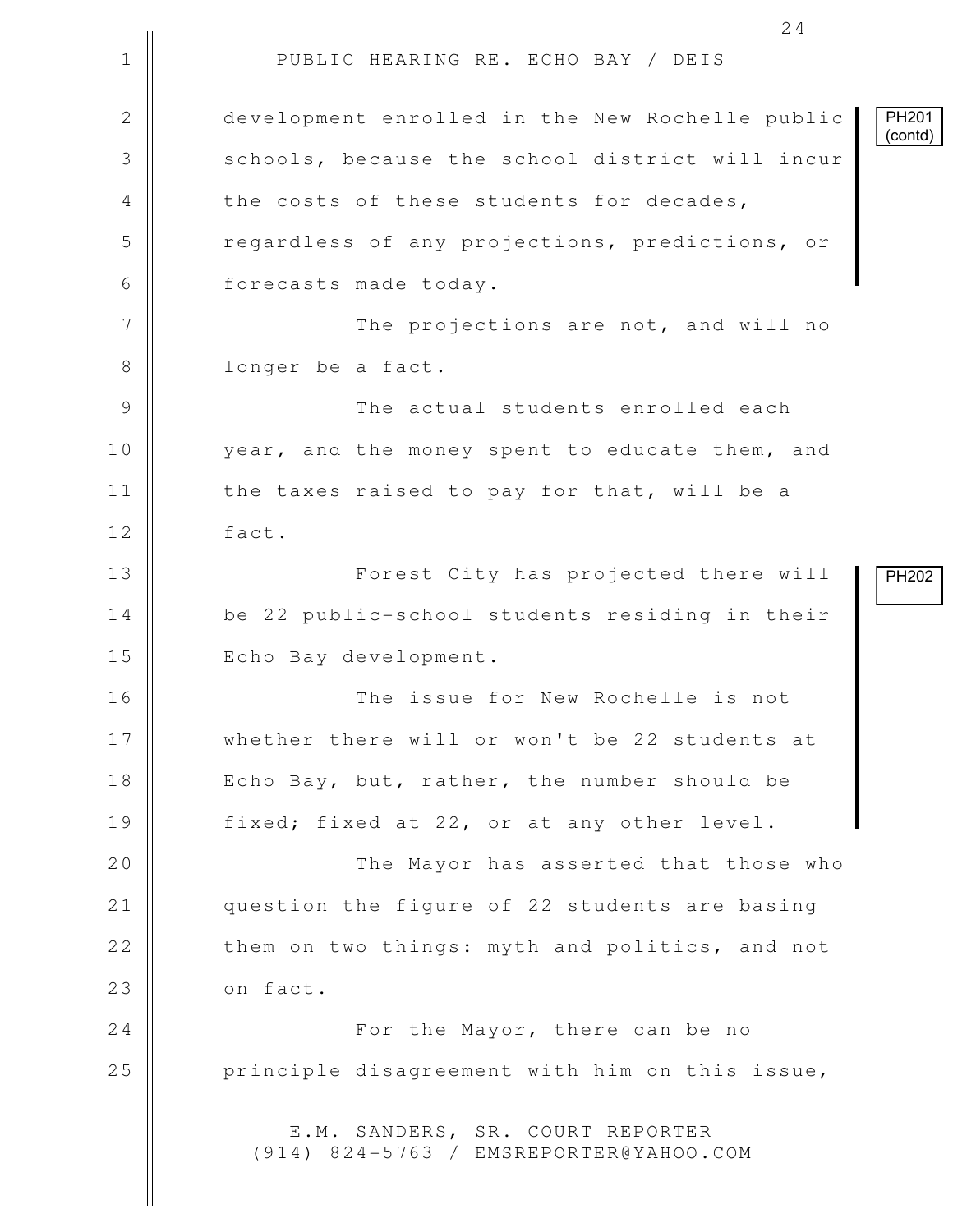1 || PUBLIC HEARING RE. ECHO BAY / DEIS 25 2  $\parallel$  just superstition and political gamesmanship. 3 That is not a very productive 4 || starting point for a dialogue, so I'm not going 5 | to waste your time to address the Mayor or his 6  $\parallel$  sweeping statements, except to say: 7 || That I believe many in the school 8 || community want to know why the City Council is 9 writing a rather large check today that the 10 || New Rochelle Board of Education will have to 11 cash tomorrow? 12 || A Boston lawyer once famously arqued 13 || that facts are stubborn things, and whatever 14 | may be our wishes, our inclinations, or the 15 || dictates of our passions, they cannot alter the 16 || state of facts and evidence. 17 The Mayor wants facts? I have some. 18 || It's a fact that these projections 19 are just that; projections, predictions about 20 | the future. 21 These projections are not actual 22 | numbers. Predictions can often be wrong, and 23 | have often been so. 24 || It is a fact that, under the current 25 deal structure, the district will bear the full E.M. SANDERS, SR. COURT REPORTER (914) 824-5763 / EMSREPORTER@YAHOO.COM PH204

PH203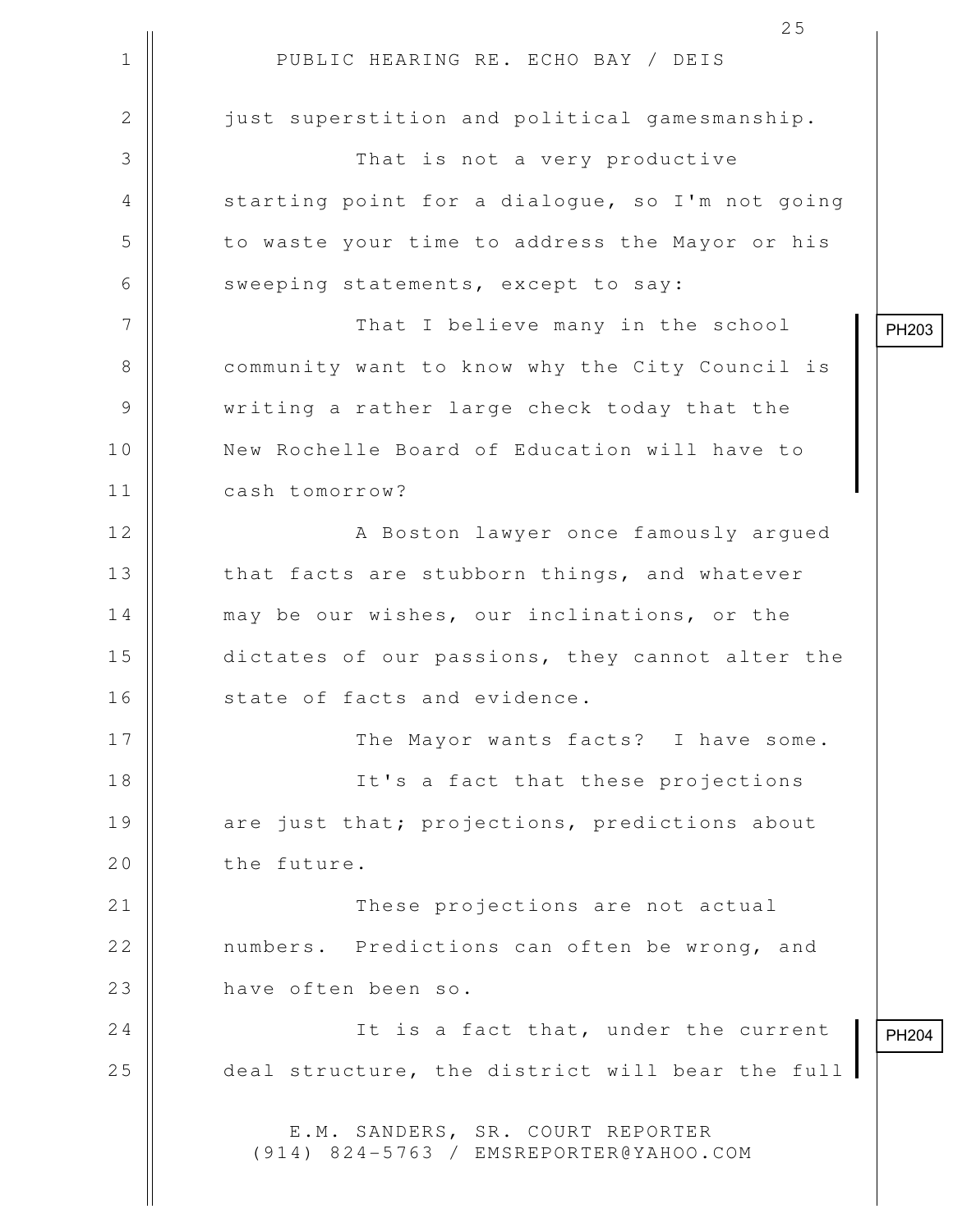1 || PUBLIC HEARING RE. ECHO BAY / DEIS 26 2 | cost of every student above twenty-two. 3 Forest City will seek a 20-year tax 4 || abatement. 5 The deal is predicated on a per-pupil 6 cost of \$17,005. 7 || The is simple math then, that for 8 every 10 students above 22, the school district 9 Will be deprived of \$175,000 a year, for  $10$  | 20 years, or, \$3 1/2 million. 11 || Under the current deal structure, the 12 | present value of about \$1.2 million. 13 || It is a fact that Avalon today has 14 || 90 students more than originally forecasted, 15 | the forecast that Councilman Bramson, up until 16 || recently, has vigorously defended is accurate. 17 || It is a fact that using the City's 18 || figure of seventeen-five on 140 students --19 || 146 students that are there has deprived the 20 School district of \$2 1/2 million. 21 || Now, the cost of -- and additional 22 || costs over prior years. 23 || It is a fact that the cost of 24 educating the Avalon students makes up 25 || 65 percent of the \$3.9 million increase in this E.M. SANDERS, SR. COURT REPORTER (914) 824-5763 / EMSREPORTER@YAHOO.COM PH204 (contd) PH205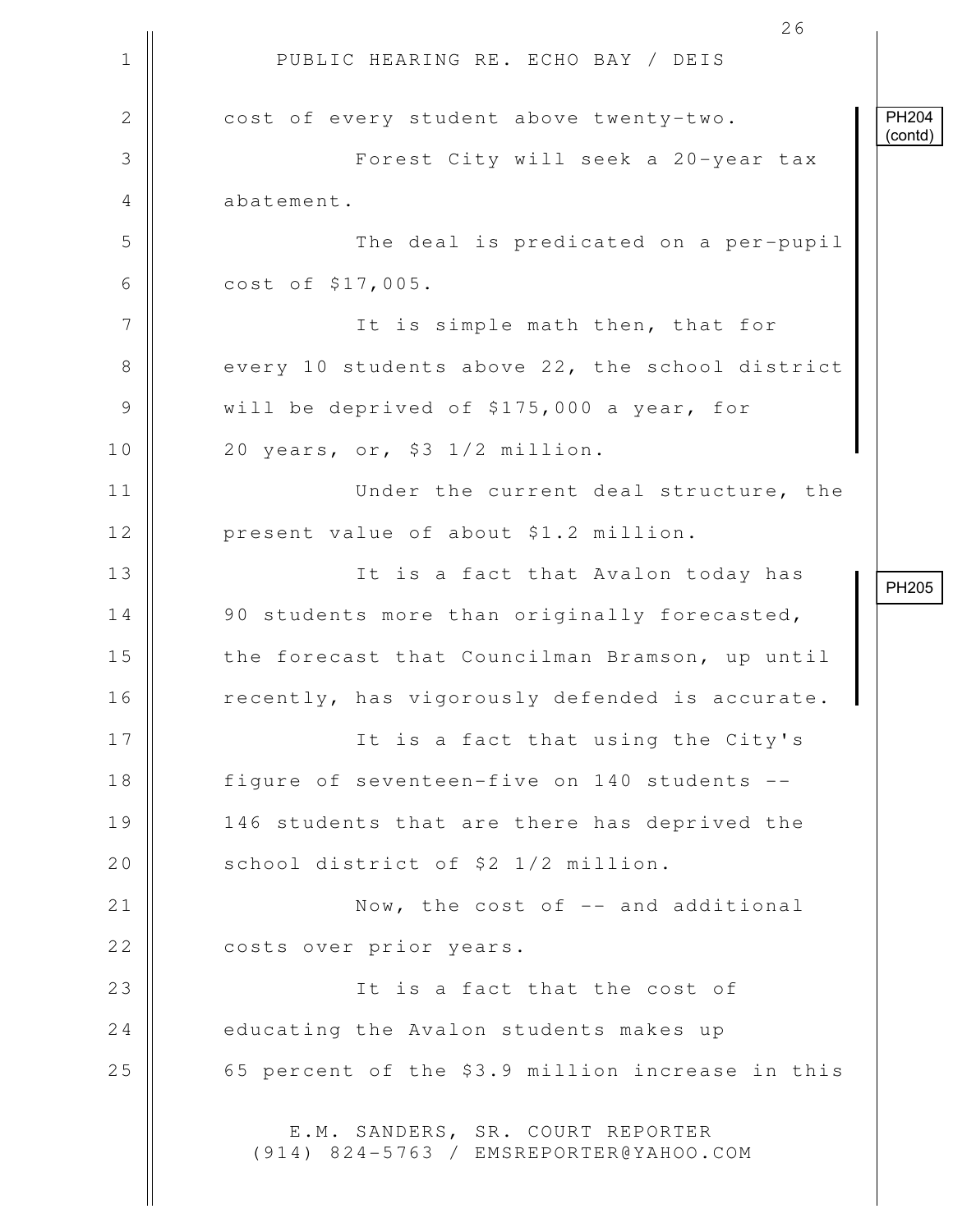1 || PUBLIC HEARING RE. ECHO BAY / DEIS 27 2 | vear's school budget. 3 || It is a fact that the school board 4 || vice president, Deirdre Polow, said, 5 "The district cannot afford to take these kind 6 **b** of risks." 7 || Mr. Mayor, I agree. 8 These are a few unalterable facts 9 || that I would ask the Council to consider. 10 Thank you. 11 || [Applause.] 12 || MAYOR NOAM BRAMSON: Thank you, 13 || Mr. Cox. 14 || Ms. Mignone. 15 LESLIE MIGNONE [ph.]: I'm 16 Leslie Mignone. 17 || I'm happy that this City Yard, which 18 || has been contaminated for most of my lifetime, 19 || is going to be cleaned up. 20 || If nothing else happened, that would 21 | already be a big win for New Rochelle. 22 || I'm thrilled that Echo Bay is going 23  $\parallel$  to generate a bike and walking paths,  $24$  | affordable and luxury housing, and construction  $25$   $\parallel$  and retail jobs. E.M. SANDERS, SR. COURT REPORTER (914) 824-5763 / EMSREPORTER@YAHOO.COM PH301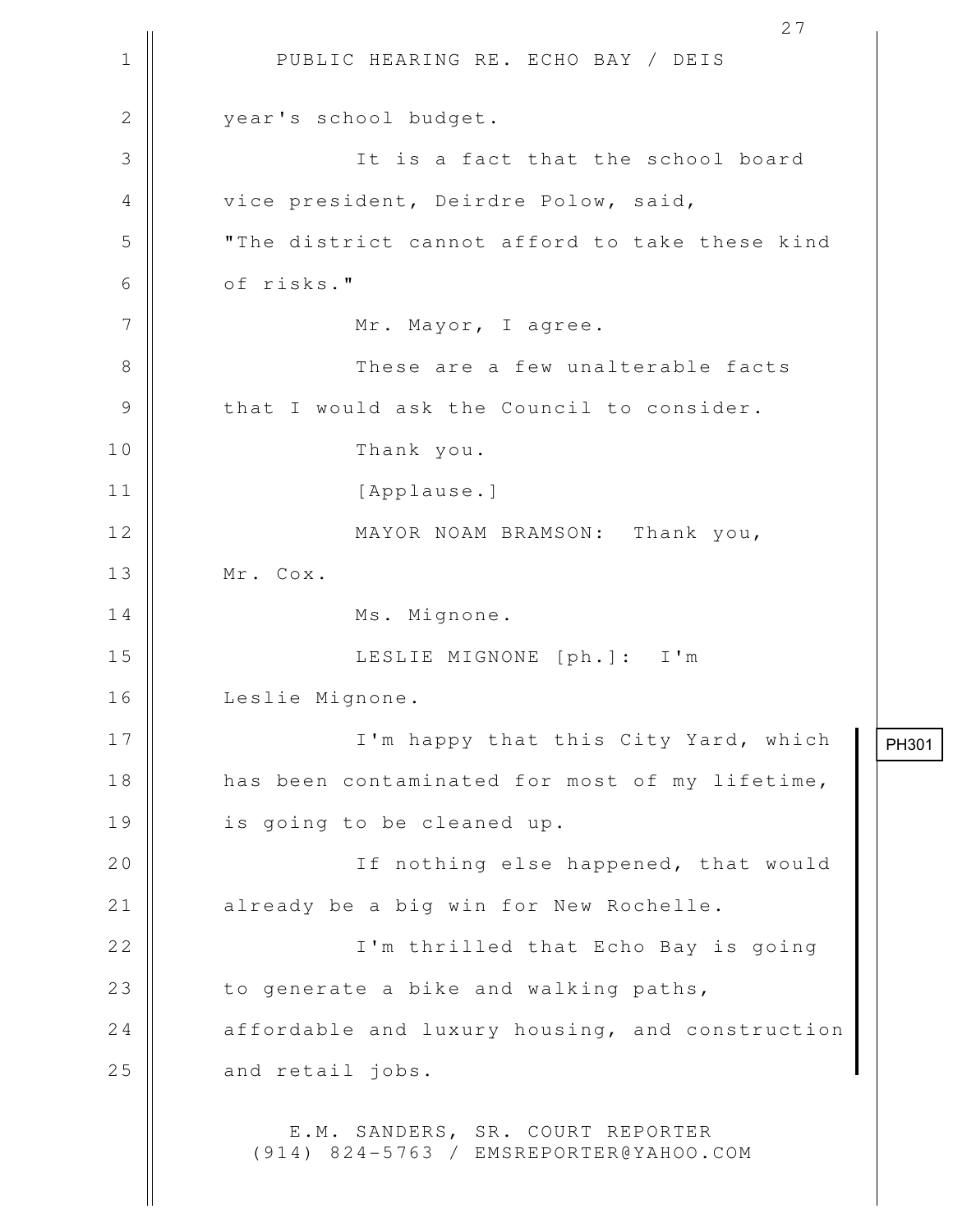1 || PUBLIC HEARING RE. ECHO BAY / DEIS 28 2 || Our waterfront is such an asset and 3 | so underutilized. 4 I think Echo Bay is going to be 5 beautiful, and the people who live near it are 6 || qoing to like seeing their property values 7 | rise. 8 And, ultimately, I believe that 9 || opening up that part of East Main Street to the 10 || water is going to create a ripple effect that 11 | will carry apartment dwellings, restaurants, 12 and service businesses back downtown. 13 || I support this project for 14 | New Rochelle, and I'm really looking forward to 15 using it. 16 [Applause.] 17 || MAYOR NOAM BRAMSON: Thank you, 18 || Ms. Mignone. 19 Ms. Brett. 20 MARISSA BRETT: Hi, I'm 21 || Marissa Brett, and I actually represent the 22 Westchester County Business Association. 23 || The county association has an 24 economic-development initiative underway, and  $25$  | that is my focus; and my focus is economic E.M. SANDERS, SR. COURT REPORTER (914) 824-5763 / EMSREPORTER@YAHOO.COM PH301 (contd)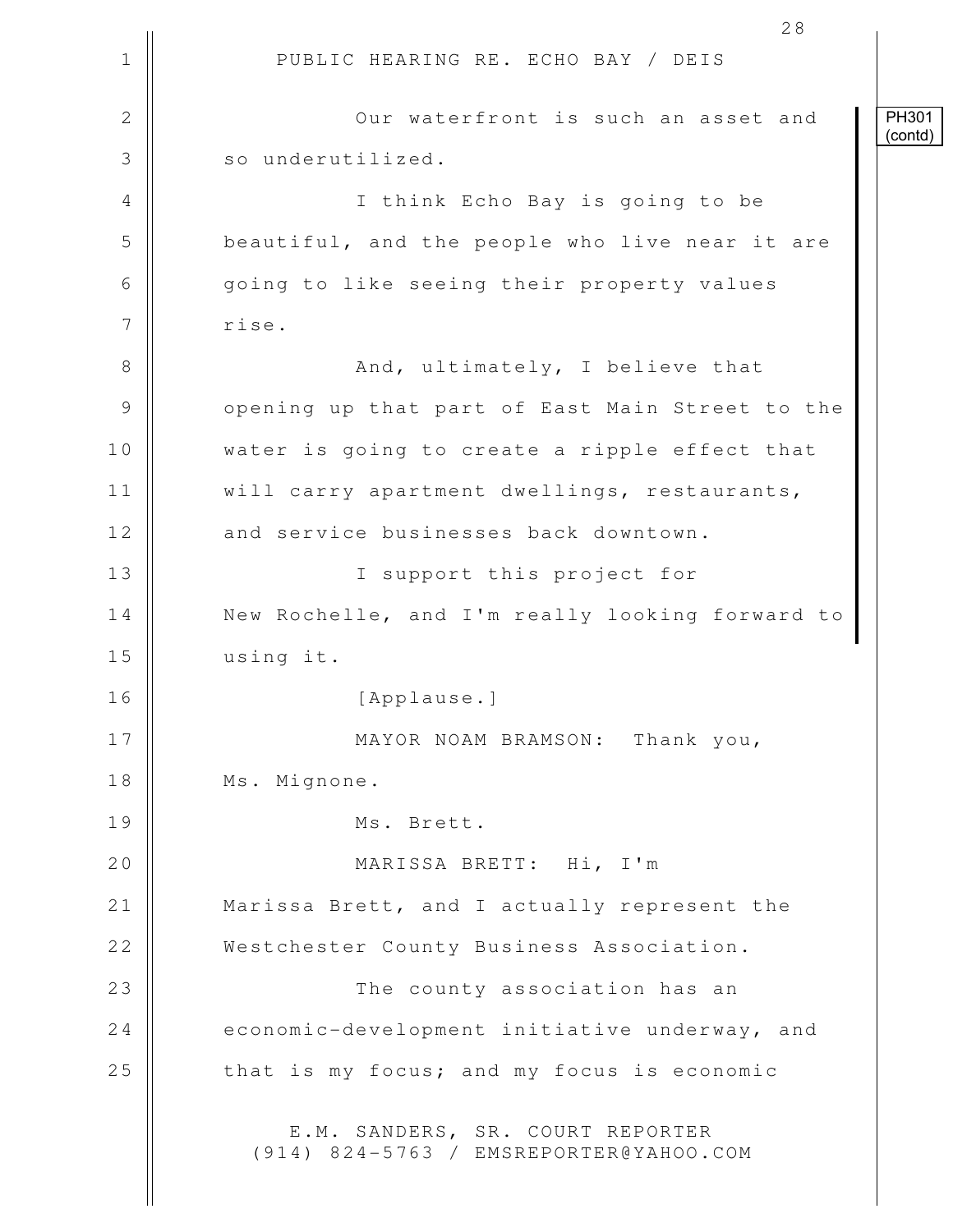|               | 29                                              |
|---------------|-------------------------------------------------|
| $\mathbf 1$   | PUBLIC HEARING RE. ECHO BAY / DEIS              |
| $\mathbf{2}$  | development for Westchester County.             |
| 3             | So on behalf of the county                      |
| 4             | association, and our economic-development       |
| 5             | initiative, the blueprint for Westchester, we   |
| 6             | are actively working to transform areas of      |
| 7             | Westchester's cities and towns into places      |
| 8             | where our young professionals can work and      |
| $\mathcal{G}$ | live.                                           |
| 10            | Westchester needs true mixtures                 |
| 11            | development to accommodate our young            |
| 12            | professionals. We need desirable residential    |
| 13            | space where young professionals, like I said,   |
| 14            | can live and work, where there is retail and    |
| 15            | restaurants where they would want to be.        |
| 16            | Keeping and retaining our young                 |
| 17            | talent is a blueprint for Westchester priority, |
| 18            | and it's critical for Westchester business,     |
| 19            | because in order to get business to come into   |
| 20            | Westchester County, to pay the ratables, we     |
| 21            | need to have the talent here.                   |
| 22            | We do a great job of educating talent           |
| 23            | in Westchester County. We're known as the       |
| 24            | intellectual capital of New York State, but now |
| 25            | we need to focus on retaining our talent, and   |
|               | $C$ D                                           |

E.M. SANDERS, SR. COURT REPORTER (914) 824-5763 / EMSREPORTER@YAHOO.COM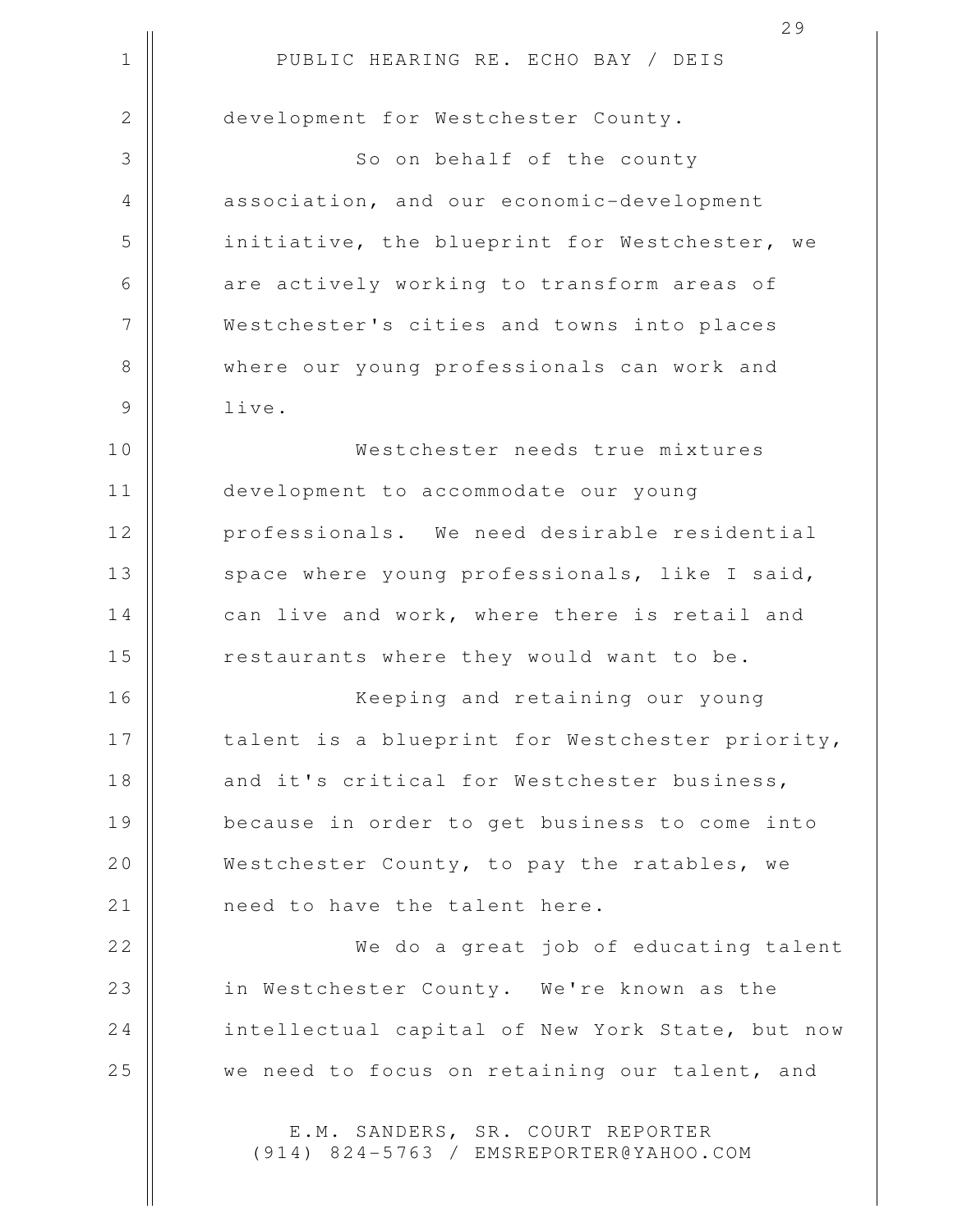|               | 30                                                                         |       |
|---------------|----------------------------------------------------------------------------|-------|
| $\mathbf 1$   | PUBLIC HEARING RE. ECHO BAY / DEIS                                         |       |
| $\mathbf{2}$  | in doing so, we need places where they want to                             |       |
| 3             | be.                                                                        |       |
| 4             | Echo Bay represents a true mixtures                                        | PH401 |
| 5             | development of this piece in the New Rochelle                              |       |
| 6             | waterfront, providing easy access to the                                   |       |
| 7             | public.                                                                    |       |
| $8\,$         | With the majority of the apartments                                        |       |
| $\mathcal{G}$ | being one-bedroom or studios, we believe this                              |       |
| 10            | development would appeal to the young                                      |       |
| 11            | professional community, being that the retail                              |       |
| 12            | and restaurants would be there.                                            |       |
| 13            | The project's going to create over                                         | PH402 |
| 14            | 100 construction jobs which are so desperately                             |       |
| 15            | needed in our community, over 69 permanent                                 |       |
| 16            | jobs, and generate the \$1.2 million in annual                             |       |
| 17            | tax revenues, which is not happening right now                             |       |
| 18            | on the state -- on the site.                                               |       |
| 19            | So I ask the City Council to consider                                      |       |
| 20            | all of these facts.                                                        |       |
| 21            | [Applause.]                                                                |       |
| 22            | MAYOR NOAM BRAMSON: Thank you,                                             |       |
| 23            | Ms. Brett.                                                                 |       |
| 24            | Our next three speakers are:                                               |       |
| 25            | Alexi Brock, Byron Gray, and                                               |       |
|               | E.M. SANDERS, SR. COURT REPORTER<br>(914) 824-5763 / EMSREPORTER@YAHOO.COM |       |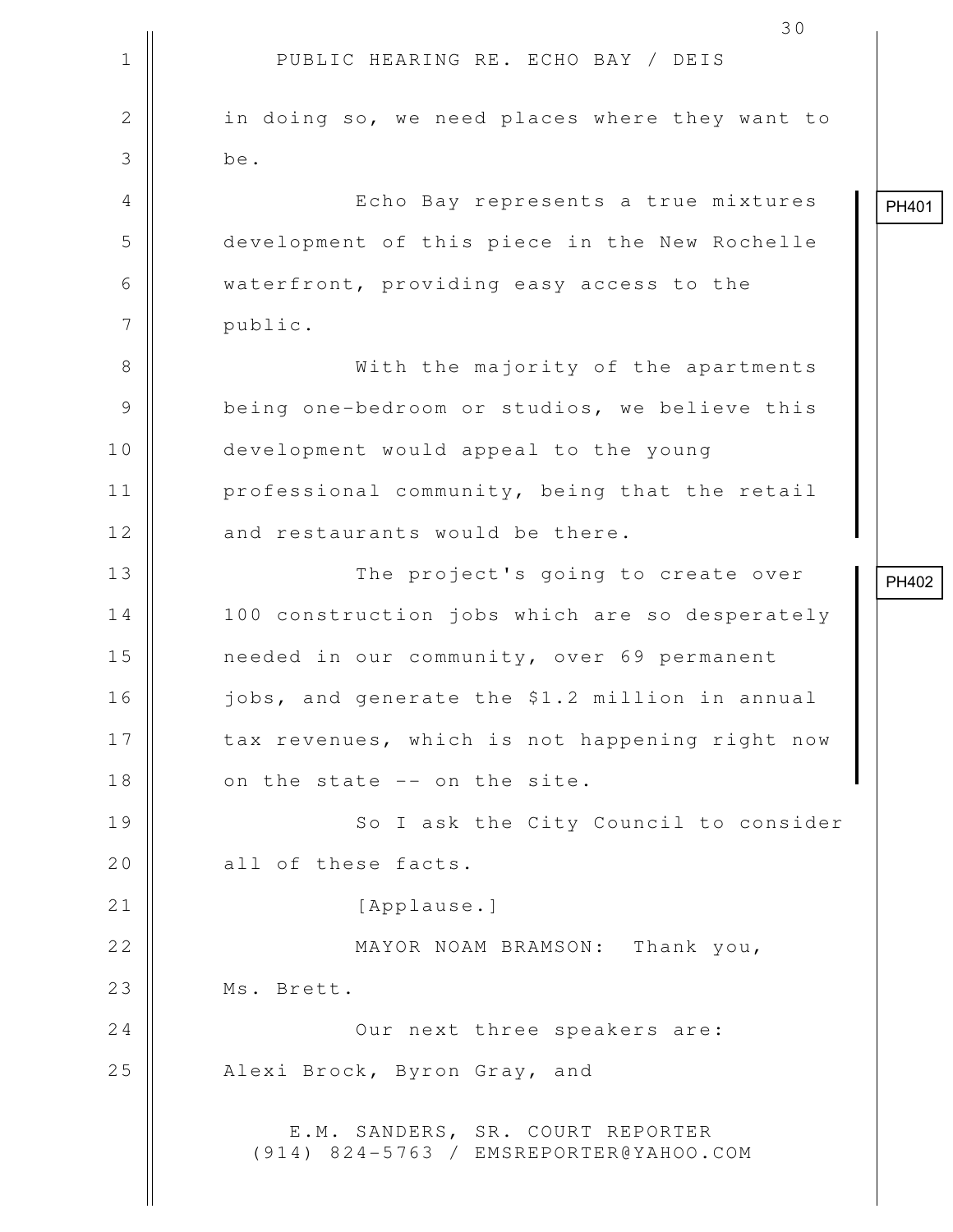1 || PUBLIC HEARING RE. ECHO BAY / DEIS 2 | Joanna Schaumburg [ph.] 3 ALEXI BROCK: Good evening. My name 4 || is Alexi Brock. I live on 57 Stonelea Place, 5 || so I'm right around this neighborhood where  $6 \parallel$  this is going to be. 7 || My husband and I are very concerned 8 || with the quality of education offered in our 9 || public schools in New Rochelle. 10 We're writing to ask the New Rochelle 11 | City Council to vote no on the DEIS as 12 | structured, and demand that Forest City, 13 | rather, come back with a modified plan that 14 | better reflects the value of how their project 15 || will impact the public schools. 16 We know from past experience, this 17 || will mean less teachers, larger class sizes, 18 and higher taxes for property owners. 19 || My husband, Steve, is a lifelong 20 | resident of New Rochelle, and a New Rochelle 21 | High-School alumni. 22 I have lived in New Rochelle with him 23 || for 15 years, and I've worked at New Rochelle 24 | High-School as a teacher for 22 years. 25 || My son Max has been in the system E.M. SANDERS, SR. COURT REPORTER (914) 824-5763 / EMSREPORTER@YAHOO.COM

PH501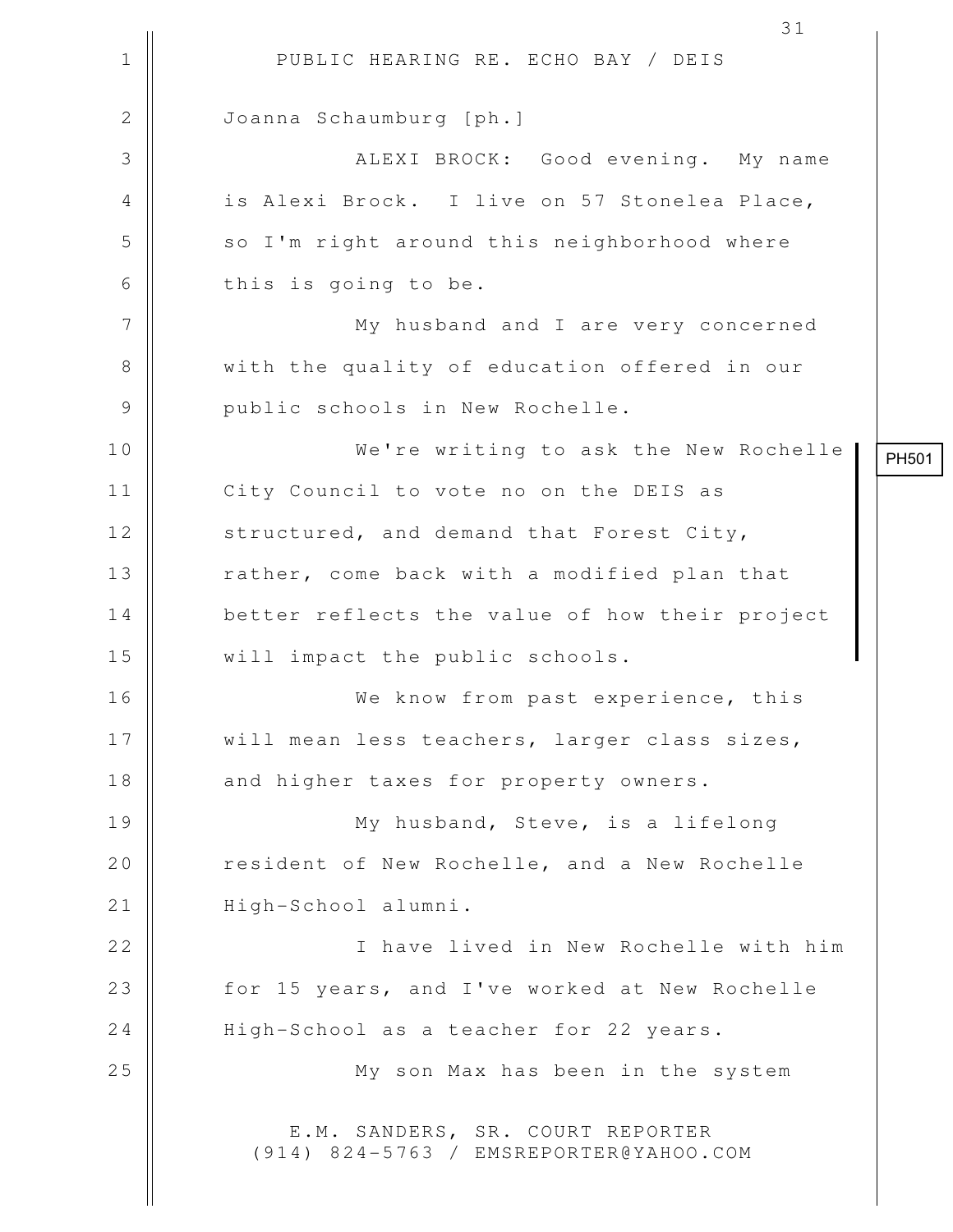1 || PUBLIC HEARING RE. ECHO BAY / DEIS 32 2 | now, from K through 8. 3 I've witnessed the poor handling of 4 || the tax abatements in past businesses in 5 New Rochelle, and I've personally felt that 6 effect as a homeowner, parent of a student, and 7 | teacher in the system. 8 || At the high school, we've lost over 9 || 40 positions in the last three years, and I 10 Witness daily, my colleagues at their breaking 11 | point with class sizes and increasing State 12 demands. 13 || Many have stepped in and taken over 14 | programs that have been lost due to lost jobs, 15 || such as WISE [ph.]; Today's Students Tomorrow's 16 || Teachers; and, IGNITE. 17 And along will their daily 18 | responsibilities, you know, doing all those 19 || programs, you can't get blood from a stone, and 20 | I can't see how we're going to face any more  $21$   $\parallel$  cuts. 22 || **And I've heard now, we're going to** 23 | have over 50 teachers cut in the district, 24 | K through 12. 25 || In the past 10 years, my home taxes E.M. SANDERS, SR. COURT REPORTER (914) 824-5763 / EMSREPORTER@YAHOO.COM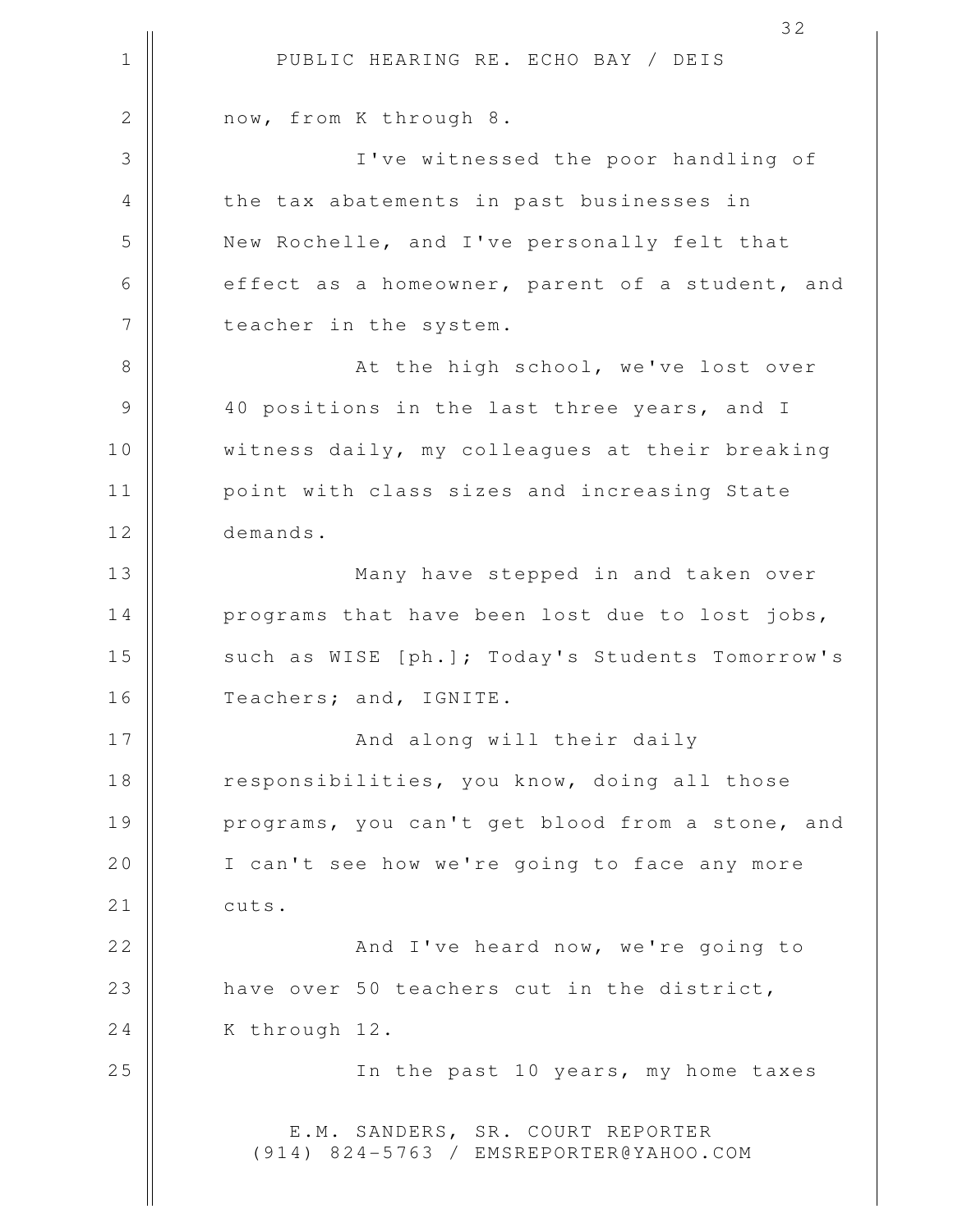1 || PUBLIC HEARING RE. ECHO BAY / DEIS 33 2 have doubled. My taxes are now, currently, 3 || 20 percent of my salary. My raise has 4 || consistently been half or less of my tax 5 increase, so I've now been taxed out of my 6 home. 7 We're placing our home on the market 8 || in April, and I'm moving to Stamford, and my 9 || son will be attending AITE in September. 10 This is not what we imagined when we 11 bought our home 15 years ago. I love where I 12 || work, and I was able to do so by being a 13 | resident, but now I will be a Connecticut 14 commuter. 15 Thank you for your attention in this 16 | serious matters. 17 || [Applause.] 18 || BYRON GRAY: Good evening, 19 | Mayor Bramson, and City Manager. 20 I'm here -- 21 || My name is Byron Gray, 22 | 219 Sickles Avenue. 23 I'm here to speak as the UFFA 24 **president and spokesperson, and, I have some**  $25$   $\parallel$  comments that I want to go on the record with E.M. SANDERS, SR. COURT REPORTER (914) 824-5763 / EMSREPORTER@YAHOO.COM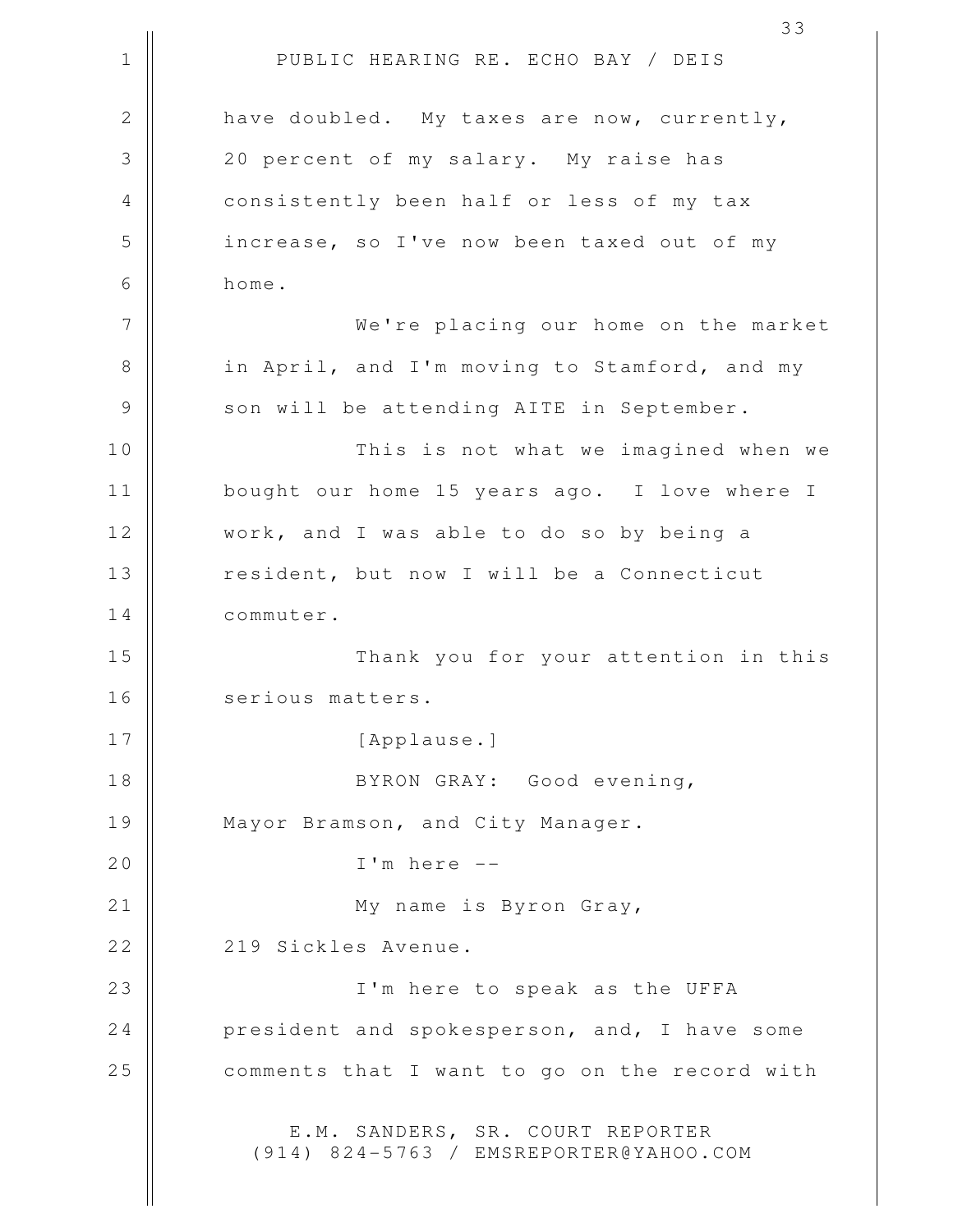1 || PUBLIC HEARING RE. ECHO BAY / DEIS 2 || about the impact of the Echo Bay. 3 || Section 4, the study states: 4 Due to age, three engines are 5 currently beyond service life, and one tower 6 | ladder is at the end of its service life. 7 || One of the three engines is currently 8 || on order, but the tower ladder which responds 9 || out of Station 1 is now due for replacement. 10 || Its replacement cost is \$1.2 million, and the 11 || two engines need to be replaced prior to the 12 | tower ladder. 13 || Failure to replace this tower ladder 14 | will put the community of firefighters at 15 greater risk. 16 || The study also states: 17 The New Rochelle Fire Department 18 || estimates it would respond to 100 calls per 19 || year for the project. 20 || Station 1 is currently expected to 21  $\parallel$  respond to approximately 3,000 calls this year, 22 || just over 3 percent of the total calls for  $23$  || Station 1. 24 || The fire department indicates the 25 | cumulative impact of overall development in the E.M. SANDERS, SR. COURT REPORTER (914) 824-5763 / EMSREPORTER@YAHOO.COM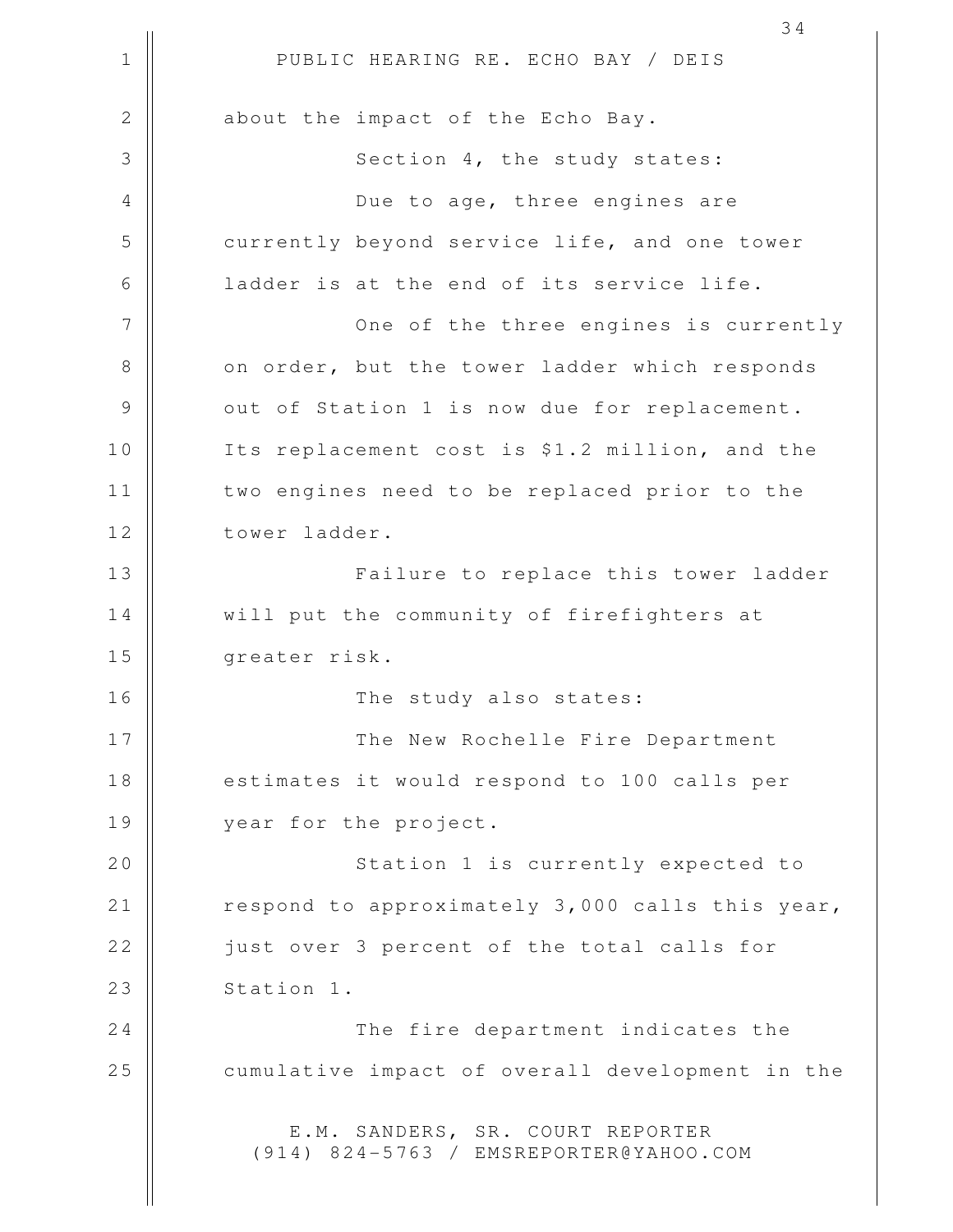|              | 35                                                                         |       |
|--------------|----------------------------------------------------------------------------|-------|
| $\mathbf 1$  | PUBLIC HEARING RE. ECHO BAY / DEIS                                         |       |
| $\mathbf{2}$ | Station 1 area would increase the need for                                 |       |
| 3            | increased department resources.                                            |       |
| 4            | The fire department notes that                                             |       |
| 5            | Station 1 must be bolstered or would have a low                            |       |
| 6            | availability rate.                                                         |       |
| 7            | Currently, the call volume at                                              | PH601 |
| 8            | Station 1 is maximum. And while another                                    |       |
| 9            | hundred calls does not sound like much, it will                            |       |
| 10           | have an impact on our State-mandated training                              |       |
| 11           | and City Council-mandated fire inspections.<br>It                          |       |
| 12           | will reduce the availability to respond to                                 |       |
| 13           | existing buildings in its district, which will                             |       |
| 14           | require surrounding districts to be stripped to                            |       |
| 15           | cover it.                                                                  |       |
| 16           | The study fails to mention that close                                      | PH602 |
| 17           | to half the calls will require a minimum of                                |       |
| 18           | two engines and two ladders to respond.                                    |       |
| 19           | That means Station 2 in the west end                                       |       |
| 20           | will pick up additional calls.                                             |       |
| 21           | Last fall, the City Council was                                            | PH603 |
| 22           | debating over closing the ladder at Station 2,                             |       |
| 23           | and the year before that it had been browned                               |       |
| 24           | out.                                                                       |       |
| 25           | If this were to occur, the north-end                                       |       |
|              | E.M. SANDERS, SR. COURT REPORTER<br>(914) 824-5763 / EMSREPORTER@YAHOO.COM |       |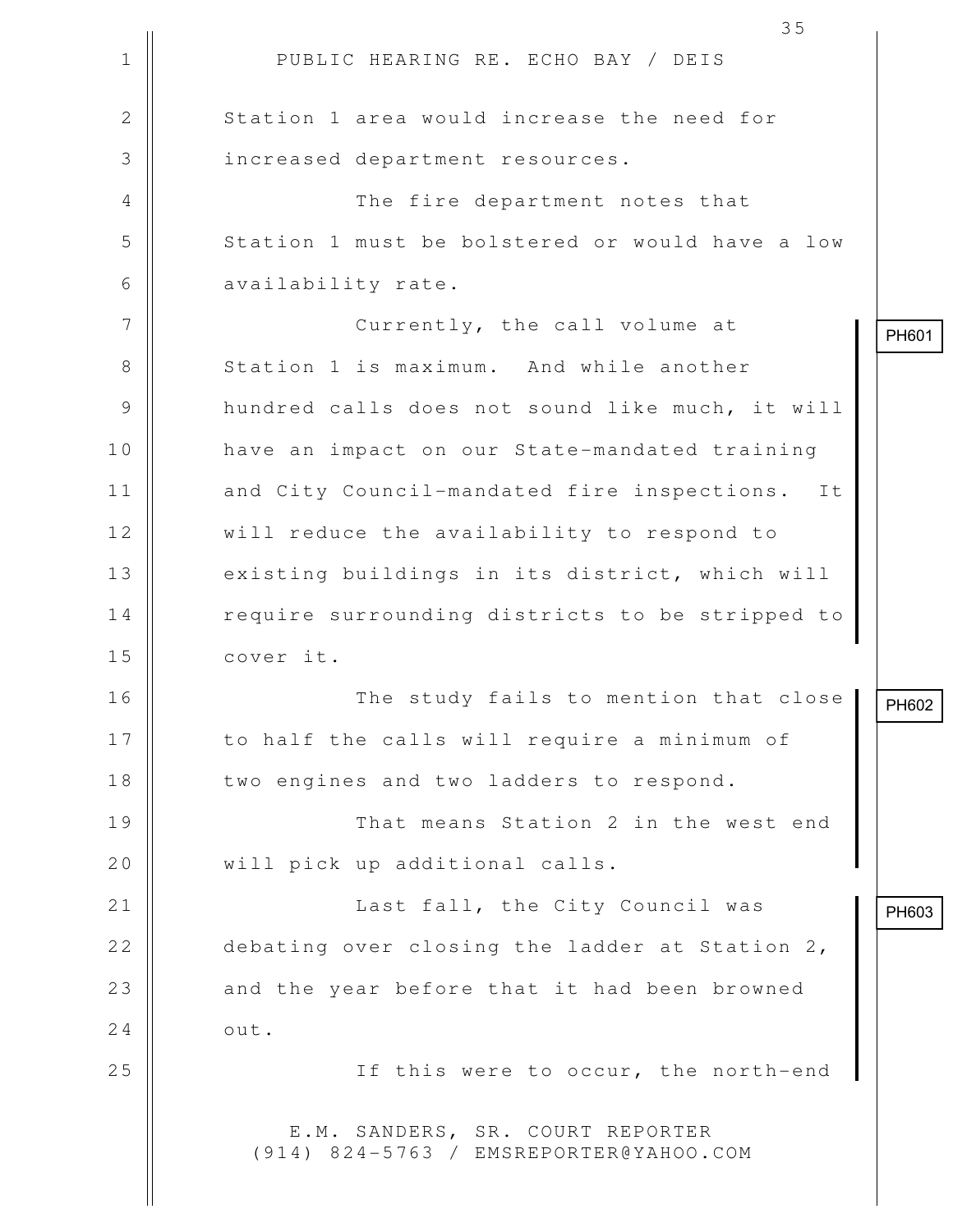1 || PUBLIC HEARING RE. ECHO BAY / DEIS 36 2 **coverage would regularly be affected by this**  3 development. 4 Past developments, such as New Rock, 5 || Trump, and Avalon, all stated no fire 6 department impact and the need for more fire 7 department personnel. 8 || Instead, we saw major impact in our 9 Services and a reduction in personnel. 10 || **Last fall, the City Council** 11 || questioned why our call volume keeps going up, 12 || and how we can reduce the call volume and 13 personnel. 14 We can't reduce the call volume. 15 || It's more people -- as Mr. Weingarten stated, 16 it's more people, it's just more problems. 17 || We respond to emergencies, and the 18 || more you respond, the more guys you need to do 19 it. 20 We are not against this development, 21  $\parallel$  but as new projects are added, the need for 22 | services increases. 23 || You cannot have it both ways. 24 || I appreciate some decisions made 25 | recently to bolster our staffing with the E.M. SANDERS, SR. COURT REPORTER (914) 824-5763 / EMSREPORTER@YAHOO.COM PH603 (contd) PH604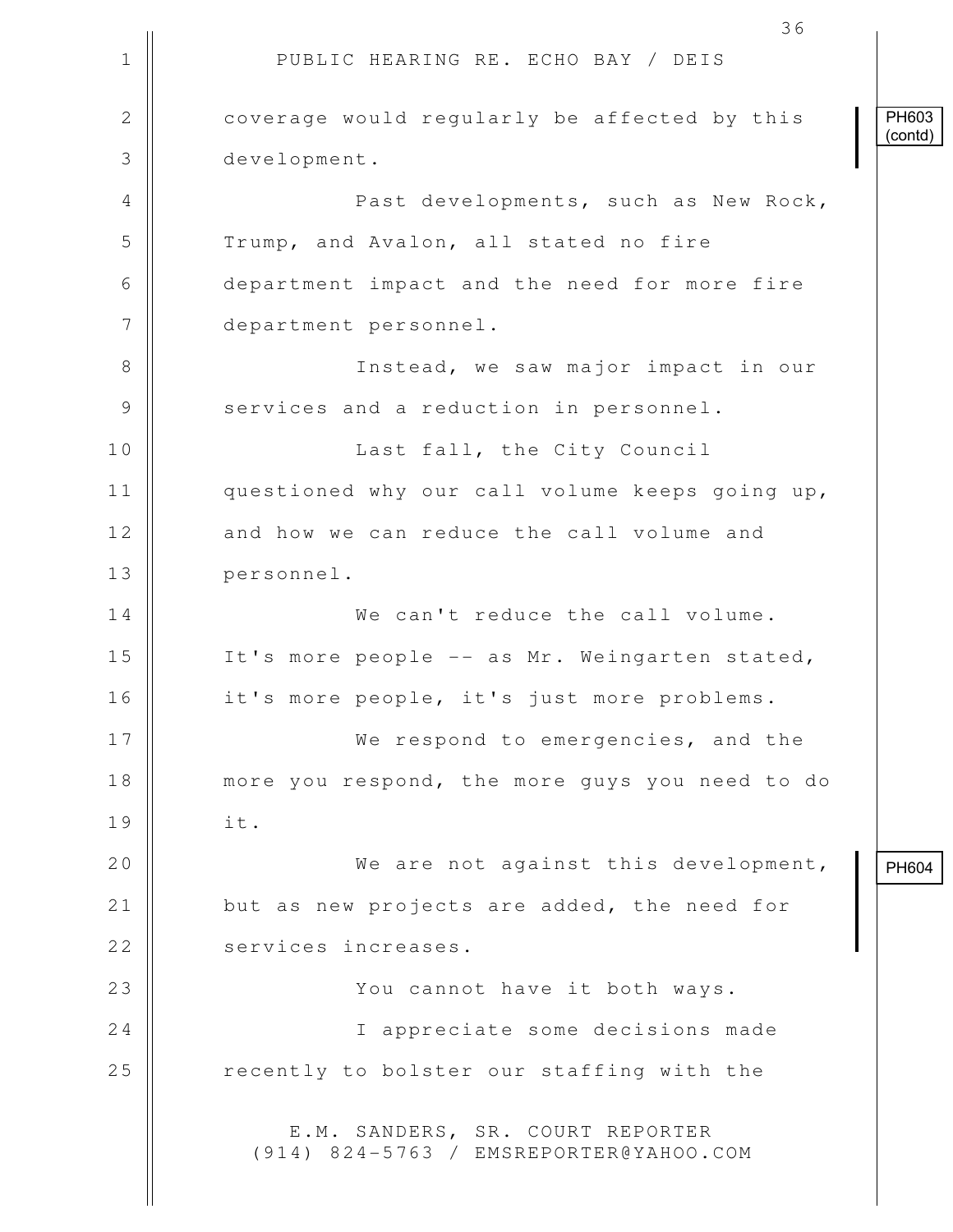1 || PUBLIC HEARING RE. ECHO BAY / DEIS 37 2 | Safer Grant, and to keep our staffing at 3 | twenty-seven. 4 || And those were wise decisions. 5 I hope you can continue to make more 6 wise decisions. 7 | Thank you. 8 || [Applause.] 9 || MAYOR NOAM BRAMSON: Thank you, 10 Mr. Gray. 11 || Ms. Schaumburg. 12 JOANNA SCHAUMBURG [ph.]: My name is 13 | Joanna Schaumburg. I live at 14 || 25 Petersville Road. I live right across the 15 || street from the Echo Bay development. 16 I'm not going to repeat a lot of the 17 || things that were already stated, but I am also 18 worried about the economic impact on the school 19 district. 20 || Not only am I a resident of the 21 || New Rochelle, I have children in the school, 22  $\parallel$  and I'm also a teacher, 17 years, at 23 | New Rochelle High School. 24 And, again, the overcrowding is 25 definitely a problem. E.M. SANDERS, SR. COURT REPORTER (914) 824-5763 / EMSREPORTER@YAHOO.COM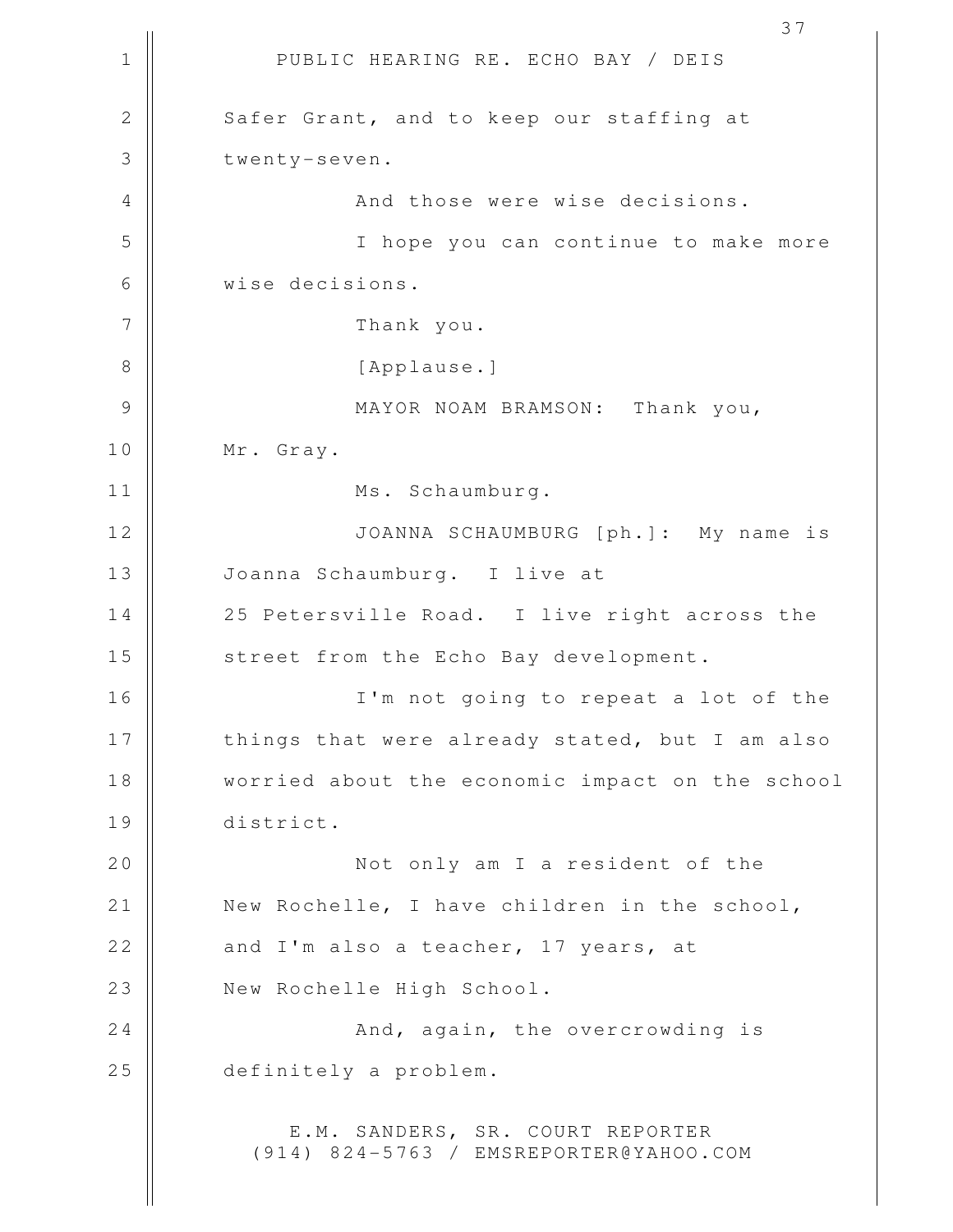1 || PUBLIC HEARING RE. ECHO BAY / DEIS 38 2 A few of the things that I have 3 || issues with, when I was looking over the DEIS, 4 || is the parking situation. 5 || If I read it correctly, it states 6 || that it's going to have 428 parking spots for 7 | its residents, while only giving one parking 8 || spot per unit. 9 || That's 285 units. 10 || To me, that's not enough parking. 11 If you have two people living in an  $12$  || apartment, a husband and wife, a couple, 13 Whoever, you need at least two parking spots; 14 | vou have two cars. 15 || So I think they need to rethink the 16 | parking situation, and maybe adding parking 17 | spots to the development. 18 || Another issue that I have, which has 19 | impacted us with the water-treatment plant, 20  $\parallel$  with that being under construction, is, they're 21 || going to add 106 construction jobs to -- for 22 | the Echo Bay development. 23 Where are the construction workers 24  $\parallel$  going to park during the construction? 25 || Just like the water-treatment plant, E.M. SANDERS, SR. COURT REPORTER (914) 824-5763 / EMSREPORTER@YAHOO.COM PH701 PH702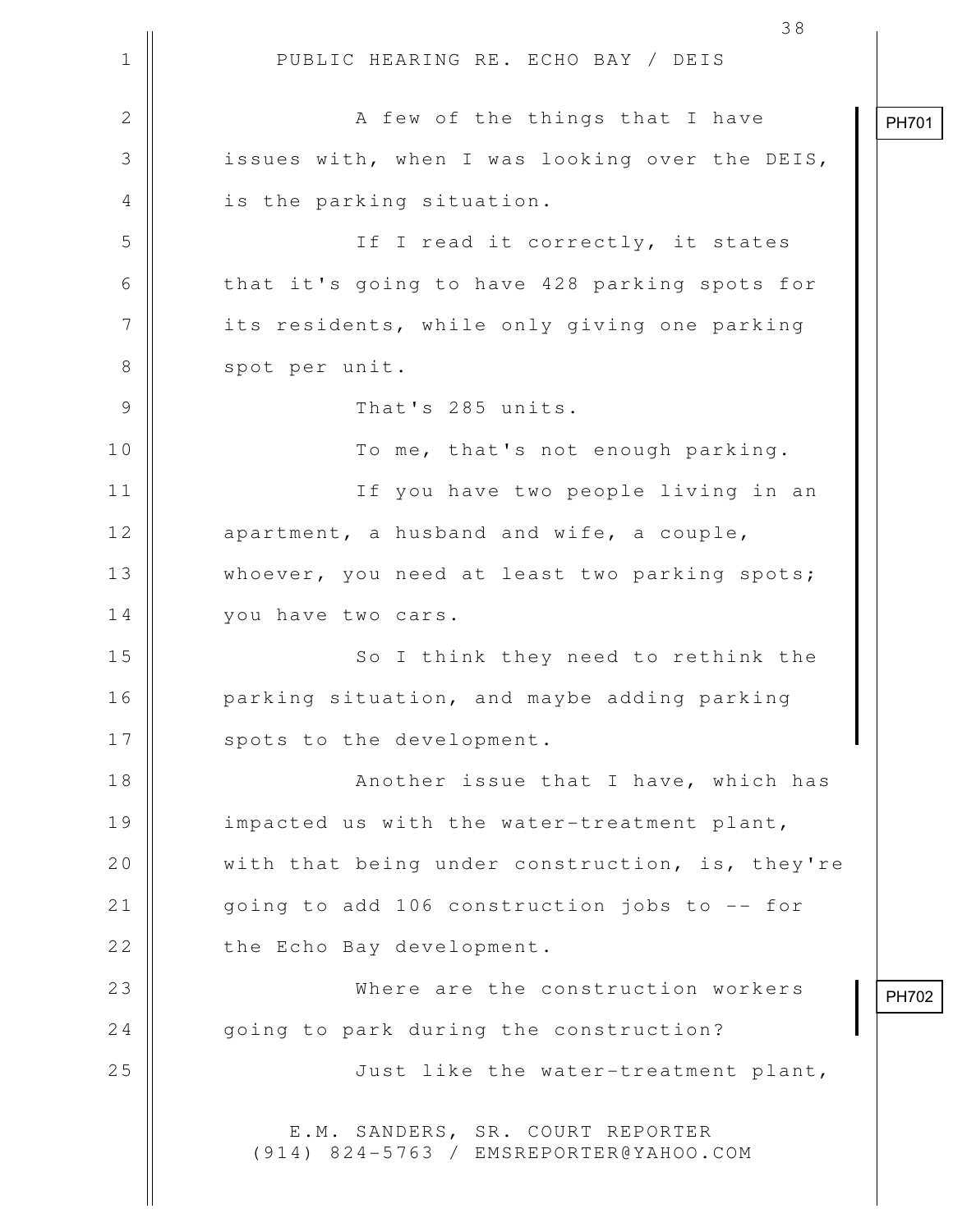1 || PUBLIC HEARING RE. ECHO BAY / DEIS 39 2 they're parking in my neighbor, in front of my 3 house. 4 When they leave work at the end of  $5$   $\parallel$  the day, I've caught them urinating in my 6 bushes. I've seen them throwing garbage on my 7 | lawn. 8 || And, we've had multiple problems with 9 || the City, where, they park so poorly in the 10 || neighborhood, the garbage trucks cannot get up 11 | and down the streets. 12 || And the only solutions that the City 13 || has found for that, is removing parking spots. 14 || And that has impacted people going to 15 || church on Saturday mass and Sunday mass. 16 || There's not enough parking spots on 17 || Petersville Road. 18 || So I really think that you also need 19 || to look at where the construction workers are 20 | going to park, because we're still being 21 || impacted by the water-treatment plant's parking 22 problems. 23 My husband has e-mailed you numerous 24 times about that. 25 || So, I think that needs to be looked E.M. SANDERS, SR. COURT REPORTER (914) 824-5763 / EMSREPORTER@YAHOO.COM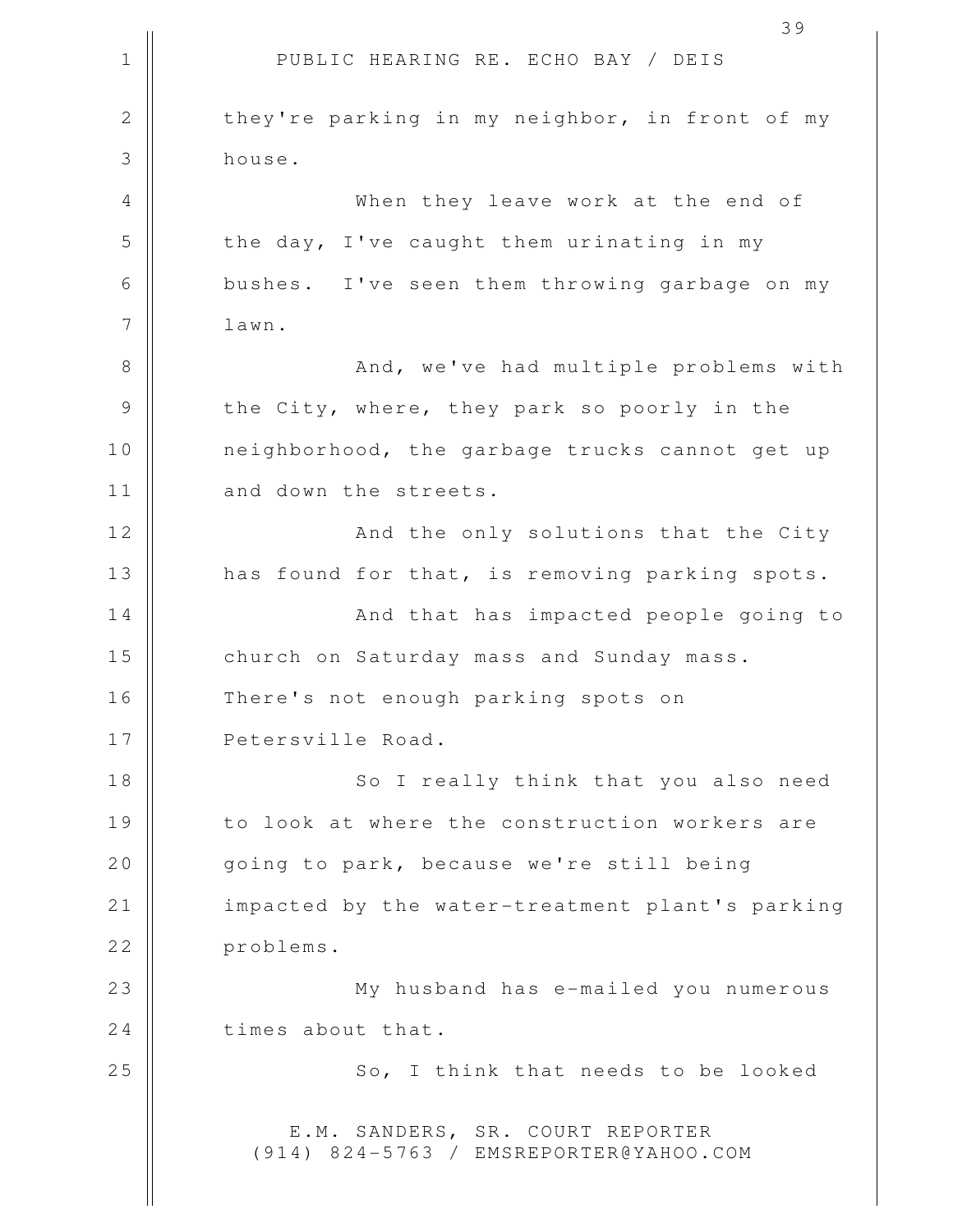1 || PUBLIC HEARING RE. ECHO BAY / DEIS 40 2 || at also during the construction phases. 3 Thank you. 4 || [Applause.] 5 MAYOR NOAM BRAMSON: Thank you, 6 Ms. Schaumburg. 7 || Our next three speakers are: 8 Deidre Polow, Jeffrey Hastie, and 9 | Mary Jo Jacobs. 10 DEIDRE POLOW: My name is 11 | Deidre Polow, 150 Woodlawn Avenue. 12 || Tonight I am speaking as the 13 | vice president of the New Rochelle Board of 14 | Education. 15 On behalf of our board, we appreciate 16 || this opportunity to be heard on the important 17 || subject of the DEIS for the proposed Echo Bay 18 || Redevelopment Project. 19 || As I believe you are aware, the month 20 0 of March is when our board reviews the 21 | superintendent's preliminary school budget, and 22 || the board president and the remainder of the 23 || board are, at this moment, engaged in a 24 budget-review session at New Rochelle 25 | High School. E.M. SANDERS, SR. COURT REPORTER (914) 824-5763 / EMSREPORTER@YAHOO.COM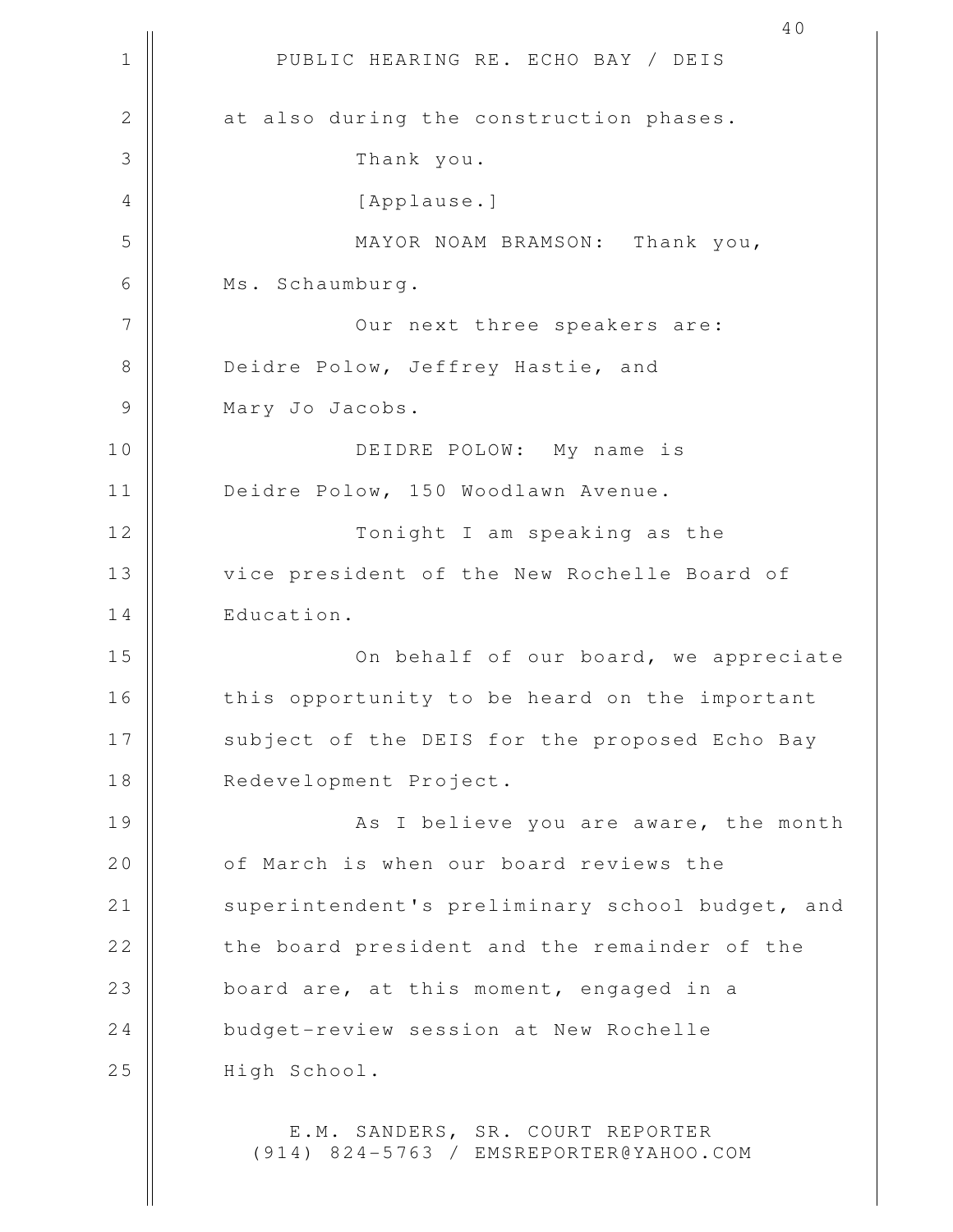|                | 41                                                                         |
|----------------|----------------------------------------------------------------------------|
| $\mathbf 1$    | PUBLIC HEARING RE. ECHO BAY / DEIS                                         |
| $\mathbf{2}$   | The board of education has always                                          |
| $\mathfrak{Z}$ | supported economic development in our great                                |
| $\overline{4}$ | city.                                                                      |
| 5              | However, when an                                                           |
| 6              | economic-redevelopment project is proposed that                            |
| 7              | will have an impact upon either the number of                              |
| 8              | children in our schools or the amount of school                            |
| $\mathcal{G}$  | tax collected on the property, or both, we                                 |
| 10             | believe we are duty-bound to appear before                                 |
| 11             | City Council or the IDA as circumstances                                   |
| 12             | warrant.                                                                   |
| 13             | The board of education acknowledges                                        |
| 14             | that, here, for the first time in recent                                   |
| 15             | memory, the City has undertaken to structure                               |
| 16             | some type of school-tax recapture in an                                    |
| 17             | economic-redevelopment initiative.                                         |
| 18             | We hope that this will be a model for                                      |
| 19             | all future development projects.                                           |
| 20             | Nevertheless, we do have concerns                                          |
| 21             | related to Echo Bay, and these can be                                      |
| 22             | summarized into three points.                                              |
| 23             | First, without debating the                                                |
| 24             | methodology or reliability of the Rutger's                                 |
| 25             | model, or whether it might be the best model                               |
|                | E.M. SANDERS, SR. COURT REPORTER<br>(914) 824-5763 / EMSREPORTER@YAHOO.COM |

PH801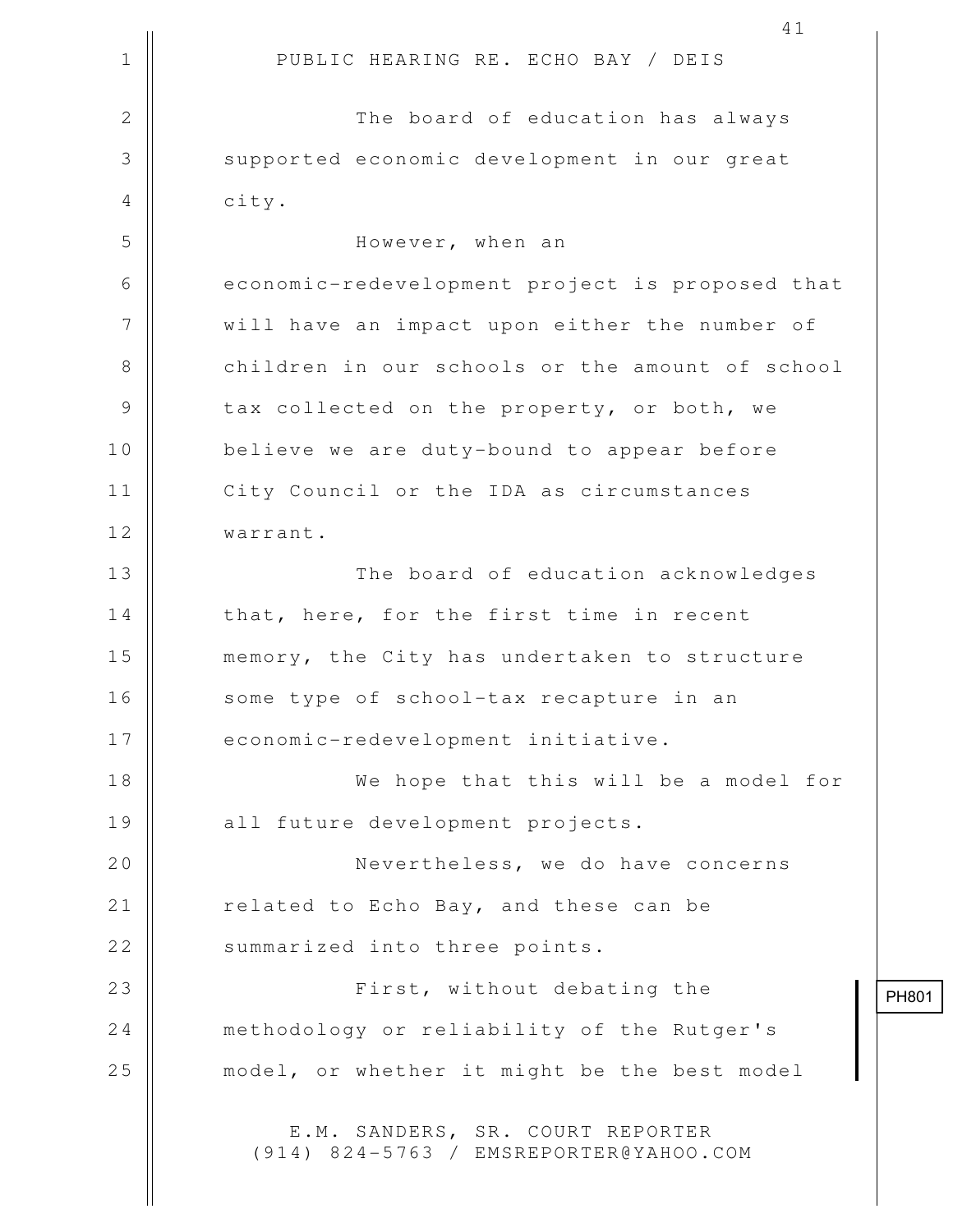|                | 42                                                                         |                  |
|----------------|----------------------------------------------------------------------------|------------------|
| $\mathbf 1$    | PUBLIC HEARING RE. ECHO BAY / DEIS                                         |                  |
| $\mathbf{2}$   | for determining the number of school-aged                                  | PH801<br>(contd) |
| 3              | children in a housing complex, the figure that                             |                  |
| $\overline{4}$ | emerges is just an estimate.                                               |                  |
| 5              | As a duty to our community, we                                             |                  |
| 6              | respectfully maintain that the school district                             |                  |
| 7              | must be kept whole in any agreement reached                                |                  |
| 8              | with the developer of this project.                                        |                  |
| $\mathcal{G}$  | By the end of the proposed 20-year                                         |                  |
| 10             | tax-abatement period, the number of children                               |                  |
| 11             | living in Echo Bay could exceed the number                                 |                  |
| 12             | projected in the DEIS.                                                     |                  |
| 13             | We believe that some studio and                                            | PH802            |
| 14             | one-bedroom units could be inhabited by a                                  |                  |
| 15             | single parent or a family with a young                                     |                  |
| 16             | school-aged child, and that the number of                                  |                  |
| 17             | two-bedroom units that will be inhabited by one                            |                  |
| 18             | or more school-aged children could be greater                              |                  |
| 19             | than projected.                                                            |                  |
| 20             | We urge the City Council to structure                                      |                  |
| 21             | the school-tax payment for this particular                                 |                  |
| 22             | development with this variable in mind.                                    |                  |
| 23             | Second, while the stated figure of                                         | PH803            |
| 24             | \$17,500 per pupil, for the amount of school tax                           |                  |
| 25             | to recapture, might be adequate for the                                    |                  |
|                | E.M. SANDERS, SR. COURT REPORTER<br>(914) 824-5763 / EMSREPORTER@YAHOO.COM |                  |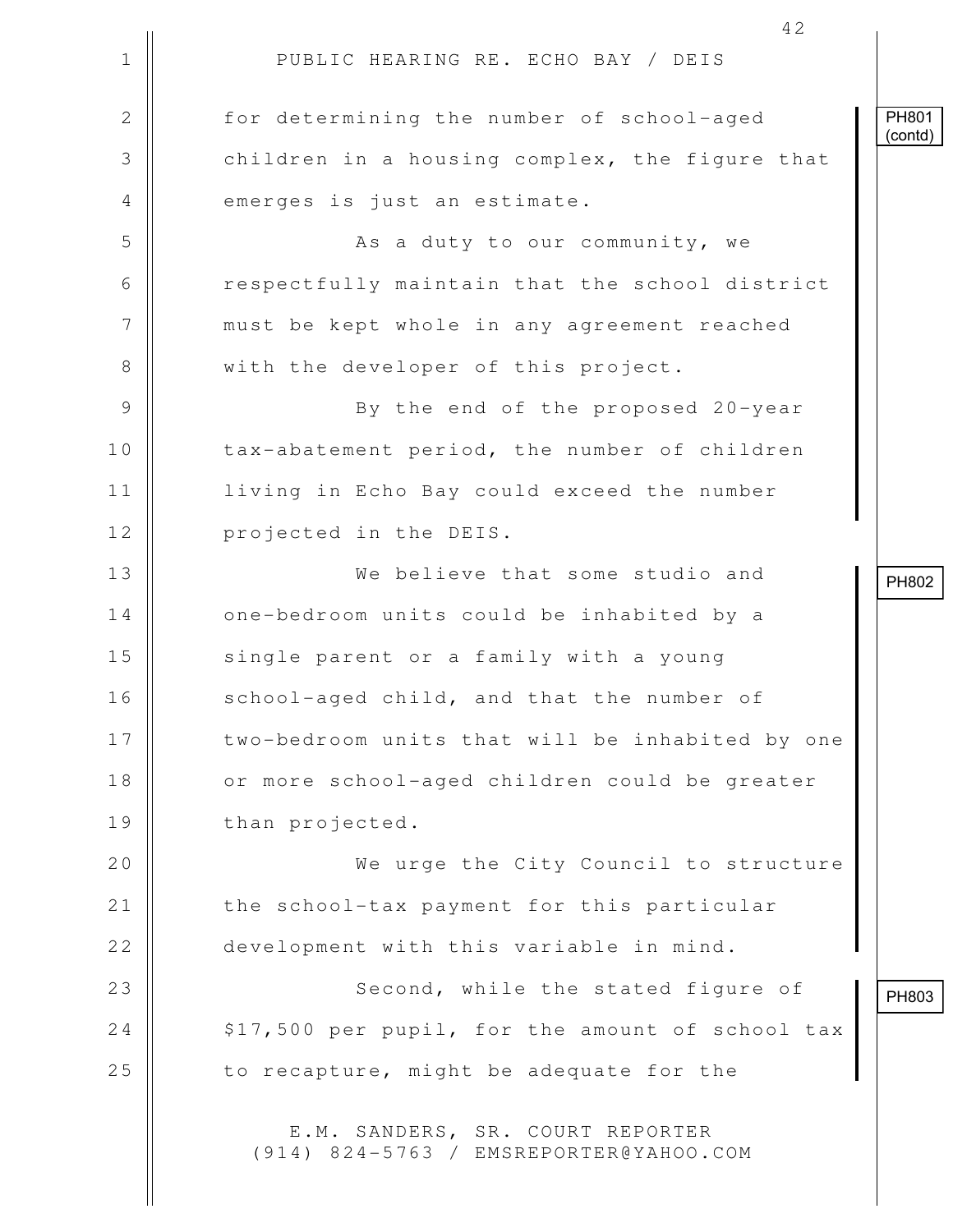|             | 43                                                                         |                  |
|-------------|----------------------------------------------------------------------------|------------------|
| $\mathbf 1$ | PUBLIC HEARING RE. ECHO BAY / DEIS                                         |                  |
| 2           | earliest years of this development, we                                     | PH803<br>(contd) |
| 3           | respectfully suggest that the school-district                              |                  |
| 4           | costs will not remain fixed over the course of                             |                  |
| 5           | time.                                                                      |                  |
| 6           | We urge that the final per-pupil                                           |                  |
| 7           | figure be indexed to reflect proportional                                  |                  |
| 8           | increases in the actual per-pupil-expenditure                              |                  |
| 9           | number, adjusted accordingly over time.                                    |                  |
| 10          | Third, we would be remiss if we did                                        | PH804            |
| 11          | not express our concern about                                              |                  |
| 12          | Trinity Elementary and Isaac Young Middle                                  |                  |
| 13          | School, which are the neighborhood school zones                            |                  |
| 14          | for Echo Bay.                                                              |                  |
| 15          | We urge the City Council to be                                             |                  |
| 16          | mindful of what our education infrastructure is                            |                  |
| 17          | able to absorb in the same way that it                                     |                  |
| 18          | considers the impacts of new development on our                            |                  |
| 19          | public-works and emergency-responder                                       |                  |
| 20          | infrastructure.                                                            |                  |
| 21          | Thank you.                                                                 |                  |
| 22          | [Applause.]                                                                |                  |
| 23          | MAYOR NOAM BRAMSON: Thank you,                                             |                  |
| 24          | Mr. Polow.                                                                 |                  |
| 25          | JEFFREY HASTIE: Good evening.                                              |                  |
|             | E.M. SANDERS, SR. COURT REPORTER<br>(914) 824-5763 / EMSREPORTER@YAHOO.COM |                  |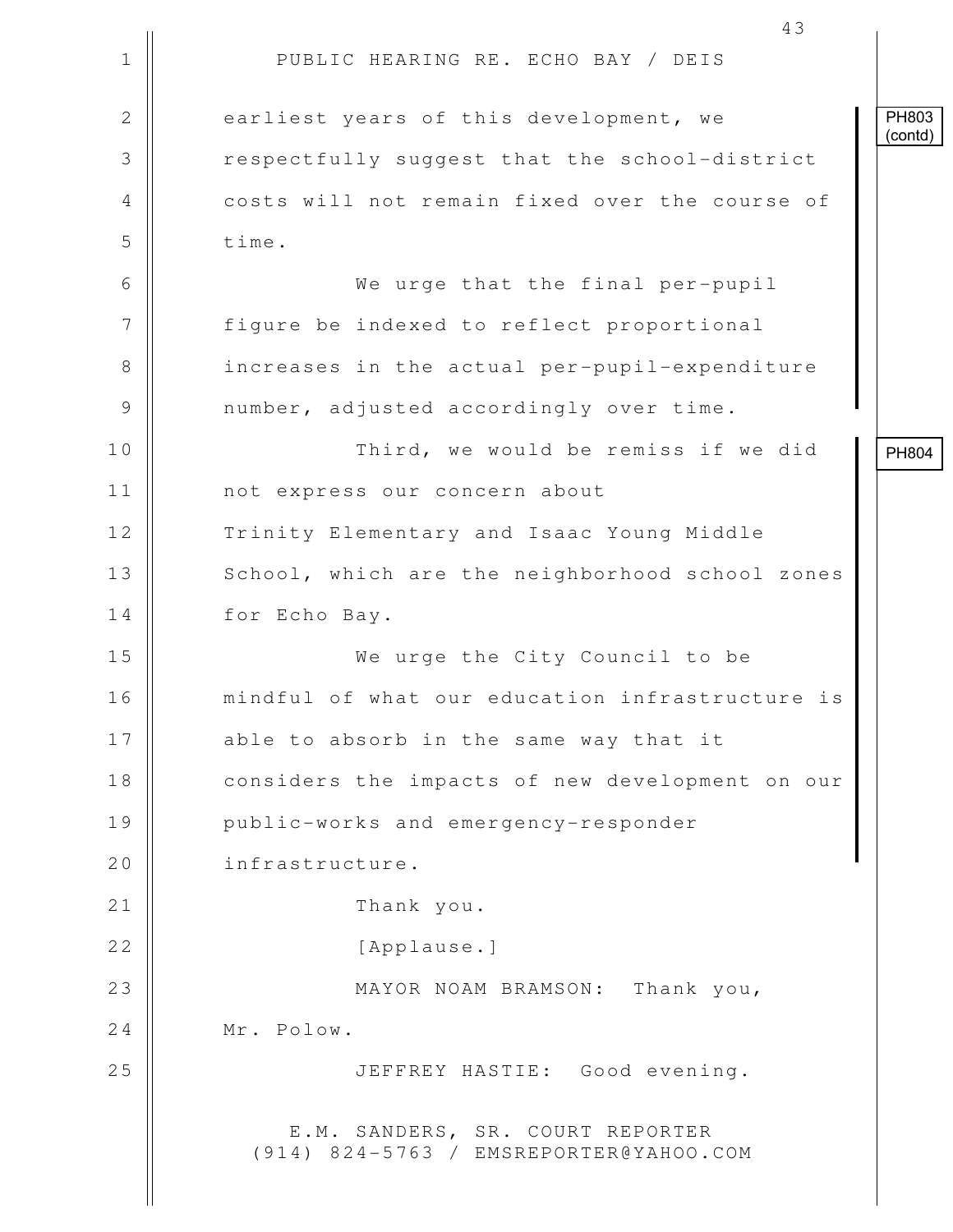1 || PUBLIC HEARING RE. ECHO BAY / DEIS 44 2 || My name is Jeffrey Hastie. I live at 3 || 254 Beechmont Drive. 4 || I too am representing the school 5 board of New Rochelle. 6 I would like to say that the board 7 || hopes -- we hope -- the board hopes we can 8 apply all of our collective experience from 9 || this project to improve coordination between 10 || the City and the school district on future 11 development initiatives. We would like to work 12 || with the City earlier in the planning process 13 || so that each DEIS of the future will already 14 || address and accommodate the kinds of concerns 15 we express today. 16 We are encouraged to hear that the 17 || school district will be invited to participate 18 || in the upcoming development of a new 19 New Rochelle comprehensive plan, and we look 20 | forward to being involved substantially in that 21 | process from the earliest stages. 22 || **Again, thank you for the opportunity** 23 | to present our concerns. 24 | No. 24 | As members of the board of education  $25$  || and the school district administration, we E.M. SANDERS, SR. COURT REPORTER (914) 824-5763 / EMSREPORTER@YAHOO.COM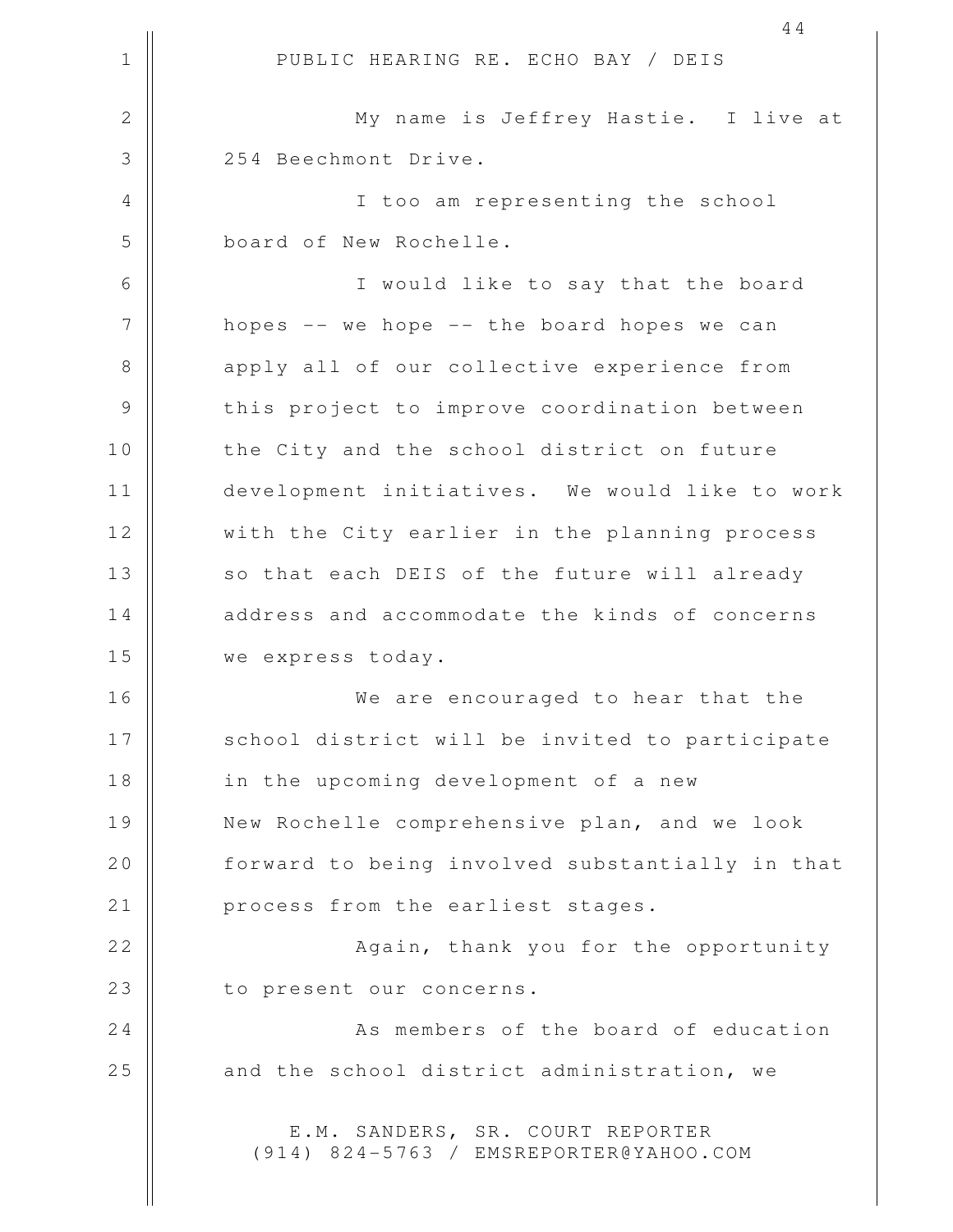1 || PUBLIC HEARING RE. ECHO BAY / DEIS 45 2 | The remain willing and ready to discuss these 3 **Concerns further as the City Council deems** 4 || appropriate. 5 [Applause.] 6 MAYOR NOAM BRAMSON: Thank you, 7 || Mr. Hastie. 8 || Ms. Jacobs. 9 MARY JO JACOBS: Good evening. 10 My name is Mary Jo Jacobs. I live at 11 33 Bon Air. 12 || I am in support of the Echo Bay 13 development. 14 || I'm focused on the tax revenue that 15 | having Echo Bay development will generate, 16 because there isn't any tax being generated 17 | from there now. 18 || Also being the co-chair of the 19 | Open Space Committee, in the drafting of the 20 | New Rochelle comprehensive plan, clearly, the 21 | 5 acres of open space, the public promenade, 22 | the launching pad for kayaks and other 23 || non-motorized boats are really appealing to 24 New Rochelle. 25 || I'm glad to know that the methodology E.M. SANDERS, SR. COURT REPORTER (914) 824-5763 / EMSREPORTER@YAHOO.COM PH1001 PH1002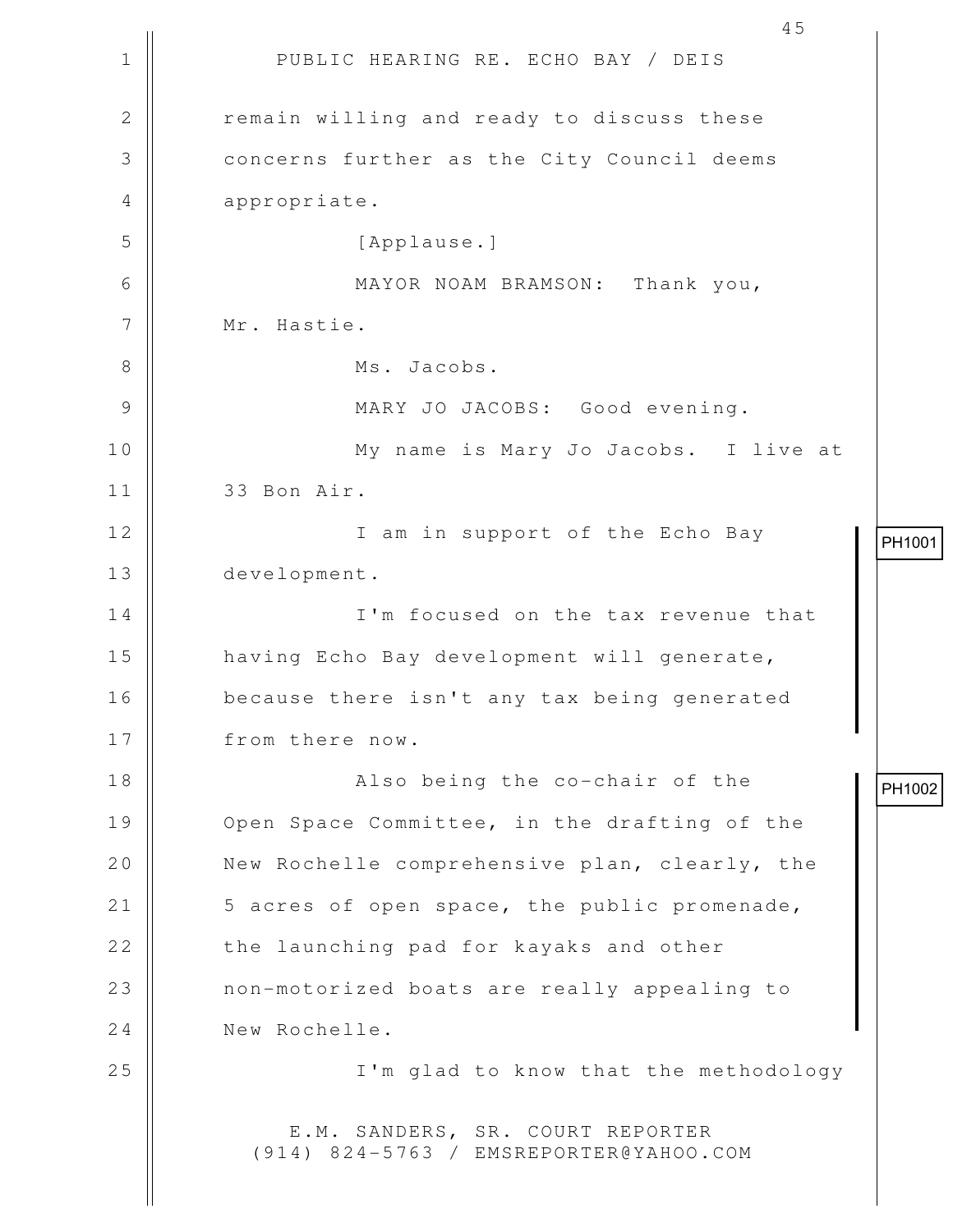1 || PUBLIC HEARING RE. ECHO BAY / DEIS 46 2 used to project total number of students in our  $3 \parallel$  public schools is a different model -- or, a 4 || specific model of the Rutger's model, which is 5 different from what was used when the outline 6 was projected, and that the pilot agreement 7 || will cover the costs of those students. 8 || However, if the configuration of 9 || those rental spaces change between now and the 10 || time that this opens, I would really like to 11 | have the option of the City to go back and 12 || renegotiate that price. 13 || The rentals of 25,000 square feet of 14 | retail space, an open-space promenade, 15 || visibility to the waterfront, money to cover 16 | students, tax revenue, I say, bring it on. 17 || Thank you. 18 || [Applause.] 19 MAYOR NOAM BRAMSON: Thank you 20 | Ms. Jacobs. 21 Our next speakers are: 22 Robert McCaffrey, Toryn Landrine, and 23 John Ravitz. 24 ROBERT MCCAFFREY: Robert McCaffrey, 25 || 157 Mount Joy Place, New Rochelle. E.M. SANDERS, SR. COURT REPORTER (914) 824-5763 / EMSREPORTER@YAHOO.COM PH1003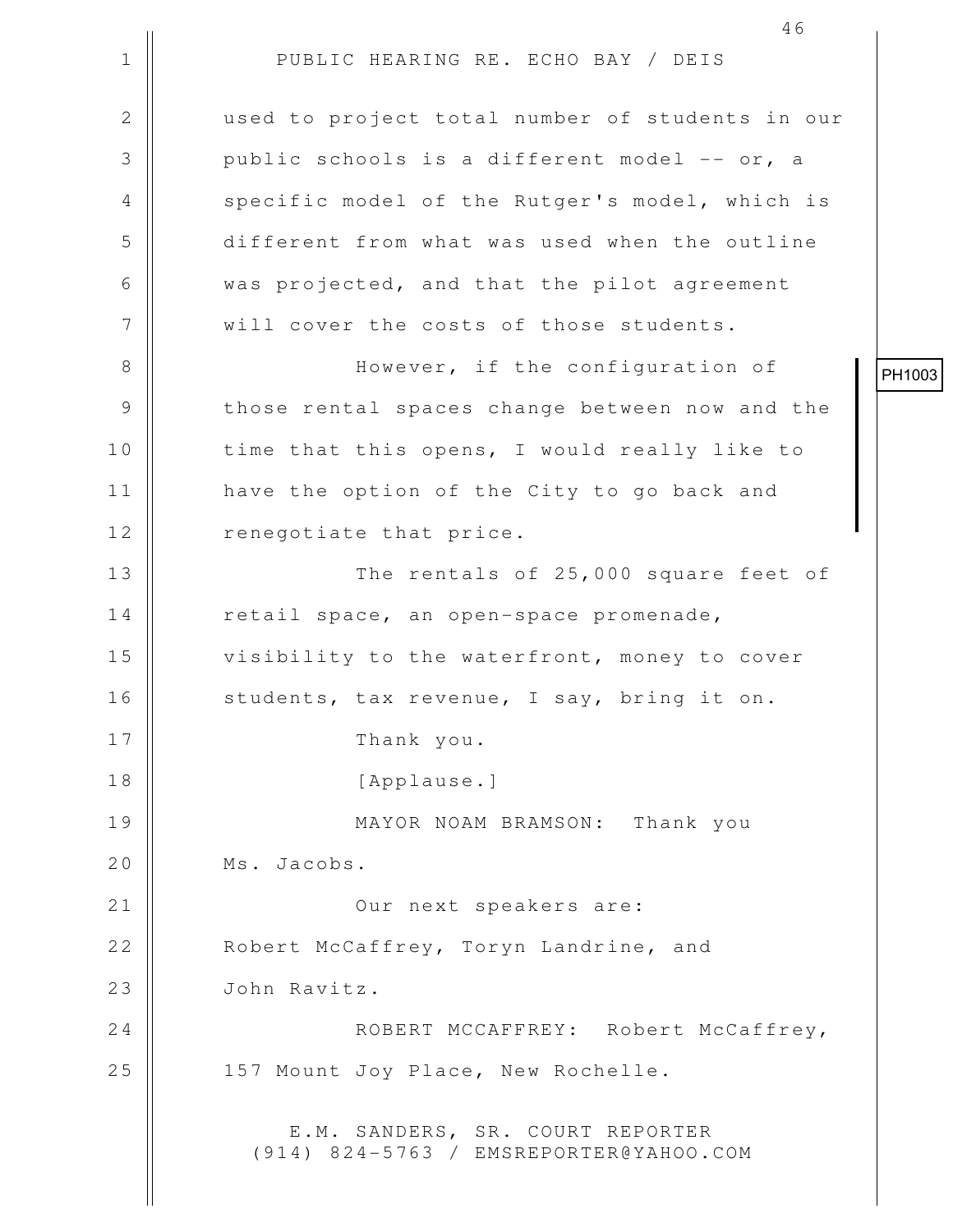1 || PUBLIC HEARING RE. ECHO BAY / DEIS 47 2 | The City Council, having voted to 3 accept the document at the February 12th 4 meeting, the DEIS was not available until the 5 afternoon of February 22nd, again, a Friday 6 afternoon. 7 If you're asking for a public 8 || hearing, where is the detail? 9 Why is it always to follow or will be 10 || posted on the City website? 11 Why is it that the content is 12 || produced several days later, shortening the 13 || time for the public to review the details? 14 || If a public hearing is asked for, 15 || then the information should already be in hand 16 | to distribute. 17 Echo Bay project area consists of 18 about 10 acres. 19 || Back in 2008, Forest City Residential 20 | proposed to develop, rezone, 26 acres. 21 | Delay and extensions ensued. 22 || Good profit is chosen, the deal falls  $23$  | through. 24 | How can a project go from 26 acres  $25$  | to 6? E.M. SANDERS, SR. COURT REPORTER (914) 824-5763 / EMSREPORTER@YAHOO.COM PH1101 PH1102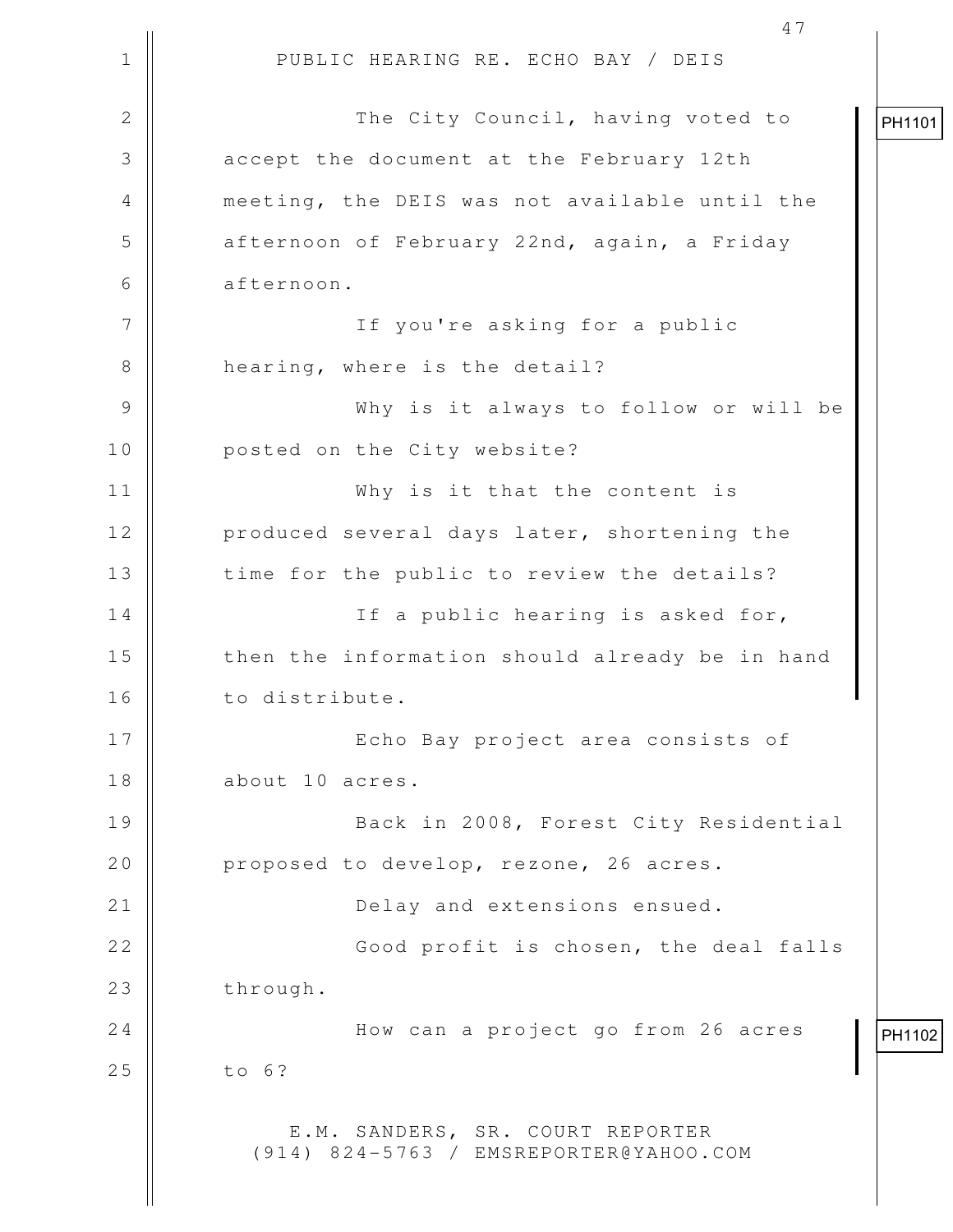1 || PUBLIC HEARING RE. ECHO BAY / DEIS 2 || The developer for the armory backs 3 | out. No new developers are given a chance to 4 || submit proposals. 5 || Council, the process is flawed. 6 And for that reason alone, the 7 | developer and the DEIS should be in question 8 || regardless of content. 9 Anyone's DEIS will show the same 10 || needs and effects. 11 If you steamroll the entire area and 12 || plant grass, that would be an improvement. 13 || And I'm being sarcastic on that. 14 || It is not the DEIS that should be 15 | rejected, but the developer and the current 16 plan. 17 || [Applause.] 18 ROBERT MCCAFFREY: Please think twice 19 | before moving forward. Show the courage that 20 you did when you saw the process for the police 21 | commissioner was flawed. 22 You only get one chance. 23 Take the time, a new direction -- a 24 | new direction does not have to take long for  $25$   $\parallel$  this area to be developed and moved forward. E.M. SANDERS, SR. COURT REPORTER (914) 824-5763 / EMSREPORTER@YAHOO.COM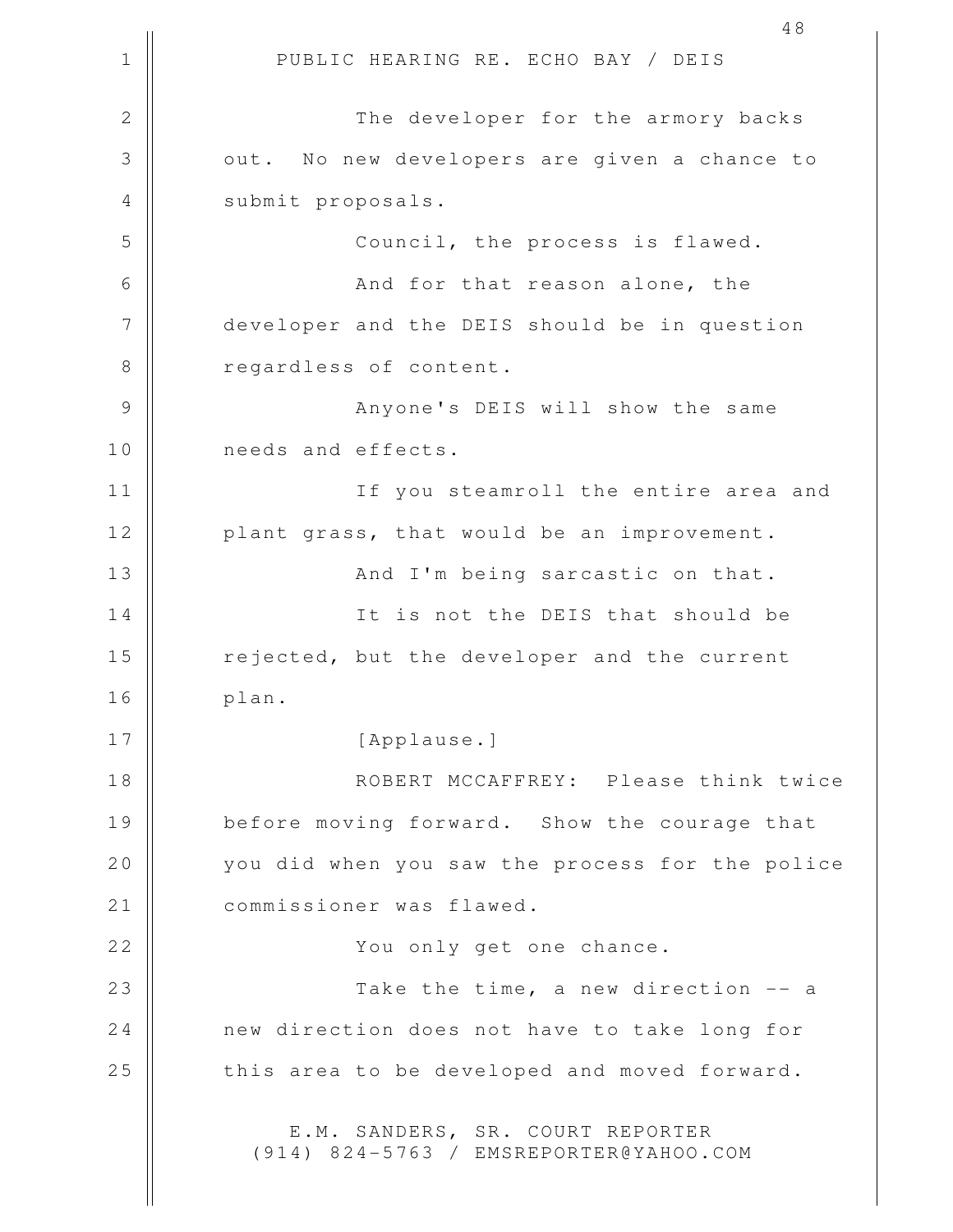1 || PUBLIC HEARING RE. ECHO BAY / DEIS 49 2 || It just needs to be handled the right way. 3 Now is a new season of possibilities 4 || and promise upon us. There's much more we can 5 do by enhancing partnership with community 6 | throughout the region. 7 We can deliver greater value in 8 exchange for every dollar, and chart a course 9 || of physical sustainability. 10 || **And through forward-looking planning**, 11 || we can strengthen our business climate, improve 12 | our environment, and help more people achieve 13 || their potential goal. 14 And, Mr. Mayor, those are your words, 15  $\parallel$  and I don't mean that sarcastically, but we 16 need those words to ring true, for these people 17 || out here, for us. 18 || Because, like the other people, my a 19 || taxes are doubled. I'm being forced out of my 20 | family home of over 55 years, because my taxes 21 || went up 100 percent over 5 years. 22 || **I** can't handle it anymore. 23 Thank you. 24 | [Applause.] 25 || MAYOR NOAM BRAMSON: Thank you, E.M. SANDERS, SR. COURT REPORTER (914) 824-5763 / EMSREPORTER@YAHOO.COM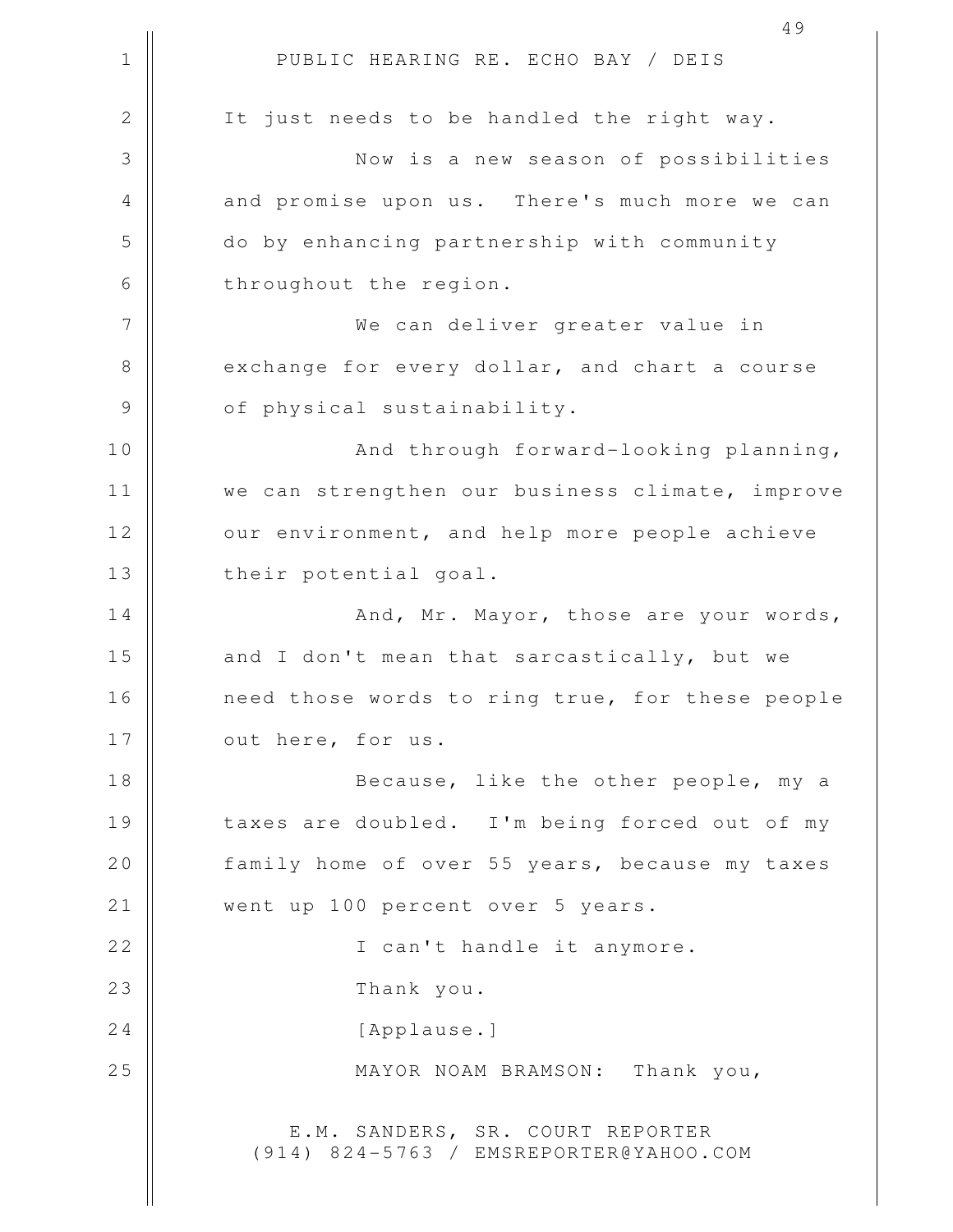1 || PUBLIC HEARING RE. ECHO BAY / DEIS 50 2 || Mr. McCaffrey. 3 Mr. Landrine. 4 TORYN LANDRINE: Good evening. 5 I'm Toryn Landrine, 361 Main Street. 6 I'm a representative of the New York 7 | State Youth Works program. 8 || I'm a representative from the 9 || New York State Works program. 10 || **I** was granted the opportunity and 11 | became a selected individual from this program, 12 | to get in contact with a hands-on field method 13 || at the Heritage Homes construction site. 14 || I personally think my past, and I 15 | being a youth, and especially the ones going 16 | forward with this New York State Youth Works 17 || program, and not just only us, but a lot of 18 || young New Rochelle residents, need work. 19 We're willing to work, and by 20 completing this program, become OSHA-certified. 21 || Echo Bay will be the next upcoming  $22$   $\parallel$  big thing to keep. 23 || Youths, ages 17 to 24, my peers, 24 **b** occupied, and working, and being part of a 25 | waterfront development that could impact our E.M. SANDERS, SR. COURT REPORTER (914) 824-5763 / EMSREPORTER@YAHOO.COM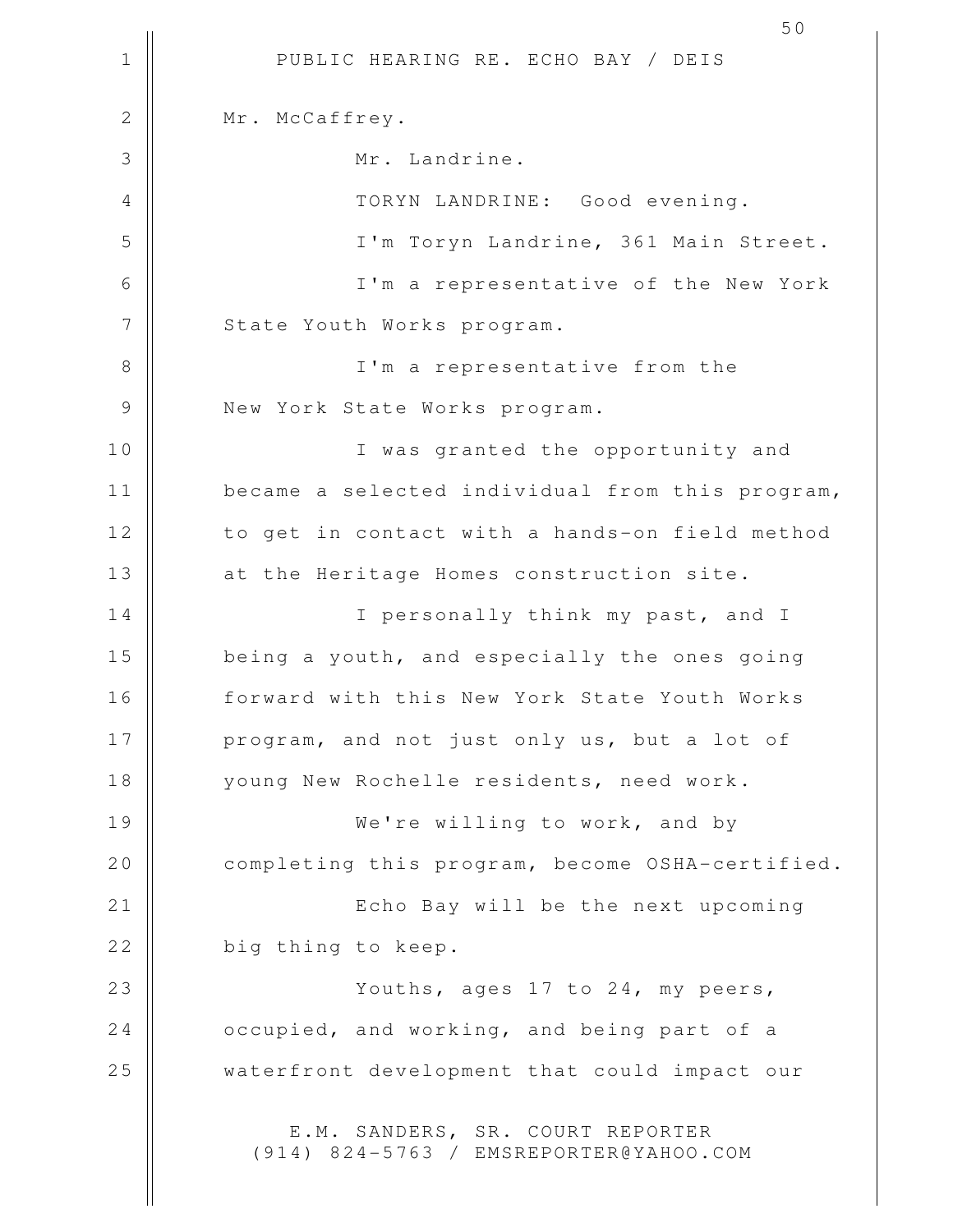1 || PUBLIC HEARING RE. ECHO BAY / DEIS 51 2 | lives in a major way. 3 || Another thing is, that I understand 4 this Echo Bay project could affect schools. I 5 understand that it can affect other residential 6 areas. 7 || But one thing is, is a lot of 8 New Rochelle residents, my peers and I, a lot 9 || of youths that are out of work, and we're 10 looking for it. 11 Thank you. 12 || [Applause.] 13 || MAYOR NOAM BRAMSON: Thank you, 14 | Mr. Landrine. 15 Mr. Ravitz. 16 JOHN RAVITZ: Good evening, 17 || Mr. Mayor, and members of the City Council. 18 My name is John Ravitz. I'm the 19 || executive vice president and chief operating 20 **b** office for the Business Council of Westchester. 21 The Business Council of Westchester 22 || is the county's largest and most influential 23 || business membership organization that works to 24  $\parallel$  enhance wealth, profitability, and economic 25 | opportunity for all its Westchester County E.M. SANDERS, SR. COURT REPORTER (914) 824-5763 / EMSREPORTER@YAHOO.COM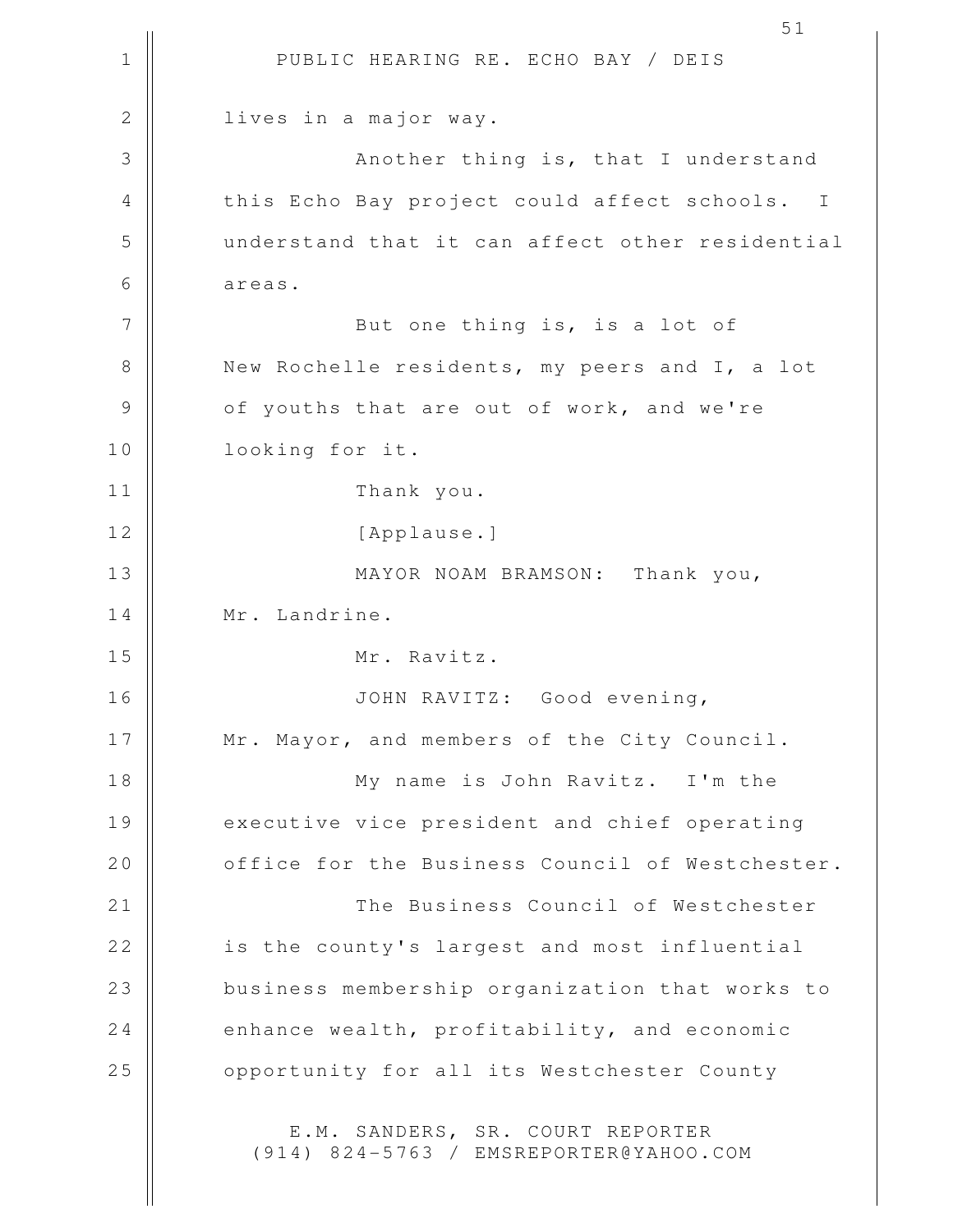|               | 52                                                                         |        |
|---------------|----------------------------------------------------------------------------|--------|
| $\mathbf 1$   | PUBLIC HEARING RE. ECHO BAY / DEIS                                         |        |
| $\mathbf{2}$  | members by helping them market, learn,                                     |        |
| 3             | advocate, and grow.                                                        |        |
| 4             | Our membership reflects the diverse                                        |        |
| 5             | makeup of Westchester's business community.                                |        |
| 6             | The Business Council of Westchester                                        | PH1301 |
| 7             | supports the proposed Echo Bay Center                                      |        |
| $8\,$         | Waterfront Development Project that is on your                             |        |
| $\mathcal{G}$ | agenda for this evening's session.                                         |        |
| 10            | As many of you know, the                                                   |        |
| 11            | Business Council of Westchester president,                                 |        |
| 12            | Dr. Marsha Gordon, is a member of the                                      |        |
| 13            | governor -- Governor Cuomo's Mid-Hudson                                    |        |
| 14            | Regional Economic Development Council, which,                              |        |
| 15            | for the last two years, has been given the                                 |        |
| 16            | responsibility to select and award funding for                             |        |
| 17            | projects that will increase economic                                       |        |
| 18            | development for Westchester County and the                                 |        |
| 19            | lower Hudson Valley.                                                       |        |
| 20            | Last December, our region was given                                        |        |
| 21            | the Best Plan Award, and received \$92.8 million                           |        |
| 22            | to fund 81 projects, 20 of those projects --                               |        |
| 23            | 21 of those projects were based in                                         |        |
| 24            | Westchester County.                                                        |        |
| 25            | One of the top-priority projects to                                        | PH1302 |
|               | E.M. SANDERS, SR. COURT REPORTER<br>(914) 824-5763 / EMSREPORTER@YAHOO.COM |        |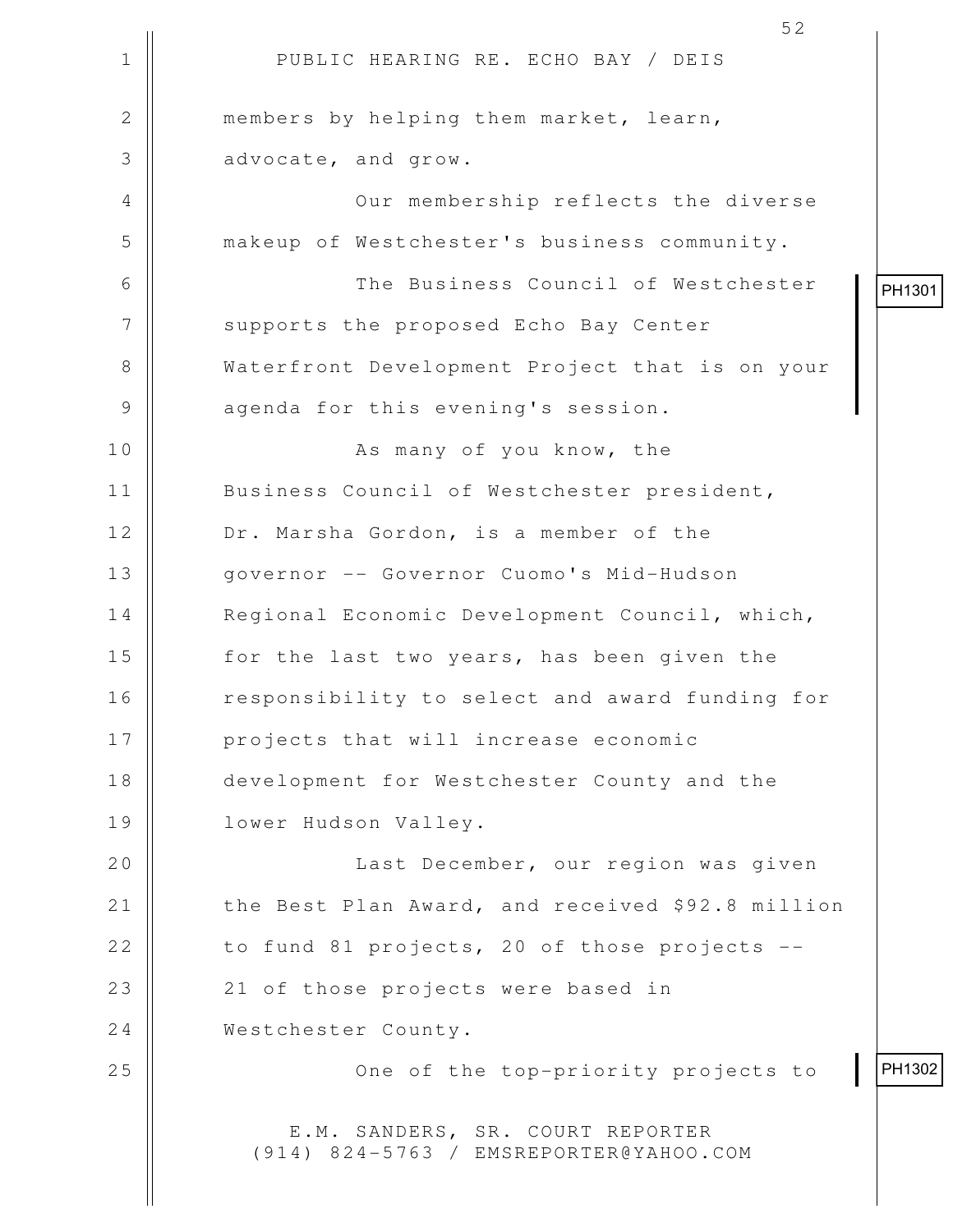1 || PUBLIC HEARING RE. ECHO BAY / DEIS 2 | Preceive funding from the Mid-Hudson Regions 3 | Economic Development Council last December, was 4 | the Echo Bay development -- Redevelopment 5 Project, which was awarded \$1.5 million to the 6 city of New Rochelle, to transform presently 7 | underutilized and industrial land on the Long 8 || Island Sound into a vital mixed-use community, 9 With public open space, housing, and shopping. 10 The award was given to the Echo Bay 11 Redevelopment Project because it met many of 12 || the key goals of the strategic plan that the 13 | Mid-Hudson Economic Development Council had put 14 forth. 15 || And some of those goals I think are 16 || important to remember: 17 Improve key regional infrastructure 18 || to make the region more business-ready; 19 || Foster housing investment to attract 20 | iobs to the region; 21 || Create construction jobs, and support 22 || overall health of the regional economy to a 23 || vibrant housing market; 24 || Support the revitalization of our 25 | urban centers for engines of regional E.M. SANDERS, SR. COURT REPORTER (914) 824-5763 / EMSREPORTER@YAHOO.COM PH1302 (contd)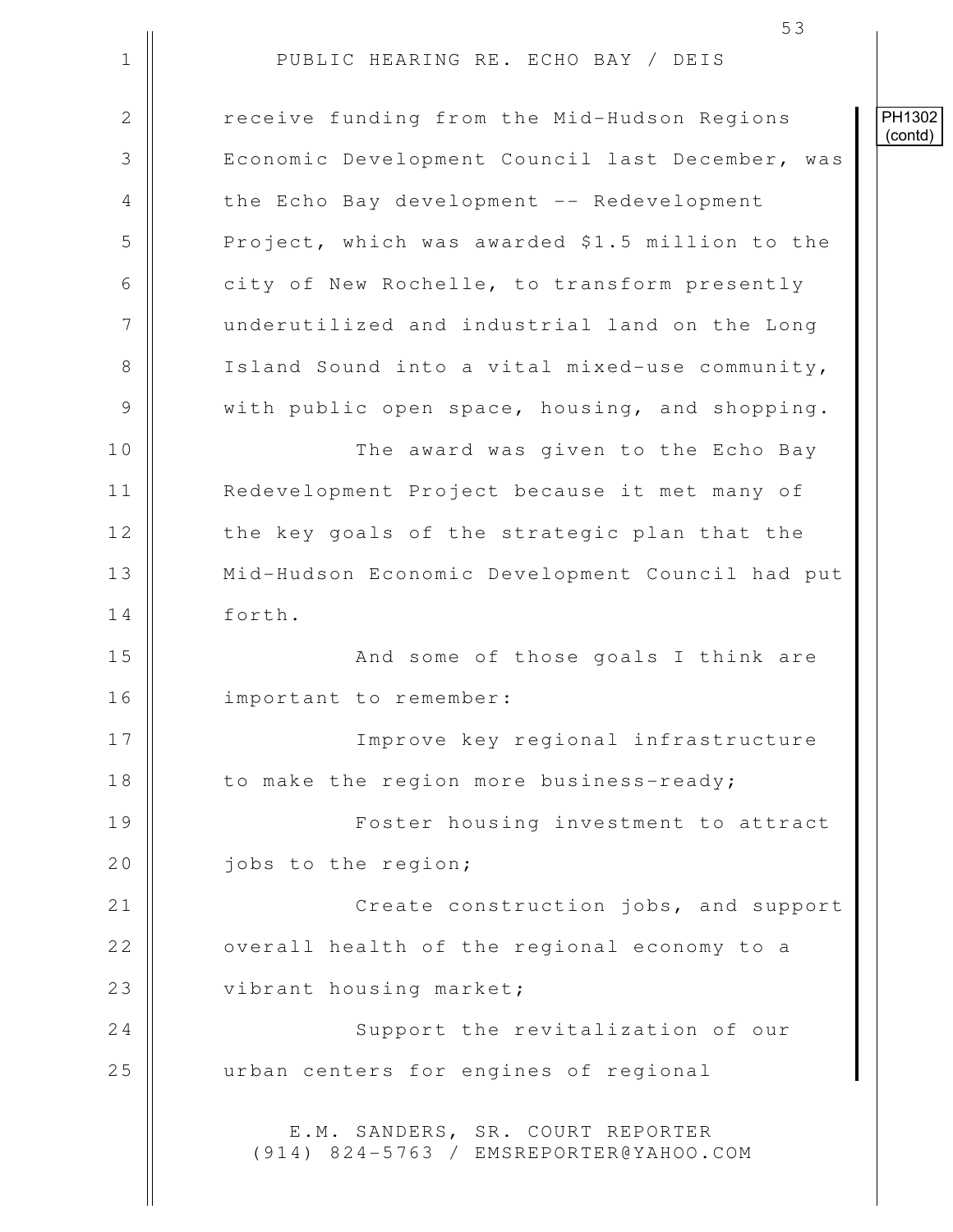|             | 54                                                                         |                   |
|-------------|----------------------------------------------------------------------------|-------------------|
| $\mathbf 1$ | PUBLIC HEARING RE. ECHO BAY / DEIS                                         |                   |
| 2           | prosperity;                                                                | PH1302<br>(contd) |
| 3           | And make the mid-Hudson region more                                        |                   |
| 4           | attractive to young educated professionals in                              |                   |
| 5           | order to stop the youth flight and brain-drain                             |                   |
| 6           | in the region.                                                             |                   |
| 7           | The Echo Bay project incorporates the                                      |                   |
| 8           | above-mentioned goals of the Mid-Hudson                                    |                   |
| 9           | Economic Council in numerous ways, including                               |                   |
| 10          | taking over a site that is contaminated and                                |                   |
| 11          | entirely inaccessible to the public, and                                   |                   |
| 12          | creating a new public waterfront park and                                  |                   |
| 13          | walkways on the Long Island Sound.                                         |                   |
| 14          | The project will open and activate                                         |                   |
| 15          | New Rochelle's shoreline with eventual links to                            |                   |
| 16          | existing waterfront parks, and have the ability                            |                   |
| 17          | to launch non-motorized boating from the new                               |                   |
| 18          | park, and create attractive play areas for                                 |                   |
| 19          | children and families as well.                                             |                   |
| 20          | The project will create high-quality                                       |                   |
| 21          | luxury rental housing in which 10 percent of                               |                   |
| 22          | the new housing units will be                                              |                   |
| 23          | workforce-affordable and consistent with the                               |                   |
| 24          | City's housing policy.                                                     |                   |
| 25          | The project also creates numerous                                          |                   |
|             | E.M. SANDERS, SR. COURT REPORTER<br>(914) 824-5763 / EMSREPORTER@YAHOO.COM |                   |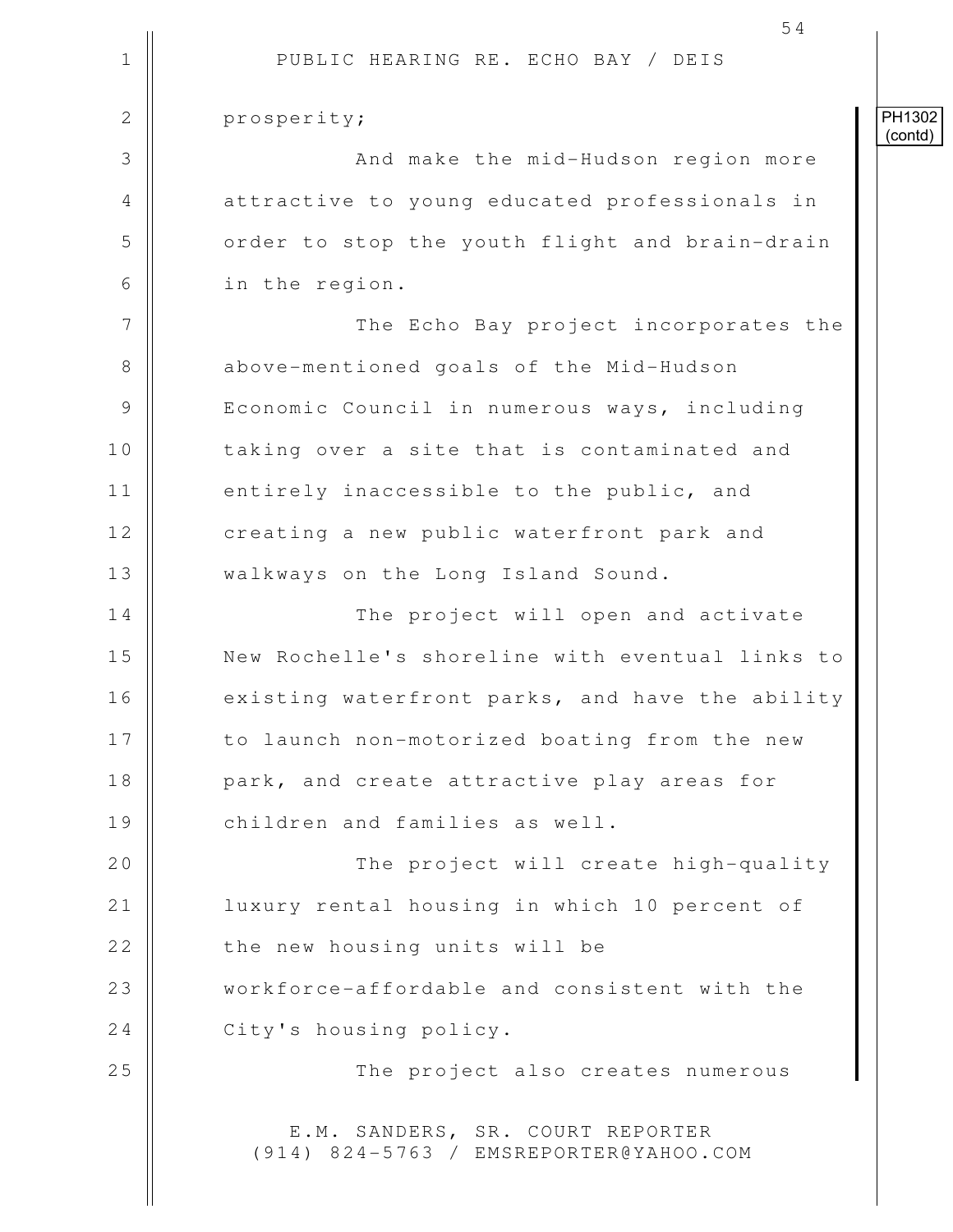1 || PUBLIC HEARING RE. ECHO BAY / DEIS 2 economic benefits to the city that cannot be 3 | overlooked, including the construction -- the 4 || contributions it will bring to the city's 5 | long-term tax base, new construction jobs, and 6 | permanent service jobs, with the creation of 7 | new restaurants and stores, which will help 8 || increase the taxes for the city's revenue. 9 Thank you. 10 MAYOR NOAM BRAMSON: Thank you, 11 || Mr. Ravitz. Appreciate it very much. 12 || Our next three speakers are: 13 || Adam Eagleburg, Kyle Rhett [ph.], and 14 | Charles Morgan. 15 ADAM EAGLEBURG: Distinguished 16 members of the City Council, I'm here to -- 17 || Adam Eagleburg, 550 Forest Avenue. 18 || I'm here to respectfully request that 19 || we not go forward with the Echo Bay project if 20  $\parallel$  tax abatements are going to be part of the 21 deal. 22 || The draft environmental impact 23 || statement shows an astonishing \$20 million in  $24$   $\parallel$  tax abatements given to the developer over a 25 **period** of 20 years. E.M. SANDERS, SR. COURT REPORTER (914) 824-5763 / EMSREPORTER@YAHOO.COM PH1302 (contd) PH1401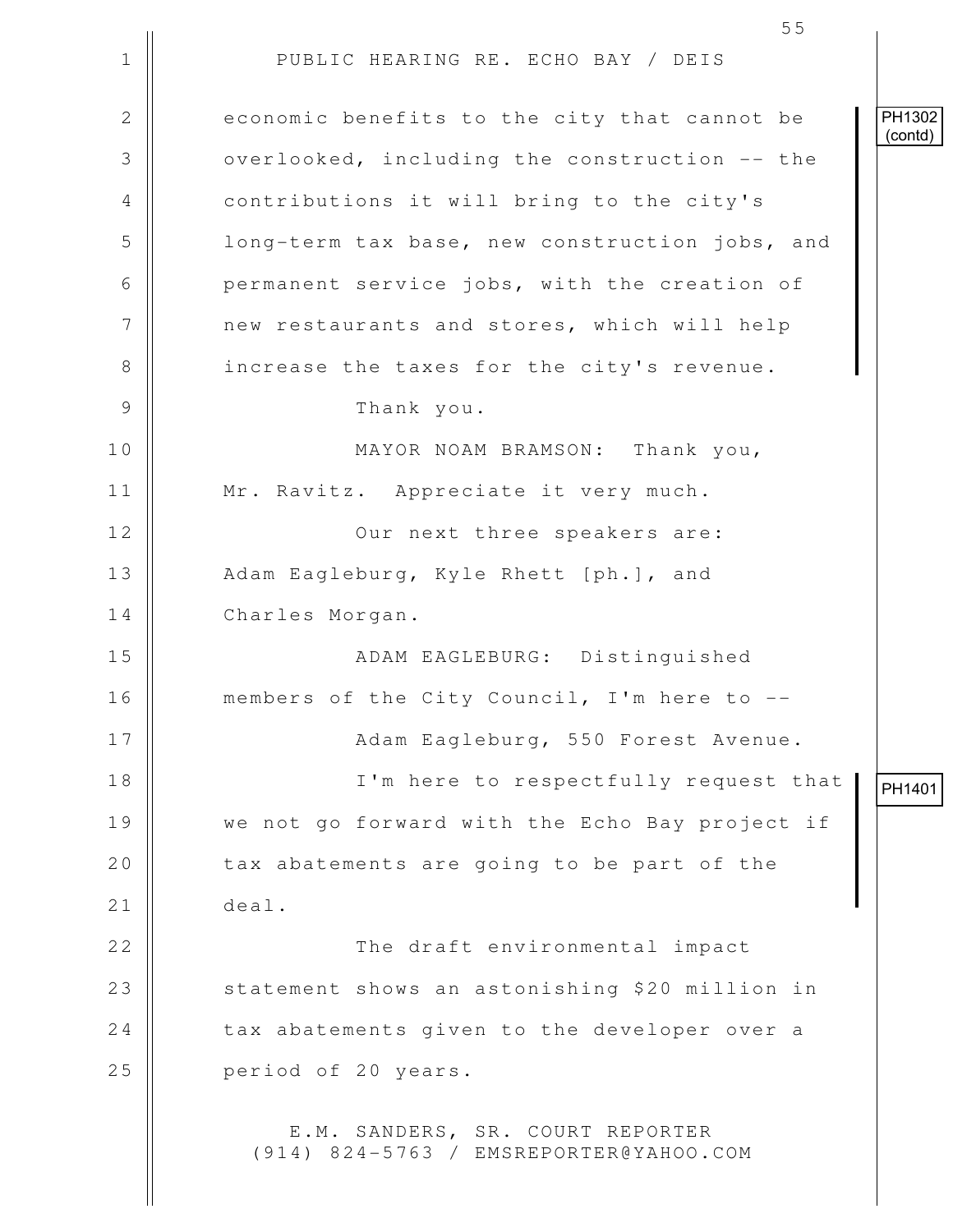1 || PUBLIC HEARING RE. ECHO BAY / DEIS 56 2 || Most of that will come out of the 3 **H** hide of our schools. 4 || The opportunity cost of moving 5 forward with this deal is enormous. 6 To start, I believe the value of the 7 | | tax abatements far exceeds what is shown in the 8 DEIS. 9 For example, the report assumes that 10 || fully loaded taxes would grow only 11 2 1/2 percent per year, but that is well below 12 What we are likely to see. 13 || In fact, the growth in school taxes 14 | alone are going to cause the project's total 15 | tax bill, if fully loaded, to grow more than 16 || 2 1/2 percent per year. 17 || At full assessment, this property 18 would provide more than \$960,000 to our schools 19 || in the first year, but as currently 20 contemplated, Echo Bay would pay only \$385,000 21 || in the first year, for a shortfall of \$575,000. 22 That shortfall is worth 5 full-time 23 | teachers or 10 teaching assistants. 24 | Economic developments are supposed to 25 | provide positive economic benefits to the E.M. SANDERS, SR. COURT REPORTER (914) 824-5763 / EMSREPORTER@YAHOO.COM PH1402 PH1403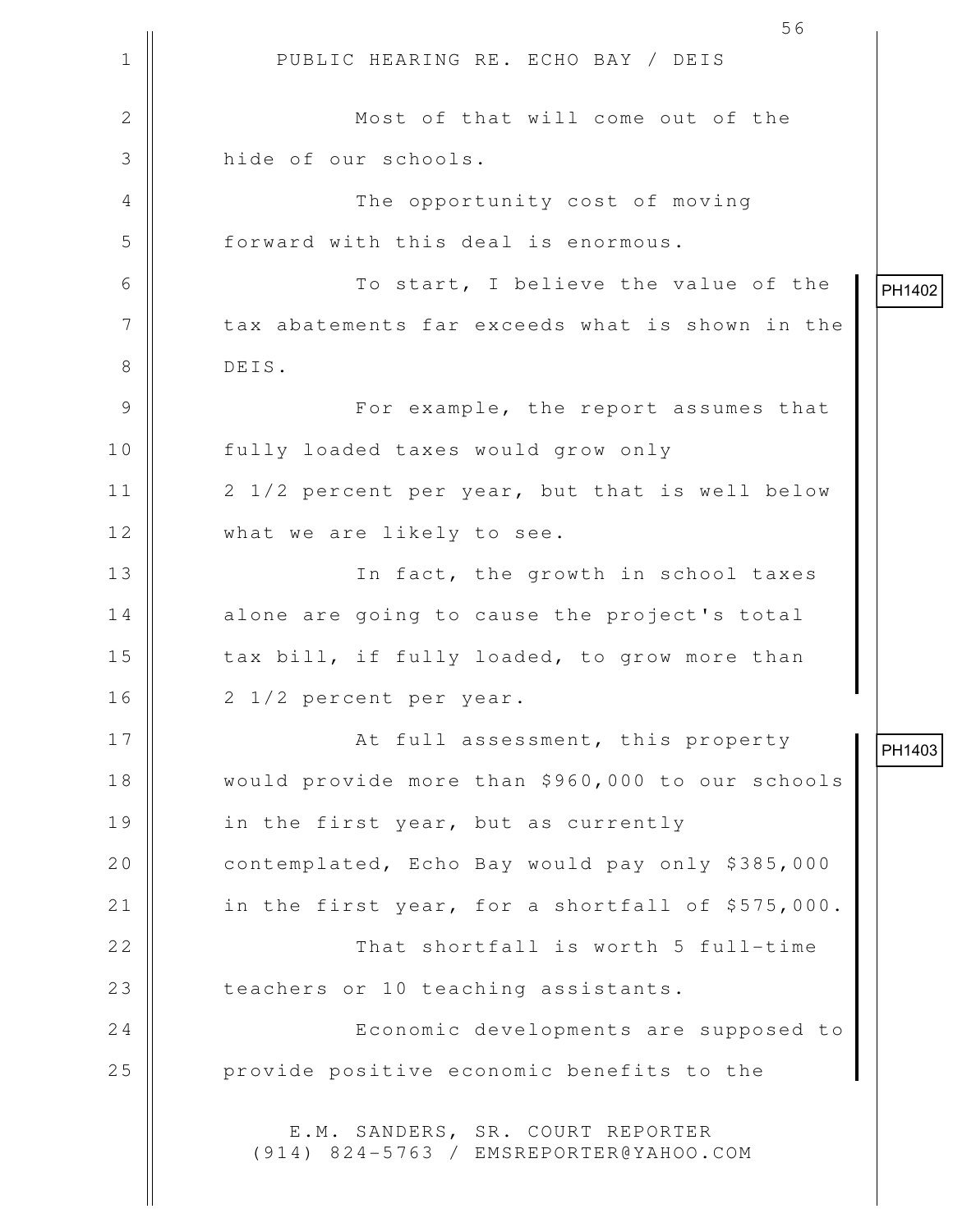1 || PUBLIC HEARING RE. ECHO BAY / DEIS 57 2 | community. 3 Not only will Echo Bay not pay a fair 4 market rate of taxes to the school district, 5 || but it will add children to the system causing  $6 \parallel$  a net economic loss on day one. 7 || The \$17,500 per-student figure to be 8 **paid to the schools is woefully inadequate,** 9 || since average school spending already exceeds 10 | \$22,000 per student, but we shouldn't even work 11 | with averages, since our schools are already 12 | overcrowded. 13 Any proposal to bring population into 14 | New Rochelle should really be done with an eye 15 || towards raising sufficient revenue to build 16 || another school building. 17 || In that sense, we should demand a 18 || significantly higher tax figure for any 19 || proposed residential development, perhaps one 20  $\parallel$  that even exceeds our standard tax rates. 21 || We will get one shot to develop this 22 **property appropriately.** Once that deal is a 23 done, it's done, and we will have forever lost  $24$   $\parallel$  the opportunity to develop one of our hidden 25 || iewels in a way that provides tangible economic E.M. SANDERS, SR. COURT REPORTER PH1403 (contd) PH1404

(914) 824-5763 / EMSREPORTER@YAHOO.COM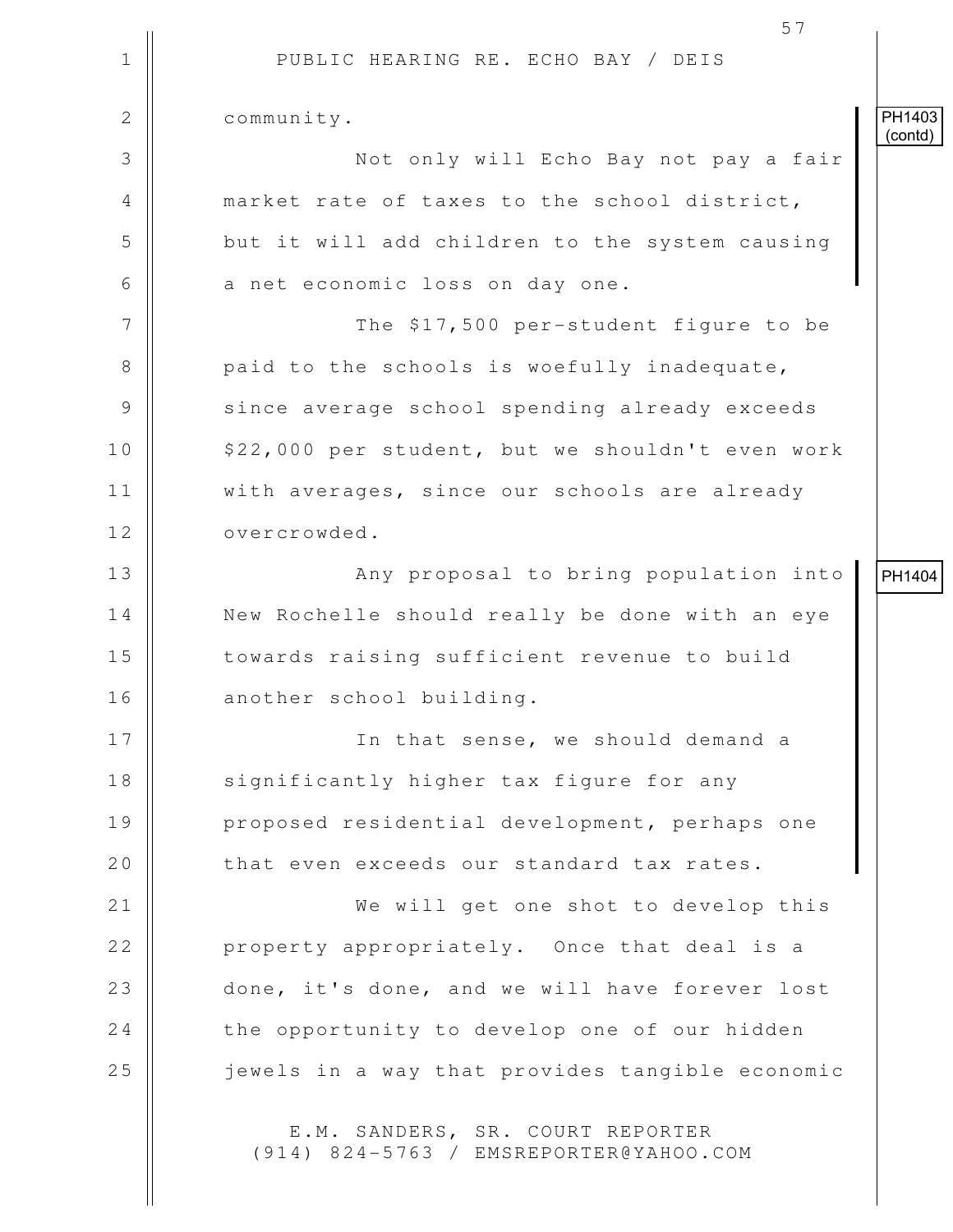1 || PUBLIC HEARING RE. ECHO BAY / DEIS 58 2 **benefits** to the city. 3 We have squandered several years, 4 || working with the same developer on, 5 s of the same concept which always had 6 | suspect economic benefits. 7 || The for some fresh thinking on 8 | this one. 9 Thank you. 10 || [Applause.] 11 || MAYOR NOAM BRAMSON: Thank you, 12 Mr. Eagleburg. 13 || KYLE RHETT [ph.]: My name is 14 || Kyle Rhett. I'm from 590 Fifth Avenue. 15 I'm here on behalf of the New York 16 || State Youth Works program. 17 I've been a member of the program 18 || since September of last year, and we've done a 19 || variety of phases. We went through our 20 | bookwork phase. And about now, we're finishing 21 || up the construction phase of actual hands-on 22 training. 23 What they did was, they took a 24 building in Mount Vernon, an abandoned  $25$   $\parallel$  building, a building that masons were done E.M. SANDERS, SR. COURT REPORTER (914) 824-5763 / EMSREPORTER@YAHOO.COM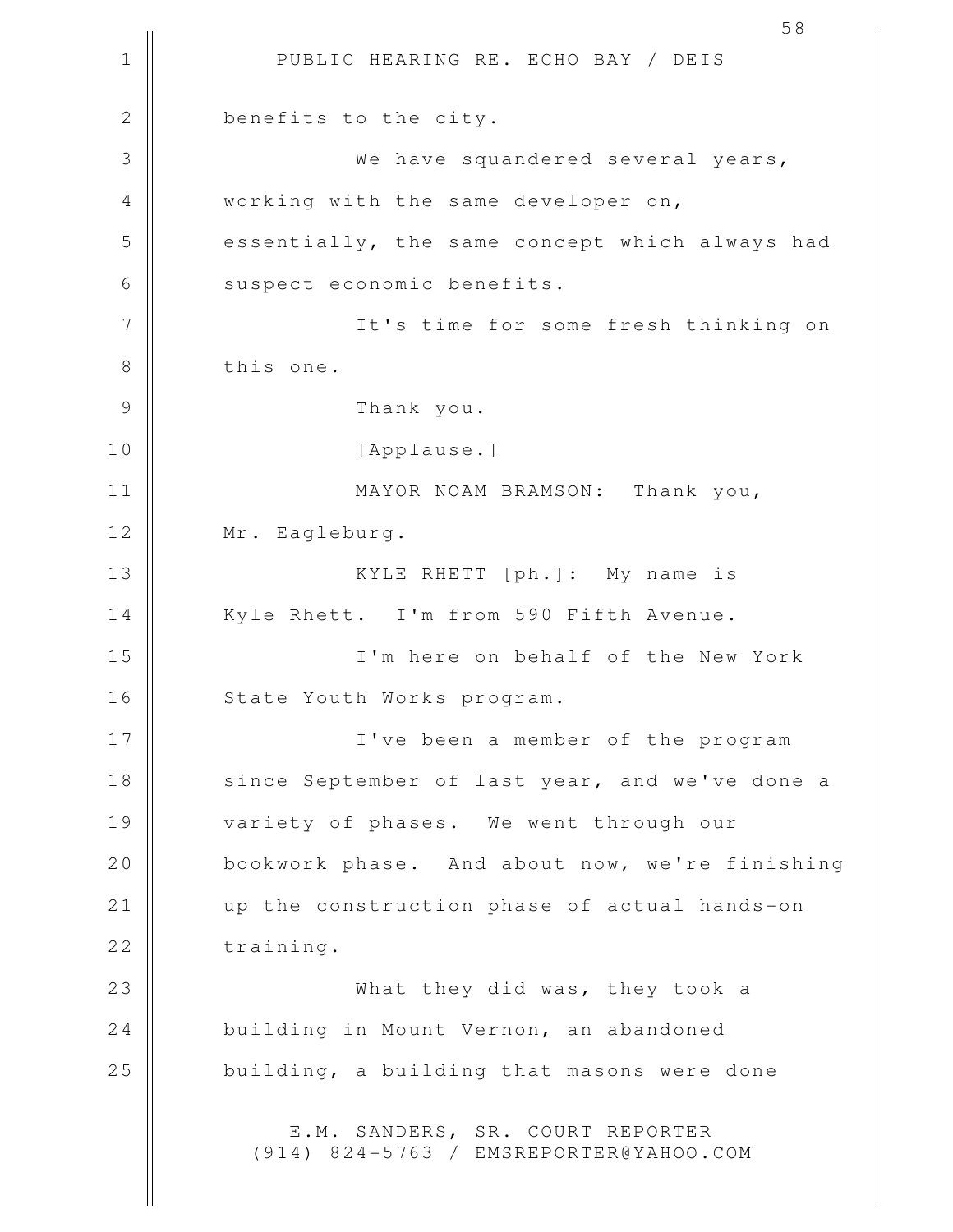|               | 59                                              |
|---------------|-------------------------------------------------|
| $\mathbf 1$   | PUBLIC HEARING RE. ECHO BAY / DEIS              |
| $\mathbf{2}$  | with, and we're turning it into a               |
| 3             | construction-program building.                  |
| 4             | And what that construction-program              |
| 5             | building is, they take a variety of             |
| 6             | professions, and they teach us everything:      |
| 7             | plumbing, electrical, roofing, carpentry.       |
| 8             | You know, all the construction basics.          |
| $\mathcal{G}$ | The point that we're at now is, we're           |
| 10            | starting to get to the point where the building |
| 11            | is done, and all the people in the program are  |
| 12            | really feeling very confident about our work    |
| 13            | and our work ability.                           |
| 14            | And this project going on at the                |
| 15            | riverfront really gives us a chance to show our |
| 16            | community what we can do, and the value of what |
| 17            | this program adds to our community.             |
| 18            | This program here could take the                |
| 19            | youth of our community to a whole nother level. |
| 20            | It could show -- it could show us a way out of  |
| 21            | the way that we've been taught since we were    |
| 22            | little. It can keep people out of the dangers   |
| 23            | of what we're doing, and it can keep people in  |
| 24            | the job community.                              |
| 25            | This job is about a lot more than               |
|               |                                                 |

E.M. SANDERS, SR. COURT REPORTER (914) 824-5763 / EMSREPORTER@YAHOO.COM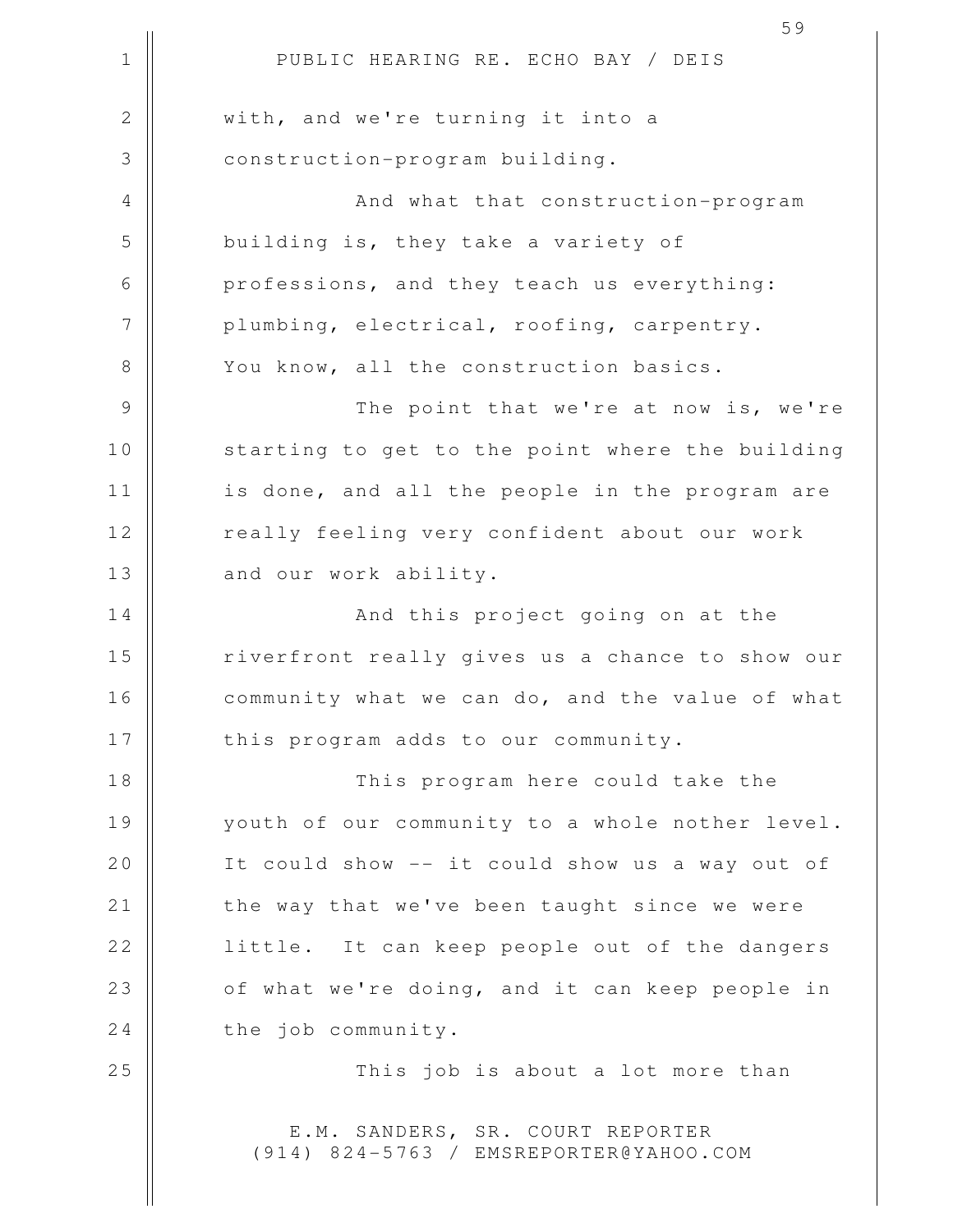1 || PUBLIC HEARING RE. ECHO BAY / DEIS 2 || taxes and everything that you guys thinks it's 3 || about. It's about qiving your community a 4 | chance to prove what it can do to you. 5 || And I think, given this chance, and 6 given this opportunity, you'll be proud of what 7 | this program can do, and what it's done for 8 | vour community. 9 Thank you. 10 || [Applause.] 11 || MAYOR NOAM BRAMSON: Thank you, 12 | Mr. Rhett. 13 || Mr. Morgan. 14 CHARLES MORGAN: Mr. Mayor, Council 15 | members, attendees: 16 My name is Charles Morgan. I'm here 17 || representing the New Rochelle Housing 18 || Authority, but also the New York Youth Works 19 || program, and you've heard a lot of talk about  $20$   $\parallel$  that. 21 || I just want to give you a brief 22 | synopsis of what this program consists of. 23 || It's a -- it was a grant out of the 24 | New York Department of Labor. It offers young 25  $\parallel$  people, 16 to 24 years of age, an opportunity E.M. SANDERS, SR. COURT REPORTER (914) 824-5763 / EMSREPORTER@YAHOO.COM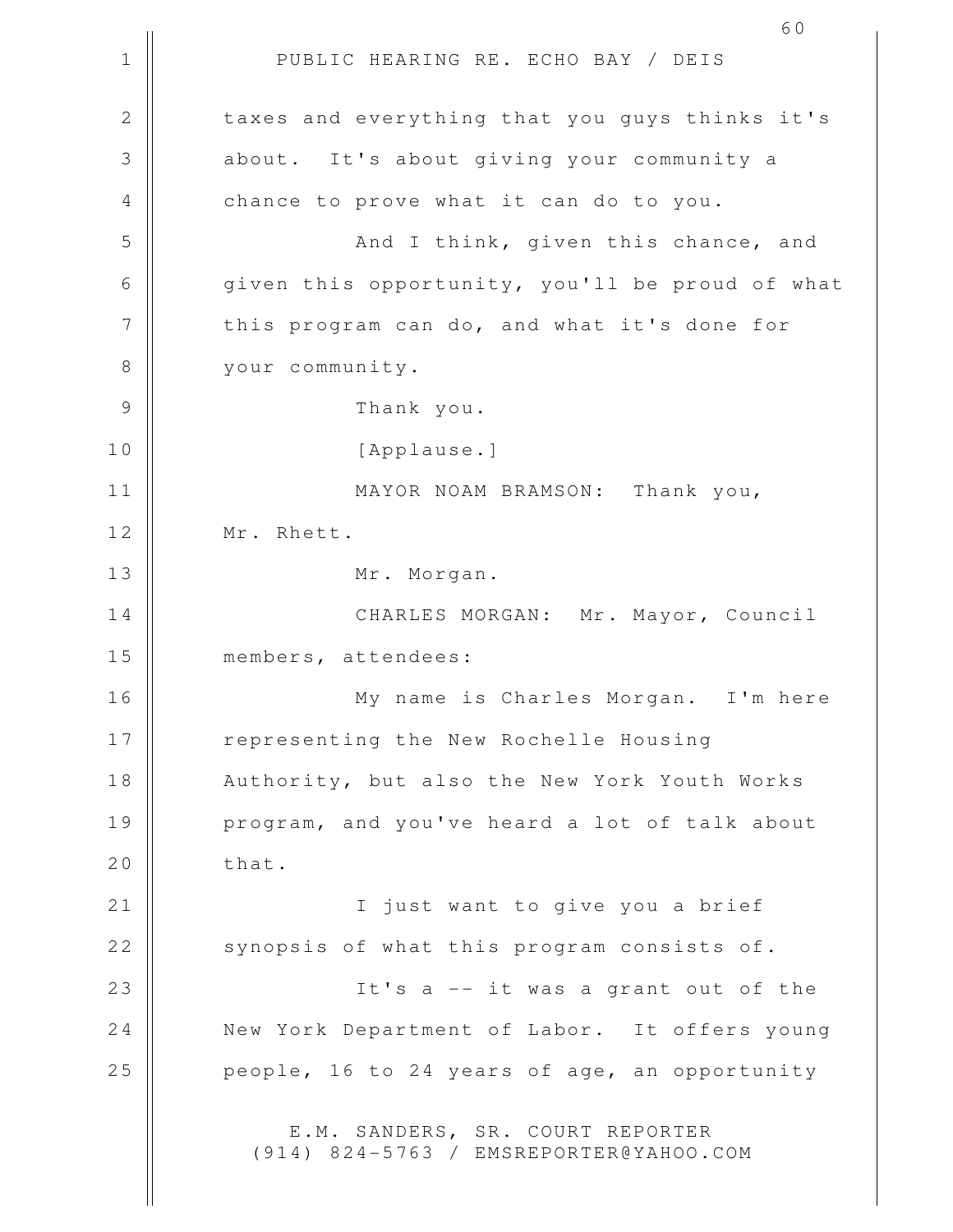1 || PUBLIC HEARING RE. ECHO BAY / DEIS 61 2 | to go to work. 3 || And through a partnership with the 4 | City of New Rochelle, we were 1 of 32 cities 5 | throughout New York State that received this  $6 \parallel$  grant. 7 || The young people in the back, if you 8 || will take a minute, just so stand up, please, 9 | the New York Youth Works program participants. 10 || (Some audience members stand.) 11 || CHARLES MORGAN: Thank you. 12 || Let's give them a round of applause. 13 | [Applause.] 14 CHARLES MORGAN: This program is 15 designed to address the unemployment -- high 16 unemployment rates in the cities throughout 17 || New York -- throughout the state of New York. 18 || And we understand that there's a strong 19 | correlation between high unemployment, crime, 20 || and public-safety issues. 21 || These young people have dedicated 22 | themselves to going to work, but most 23 || importantly, we took a twist on this program,  $24$   $\parallel$  to gear it toward the construction industry. 25 || So each and every one of these E.M. SANDERS, SR. COURT REPORTER (914) 824-5763 / EMSREPORTER@YAHOO.COM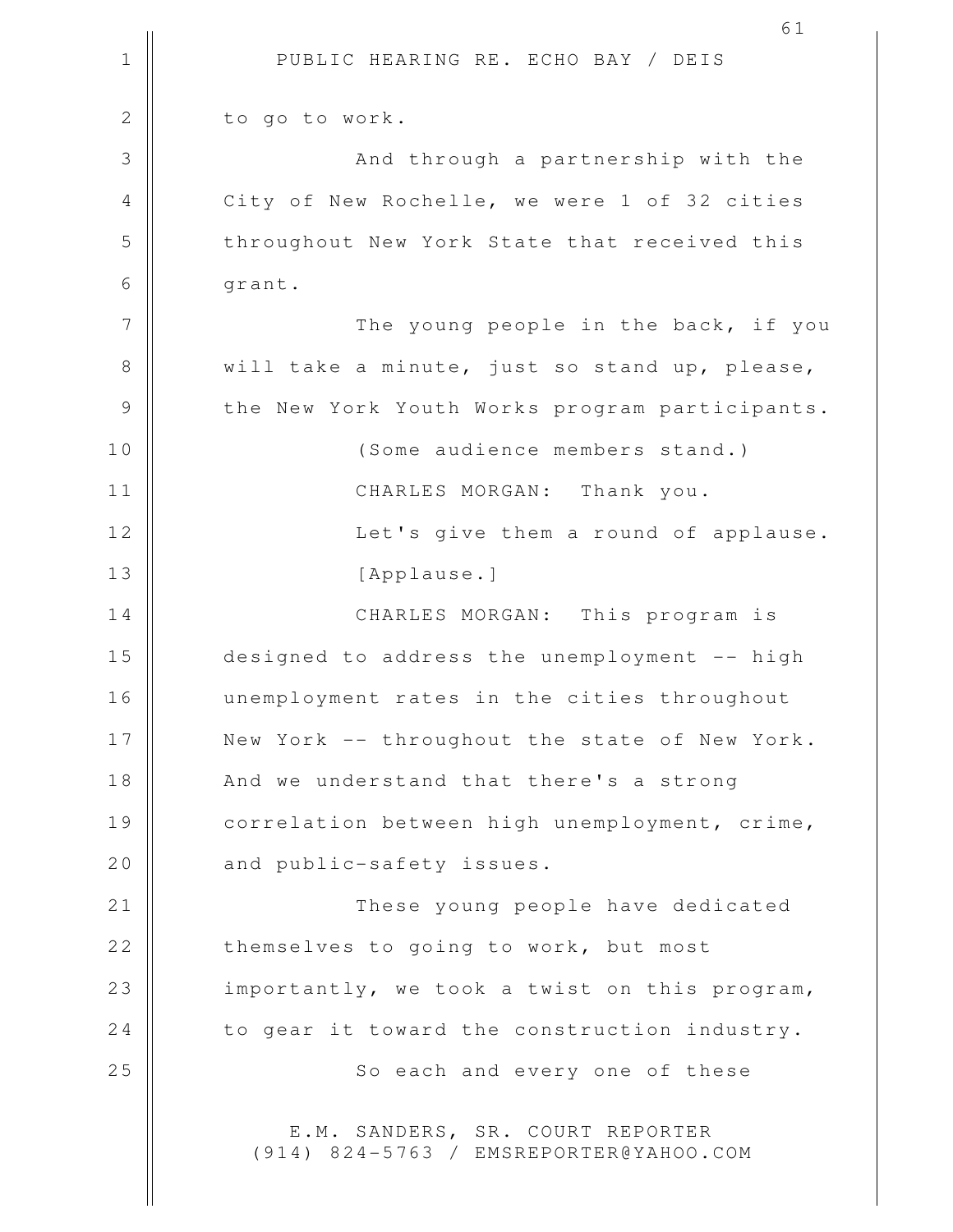|                | 62                                                                         |   |
|----------------|----------------------------------------------------------------------------|---|
| $\mathbf 1$    | PUBLIC HEARING RE. ECHO BAY / DEIS                                         |   |
| $\overline{2}$ | individuals, after they complete the program,                              |   |
| 3              | will be able to work as a laborer, as an                                   |   |
| 4              | electrician, as a plumber.                                                 |   |
| 5              | So we're not trying to just give them                                      |   |
| 6              | jobs. We're trying to give them a career,                                  |   |
| 7              | something that they can be with the rest of                                |   |
| 8              | their life.                                                                |   |
| $\mathcal{G}$  | This program at Echo Bay would afford                                      |   |
| 10             | them the opportunity to take what they've                                  |   |
| 11             | learned to another level, and I think that's                               |   |
| 12             | important.                                                                 |   |
| 13             | Not only would this project enhance                                        | F |
| 14             | the physical structure of the city, but enhance                            |   |
| 15             | the economic base in this city, but it will                                |   |
| 16             | directly impact the lives of these young                                   |   |
| 17             | people.                                                                    |   |
| 18             | We have 22 people that have already                                        |   |
| 19             | signed up and are participating in this program                            |   |
| 20             | in various phases, and we would like to                                    |   |
| 21             | continue in this venue.                                                    |   |
| 22             | And I guess last, but not least,                                           |   |
| 23             | these young people, they don't want a handout.                             |   |
| 24             | They're just asking for a helping hand.                                    |   |
| 25             | And I think Echo Bay will be the hand                                      |   |
|                | E.M. SANDERS, SR. COURT REPORTER<br>(914) 824-5763 / EMSREPORTER@YAHOO.COM |   |

PH1601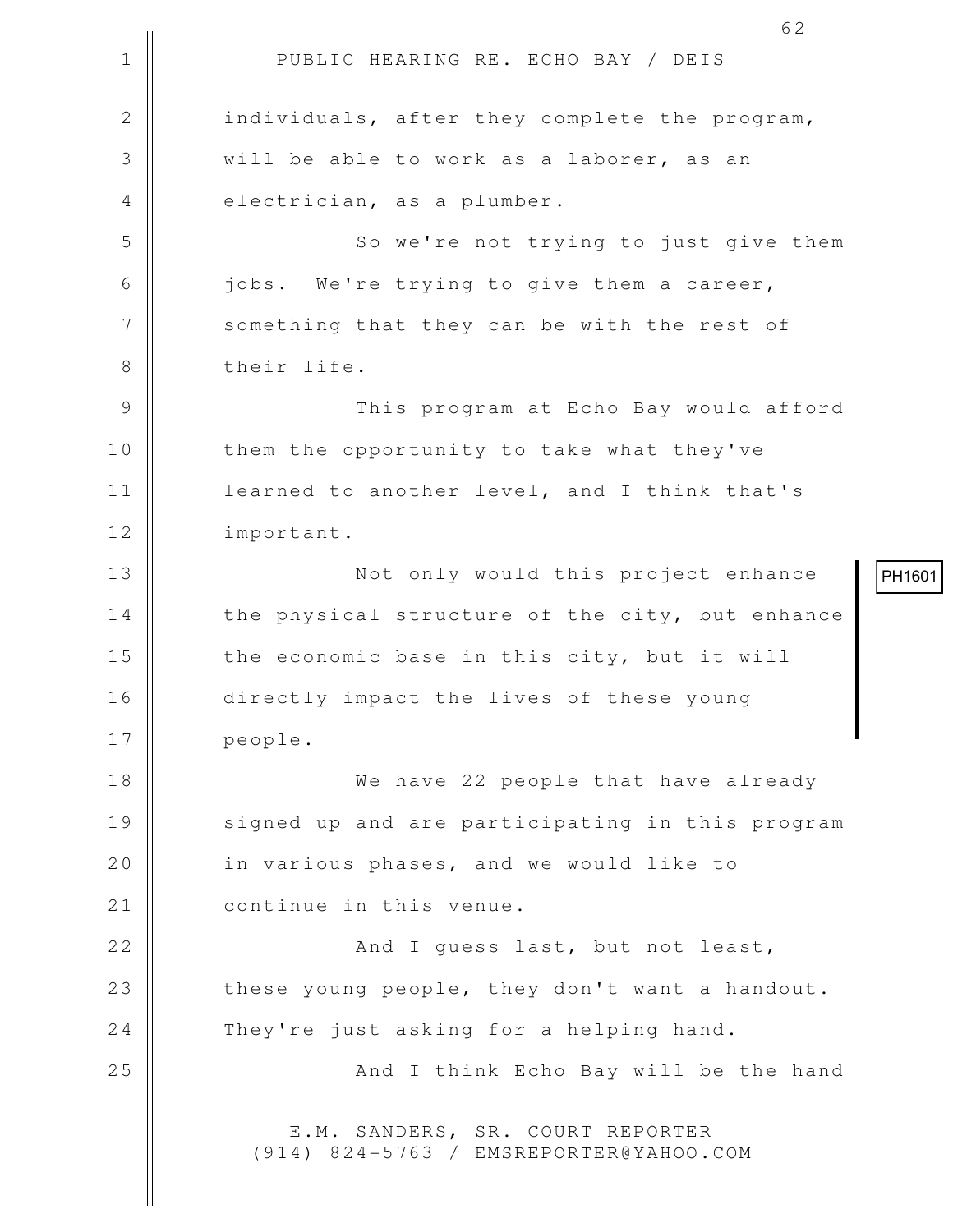1 || PUBLIC HEARING RE. ECHO BAY / DEIS 2 | that extends to them to achieve that goal. 3 || Thank you very much. 4 || [Applause.] 5 || MAYOR NOAM BRAMSON: Thank you, 6 Mr. Morgan. 7 Our next speakers are: 8 | Rhonda Hamilton, Eileen Taus, and Jason Klein. 9 || Ms. Hamilton. 10 || RHONDA HAMILTON: Thank you, 11 | Mr. Mayor. 12 || My name is Rhonda Hamilton. 13 || I actually do not reside here, but I 14 | Own a business on Division Street. I've made a 15 || considerable investment in New Rochelle over 16 | the past years. 17 || I have a daughter who's graduated 18 || from Ursuline a few years ago, and my son is a 19 | junior at Sailsian High School, and we're 20 || actually in the process of selling our home in 21 | Yonkers to relocate to New Rochelle. 22 || I am for the Echo Bay project. 23 || And I agree -- so I'll be brief -- I  $24$  | agree with much of what was said by those who 25 came before me, but one of the things that I E.M. SANDERS, SR. COURT REPORTER (914) 824-5763 / EMSREPORTER@YAHOO.COM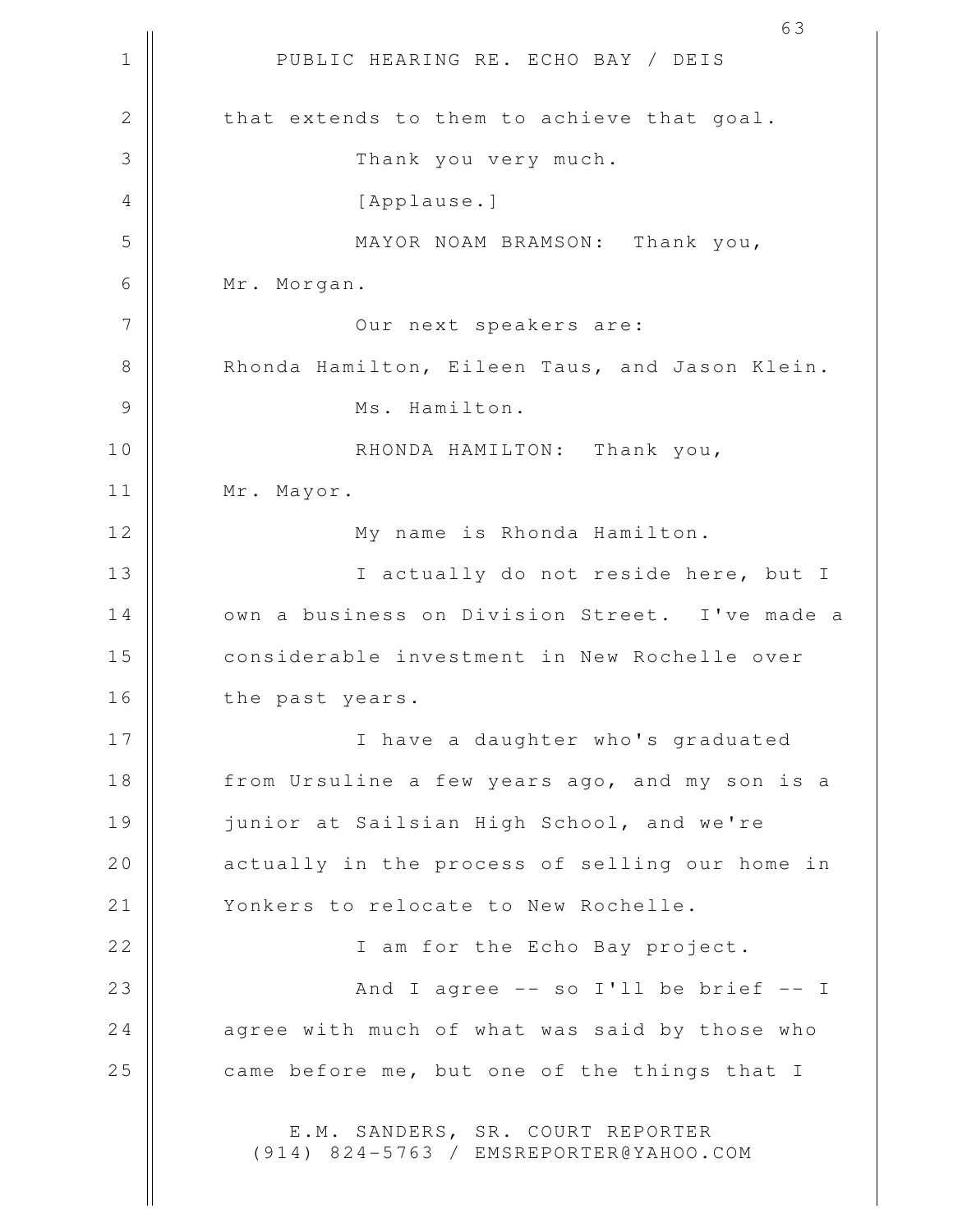|              | 64                                                                         |        |
|--------------|----------------------------------------------------------------------------|--------|
| $\mathbf 1$  | PUBLIC HEARING RE. ECHO BAY / DEIS                                         |        |
| $\mathbf{2}$ | would like to say is, I find it really sad, as                             |        |
| 3            | a retailer, that the community, it has to leave                            |        |
| 4            | New Rochelle to purchase a gift.                                           |        |
| 5            | [Applause.]                                                                |        |
| 6            | RHONDA HAMILTON: We don't attract                                          |        |
| 7            | anyone from other cities, and it's sad.                                    |        |
| 8            | So I think that the project, opening                                       | PH1701 |
| 9            | up room for retailers to come, will attract,                               |        |
| 10           | and it will be bring revenues to the city, and                             |        |
| 11           | it will give us a place to shop, and enjoy it.                             |        |
| 12           | And I love New Rochelle, but the                                           |        |
| 13           | Queen City is turning into a place that's                                  |        |
| 14           | overrun by nail salons and discount stores.                                |        |
| 15           | And, so, I would really like to see                                        |        |
| 16           | it revitalized and brought back to what it used                            |        |
| 17           | to be, which was an amazing place.                                         |        |
| 18           | [Applause.]                                                                |        |
| 19           | MAYOR NOAM BRAMSON: Thank you,                                             |        |
| 20           | Ms. Hamilton.                                                              |        |
| 21           | Ms. Taus.                                                                  |        |
| 22           | EILEEN TAUS: Good evening, all.                                            |        |
| 23           | My name is Eileen Taus. I live at                                          |        |
| 24           | 15 Leffingwell Place.                                                      |        |
| 25           | I've been a real-estate broker for                                         |        |
|              | E.M. SANDERS, SR. COURT REPORTER<br>(914) 824-5763 / EMSREPORTER@YAHOO.COM |        |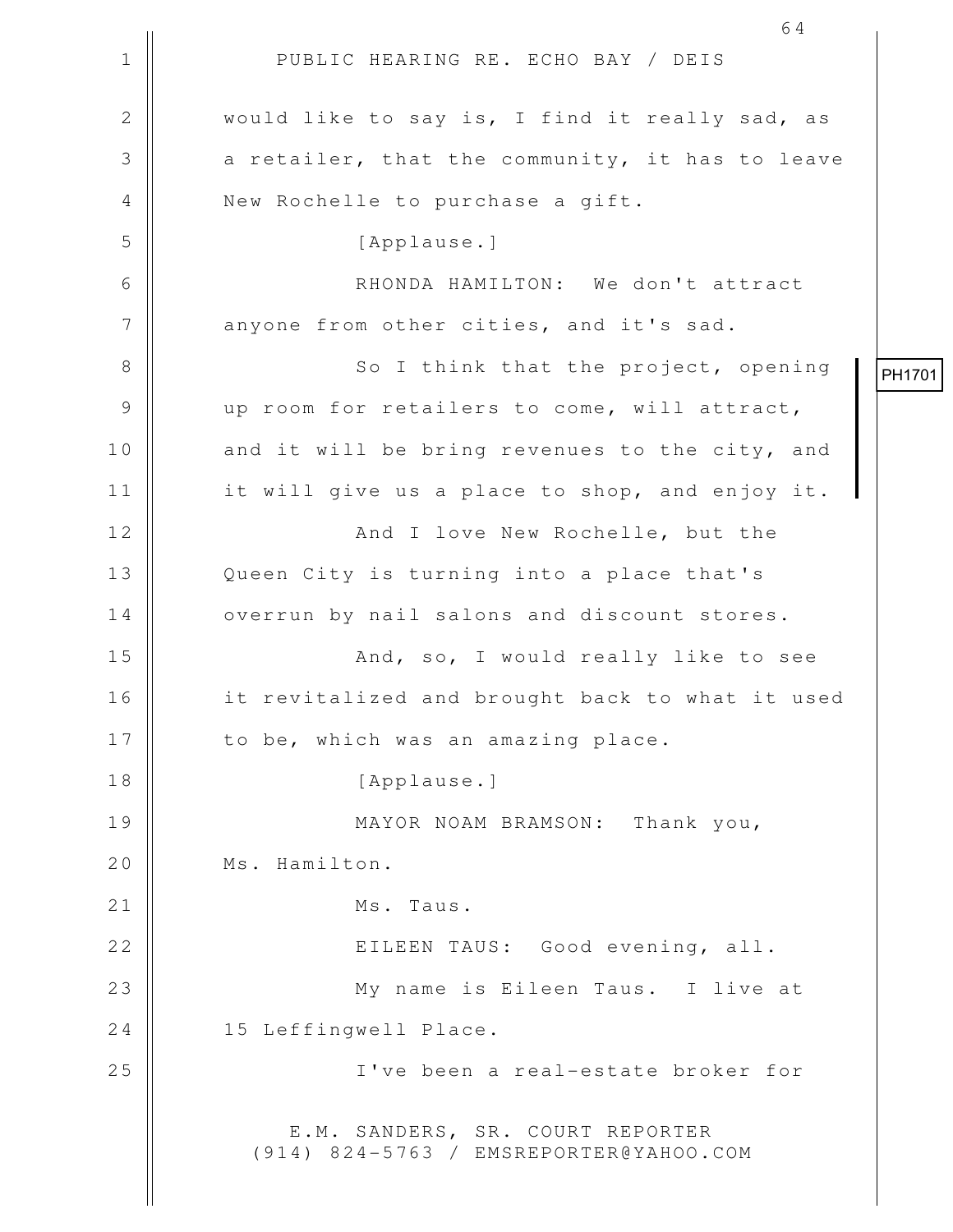1 || PUBLIC HEARING RE. ECHO BAY / DEIS 65 2 | over 30 years, and I'm speaking in favor of the 3 || Echo Bay project. 4 My common stress, a few of the 5 || cal-estate concerns that some of my colleagues 6 have expressed. 7 || Two of the most important aspects in 8 || the sale of the real estate are curb appeal and 9 | community. First impressions can make or break 10 || someone selling or investing in New Rochelle. 11 || The east side of -- or, the east side 12 | of Route 1 is one of the major thoroughfares 13 || coming into New Rochelle. The current 14 | condition is depressing, it's unappealing, and 15 || it's not the impression that we want to project 16 | to newcomers coming into the area. 17 The priceless waterfront is 18 || inaccessible, and a lot of people don't even 19 || know it exists behind all of the -- I quess the 20 **commercial and industrial facilities that are** 21 down there. 22 The Echo Bay project will clean up 23 || the contamination, bring in high-end housing 24 | with architectural appeal. A percentage of the 25 || units will be affordable according to workforce E.M. SANDERS, SR. COURT REPORTER (914) 824-5763 / EMSREPORTER@YAHOO.COM

PH1801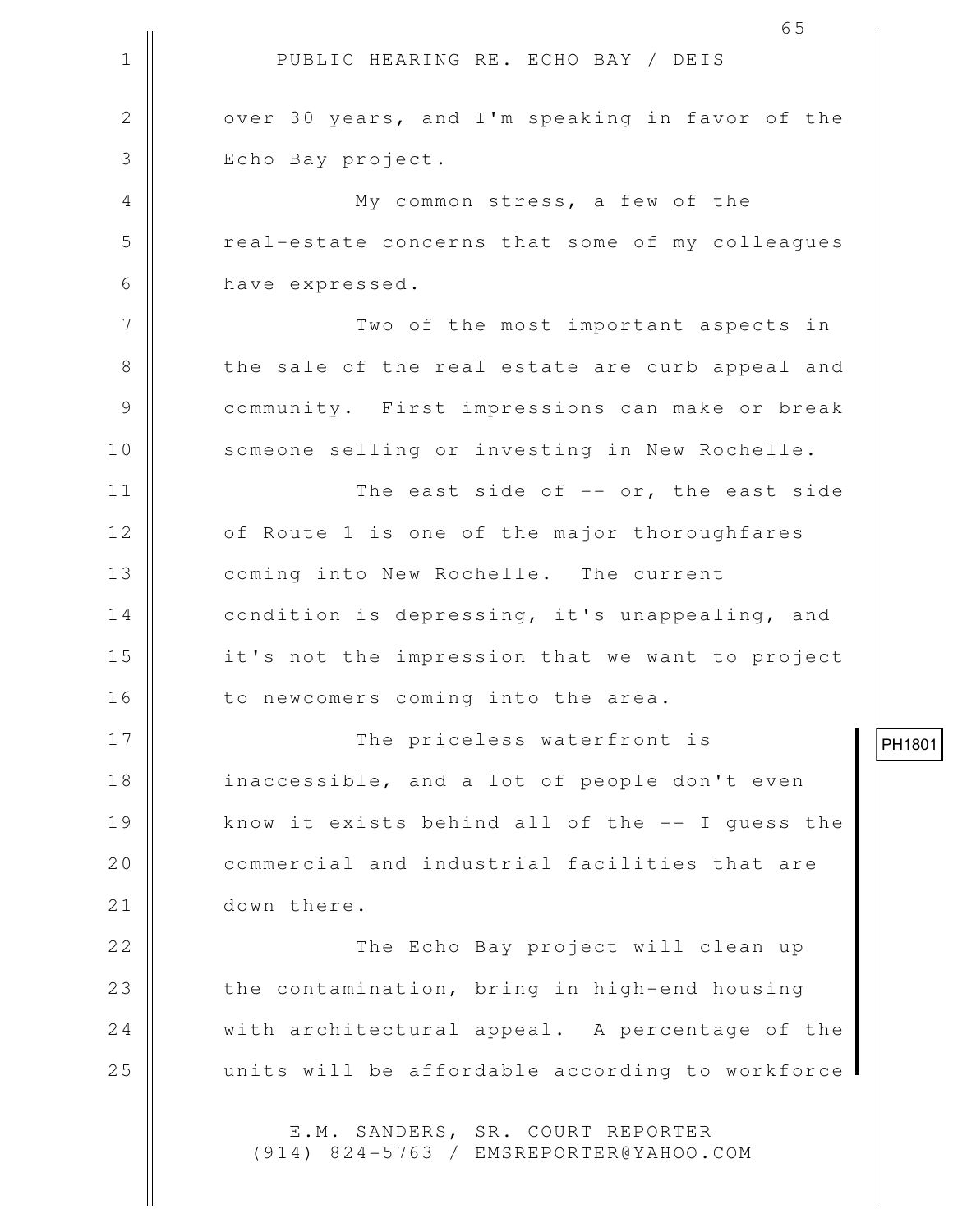1 || PUBLIC HEARING RE. ECHO BAY / DEIS 66 2 criteria. 3 || The waterfront area, which in my 4 | opinion, is New Rochelle's strongest asset, 5 We will be accessible to New Rochelle residents, 6 || and is a strong selling point for attracting 7 | newcomers. 8 || I would love to live in this project. 9 Okay? 10 || **Overall**, I think the project is long  $11$  | overdue, and it will be a real asset for the  $-$ -12 | for all New Rochelle residents. 13 Thank you. 14 | [Applause.] 15 || MAYOR NOAM BRAMSON: Thank you, 16 Ms. Taus. 17 Mr. Klein. 18 JASON KLEIN: Good evening. 19 My name is Jason Klein. I am the 20 **president of the board of the Federated** 21 | Conservationists of Westchester County. 22 FCWC was founded in 1965 as a 23 || not-for-profit coalition of dozens of local  $24$  environmental groups and individuals, whose 25 | purpose was to form a unified voice regarding E.M. SANDERS, SR. COURT REPORTER (914) 824-5763 / EMSREPORTER@YAHOO.COM PH1801 (contd)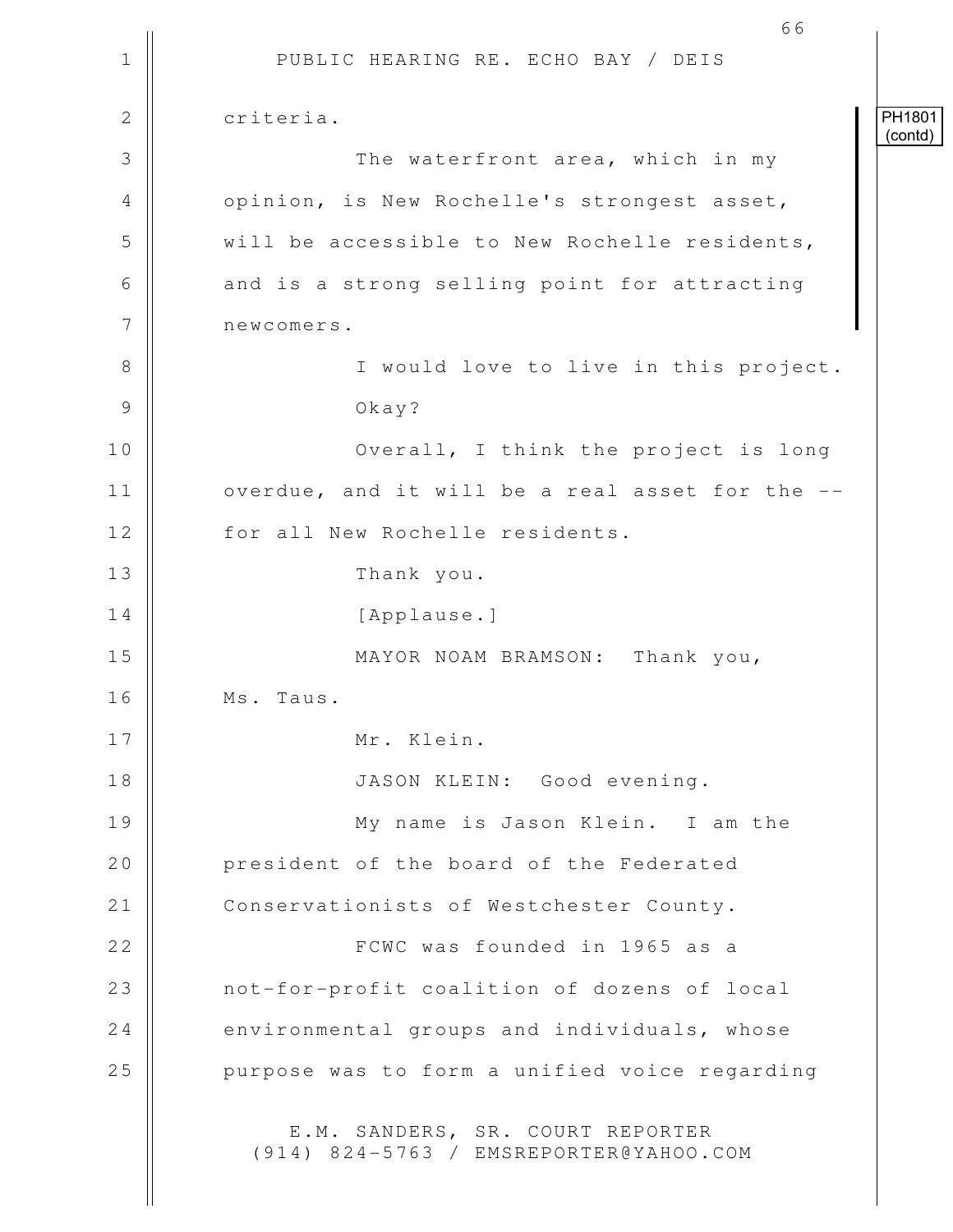1 || PUBLIC HEARING RE. ECHO BAY / DEIS 67 2 Westchester's environmental concerns and 3 issues. 4 || In forming the new organization, 5 | FCWC's goals were to promote environmentally 6 | sound planning and decision-making throughout  $7$  | the county, and to educate the public and 8 government officials on the need to protect 9 | Westchester's environment. 10 || I want to thank you for the 11 | opportunity to submit comments regarding the 12 environmental aspects of this project. 13 Redevelopment of an industrial 14 | property that is environmentally, economically, 15 || and socially sound and responsible is laudable. 16 The current proposal seems to address 17 || these goals in their draft EIS, and FCWC 18 || encourages New Rochelle to adhere to these 19 | concepts as a project -- as the project 20 progresses. 21 || The reclamation and cleaning of 22 || abandoned and semi-industrial use in this 23 || waterfront for public use will benefit the 24 | citizens of New Rochelle, and the entire 25 | county, by improving the environment while also E.M. SANDERS, SR. COURT REPORTER

(914) 824-5763 / EMSREPORTER@YAHOO.COM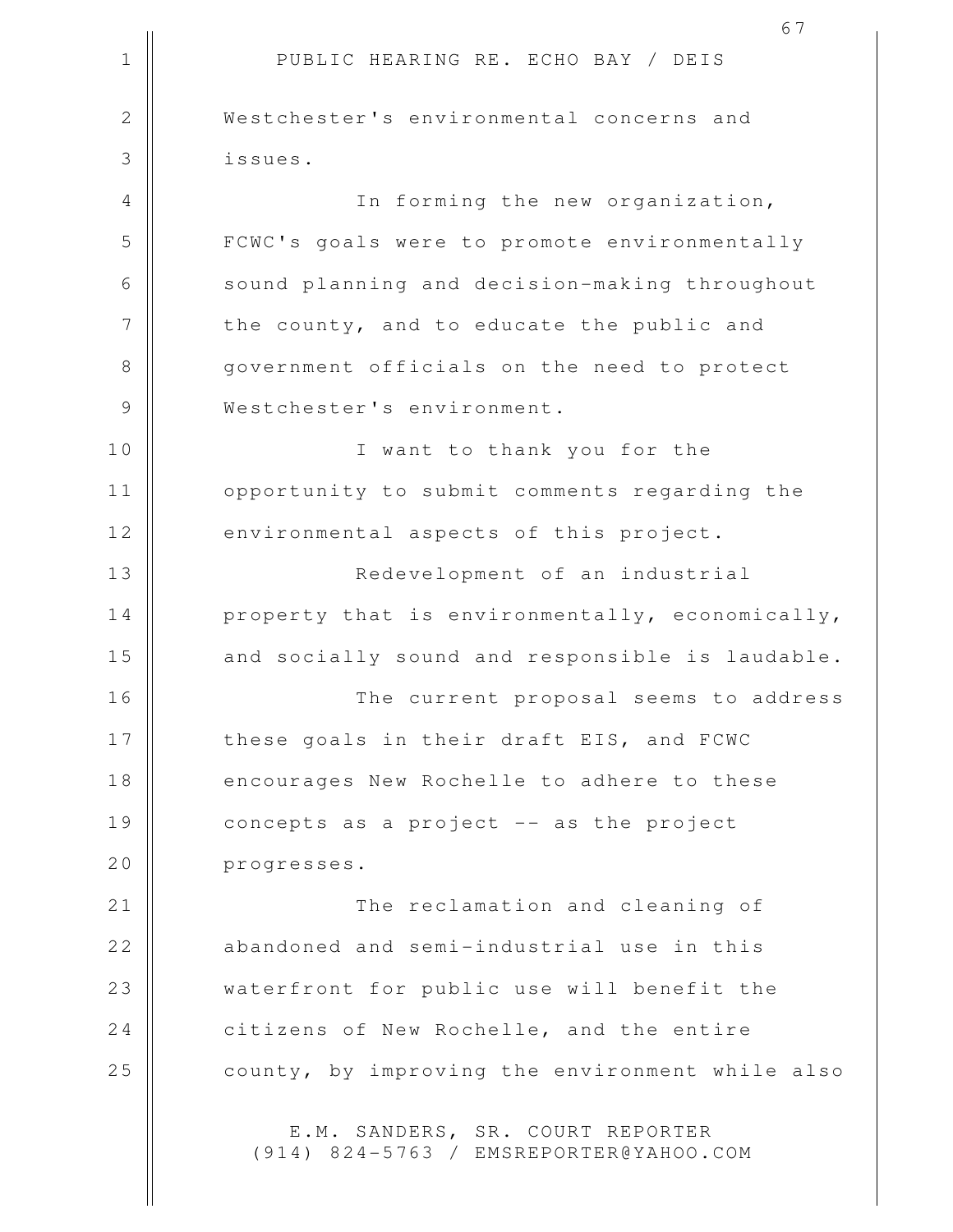| $\mathbf 1$ | PUBLIC HEARING RE. ECHO BAY / DEIS                                         |        |
|-------------|----------------------------------------------------------------------------|--------|
| 2           | providing significant -- sorry -- public access                            |        |
| 3           | to Long Island Sound.                                                      |        |
| 4           | A big concern of any development                                           | PH1901 |
| 5           | project is whether cost factors can limit the                              |        |
| 6           | implementation of the progressive environmental                            |        |
| 7           | initiatives throughout the planning and                                    |        |
| 8           | construction process.                                                      |        |
| 9           | Safequards need to be in place to                                          |        |
| 10          | ensure that what is promised is, in fact, what                             |        |
| 11          | is delivered.                                                              |        |
| 12          | We hope that New Rochelle will refer                                       |        |
| 13          | to the Green NR Sustainability Plan often as                               |        |
| 14          | this process continues, and that the                                       |        |
| 15          | residential and retail aspects of the plan will                            |        |
| 16          | include leave compliance, alternative energy                               |        |
| 17          | ideas, and sustainability measures.                                        |        |
| 18          | We also want to voice our support for                                      |        |
| 19          | the public-access elements of the proposed                                 |        |
| 20          | development.                                                               |        |
| 21          | This project includes the cleanup and                                      |        |
| 22          | restoration of the Echo Bay shoreline and the                              |        |
| 23          | development of a new waterfront park and                                   |        |
| 24          | walkway along Long Island Sound.                                           |        |
| 25          | Increased public access to the                                             |        |
|             | E.M. SANDERS, SR. COURT REPORTER<br>(914) 824-5763 / EMSREPORTER@YAHOO.COM |        |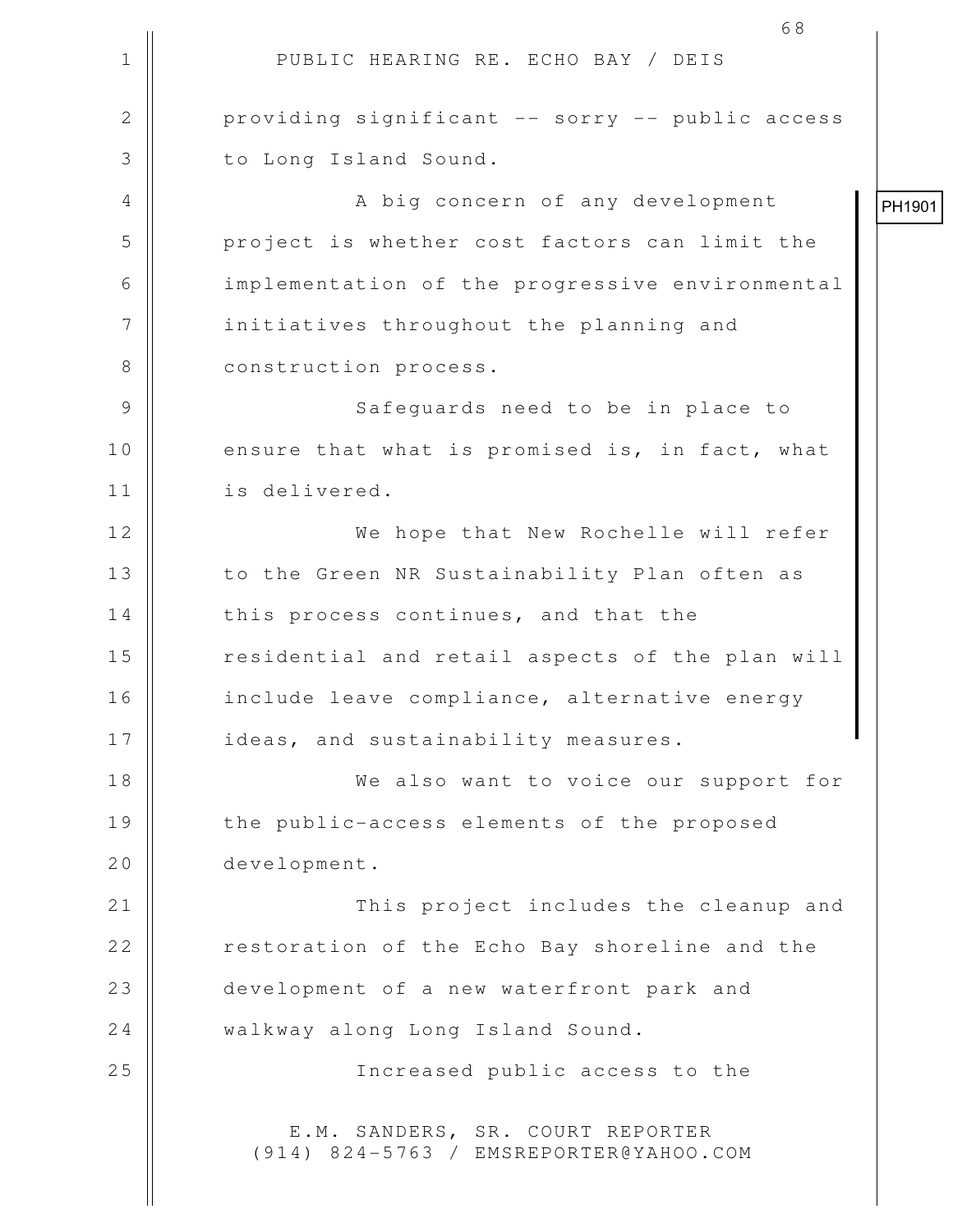1 || PUBLIC HEARING RE. ECHO BAY / DEIS 2 | waterfront is something that FCWC has advocated 3 throughout our history. We feel that a 4 || proposed walkway can provide eventual links to 5 || exiting waterfront parks, and can provide even 6 || greater access to the beauty of 7 || Long Island Sound to all of 8 Westchester County's residents. 9 || A non-motorized boat-launch area has 10 || also been proposed, where more people will 11 | physically be able to get out on the Sound. 12 || Bringing people to the Sound will 13 || further the appreciation and, hopefully, the 14 || protection of this precious resource. 15 In conclusion: If this project 16 follows New Rochelle's Green NR Sustainability 17 || Plan that encourages the undertaking of capital 18 || improvements, and encourages best practices to 19 || improve the Long Island Sound ecosystem, and 20  $\parallel$  restore the health, beauty, retention capacity, 21 | and recreational value of the Sound, we believe 22 | this project could have numerous environmental 23 benefits over the existing property, to 24 Wew Rochelle and Long Island Sound. 25 || [Applause.] E.M. SANDERS, SR. COURT REPORTER (914) 824-5763 / EMSREPORTER@YAHOO.COM

PH1902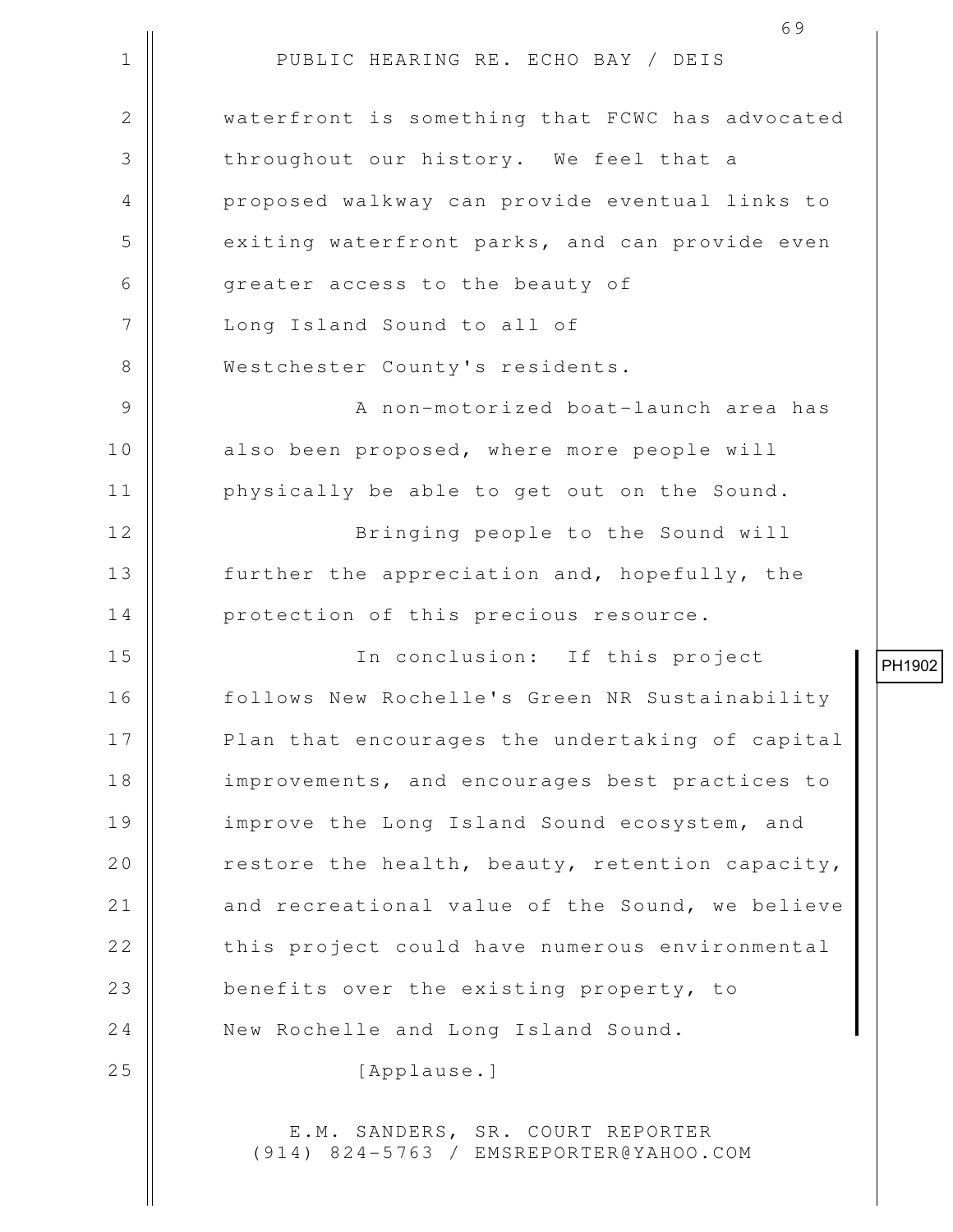1 || PUBLIC HEARING RE. ECHO BAY / DEIS 2 || MAYOR NOAM BRAMSON: Thank you very 3 much, Mr. Klein. 4 || Our next three speakers are: 5 John Delois [ph.], Peter Parenti, and 6 James Warren. 7 || Mr. Delois. 8 || JOHN DELOIS [ph.]: Good evening, 9 everybody. 10 John Delois, 41 Pratt Street. 11 || Let me just say, it's not the 12 || product, it's the process. 13 || There are a couple of items listed 14 || during the original scoping section that have 15 || either been -- not been addressed or not 16 || properly described. 17 || The shadow effect of the proposed 18 || buildings on sunlight can only be described as 19 || critical to the way and quality of life for the 20 east-end community. 21 || The early morning sun that helps 22 define the quality of life for the east end 23 || will forever be altered. 24 || There will be a marked effect on the 25 | lifestyle, environment, and property values of E.M. SANDERS, SR. COURT REPORTER (914) 824-5763 / EMSREPORTER@YAHOO.COM PH2001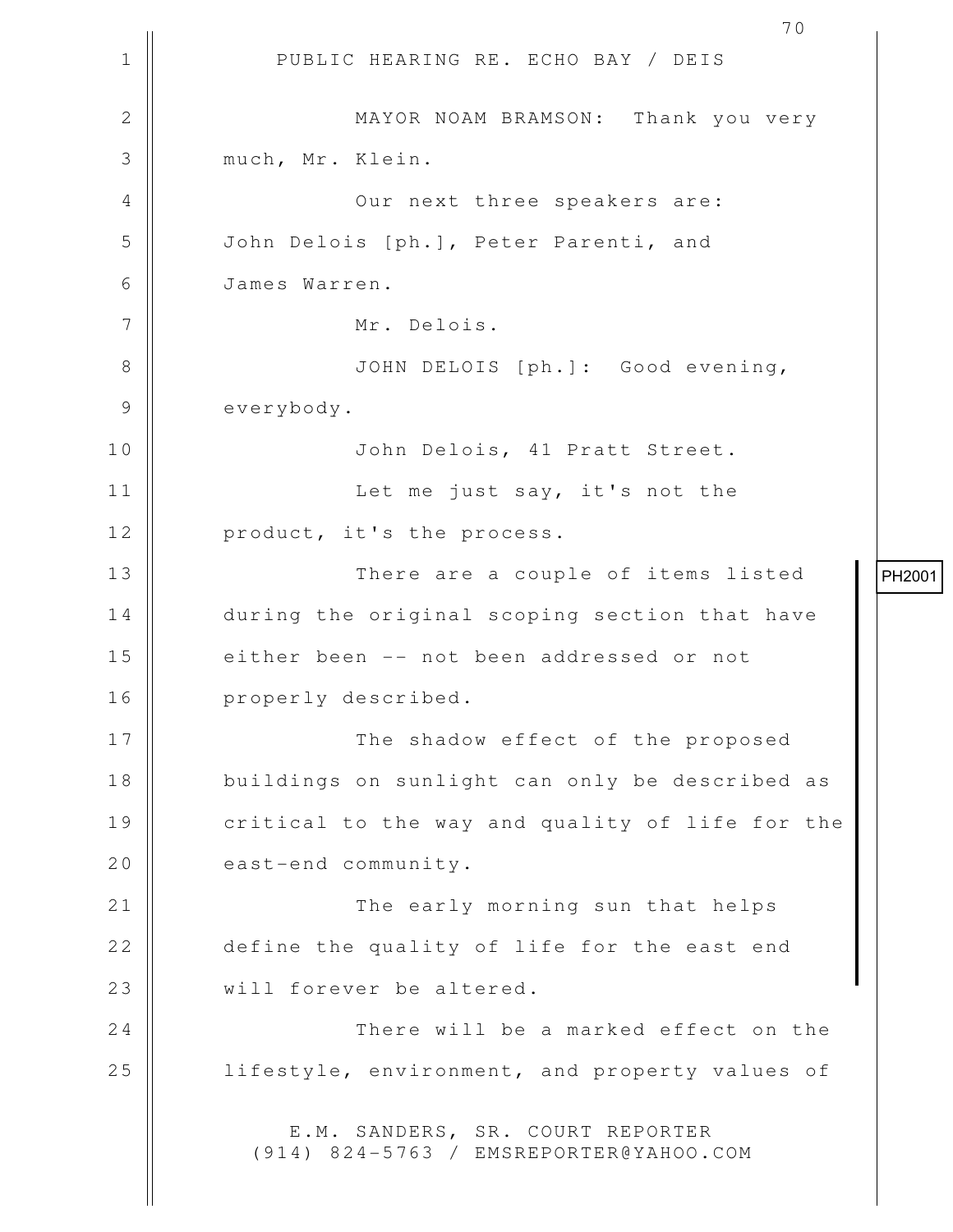1 || PUBLIC HEARING RE. ECHO BAY / DEIS 71 2 | an overridden shadow. 3 || The traffic, the study is dated as of 4 July, historically, a slow period for traffic 5 || in the area. Fall and winter bring about 6 increased traffic along the 7 | Stephenson Boulevard corridor. 8 || Commercial and school bus traffic has 9 || an overall effect on the flow of the vehicles. 10 11 The study should reflect seasonal 12 difference in patterns, to determine, if, and 13 When, critical mass along Stephenson Boulevard 14 | will be reached, and that may determine 15 | Temoving from Stephenson Boulevard. 16 There's been a failure to include 17 || accidents along Pratt Street. The street has a 18 higher rate of accidents as a result of 19 || spillover traffic from Stephenson Boulevard, 20 | and any increase in Stephenson Boulevard 21 | traffic will statistically increase the  $22$   $\parallel$  accident rates in the absence of a plan for 23 | mitigation. 24 || Construction parking and 25 || post-build-out parking concerns have not been E.M. SANDERS, SR. COURT REPORTER (914) 824-5763 / EMSREPORTER@YAHOO.COM PH2002 PH2003 PH2004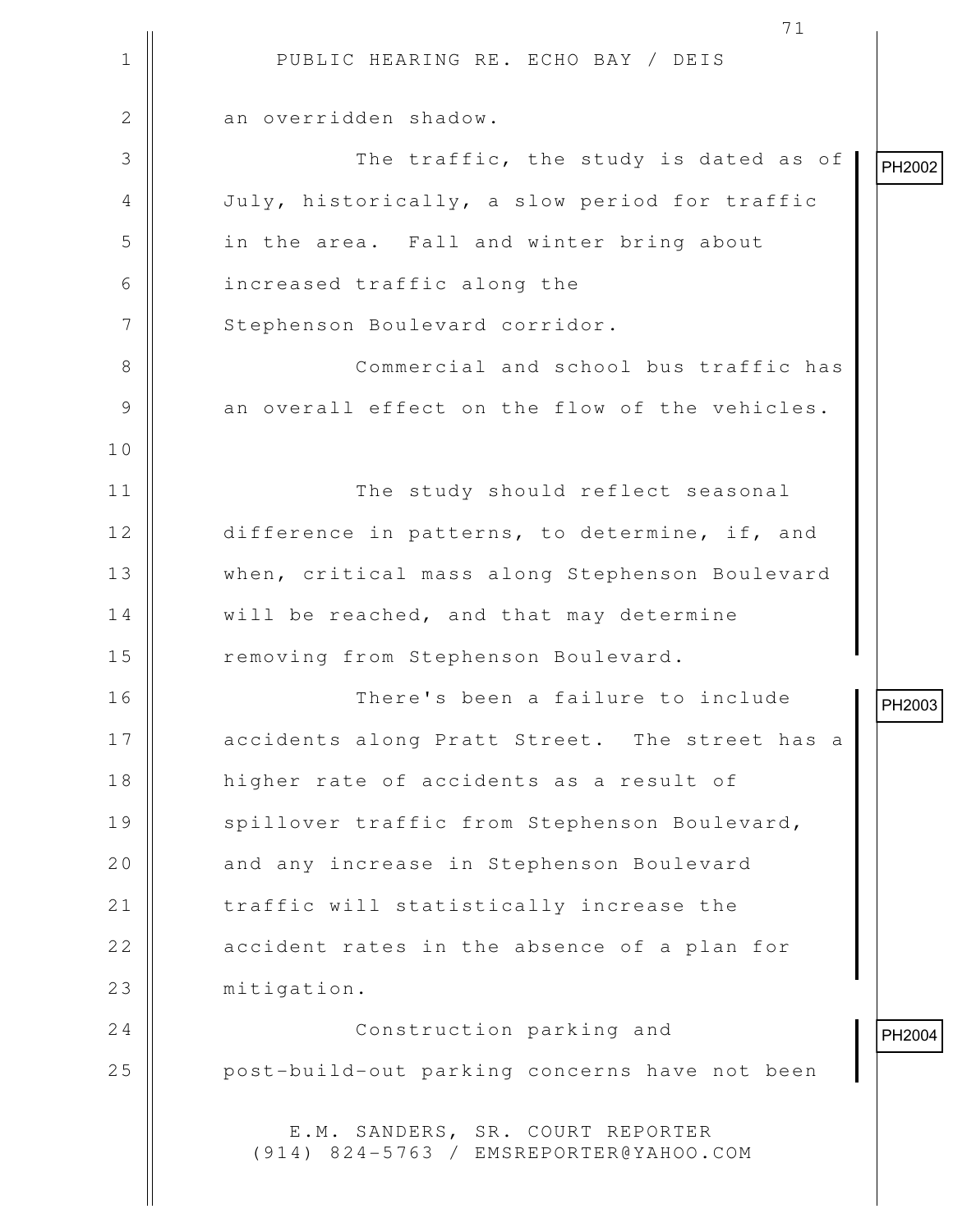|                | 72                                                                         |                          |
|----------------|----------------------------------------------------------------------------|--------------------------|
| $\mathbf 1$    | PUBLIC HEARING RE. ECHO BAY / DEIS                                         |                          |
| $\overline{2}$ | addressed.                                                                 | <b>PH2004</b><br>(contd) |
| 3              | If the place is very successful,                                           | PH2005                   |
| 4              | there just isn't enough parking for all these                              |                          |
| 5              | people to come down here and enjoy the place.                              |                          |
| 6              | And with the schools, whatever                                             | PH2006                   |
| $\overline{7}$ | metrics were utilized to define the magic                                  |                          |
| $8\,$          | number of "22" students is purely speculation.                             |                          |
| $\mathsf 9$    | It's a quide, and nothing more.                                            |                          |
| 10             | The pram of this can fluctuate                                             |                          |
| 11             | greatly as the project unfolds towards its                                 |                          |
| 12             | final iteration.                                                           |                          |
| 13             | Proper funding for the children of                                         |                          |
| 14             | this city is essential to the quality of life                              |                          |
| 15             | for generations to come, and the numbers must                              |                          |
| 16             | reflect the final reality of the burdens to the                            |                          |
| 17             | school system. Anything less is stealing from                              |                          |
| 18             | our future.                                                                |                          |
| 19             | In a city that lacks the resources to                                      |                          |
| 20             | properly fund police, fire, and essential                                  |                          |
| 21             | services, it can only be seen as outrageous                                |                          |
| 22             | that the school system, as in taxpayers, to be                             |                          |
| 23             | expected to subsidize a multi-billion-dollar                               |                          |
| 24             | enterprise such as Forest City Ratner.                                     |                          |
| 25             | Now is the time to claw back the                                           |                          |
|                | E.M. SANDERS, SR. COURT REPORTER<br>(914) 824-5763 / EMSREPORTER@YAHOO.COM |                          |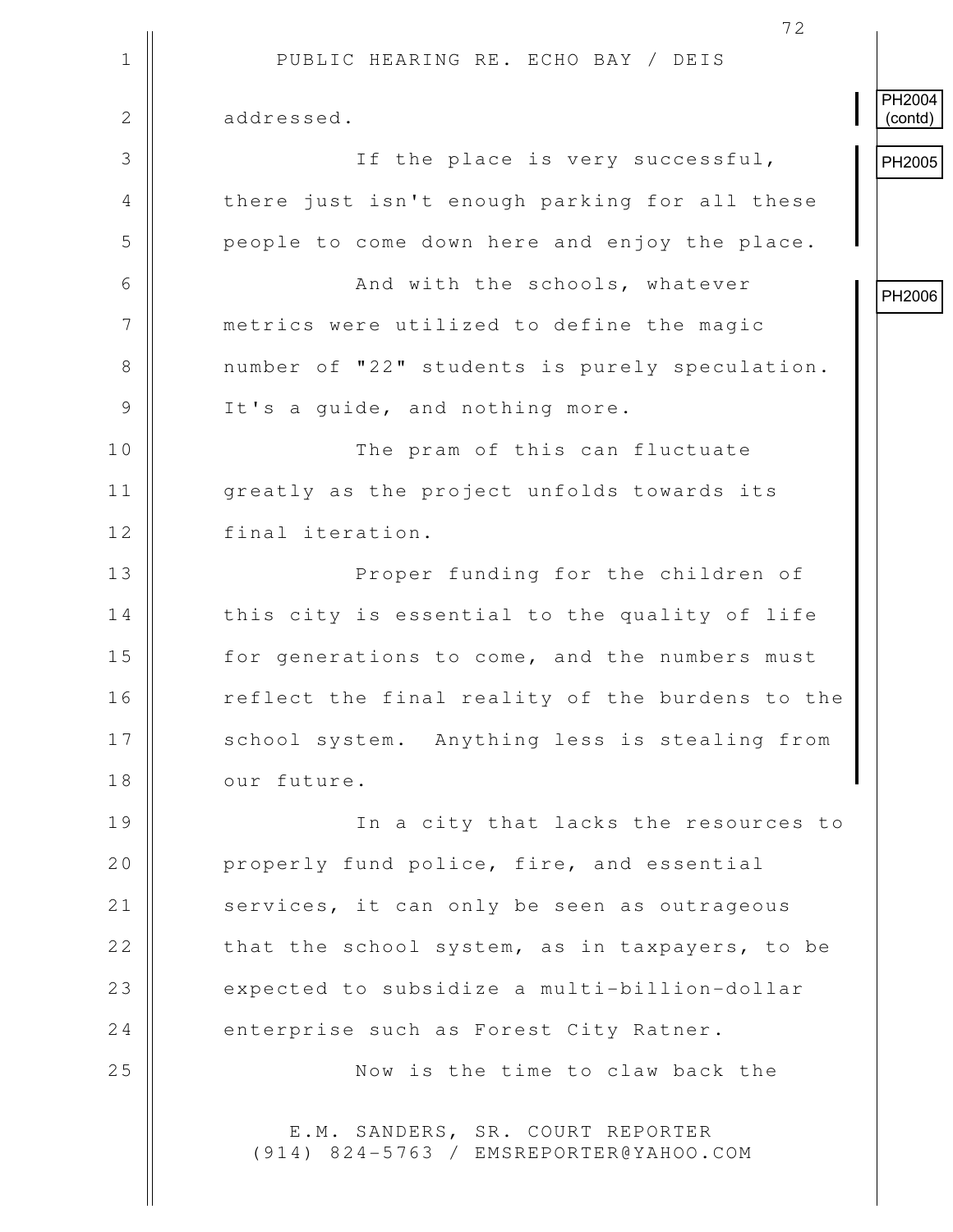|              | 73                                                                         |        |
|--------------|----------------------------------------------------------------------------|--------|
| 1            | PUBLIC HEARING RE. ECHO BAY / DEIS                                         |        |
| $\mathbf{2}$ | economic loss to our schools because it cannot                             |        |
| 3            | be done retroactively.                                                     |        |
| 4            | Discussion must be broader, to                                             | PH2007 |
| 5            | include the true costs, including                                          |        |
| 6            | infrastructure of the buildings.                                           |        |
| 7            | Why should the billionaire get the                                         |        |
| 8            | free ride at the expense of the taxpayer?                                  |        |
| 9            | And, again, preservation of the metes                                      | PH2008 |
| 10           | and bounds of the armory property are critical                             |        |
| 11           | to assure a proper reuse of a historic icon of                             |        |
| 12           | this city.                                                                 |        |
| 13           | There's been no evaluation of the                                          | PH2009 |
| 14           | air-quality impact, either during construction                             |        |
| 15           | or post construction. Contaminants, irritants,                             |        |
| 16           | allergens, stirred up during construction and                              |        |
| 17           | the effort to mitigate them has not been                                   |        |
| 18           | addressed.                                                                 |        |
| 19           | I would hope these issues get the                                          |        |
| 20           | proper evaluation.                                                         |        |
| 21           | Thank you.                                                                 |        |
| 22           | [Applause.]                                                                |        |
| 23           | MAYOR NOAM BRAMSON: Thank you,                                             |        |
| 24           | Mr. Delois.                                                                |        |
| 25           | Mr. Parenti.                                                               |        |
|              | E.M. SANDERS, SR. COURT REPORTER<br>(914) 824-5763 / EMSREPORTER@YAHOO.COM |        |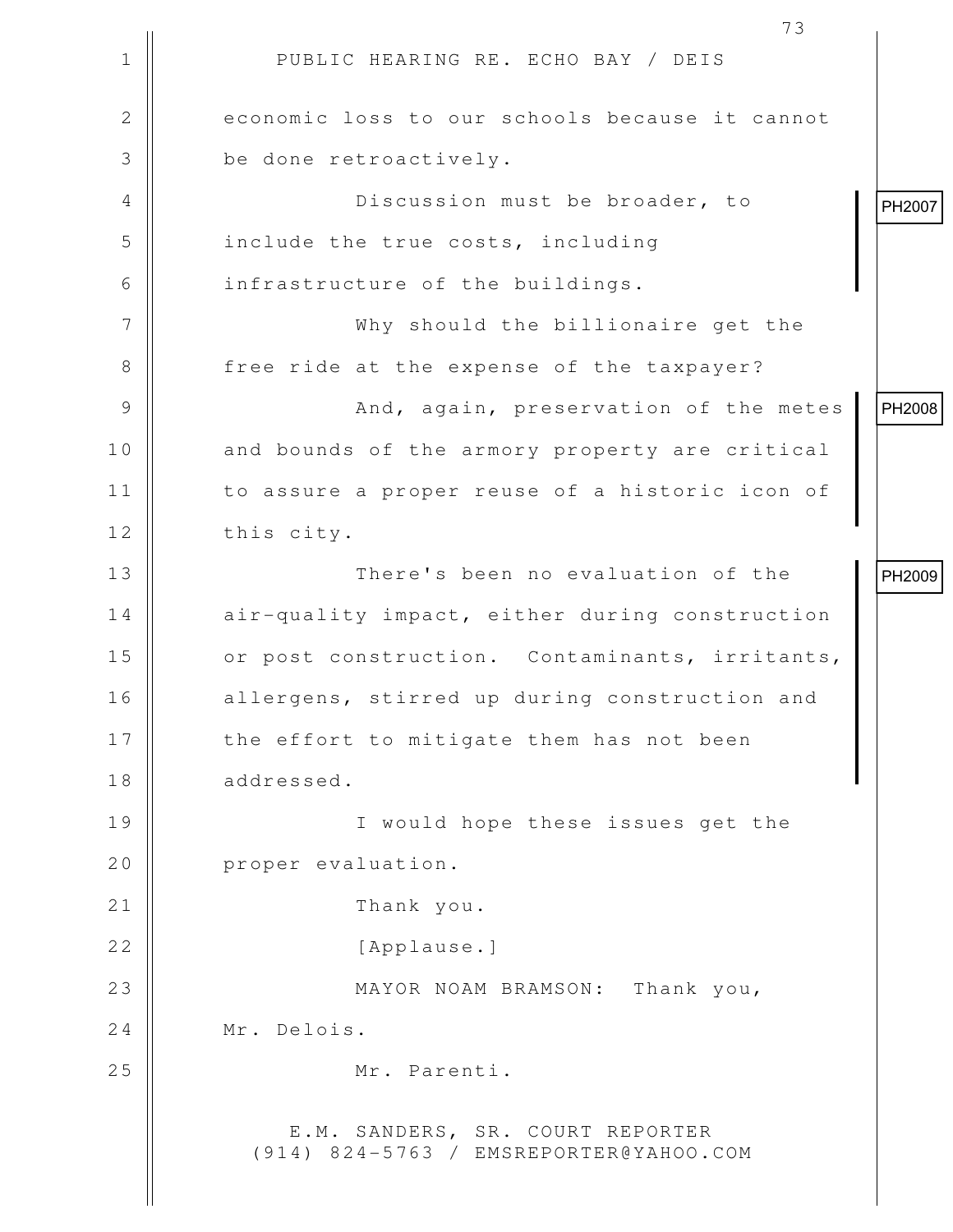1 || PUBLIC HEARING RE. ECHO BAY / DEIS 74 2 PETER PARENTI: My name is 3 || Peter Parenti. I reside at 95 Brookside Place 4 here in New Rochelle. I'm a lifelong resident. 5 I'm the president of the 6 United Veterans Memorial and Patriotic 7 || Association of New Rochelle; --8 || [Applause.] 9 PETER PARENTI: -- commander of VFW 10 || Post 439 here in New Rochelle; --11 || [Applause.] 12 || PETER PARENTI: -- past first vice 13 | commander of Post 8, American Legion, here in 14 New Rochelle. 15 I would like to thank my comrades for 16 || coming tonight. We have several dozen veterans 17 || that are here from all over this city, and all 18 **d** over the area. 19 [Applause obscuring speaker] see to 20  $\parallel$  support the efforts of us saving the armory. 21 || **And, speaking of saving the armory**, 22  $\parallel$  and I use this  $-$ 23 || Can I use this? Do you mind? 24  $\parallel$  -- the armory, back here, all this  $25$  |  $q$ reen, is all belong to the armory. E.M. SANDERS, SR. COURT REPORTER (914) 824-5763 / EMSREPORTER@YAHOO.COM

PH2101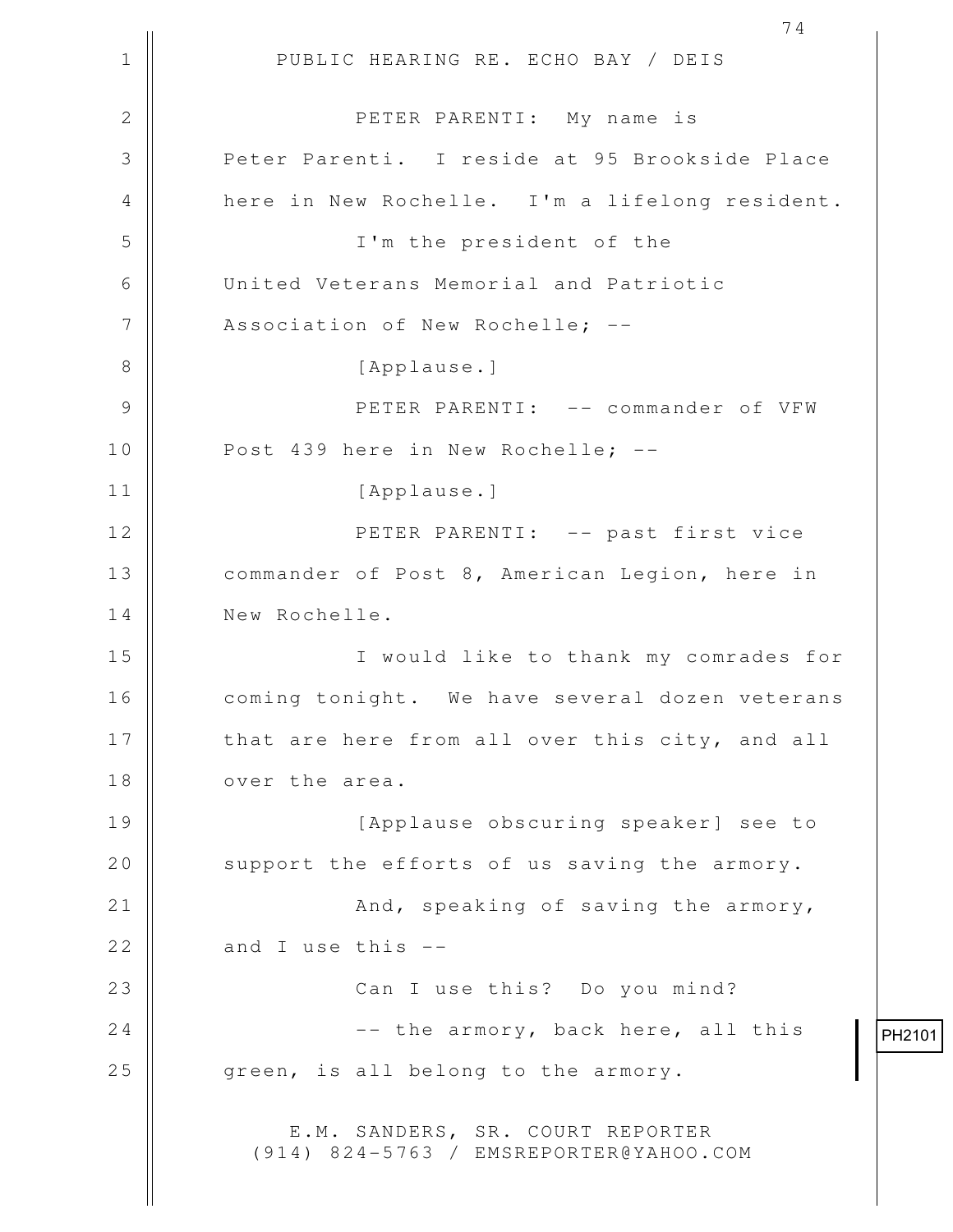1 || PUBLIC HEARING RE. ECHO BAY / DEIS 75 2 || This parking lot, all belongs to the 3 armory. 4 || The annex in the front of the armory, 5 **belongs** to the armory. 6 If you take all this away from the 7 | projected armory, there's nothing left to do 8 | with the armory. 9 || So, obviously, the armory will just 10 || have to go to waste, as you have been doing for 11 || the last 15 years of doing business here, 12 | Mr. Mayor. Okay? 13 || [Applause.] 14 **||** PETER PARENTI: We're sick of it. 15 We're sick of it. 16 [Applause.] 17 PETER PARENTI: I commend these young 18 men and women that want to come here and work. 19 Why don't we take this project and 20 | move it to where IKEA is supposed to be, and 21 | maybe they can make it work over there? 22 December 22 December 22 December 22 December 22 December 22 December 22 December 22 December 22 December 2 23 || You're going to have been all these 24 **people in the schools, and the schoolteachers**  $25$   $\parallel$  are going to be on the same stressful level as E.M. SANDERS, SR. COURT REPORTER (914) 824-5763 / EMSREPORTER@YAHOO.COM PH2101 (contd)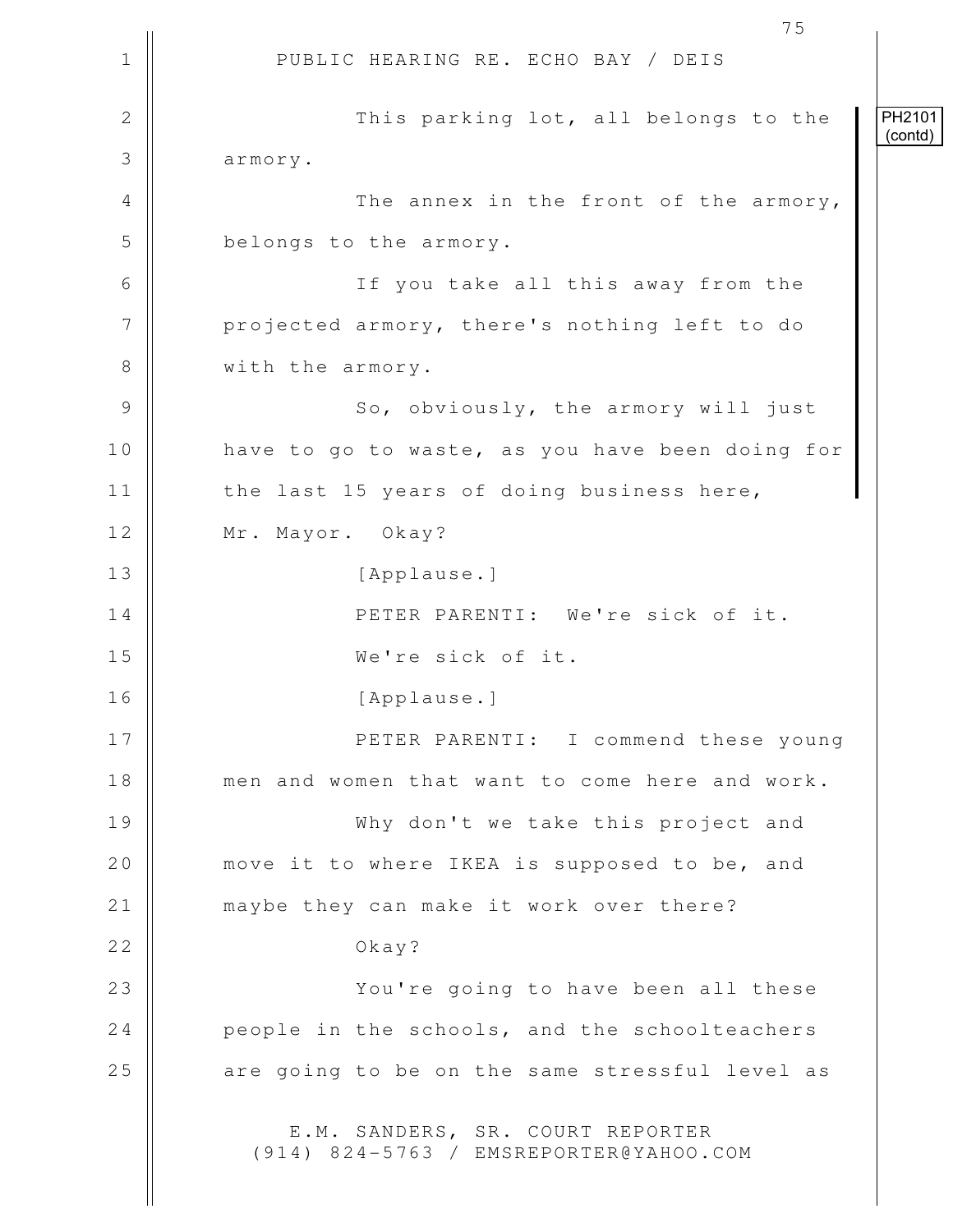1 || PUBLIC HEARING RE. ECHO BAY / DEIS 2 the police department and the fire department, 3 because there's not enough money, because of 4 | vou, Mr. Mayor. 5 [Applause.] 6 PETER PARENTI: That's why we're 7 || going through all of this. 8 || [Applause.] 9 PETER PARENTI: You're giving away 10 || the city. 11 You're giving away the city for your 12 | own personal gains, and the time has come to 13 | end your reign here in New Rochelle. 14 || It's sickening. 15 || [Applause.] 16 PETER PARENTI: Forest City, for 17 || those of you who don't know, with all due 18 || respect to Abe, he's a good man, but his 19 || company is also the company that ratted out the 20 | two councilmen in Yonkers that got indicted for 21 | briberies. 22 || So those are the people that the 23 || Mayor likes to take contributions from. Those 24 are the people that the Mayor likes to do 25 business with. E.M. SANDERS, SR. COURT REPORTER (914) 824-5763 / EMSREPORTER@YAHOO.COM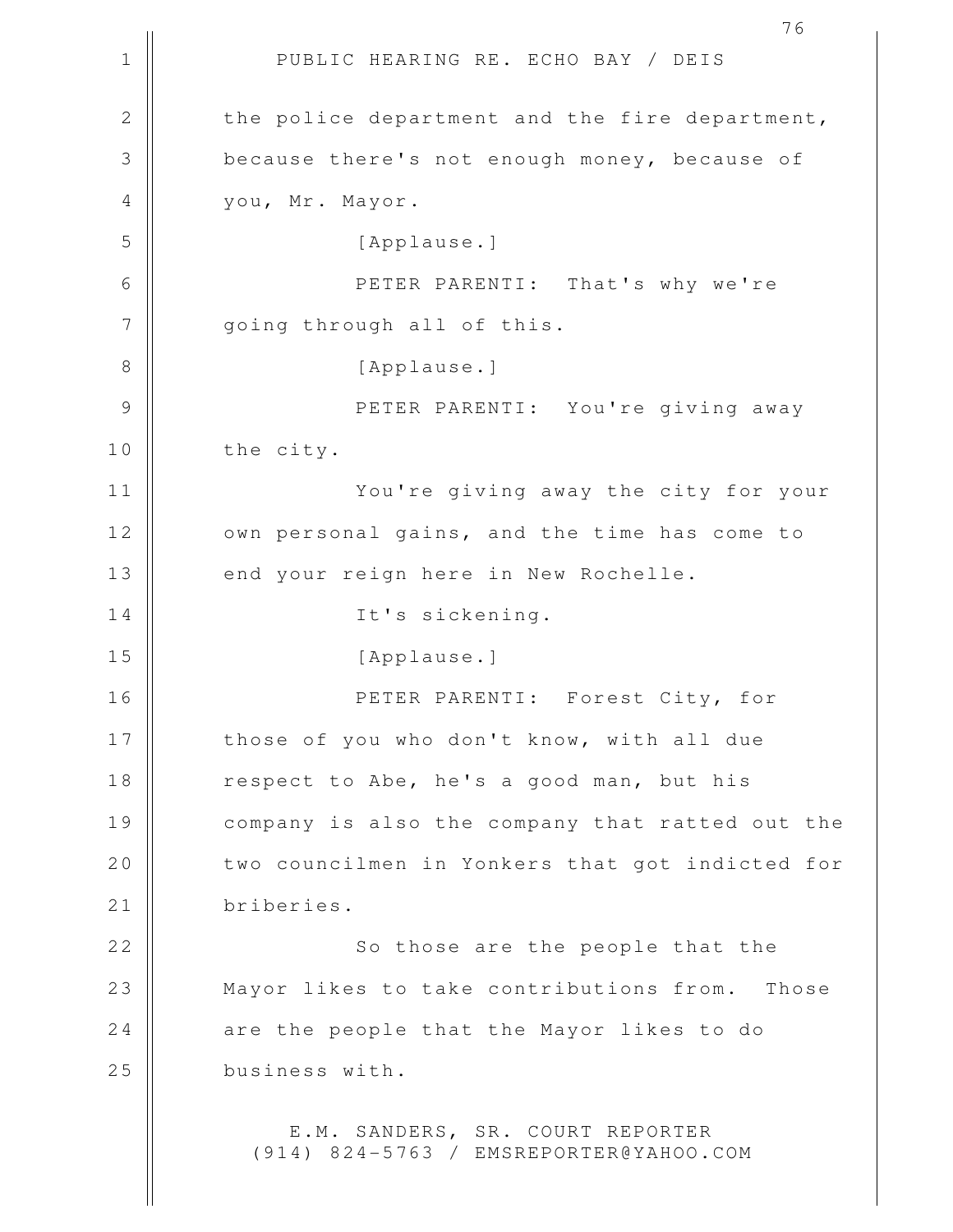1 || PUBLIC HEARING RE. ECHO BAY / DEIS 77 2 And you know what? I wouldn't do 3 business with these people. You might as well 4 || do business with the mafia. 5 [Applause.] 6 MAYOR NOAM BRAMSON: You got a tough 7 | act to follow, Mr. Warren. 8 || JAMES WARREN: I'm with the Echo Bay 9 || project. I'm for it, because it's going to 10 | create jobs for the youth, and it's going 11 || create jobs for the people that are out of 12 work, like me right now. 13 I've been in construction for 14 || 25 years, and I started from a program 15 || Rhoda Clark [ph.] started. And I'm still, you 16 | know, affiliated with construction. 17 || And I think it's going to be good. 18 || It's going to boost up New Rochelle. 19 || It's going to create jobs, and 20 || New Rochelle is dead right now. There's 21 | nowhere to go. 22 || New Roch City has the fire building, 23 || and, you know, that's just one spot. 24 || I think, when Echo Bay is done, 25  $\parallel$  New Rochelle is going to be back on the map, E.M. SANDERS, SR. COURT REPORTER (914) 824-5763 / EMSREPORTER@YAHOO.COM PH2201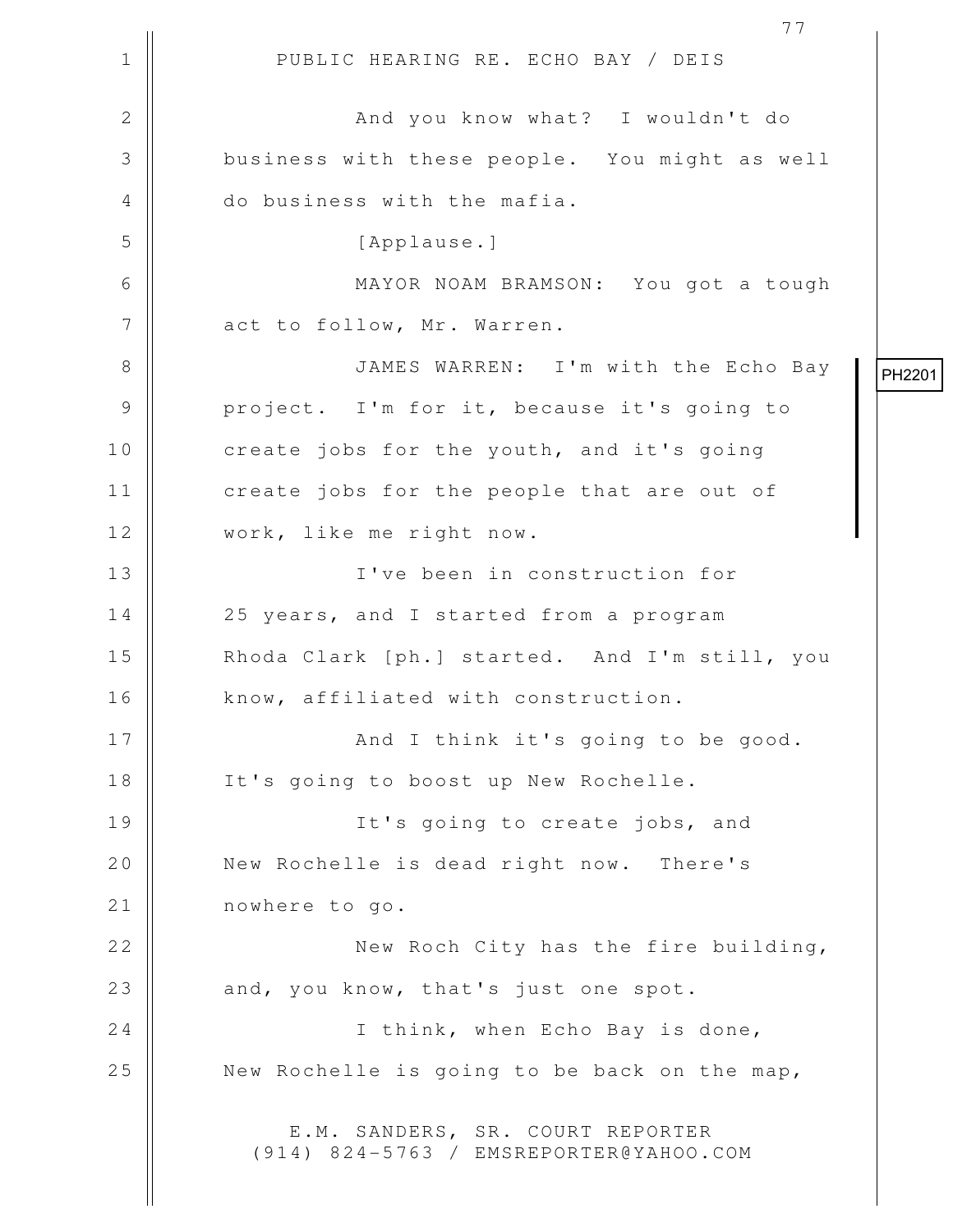1 || PUBLIC HEARING RE. ECHO BAY / DEIS 78  $2 \parallel$  and we're going to like it. 3 || I know there's a lot of things that, 4 || you know, are going to be hurt, but I'm sure  $5$  | the city is worth it. 6 Thank you. 7 || [Applause.] 8 || MAYOR NOAM BRAMSON: Thank you, 9 || Mr. Warren. 10 || Our next three speakers are: Theresa 11 | Leghorn [ph.], Shira Manning [ph.], Elizabeth 12 Freh [ph.] 13 || UNKNOWN SPEAKER: Ms. Leghorn left, 14 | Mr. Mayor. 15 MAYOR NOAM BRAMSON: Ms. Leghorn's 16 || not here, then, Shira Manning, Elizabeth Freh, 17 || and Frank Capaso [ph.]. 18 || SHIRA MANNING [ph.]: Hi, my name is 19 | Shira Manning, and I live at 20 | 151 Central Avenue. 21 || Before I moved here, actually, I 22 | lived in Manhattan, since I immigrated here as 23 a student. And I moved to Yonkers, on a 24 | month-to-month lease, because I wanted to find 25 | a permanent place. E.M. SANDERS, SR. COURT REPORTER (914) 824-5763 / EMSREPORTER@YAHOO.COM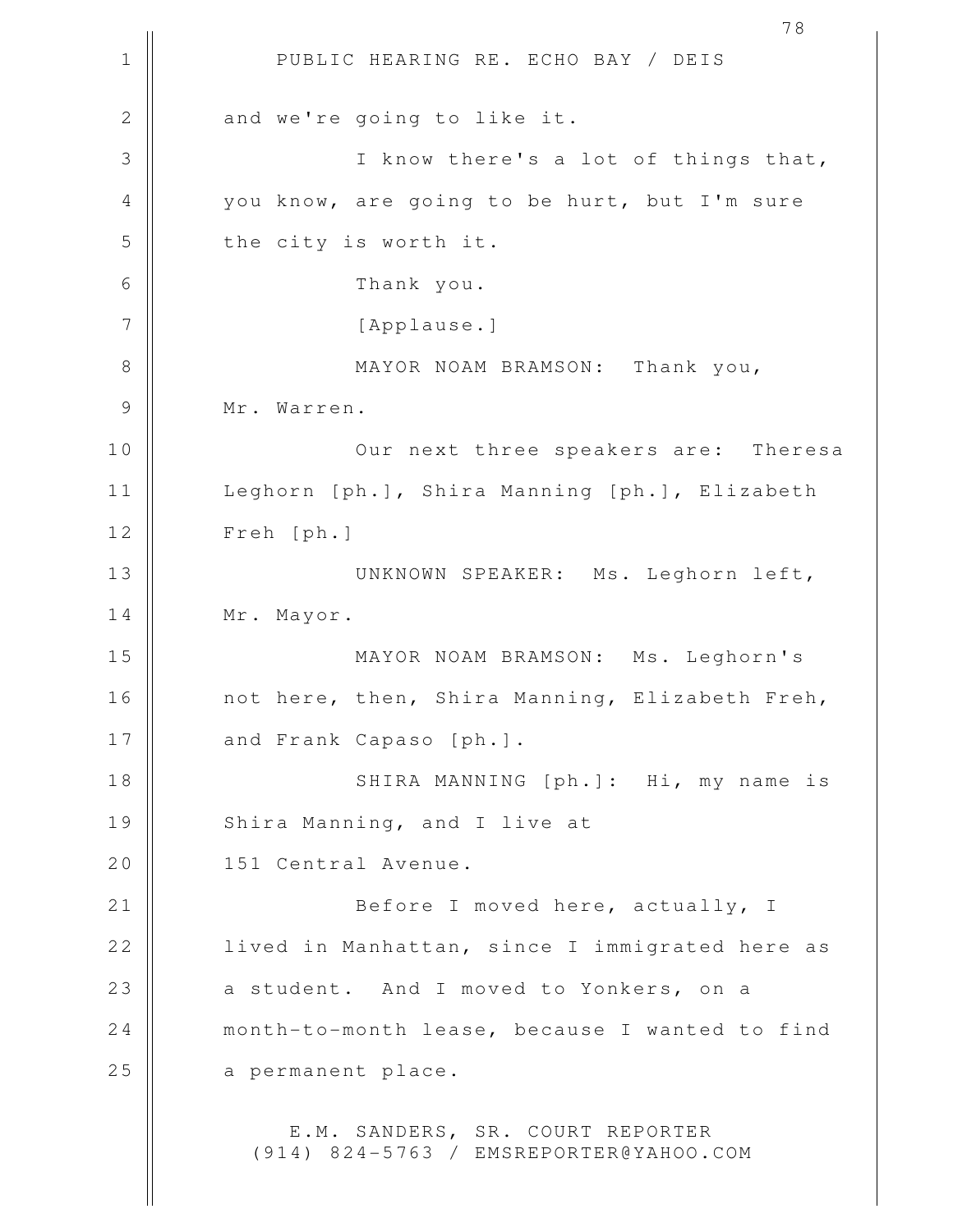1 || PUBLIC HEARING RE. ECHO BAY / DEIS 2 || I'm very happy I've been a resident 3 || since 2009 in New Rochelle. 4 || I am in support of this Echo Bay 5 project. I think the direct project benefits a 6 | new public waterfront park and the walkway on 7 | Long Island Sound, to open and activate the 8 || New Rochelle shoreline, with eventual links to 9 || existing waterfront park. 10 || An easy access to waterfront from 11 | East Main Street, and new neighborhood-scale 12 | restaurants and shopping along 13 || East Main Street, because we all like 14 | restaurants here in New Rochelle. 15 || As a previous resident in Manhattan, 16 | there's, everywhere you can walk. 17 Here, you can't -- we don't have any 18 || places to walk, except, tonight, I walked all  $19$   $\parallel$  the way here just to have a little exercise. 20 || So I go to that area to shop, to buy 21 | food. 22 || And in this Echo Bay area, it's a 23 dark area. It's kind of, like, dangerous. I 24 always try to walk on the other side. 25 || MAYOR NOAM BRAMSON: Ms. Manning, if E.M. SANDERS, SR. COURT REPORTER (914) 824-5763 / EMSREPORTER@YAHOO.COM PH2301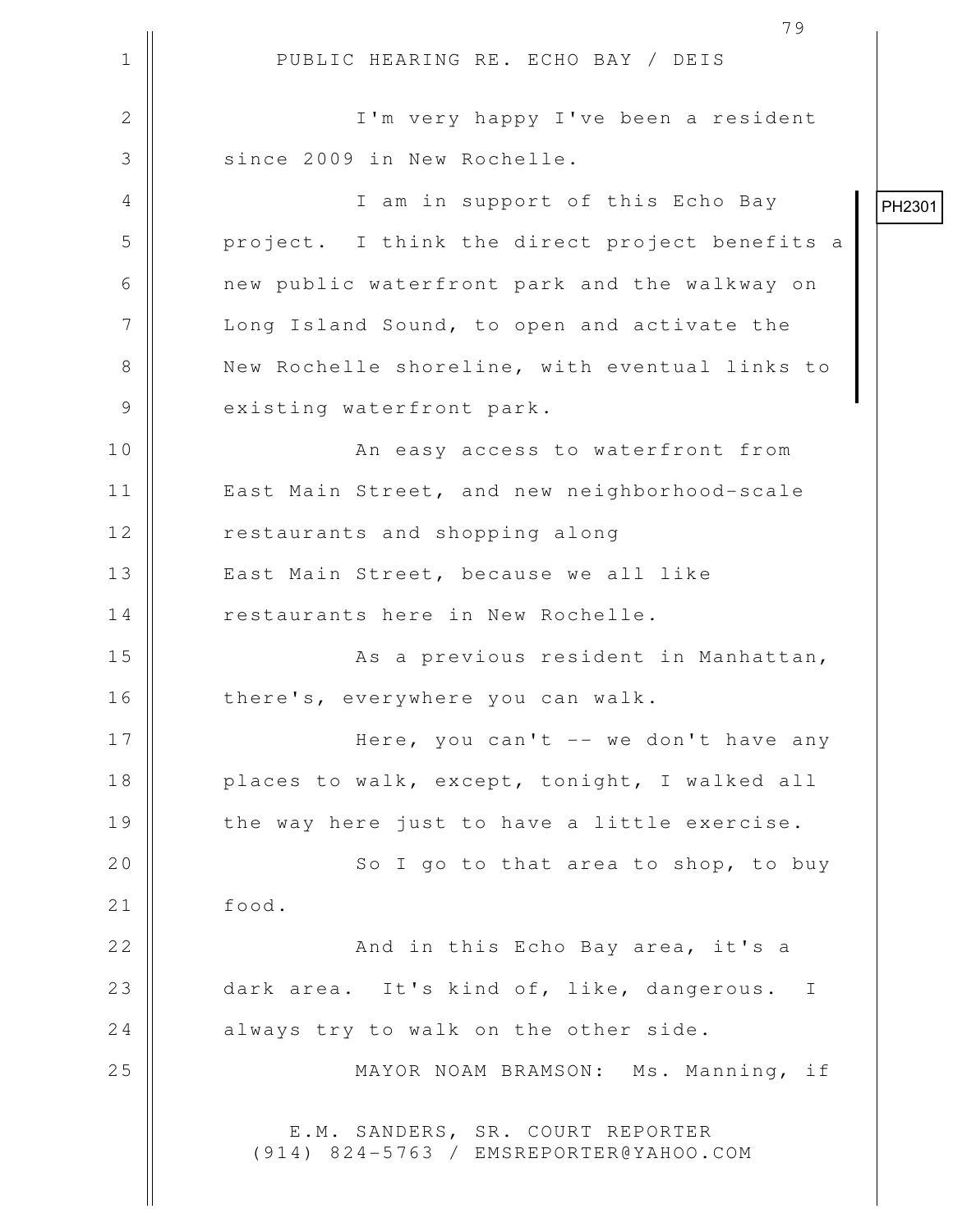1 || PUBLIC HEARING RE. ECHO BAY / DEIS 80 2 || you could suspend just a moment? 3 Can I ask all who are present to 4 || please give respect to all speakers, and 5 Suspend all discussion while the hearing is 6 underway. 7 || Thank you, Ms. Manning. 8 SHIRA MANNING [ph.]: So I really 9 Would like to see that area opened up, and have 10 || more restaurants, have been more high-quality, 11 || luxury rental housing, suitable for both young 12 || people and the retirees. 13 || The fact that 10 percent of the 14 | housing units to be -- to give to 15 || workforce-affordable, consistent with the City 16 housing policy. 17 Improved streetscape on 18 || East Main Street, where you have the 19 || walkability and general major traffic arteries. 20 || And the economic benefits, I think 21 | the city of New Rochelle will generate a lot of 22 || sales tax, because, every time when I have 23 || visitors coming over to New Rochelle to visit 24 me, I want to take them to restaurants, we 25 || don't have any choices. We have to go to E.M. SANDERS, SR. COURT REPORTER (914) 824-5763 / EMSREPORTER@YAHOO.COM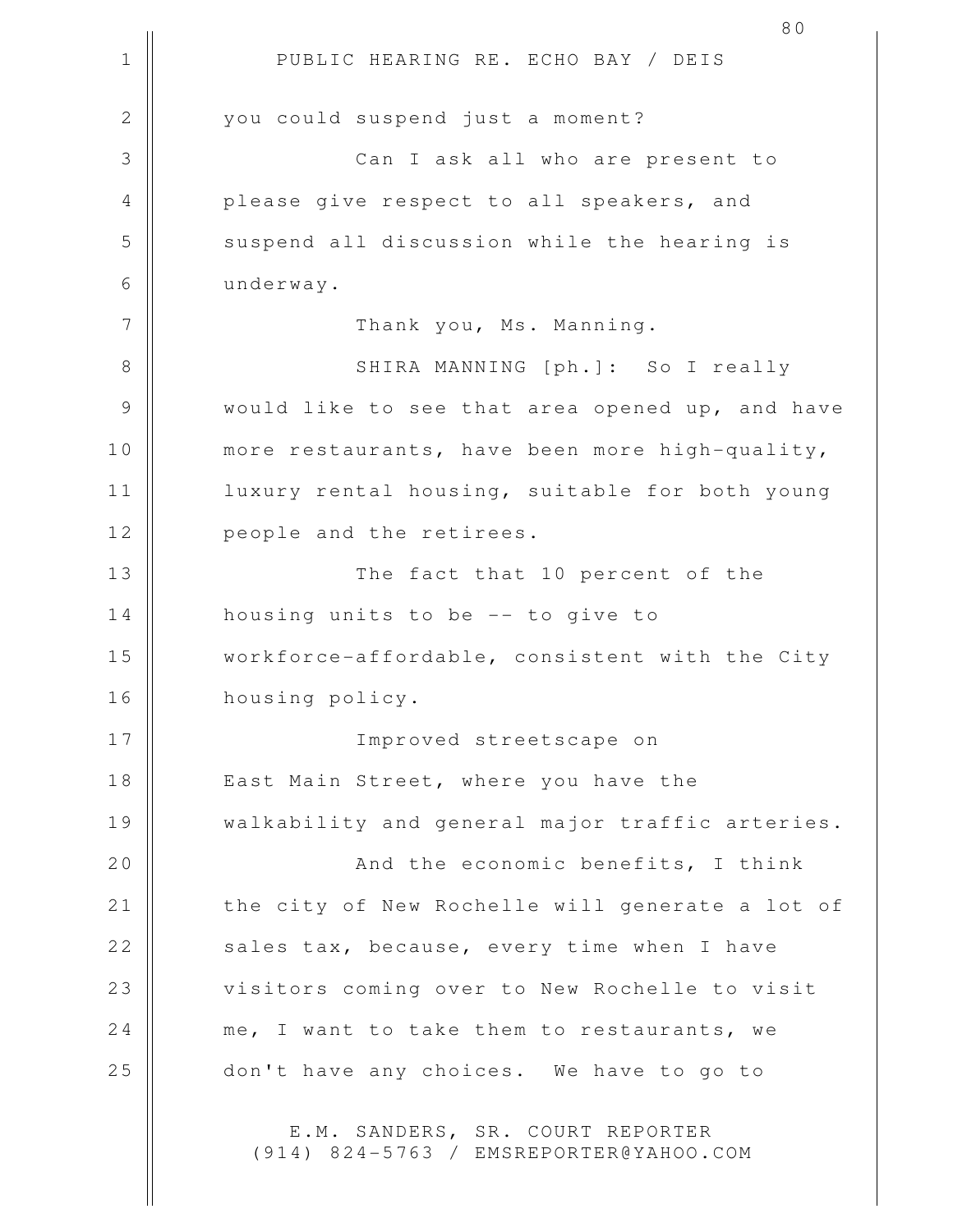1 || PUBLIC HEARING RE. ECHO BAY / DEIS 81 2 | somewhere else. 3 And I also ask, why can't we have 4 more restaurants here, so that we can -- you 5 || know, New Rochelle can be benefited. 6 || And I think the project also helps 7 | strengthen local economy. 8 || New construction jobs, there's a lot 9 || of kids here looking for it. And permanent 10 | service jobs. 11 || **And new resident shopping**, 12 New Rochelle restaurants, stores, would 13 | increase tax revenues. 14 | [Applause.] 15 MAYOR NOAM BRAMSON: Thank you very 16 much. 17 Ms. Freh. 18 ELIZABETH FREH [ph.]: Good evening. 19 I'm Elizabeth Freh. I live at 20 || 17 Eck Place in New Rochelle. 21 || **I** believe that the development of the 22 | Echo Bay project is just what New Rochelle 23 needs to open up public access to the water for 24 both residents and visitors alike. 25 || The building of new residential and E.M. SANDERS, SR. COURT REPORTER (914) 824-5763 / EMSREPORTER@YAHOO.COM PH2401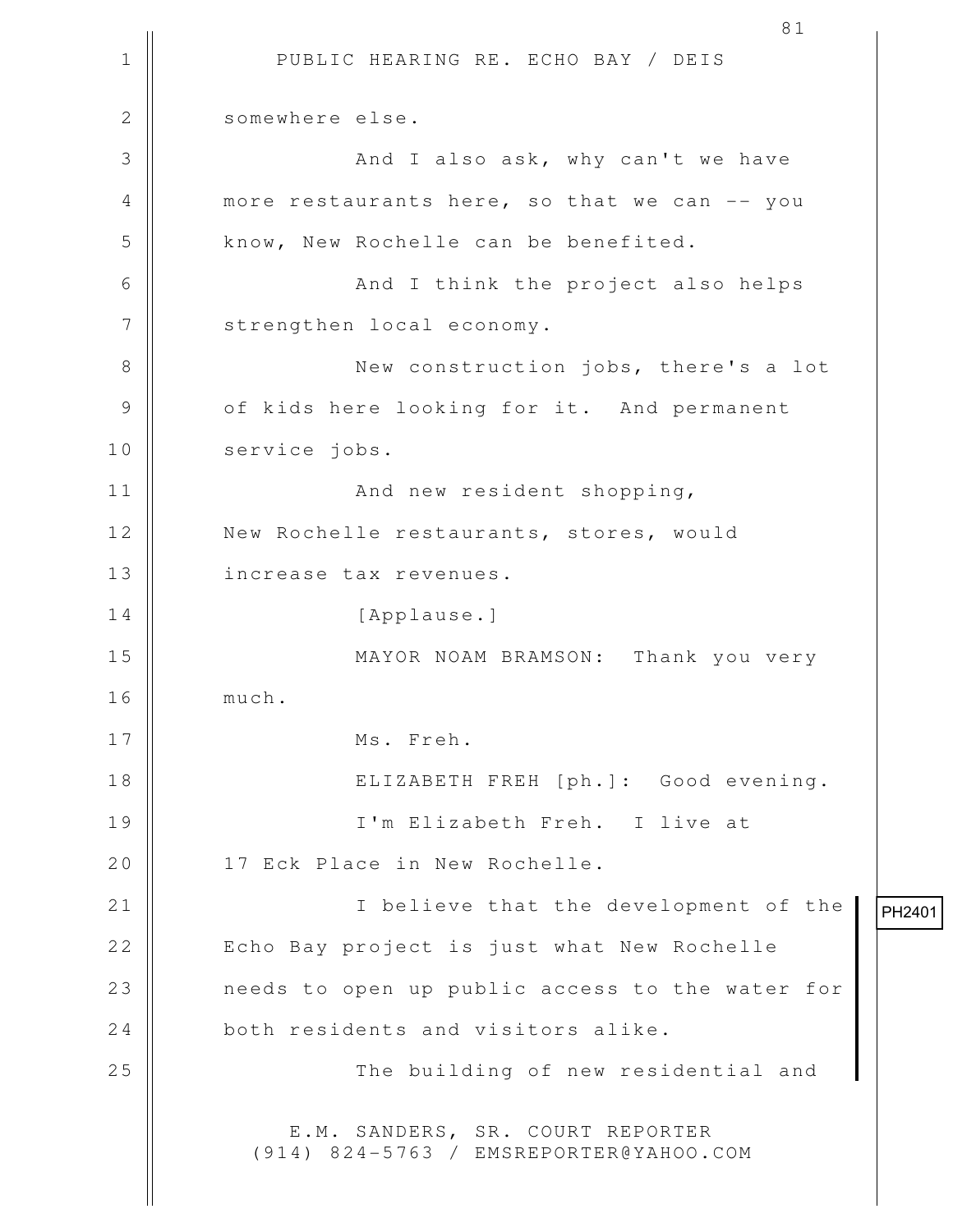|               | 82                                                                         |                   |
|---------------|----------------------------------------------------------------------------|-------------------|
| $\mathbf 1$   | PUBLIC HEARING RE. ECHO BAY / DEIS                                         |                   |
| $\mathbf{2}$  | commercial projects on the water is the best                               | PH2401<br>(contd) |
| 3             | use of the waterfront.                                                     |                   |
| 4             | I support the proposed mixed-use                                           |                   |
| 5             | development, including apartments, retail                                  |                   |
| 6             | space, and public park land.                                               |                   |
| 7             | Echo Bay would open up New Rochelle's                                      |                   |
| $8\,$         | shoreline to the rest of the city.                                         |                   |
| $\mathcal{G}$ | The planned buildings fit the                                              |                   |
| 10            | surroundings in both scale and design.                                     |                   |
| 11            | We welcome new restaurants and shops,                                      |                   |
| 12            | luxury rental housing, as well as new                                      |                   |
| 13            | affordable housing for New Rochelle.                                       |                   |
| 14            | In addition, in the future, we can                                         |                   |
| 15            | expect further waterfront development to                                   |                   |
| 16            | strengthen the surrounding community, increase                             |                   |
| 17            | property values from the investment in the                                 |                   |
| 18            | infrastructure, contributions to the long-term                             |                   |
| 19            | tax base, and significant revenues from fees,                              |                   |
| 20            | sales taxes, and new job creation.                                         |                   |
| 21            | I support the Echo Bay Development                                         |                   |
| 22            | Project.                                                                   |                   |
| 23            | [Applause.]                                                                |                   |
| 24            | MAYOR NOAM BRAMSON: Thank you,                                             |                   |
| 25            | Ms. Freh.                                                                  |                   |
|               | E.M. SANDERS, SR. COURT REPORTER<br>(914) 824-5763 / EMSREPORTER@YAHOO.COM |                   |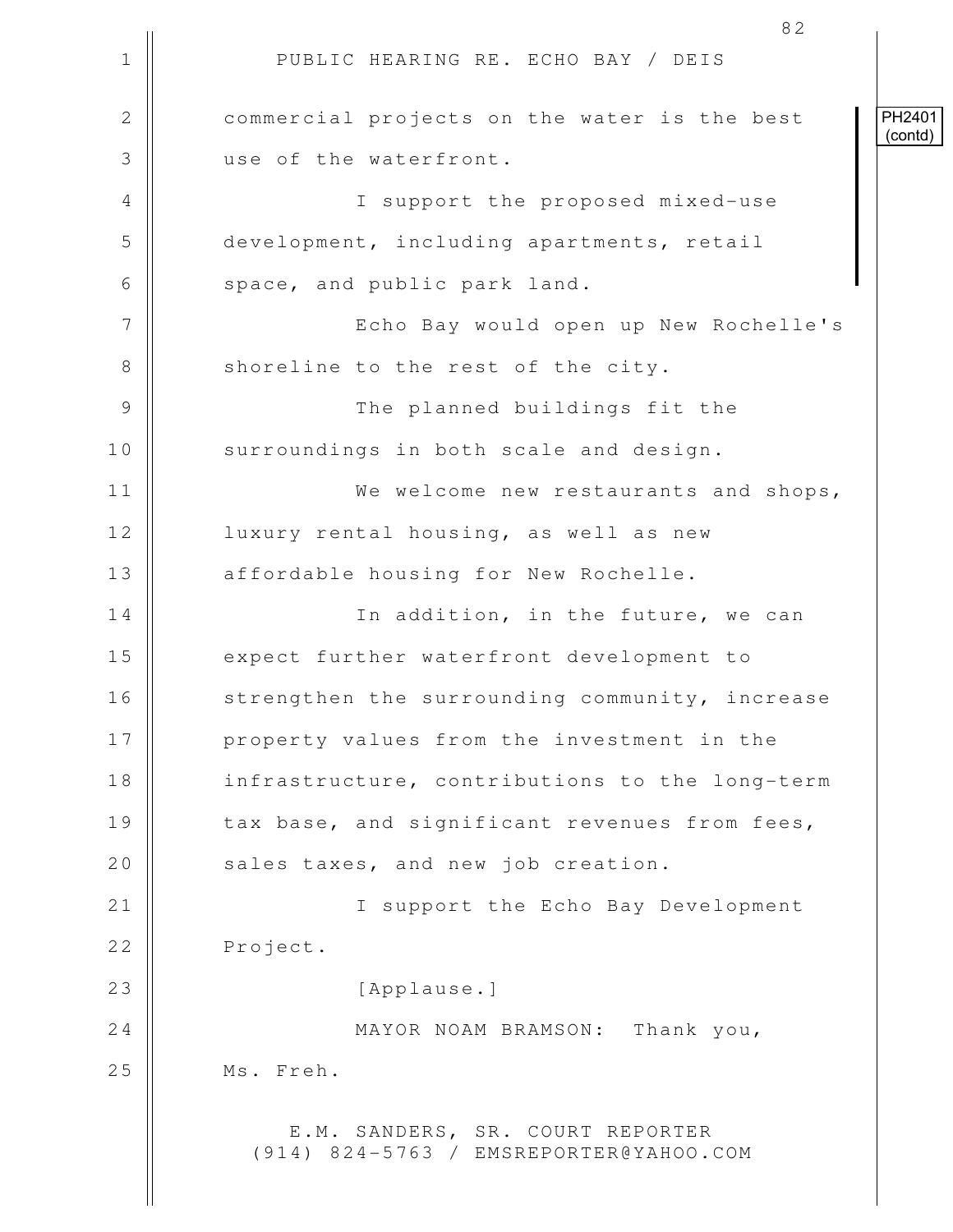|                | 83                                                                         |        |
|----------------|----------------------------------------------------------------------------|--------|
| $\mathbf 1$    | PUBLIC HEARING RE. ECHO BAY / DEIS                                         |        |
| $\overline{2}$ | Mr. Capaso.                                                                |        |
| 3              | FRANK CAPASO [ph.]: Good evening.                                          |        |
| 4              | I'm Frank Capaso. I live at                                                |        |
| 5              | 48 Pratt Street in New Rochelle.                                           |        |
| 6              | I'm also the co-president of the                                           |        |
| 7              | East End Civic Association.                                                |        |
| 8              | I'm not going to speak that long,                                          | PH2501 |
| 9              | because I do agree with people who have                                    |        |
| 10             | objected to the tax abatements that you're                                 |        |
| 11             | giving to Forest City Ratner for this.                                     |        |
| 12             | What happens at the end of the                                             |        |
| 13             | 20 years when the tax abatement is over?                                   |        |
| 14             | Do we generally jump to 100 percent                                        |        |
| 15             | taxes at that time?                                                        |        |
| 16             | Why isn't it incremental increases so                                      | PH2502 |
| 17             | that we can afford this project?                                           |        |
| 18             | I also object to the height of the                                         | PH2503 |
| 19             | building and the various zoning variances you                              |        |
| 20             | are going to give, for height, and the number                              |        |
| 21             | of apartments per square acre.                                             |        |
| 22             | Is that going to increase?                                                 |        |
| 23             | And the fact that the parking will be                                      | PH2504 |
| 24             | a problem, because there will be less parking                              |        |
| 25             | spaces than there are apartments.                                          |        |
|                | E.M. SANDERS, SR. COURT REPORTER<br>(914) 824-5763 / EMSREPORTER@YAHOO.COM |        |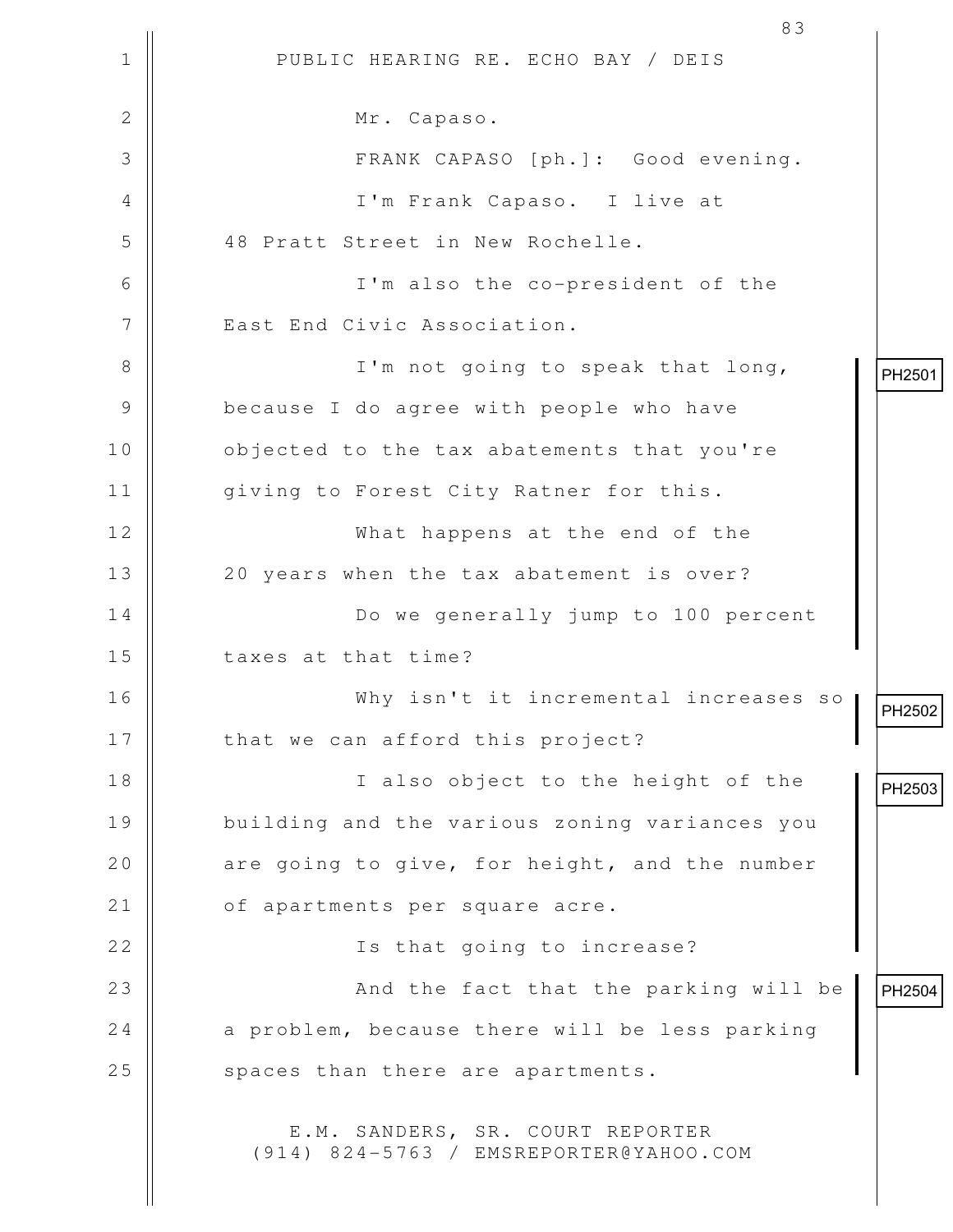1 || PUBLIC HEARING RE. ECHO BAY / DEIS 84 2 || I live in that neighborhood. 3 There's, like, 469 houses, and we have parking 4 **Quart A.** Problems already. And this is just going to 5 increase it. 6 Also, we talked -- we read so much  $7$  | about the idea of, what is the open space going 8 | to be used for? 9 || Right now, we have Stephenson Park in 10 | our neighborhood that's overused, especially on 11 | the weekends. 12 || **And we should think that we need more** 13 | fields -- playing fields in the Echo Bay side, 14 | so that our young people have someplace to go. 15 Thank you. 16 [Applause.] 17 || MAYOR NOAM BRAMSON: Thank you, 18 | Mr. Capaso. 19 Our next three speakers are: 20 | Derrick Williams -- Derrick Williams [ph.], 21 | Peggy Godfried [ph.], and Susan Newman [ph.]. 22 || Some The Mr. Williams present? 23 DERRICK WILLIAMS [ph.]: I'm here. 24 MAYOR NOAM BRAMSON: Oh, I'm sorry. 25 || Thank you, sir. E.M. SANDERS, SR. COURT REPORTER (914) 824-5763 / EMSREPORTER@YAHOO.COM PH2504 (contd) PH2505 PH2506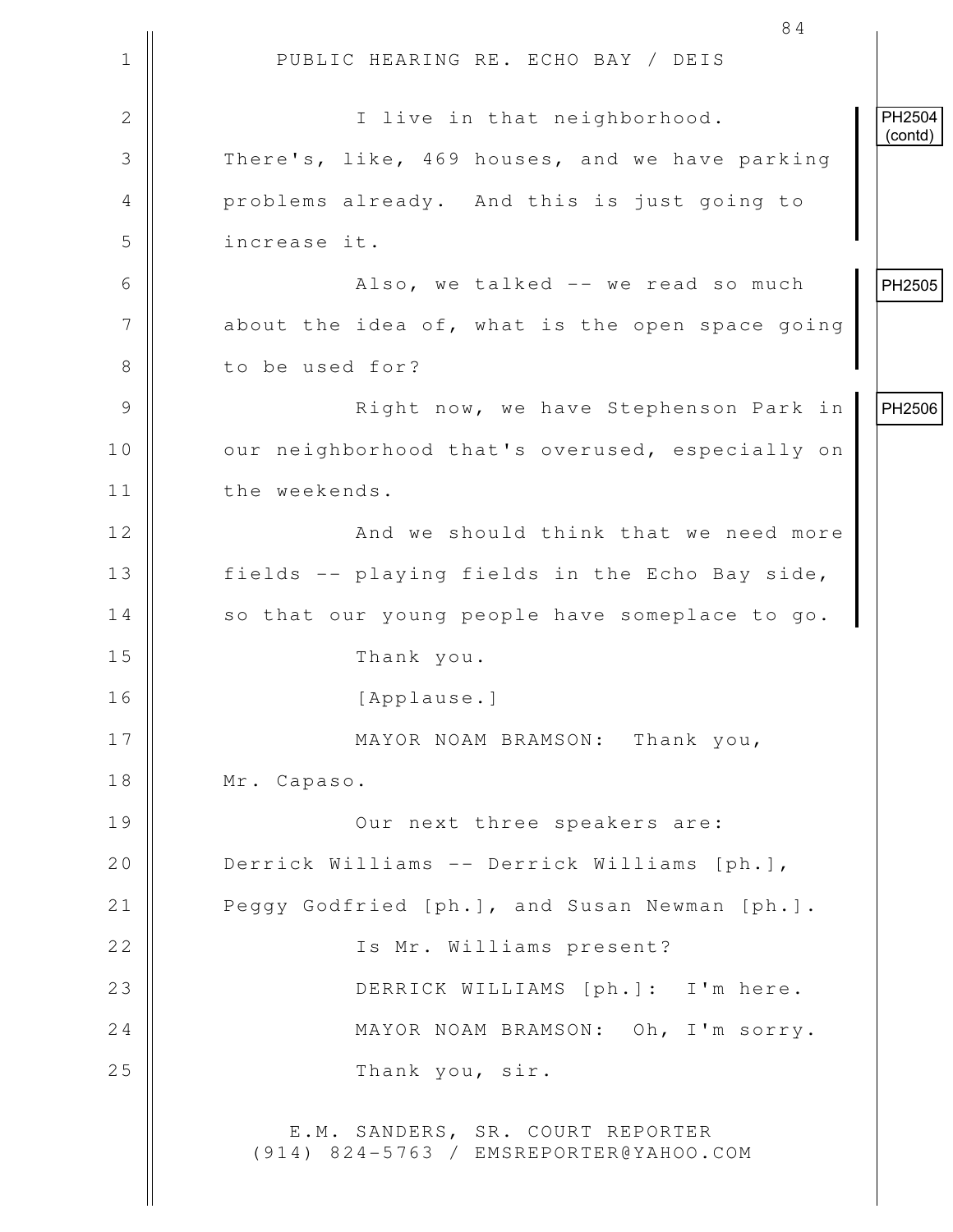1 || PUBLIC HEARING RE. ECHO BAY / DEIS 85 2 DERRICK WILLIAMS [ph.]: I'm getting  $3 \parallel$  old. 4 Thank you. 5 || Good evening. 6 My name is Derrick Williams, 7 | 10 Hemingway Avenue. 8 || I'm the executor director for 9 || National Builders Association. 10 || I support the Echo Bay project. 11 And I know there's a lot of 12 | indifferences within the community, but, if we 13 || do nothing, what happens? 14 || I used to work for Habitat For 15 | Humanity, and we had the armory for, I think 16 || about 8 to 10 years. We piled stuff there, and 17 || it's been sitting there, and nothing's 18 || happening with that property. It's an eyesore. 19 || It's contaminated. 20 || I got sick from working over there. 21 || And that property's just been there 22 | for years, and I know, at some point, something 23 has to change. 24 || If we don't do nothing, everything's 25 | qoing to stay the same. E.M. SANDERS, SR. COURT REPORTER (914) 824-5763 / EMSREPORTER@YAHOO.COM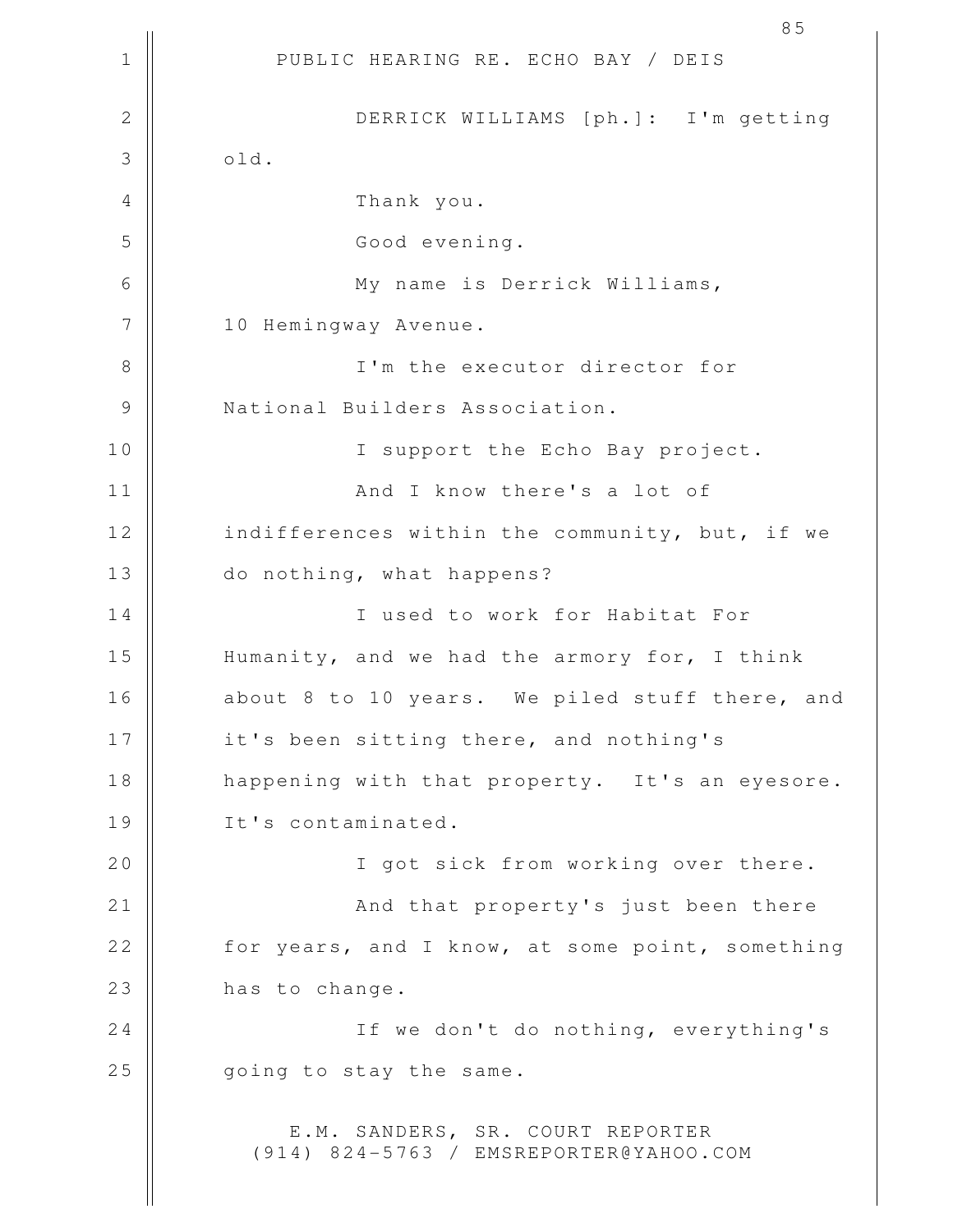|             | 86                                                                         |
|-------------|----------------------------------------------------------------------------|
| $\mathbf 1$ | PUBLIC HEARING RE. ECHO BAY / DEIS                                         |
| 2           | Our schools are going to grow no                                           |
| 3           | matter what we do. People have kids,                                       |
| 4           | communities grow, people move, people retire.                              |
| 5           | It's a constant change.                                                    |
| 6           | So, I support the project.                                                 |
| 7           | And I think the developers need to                                         |
| $8\,$       | have an understanding with the community                                   |
| 9           | because, if developers come into the                                       |
| 10          | communities and they build -- and my main                                  |
| 11          | concern, as a contractor for 30 years, and an                              |
| 12          | administrator for another 15 years -- when                                 |
| 13          | developers come to communities, they build, but                            |
| 14          | they bring a lot of outside people in when they                            |
| 15          | build.                                                                     |
| 16          | My main concern is, that they have                                         |
| 17          | some kind of contract agreement. That way,                                 |
| 18          | they use the community and employ the community                            |
| 19          | for the jobs that they're going to be bringing                             |
| 20          | here, and not just bring their own people in.                              |
| 21          | That way, we can benefit from it.                                          |
| 22          | That way, our kids and programs can                                        |
| 23          | benefit from the construction projects and                                 |
| 24          | jobs.                                                                      |
| 25          | We had the same agreement up at                                            |
|             | E.M. SANDERS, SR. COURT REPORTER<br>(914) 824-5763 / EMSREPORTER@YAHOO.COM |

PH2601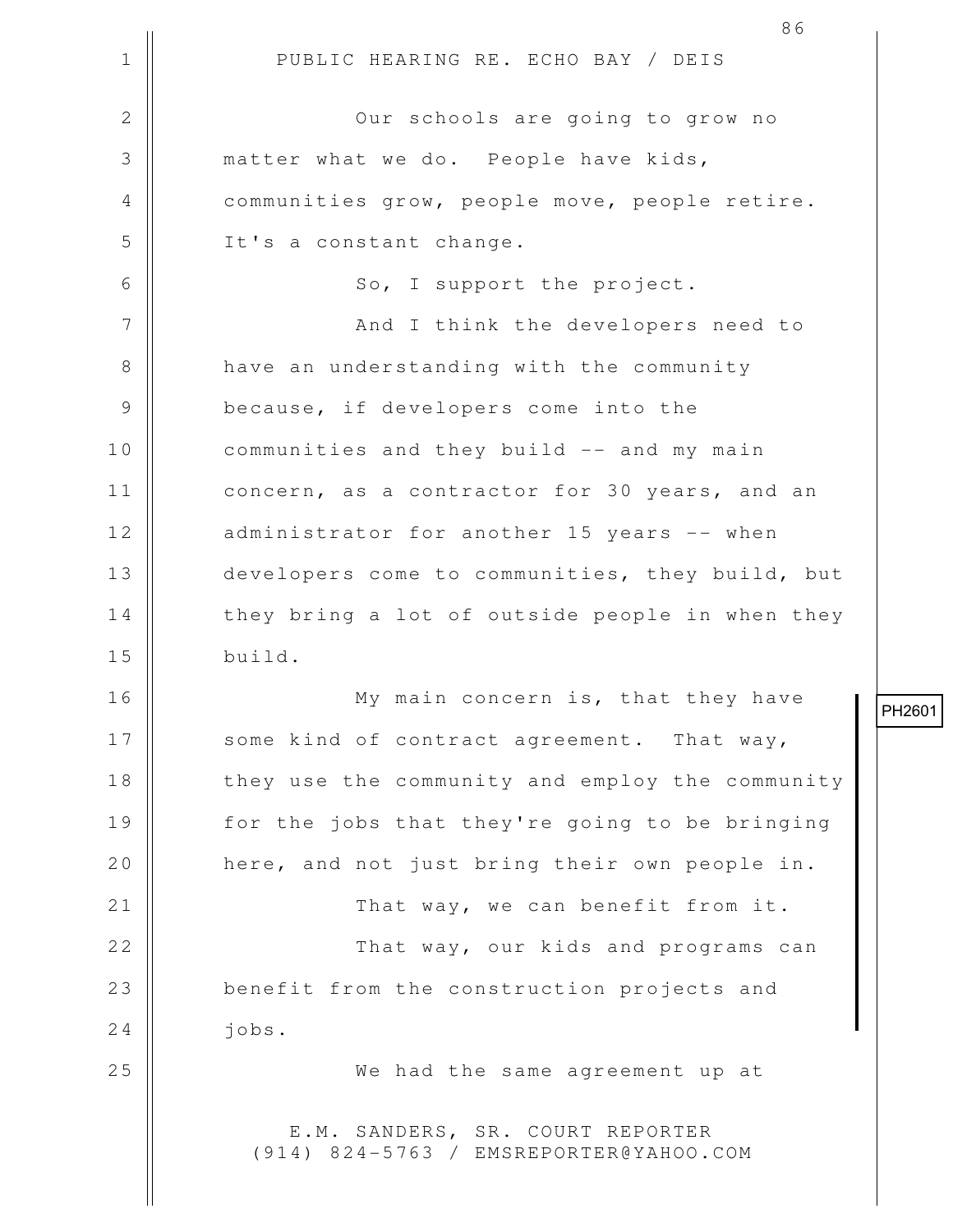1 || PUBLIC HEARING RE. ECHO BAY / DEIS 87 2 || Hardly Park when they did that project. They 3 || only took five or six kids. 4 We have a lot of kids that are 5 trained, and they -- the workforce development 6 || is there for whatever trade that they're going 7 | to be doing, so they can't say: We can't find 8 a carpenter. We can't find a plumber. 9 || They're there. 10 Just like there's a lot of 11 | unemployment within the community with itself, 12 | from people that do the same trades and 13 || associations, so they can pick from our 14 | community workforce first before they go 15 || outside. Sort of like the unions, sort of 16 | liked the PAL, it's what everybody else does. 17 We need to protect our job forces 18 here. 19 What else is there? 20 || There should be some kind of 21 | compliance officer that's put into place to 22 | oversee this, to make sure that that happens. 23 || And it's just not -- before any  $24$  shovel goes into the ground, we need to have an 25 || understanding with the developers and with the E.M. SANDERS, SR. COURT REPORTER (914) 824-5763 / EMSREPORTER@YAHOO.COM

PH2602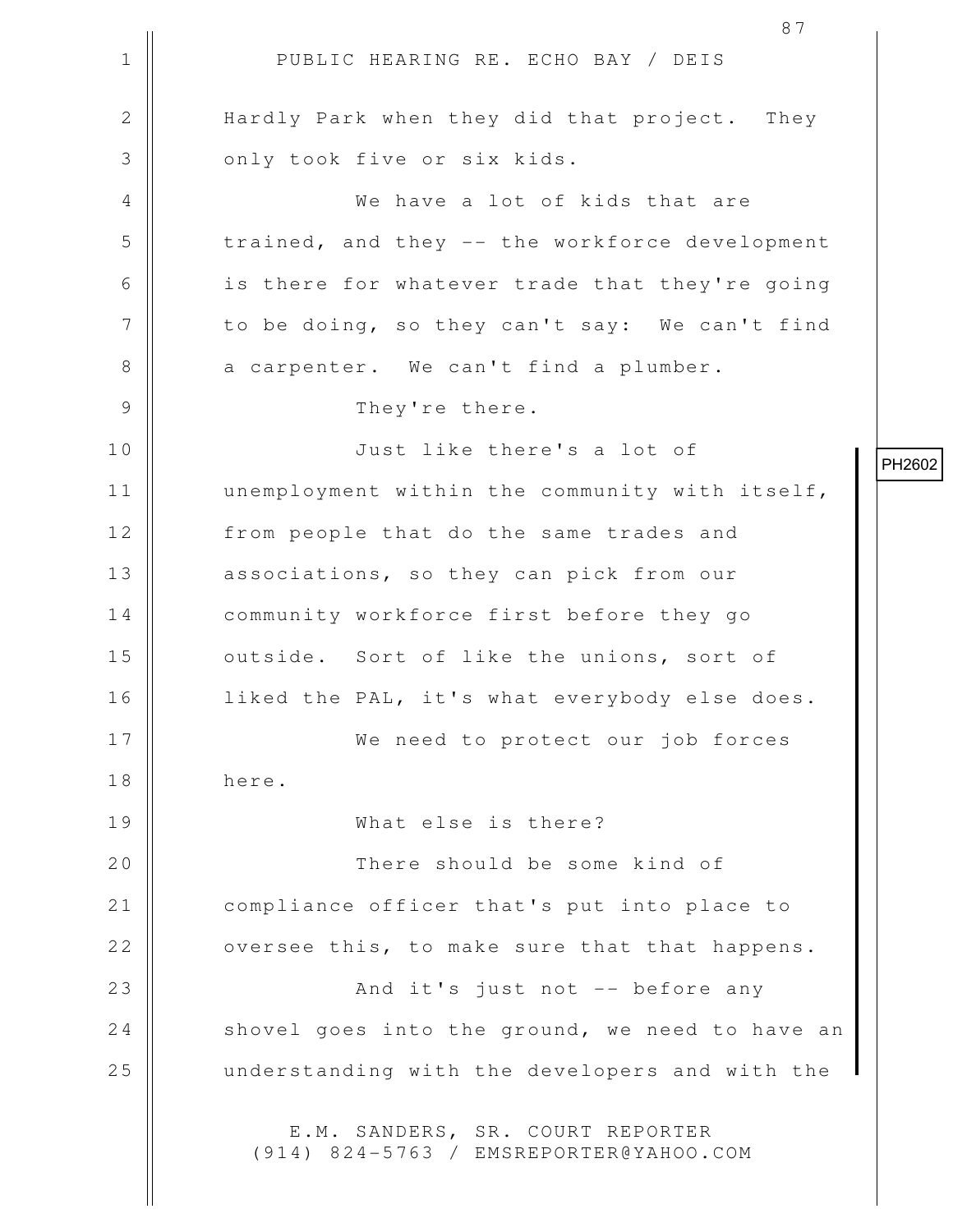1 || PUBLIC HEARING RE. ECHO BAY / DEIS 88 2 **contractors** that some kind of compliance 3 | officer will work with the developer, that's 4 || qoing to be in place. 5 Otherwise, we shouldn't support the 6 project. 7 We need to know what the community is  $8 \parallel$  going to get out of it; whether it's the taxes, 9 Whether it's the waterfront use of it. 10 || Are we going to need passes to use 11 | the waterfront, just like Glenn Island? 12 We walk Glenn Island every day. 13 || During the summertime, we can't get 14 | in there as local residents. 15 If you don't have a park pass, you're 16 || shut off from going into Glenn Island, if even 17 || if you live here. 18 || So I think we need to support the 19 project, but we need to make sure that it 20 benefits us. 21 || Thank you. 22 || [Applause.] 23 MAYOR NOAM BRAMSON: Thank you, 24 | Mr. Williams. 25 || Ms. Godfried [ph.]. E.M. SANDERS, SR. COURT REPORTER (914) 824-5763 / EMSREPORTER@YAHOO.COM PH2602 (contd) PH2603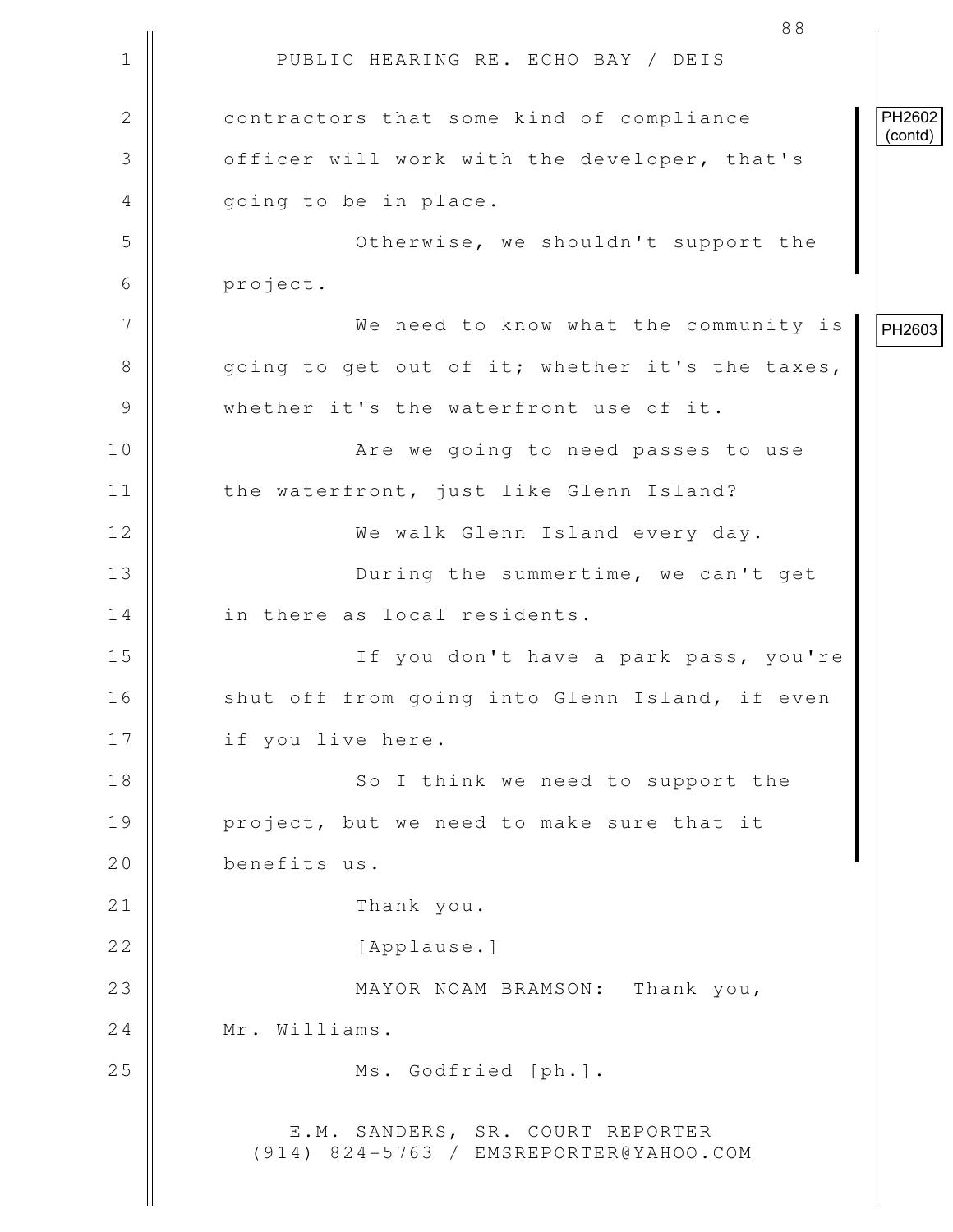1 || PUBLIC HEARING RE. ECHO BAY / DEIS 2 PEGGY GODFRIED [ph.]: My name's 3 **Peggy Godfried.** I live at 29 Bayview Avenue. 4 Honorable Council members, Mayor: 5 | The abbreviated time given to read 6 | this voluminous report necessarily limits my  $7$  || ability to comment on it; however, I do have a 8 || number of questions to which answers are 9 needed. 10 || The International International International International International International International In 11 || three minutes, I will hand in the questions I 12 have. 13 || One: Amendments in the zoning code 14 are clearly a troublesome part of this report. 15 How can anyone say these changes are 16 || part of the comprehensive plan? 17 || **I** went to those meetings, and have 18 || not seen any report which reflects the 19 || sentiments of the people I have seen and have 20 | spoken to at these meetings. 21 || Is this a reference to an earlier 22 | comprehensive plan? 23 Please specify which plan is being 24 referenced, and the date of that plan. 25 || What zoning changes are needed? E.M. SANDERS, SR. COURT REPORTER (914) 824-5763 / EMSREPORTER@YAHOO.COM PH2701 PH2702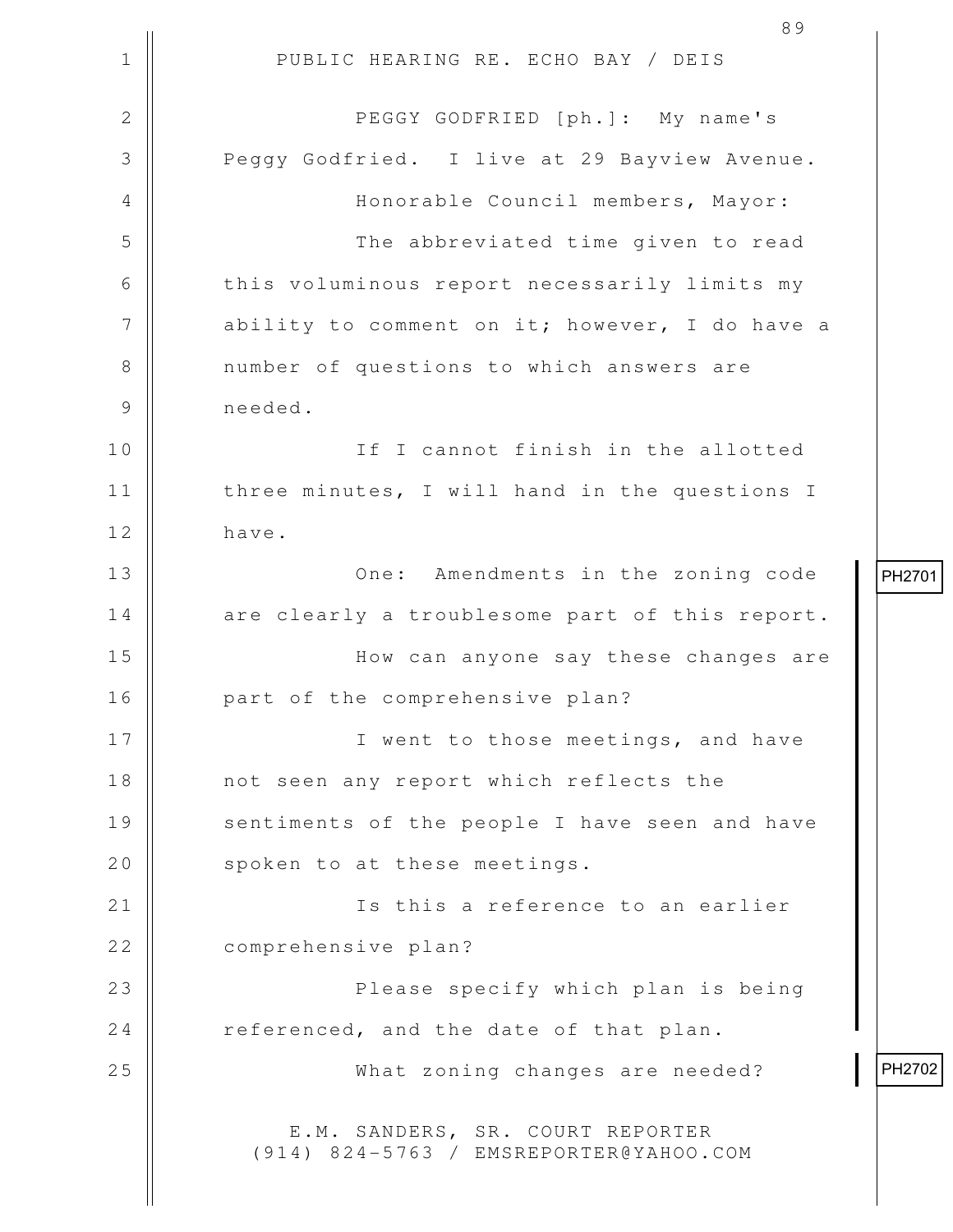1 || PUBLIC HEARING RE. ECHO BAY / DEIS 90 2 || People living in the east end of the 3 city deserve to have reasonable assurances that 4 || their neighborhood will be stable. 5 Constantly changing zoning for 6 developers creates a climate of distrust of 7 | government, because it destroys neighborhood 8 | integrity. 9 What zoning changes are expected, and 10 does the Council feel these zoning changes will 11 || impact the east end? 12 || Two: What are the upper limits of 13 | borrowing by the City, that would be tolerated 14 | by the City Council, to allow for this 15 development? 16 And there is a lot of money involved 17 here. 18 || And how much money is the City 19 willing to spend for this developer? 20 || That's really a very key question. 21 || Number 3: It was troubling to read 22 | the questions raised by the Comprehensive 23 || Environmental Responsibility and Liability Act  $24$   $\parallel$   $\left[\text{sic}\right]$ . 25 || They claimed they will not quarantee E.M. SANDERS, SR. COURT REPORTER (914) 824-5763 / EMSREPORTER@YAHOO.COM PH2702 (contd) PH2703 PH2704<br>
PH2705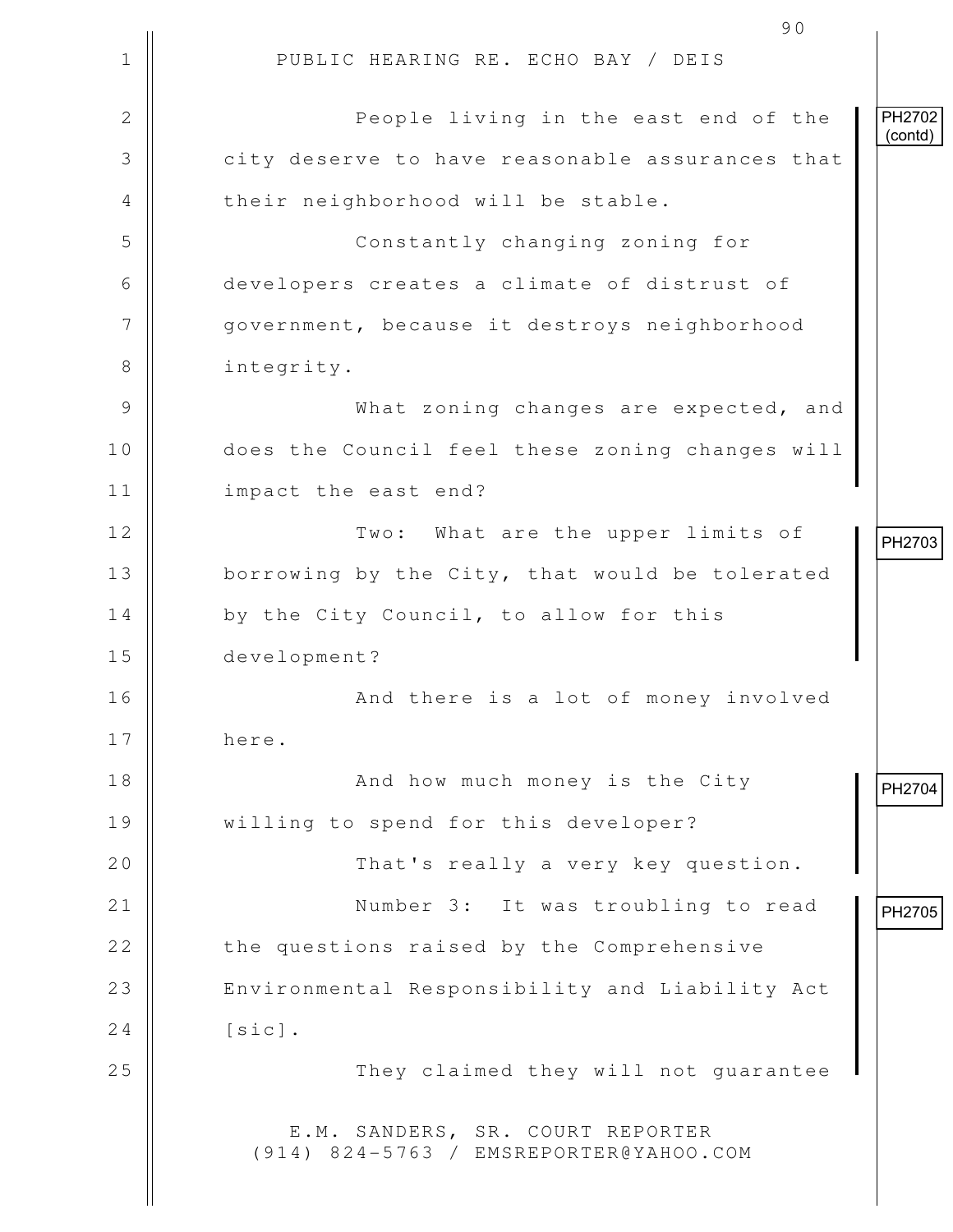1 || PUBLIC HEARING RE. ECHO BAY / DEIS 91 2 || a defense for their client, which is 3 || Forest City, on the full material and soil and 4 debris, because this is on the City Yard side, 5 **b** because there is no environmental documentation 6  $\parallel$  on how these items -- or, what these items 7 | contain. 8 Further, any comments about 9 | brownfields funding should be documented in 10 || writing, since there is as well-known shortage 11 | of funding available for the hundreds of sites 12 | that need remediation. 13 || And that's Section 3(a) [ph.] of 14 | this. 15 || [Applause.] 16 MAYOR NOAM BRAMSON: Thank you, 17 | Ms. Godfried. 18 Ms. Newman. 19 || SUSAN NEWMAN [ph.]: Mayor Bramson, 20 | members of the City Council: 21 || My name is Susan Newman, 22 | 618 Forest Avenue. 23 I'm an environmental lawyer -- 24  $\parallel$  environmental and insurance lawyer, and I'm 25 | very familiar with the Echo Bay site, and I E.M. SANDERS, SR. COURT REPORTER (914) 824-5763 / EMSREPORTER@YAHOO.COM PH2705 (contd) PH2706 PH2801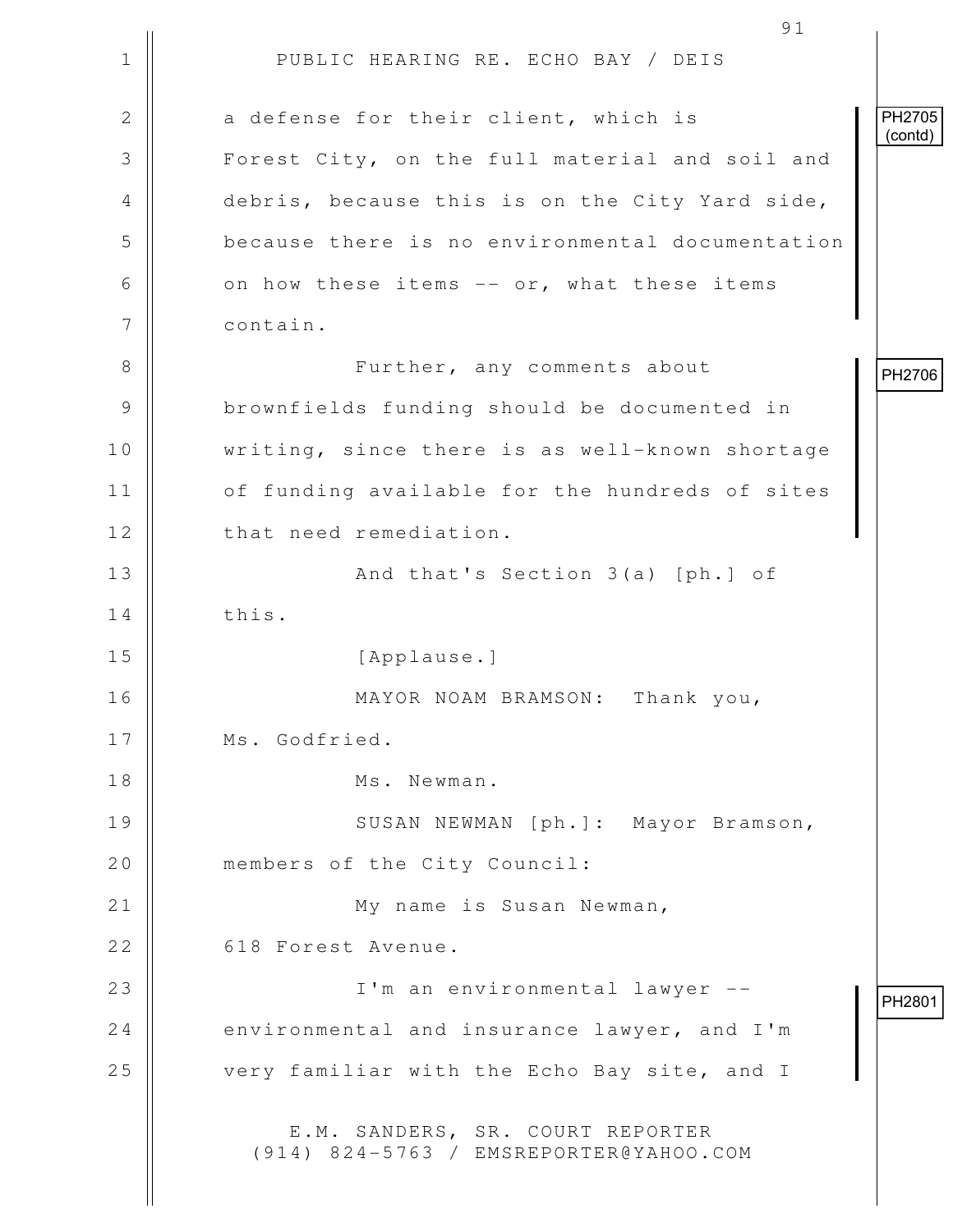|              | 92                                                                         |                          |
|--------------|----------------------------------------------------------------------------|--------------------------|
| $\mathbf 1$  | PUBLIC HEARING RE. ECHO BAY / DEIS                                         |                          |
| $\mathbf{2}$ | want to strongly support the redevelopment plan                            | <b>PH2801</b><br>(contd) |
| 3            | as outlined in the DEIS.                                                   |                          |
| 4            | Years ago, I was part of a team, it                                        |                          |
| 5            | was years ago, that was interested in                                      |                          |
| 6            | redeveloping Echo Bay. We recognized that it                               |                          |
| 7            | was a typical brownfield, a lightly to                                     |                          |
| $8\,$        | moderately contaminated site, where the                                    |                          |
| 9            | development is complicated because of fear of                              |                          |
| 10           | liability from the superfund, first, because of                            |                          |
| 11           | real or perceived contamination.                                           |                          |
| 12           | We also saw that, unlike many                                              |                          |
| 13           | brownfields, it has a fantastic location, a                                |                          |
| 14           | waterfront.                                                                |                          |
| 15           | And we foresaw numerous public and                                         |                          |
| 16           | economic benefits from building a mixed-use                                |                          |
| 17           | redevelopment, that had been mentioned here:                               |                          |
| 18           | opening up the waterfront to the public,                                   |                          |
| 19           | raising property values, and contributing                                  |                          |
| 20           | significantly to the city's tax base.                                      |                          |
| 21           | However, nothing came of our efforts                                       |                          |
| 22           | because that was long before the enactment of                              |                          |
| 23           | the New York State Brownfields Law, which made                             |                          |
| 24           | brownfield redevelopment much easier through                               |                          |
| 25           | liability relief and tax credits to finance                                |                          |
|              | E.M. SANDERS, SR. COURT REPORTER<br>(914) 824-5763 / EMSREPORTER@YAHOO.COM |                          |

 $\mathsf{l}\mathsf{l}$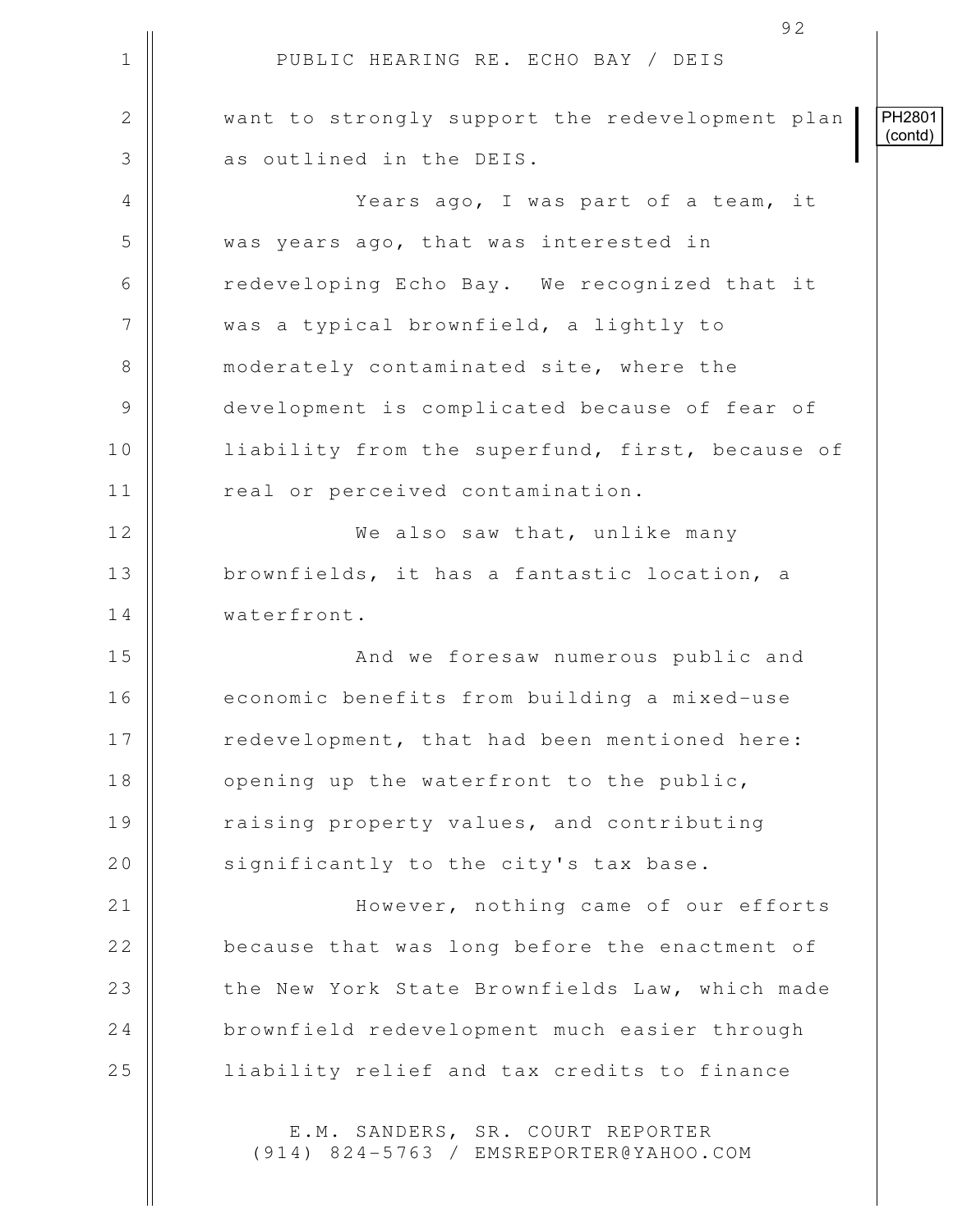1 || PUBLIC HEARING RE. ECHO BAY / DEIS 93 2 | redevelopment. 3 I would just like to focus tonight on 4 || how the existing contamination will be handled. 5 After all, one purpose of the DEIS is to clean 6 up the site. 7 || And this DEIS has something that I've 8 || never seen before. 9 || It's a very thorough DEIS. 10 I've never seen anyone that had a 11 discussion of how the site is going to be 12 | remediated. 13 || In other words, it has a conceptual 14 || approach to the remediation. 15 || So if anyone is concerned about 16 building residential units on a contaminated 17 || site, I can assure them that the remediation 18 || will be handled correctly, under the State 19 || Brownfields Program. 20 The areas of concern have been 21 | identified in Phase 1. 22 || Phase 2, is going to find the scope 23 || of the contamination, and there will be 24 xemedial action, or plan, approved of by the 25 | Department of Environmental Conservation. E.M. SANDERS, SR. COURT REPORTER (914) 824-5763 / EMSREPORTER@YAHOO.COM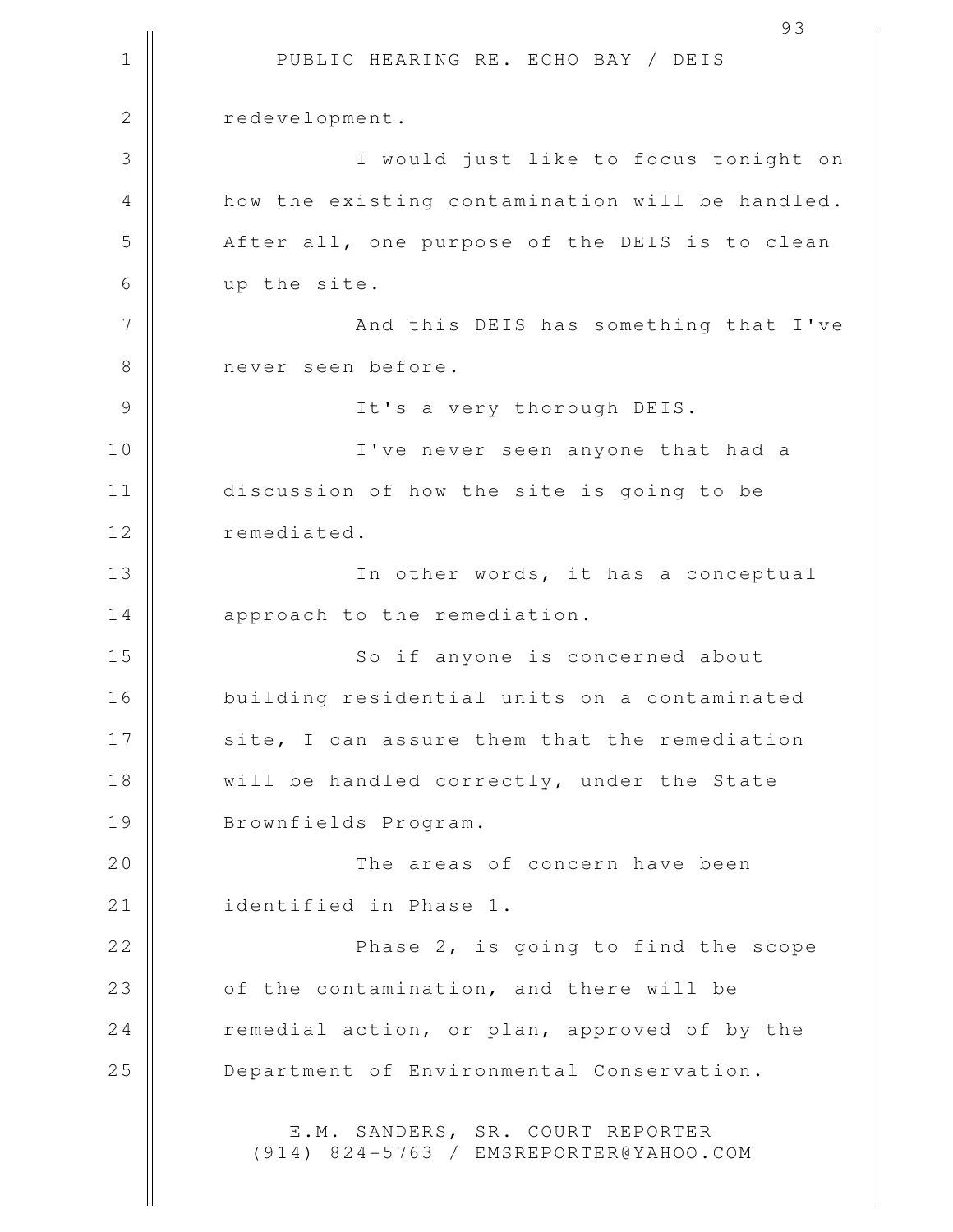|              | 94                                                                         |        |
|--------------|----------------------------------------------------------------------------|--------|
| $\mathbf 1$  | PUBLIC HEARING RE. ECHO BAY / DEIS                                         |        |
| $\mathbf{2}$ | It's going to include active                                               |        |
| 3            | remediation, which is going to be, largely,                                |        |
| 4            | soil removal from all of UST's petroleum                                   |        |
| 5            | contamination.                                                             |        |
| 6            | The important point is, the active                                         | PH2802 |
| 7            | remediation is going to be followed by                                     |        |
| 8            | institutional and engineering controls over any                            |        |
| 9            | contamination that remains in place.                                       |        |
| 10           | "Institutional controls" are written                                       |        |
| 11           | documents, including zoning regulations that                               |        |
| 12           | contain land-use restrictions;                                             |        |
| 13           | And "engineering controls" are                                             |        |
| 14           | physical barriers, like paths.                                             |        |
| 15           | And the purpose of both of these, are                                      |        |
| 16           | to prevent exposure to hazardous substances.                               |        |
| 17           | The engineering controls for Echo Bay                                      |        |
| 18           | will include a sublathe.                                                   |        |
| 19           | Anyway, these controls have to be                                          |        |
| 20           | monitored and certified, and/or --                                         |        |
| 21           | MAYOR NOAM BRAMSON: Thank you,                                             |        |
| 22           | Ms. Newman. Appreciate it very much.                                       |        |
| 23           | [Applause.]                                                                |        |
| 24           | MAYOR NOAM BRAMSON: Our next three                                         |        |
| 25           | speakers are: Oliva Kaplan, John Lots [ph.],                               |        |
|              | E.M. SANDERS, SR. COURT REPORTER<br>(914) 824-5763 / EMSREPORTER@YAHOO.COM |        |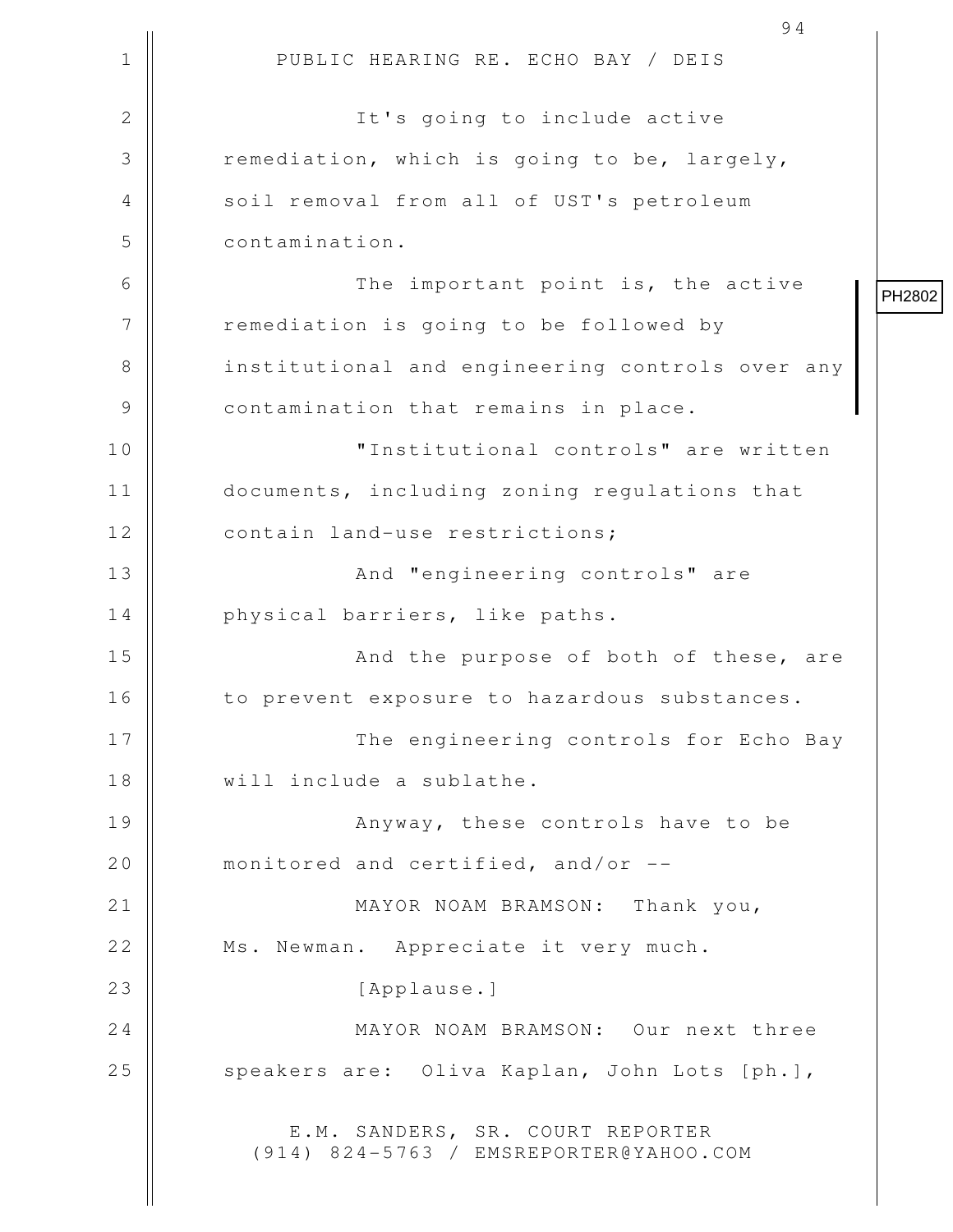1 || PUBLIC HEARING RE. ECHO BAY / DEIS 95 2 | and Rosemary Spillane [ph.]. 3 OLIVIA KAPLAN: Olivia Kaplan, 4 || lifelong resident of New Rochelle. This Echo 5 Bay development is just the sort of place where 6 I'd like to live. 7 And, also, as an environmental 8 || professional, I'm not going to repeat what  $9 \parallel$  Susan just said, but I would like to say that, 10 || I think no one so far has spoken about, or not 11 | directly about, this vision for New Rochelle, 12 || which is, that it's, in part, I think a 13 question of the past versus the present.  $14$   $\parallel$   $24$   $\parallel$   $32$   $\parallel$   $44$   $\parallel$   $32$   $\parallel$   $44$   $\parallel$   $32$   $\parallel$   $44$   $\parallel$   $32$   $\parallel$   $44$   $\parallel$   $32$   $\parallel$   $44$   $\parallel$   $32$   $\parallel$   $44$   $\parallel$   $32$   $\parallel$   $44$   $\parallel$   $32$   $\parallel$   $44$   $\parallel$   $32$   $\parallel$   $44$   $\parallel$   $32$   $\parallel$   $44$   $\parallel$  15 || mean some youth, I don't want to say all, but 16 || certainly myself and many other of my friends, 17 || colleagues, et cetera, would like a 18 || New Rochelle where we have a waterfront, a 19 || promenade, places to walk, places where --20 **because many people, you know, many young** 21 | couples, don't have two cars. We're not the 22 baby-boomer generation. 23 || Our -- you know, we want -- this is 24 the type of land use that we would want for 25 || New Rochelle. It represents, you know, E.M. SANDERS, SR. COURT REPORTER (914) 824-5763 / EMSREPORTER@YAHOO.COM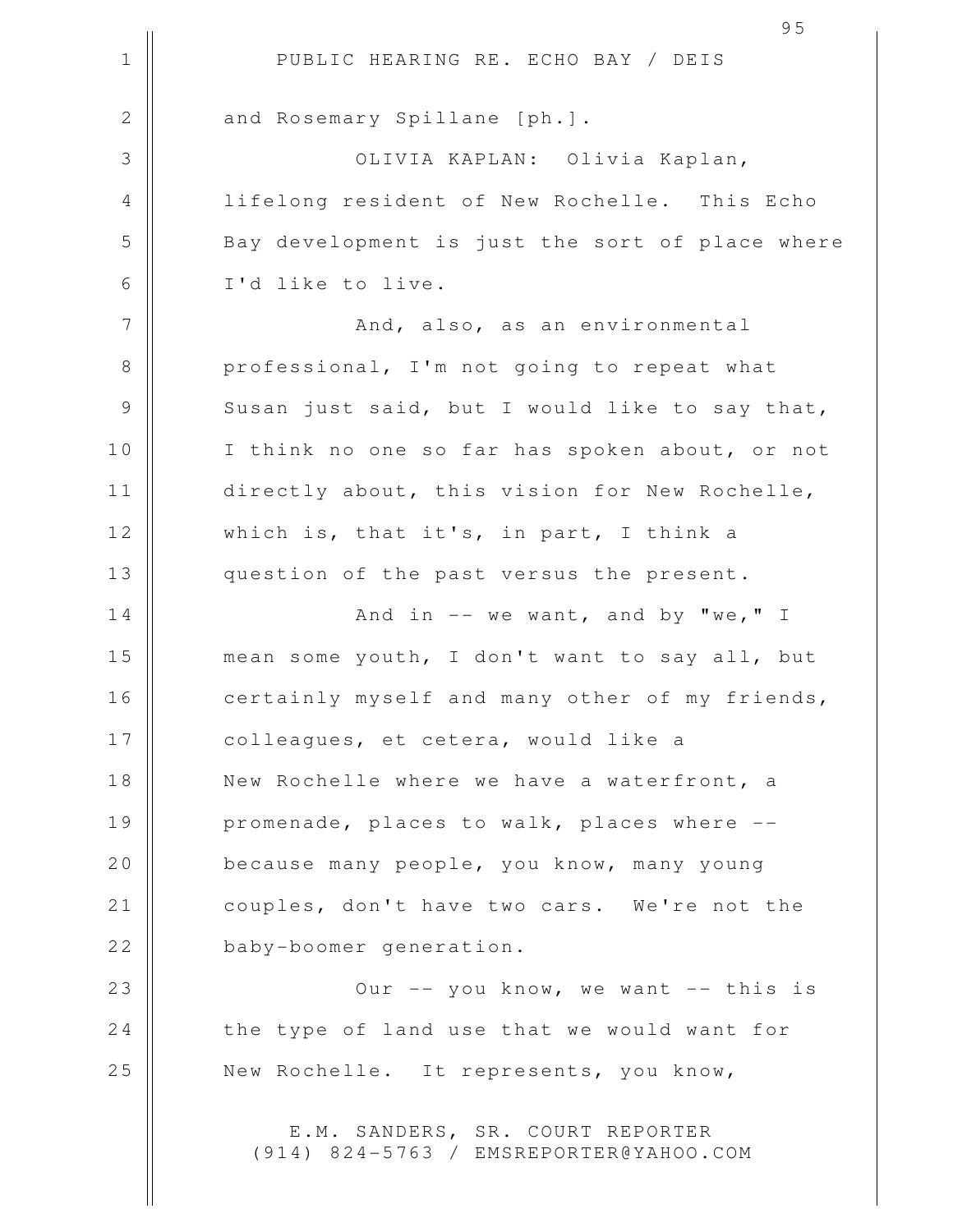1 || PUBLIC HEARING RE. ECHO BAY / DEIS 96 2 different things; so, a vision for future. 3 And -- so, you know, this 4 **beautification, that access to the** 5 | Long Island Sound, this is the type of 6 development and the type of vision that we 7 || would like for New Rochelle. 8 That's not to discard the concerns 9 || that others have voiced, but just that, we need 10 || to look for the future and to think about 11 || youth, and to think about the needs of what --12 | vou know, what are people going to live like in 13 || 30 years from now, in 50 years from now, 14 | because we know how they lived 50 years in the 15 past. 16 The other thing is that, 17 || New Rochelle, we want to use, you know, the 18 || waterfront. Many people will go to other 19 || towns, like, you know, to Larchmont or to 20 || Mamaroneck, but, wouldn't it be wonderful if, 21 | vou know, we could develop our waterfront, and, 22 || vou know, the natural resources that we have? 23 || And I think we've seen a pattern of,  $24$   $\parallel$  really, a sort of palpable anger here against  $25$   $\parallel$  the project, but just observing all of this E.M. SANDERS, SR. COURT REPORTER PH2901

(914) 824-5763 / EMSREPORTER@YAHOO.COM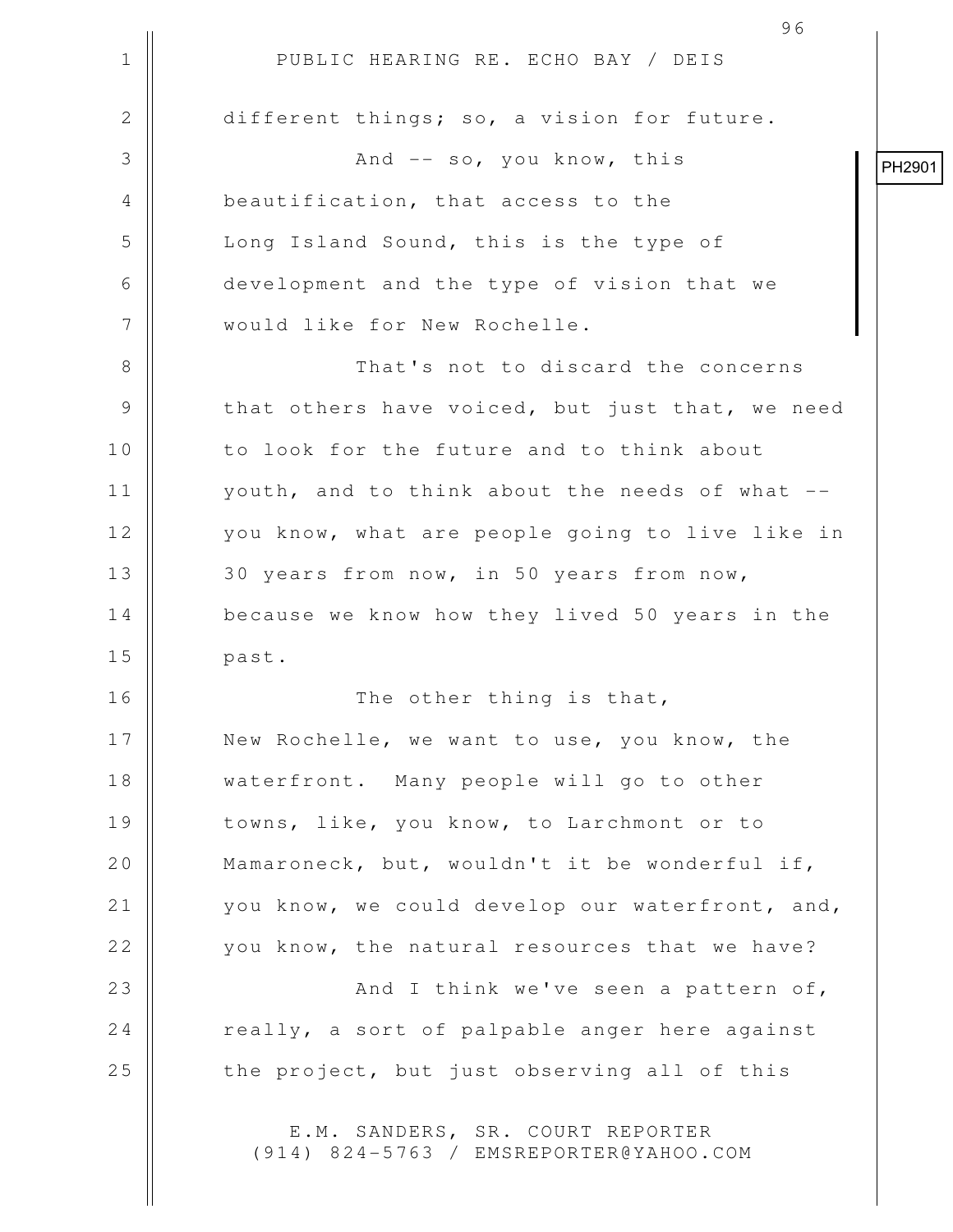1 || PUBLIC HEARING RE. ECHO BAY / DEIS 2 and, you know, being here for quite some time 3 || this evening, it seems that so much of this is 4 || not really connected to this project. I mean,  $5 \parallel$  so many people are angry about so many things, 6 || but it's just not -- so much of the anger just 7 || doesn't seem related to the project. 8 || So I just wanted to express that, and  $9 \parallel$  above  $-$  I think that, you know, as an 10 | environmental professional, like Susan said, 11  $\parallel$  this is a -- it's a really comprehensive, 12 | well-thought-out design, and it's a very 13 || sophisticated one as well. 14 || And I hope that it is implemented, 15 || and that an amiable solution can be found out 16 || that's satisfactory to all. 17 || Thank you. 18 || [Applause.] 19 MAYOR NOAM BRAMSON: Thank you 20 | Ms. Kaplan. 21 || Mr. Lots. 22 || JOHN LOTS [ph.]: Good evening, 23 || Mayor, Council, police and fire department, 24 | ladies and gentlemen, and my fellow veterans. 25 || My name is Jack Lots, and I'm a past E.M. SANDERS, SR. COURT REPORTER (914) 824-5763 / EMSREPORTER@YAHOO.COM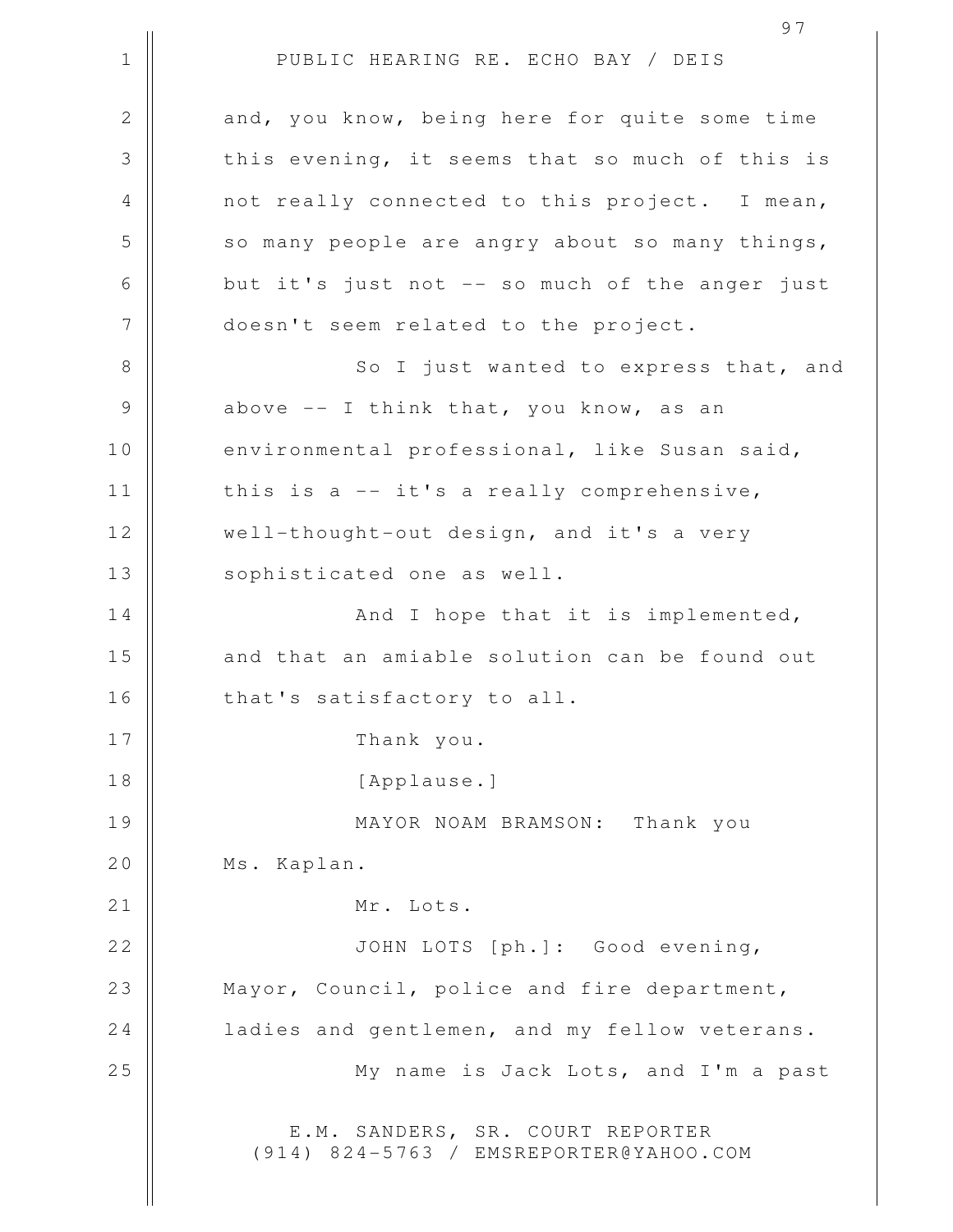1 || PUBLIC HEARING RE. ECHO BAY / DEIS 2 **commander of the Korean War veterans.** 3 | [Applause.] 4 JOHN LOTS [ph.]: Thank you. 5 || I'm a past commander, and I love 6 being a veteran. 7 || I was also the grand marshal at 210, 8 and had a great parade in New Rochelle, but 9 || that was yesterday. Let's start fresh from 10 today, on. 11 I'm here tonight to represent 12 || veterans that cannot speak for themselves. 13 || They're still overseas, buried. 14 || [Applause.] 15 JOHN LOTS [ph.]: The veterans that 16 || never came home. 17 There are veterans that came home in 18 a body bag. 19 The veterans that came home, and are 20 | still in hospitals and nursing homes all over 21 | the United States. 22 || And the veterans that came home with 23 || post-traumatic stress syndrome, they need a lot  $24$   $\parallel$  of help, and they're getting through life with  $25$  a lot of help. E.M. SANDERS, SR. COURT REPORTER (914) 824-5763 / EMSREPORTER@YAHOO.COM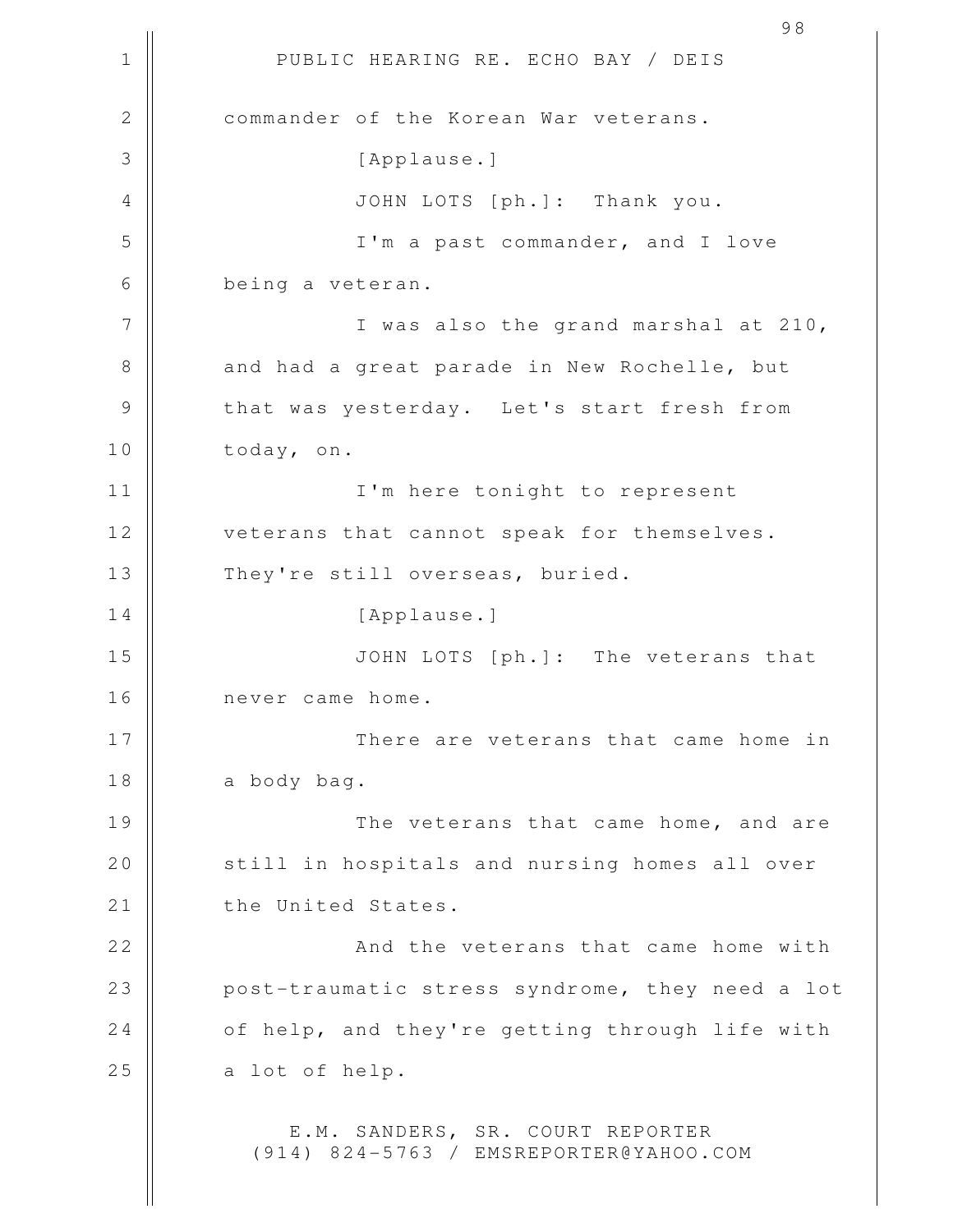1 || PUBLIC HEARING RE. ECHO BAY / DEIS 99 2 || We're here to speak for them. 3 Not long ago, Mayor -- oh, I'm sorry 4 again. I'm jumping ahead here. 5 You -- I lost part of my sheet. 6 Anyhow, let me go free. 7 || You had a celebrity here, Ray Rice. 8 Great, great ballplayer, and he deserved the 9 || accolades you gave him. He won in the 10 | Super Bowl. 11 We had another mayor -- another young 12 || man, Wing [ph.], with a basketball, with 13 || hundredths of a second left. 14 || Now I'm asking you: 15 || **Mayor, with this armory, make this** 16 || your Super Bowl. Run with the ball, and bring 17 || it home for the veterans. 18 || [Applause.] 19 || JOHN LOTS [ph.]: For the Council, 20 you can run with that two seconds, or one 21 | second, on the clock, and you can score. 22 || We need that. 23 || **Mayor, this can make you one of the** 24 | most valuable players. 25 || I hope. E.M. SANDERS, SR. COURT REPORTER (914) 824-5763 / EMSREPORTER@YAHOO.COM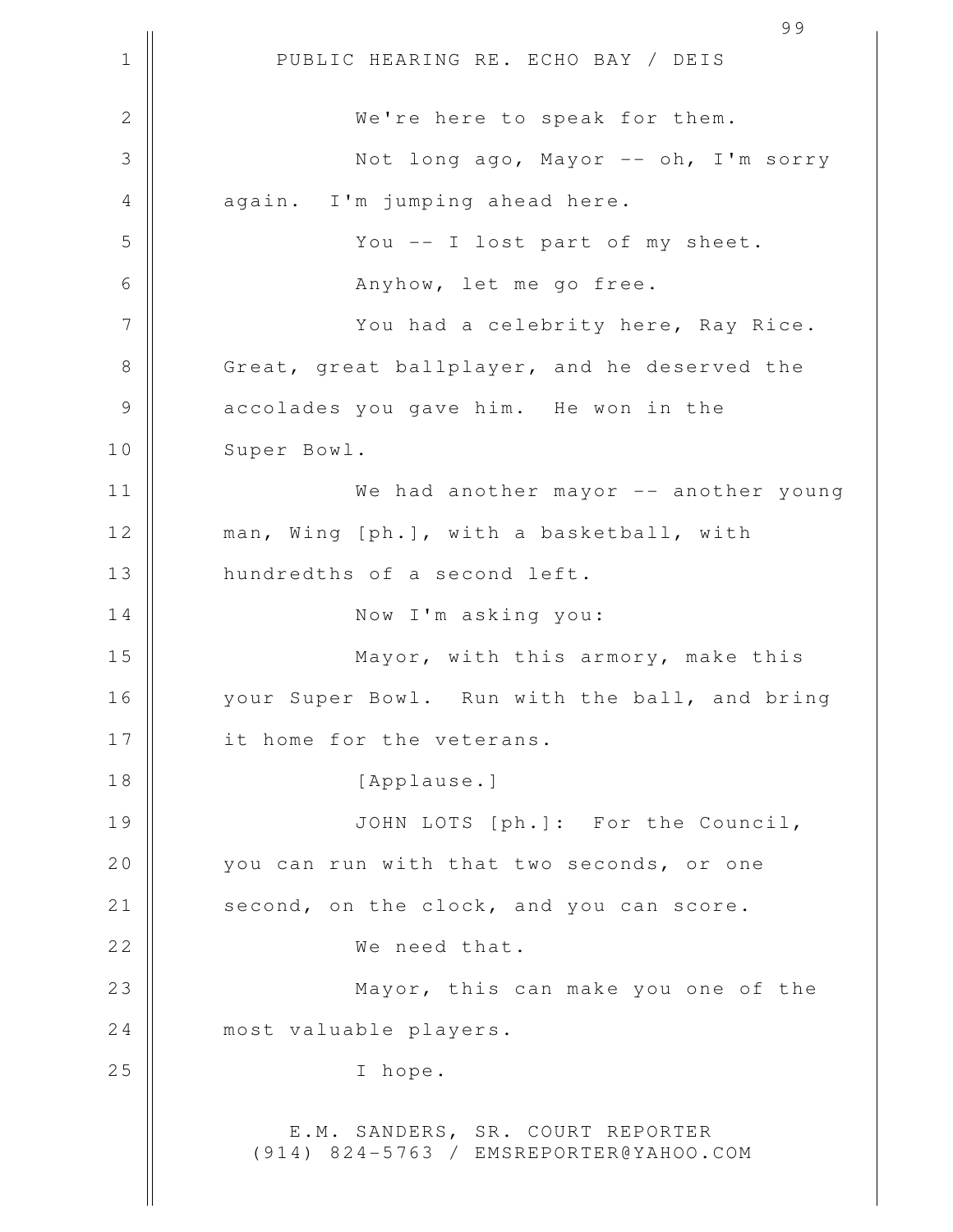1 || PUBLIC HEARING RE. ECHO BAY / DEIS 100 2 | [Laughter.] 3 JOHN LOTS [ph.]: Oh, I got 4 40 seconds left. 5 || Anyhow, I want you to start building 6 up for veterans, and do the thing that they 7 need. 8 || I don't know how many veterans are 9 || here in this building group. I don't know. 10 || And I didn't hear anything about a 11 || percentage of apartments for veterans. 12 | [Applause.] 13 || JOHN LOTS [ph.]: The other group had 14 | at least 15 percent. 15 || I didn't hear anything, guys. 16 I hope you put this in your 17 | buildings. 18 Okay? 19 || Anyhow, Mayor, I just want to say 20 | thank you for letting me come here tonight. 21 || Twant to say, God bless you, God 22 bless the Council, and God bless America. 23 || [Applause.] 24 MAYOR NOAM BRAMSON: Thank you, 25 | Mr. Kaplan. E.M. SANDERS, SR. COURT REPORTER (914) 824-5763 / EMSREPORTER@YAHOO.COM PH3001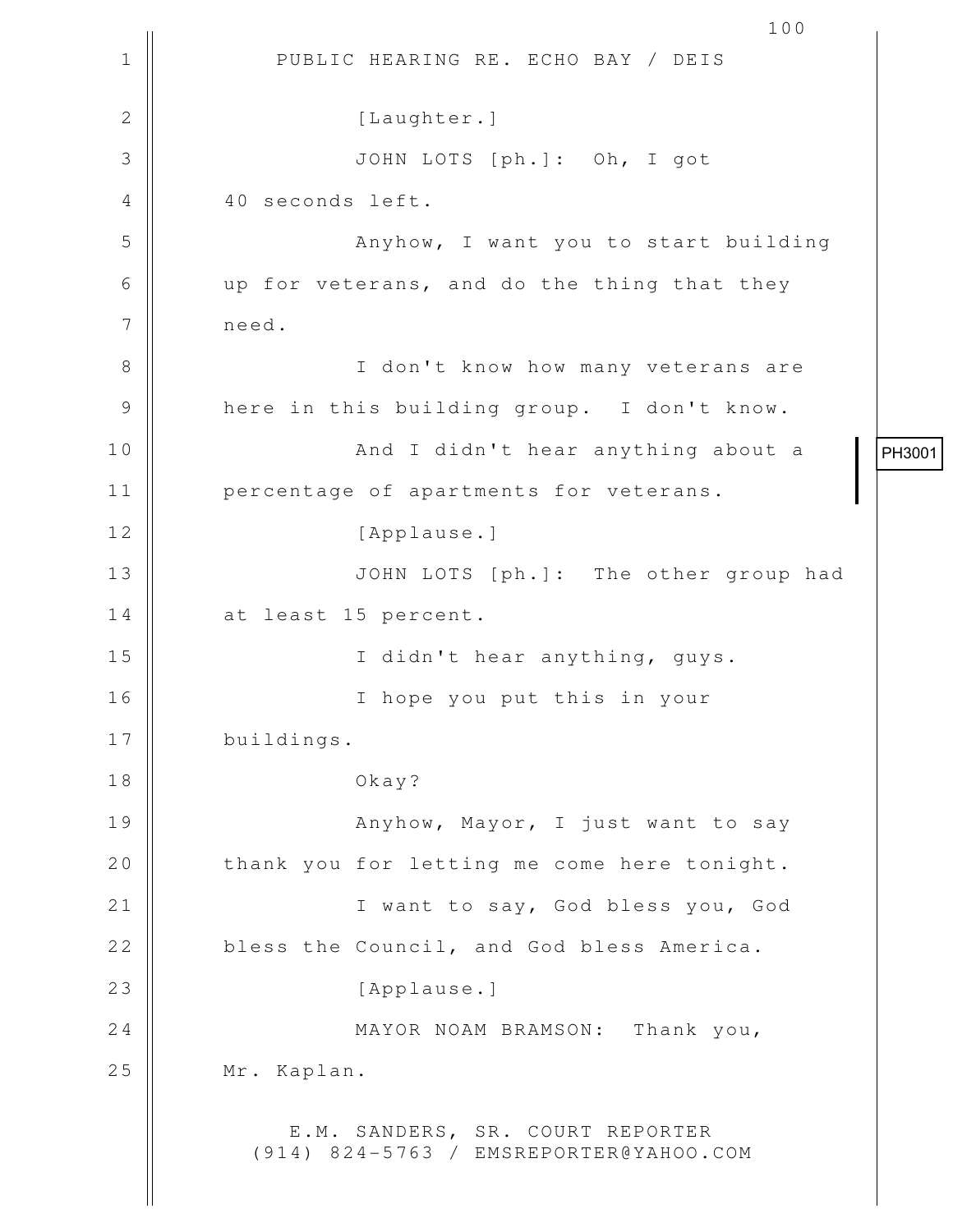1 || PUBLIC HEARING RE. ECHO BAY / DEIS 101 2 || Ms. Spillane. 3 || ROSEMARY SPILLANE [ph.]: 4 Rosemary Spillane, 5 | 26 Woodbury Street. 6 What I have been thinking has already 7 | been said, so let me just kind of reiterate a 8 || little bit. 9 They're talking about public access 10 || to the waterfront. 11 Where? 12 || Honestly, where? 13 || This building is going from border to 14 border. You cannot depend on the armory 15 driveway. 16 || Let's say your plan goes through, and 17 || you widen that driveway. 18 || Suppose there's an event going on in 19 || that building. The cars are going to be coming 20 || and going. People are not going to walk down 21 | that driveway to get to the waterfront. 22 || Conthe other side of the building, I 23 don't know about you, but when I walk by a 24 | private property  $-$  a building, a house  $-$  I 25 don't just walk down a driveway alongside that E.M. SANDERS, SR. COURT REPORTER (914) 824-5763 / EMSREPORTER@YAHOO.COM PH3101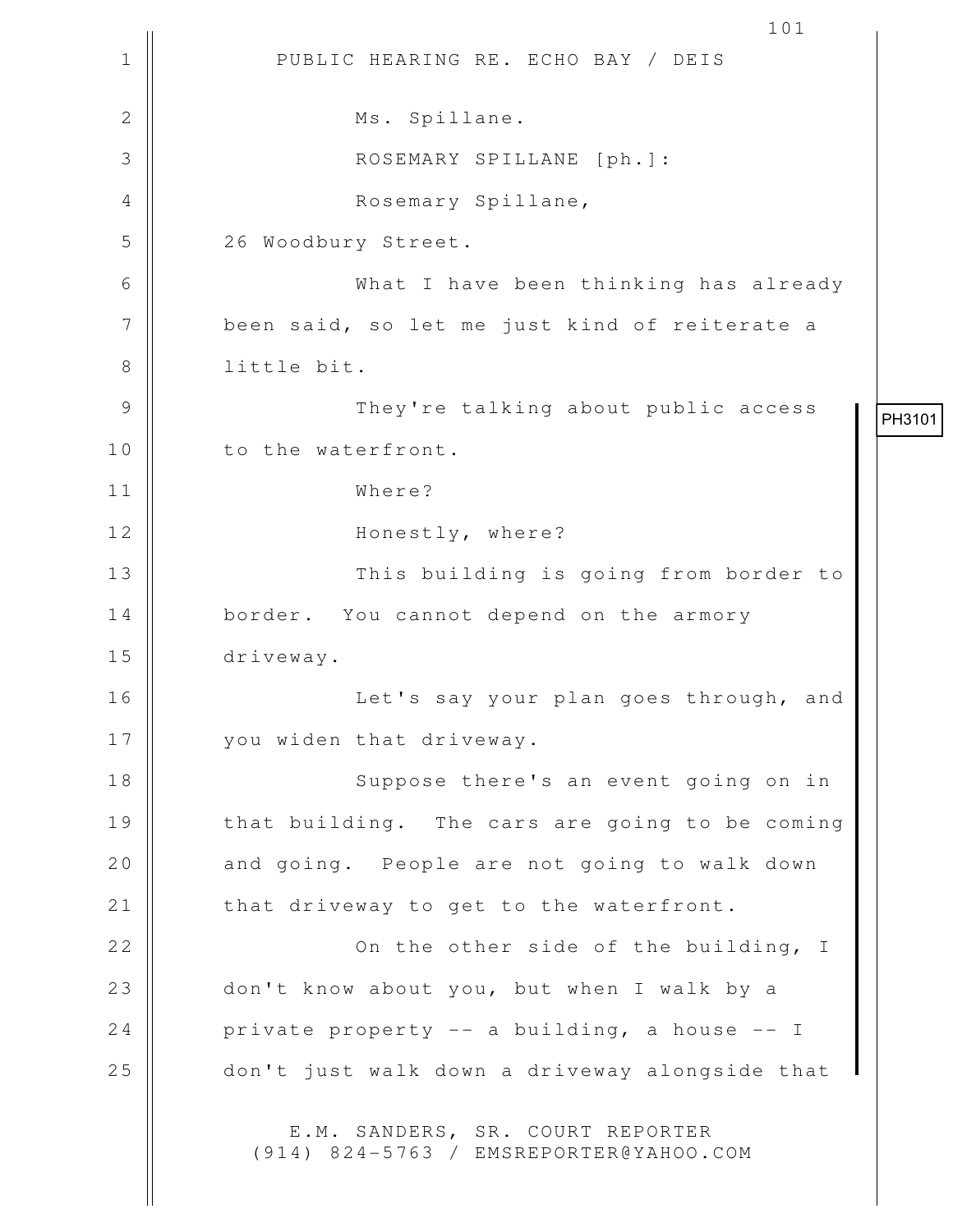|               | 102                                                                        |                   |
|---------------|----------------------------------------------------------------------------|-------------------|
| $\mathbf 1$   | PUBLIC HEARING RE. ECHO BAY / DEIS                                         |                   |
| $\mathbf{2}$  | building.                                                                  | PH3101<br>(contd) |
| 3             | People aren't going to want to walk                                        |                   |
| 4             | next to the building. There's got to be                                    |                   |
| 5             | something in the middle; some open area that                               |                   |
| 6             | invites people to come into the whole property.                            |                   |
| 7             | I think this property, this whole                                          | PH3102            |
| 8             | building, is too big. There are too many                                   |                   |
| $\mathcal{G}$ | apartment houses.                                                          |                   |
| 10            | And if you open up the waterfront,                                         | PH3103            |
| 11            | what waterfront?                                                           |                   |
| 12            | You're talking about kayaks? That's                                        |                   |
| 13            | a mudhole back there.                                                      |                   |
| 14            | I haven't heard anybody talking about                                      |                   |
| 15            | money to dredge it out.                                                    |                   |
| 16            | [Applause.]                                                                |                   |
| 17            | ROSEMARY SPILLANE [ph.]: You're                                            |                   |
| 18            | going to take a kayak out? You're going to                                 |                   |
| 19            | come home at low tide?                                                     |                   |
| 20            | You're going to be trumped up to your                                      |                   |
| 21            | knees in mud trying to get back from the water.                            |                   |
| 22            | The pilot, we can't afford 20 years                                        | PH3104            |
| 23            | anymore. The 30 years of Avalon are killing                                |                   |
| 24            | us.                                                                        |                   |
| 25            | And what did they -- they promised                                         |                   |
|               | E.M. SANDERS, SR. COURT REPORTER<br>(914) 824-5763 / EMSREPORTER@YAHOO.COM |                   |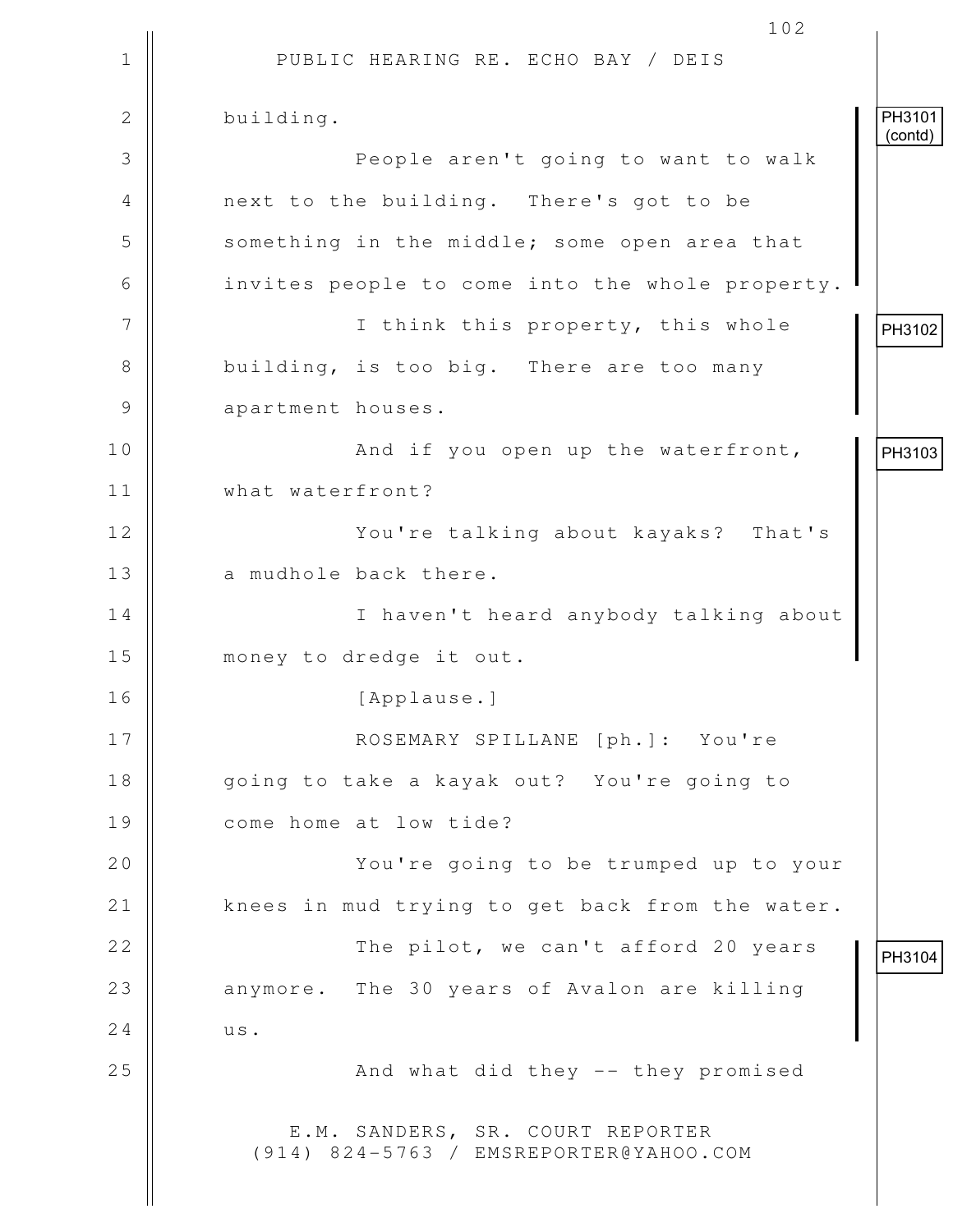1 || PUBLIC HEARING RE. ECHO BAY / DEIS 103 2 | retail. Really? 3 What did we get, a coffee shop in the 4 first Avalon? 5 We've got nothing yet in the second 6 | Avalon, to my knowledge. 7 || Trump has, what, athletic club? 8 Where's the retail we've been 9 promised? 10 We need more retail, we need less 11 || apartments, and we need a smaller scale. 12 || Something of a little village might 13  $\parallel$  be a lot better, and then we wouldn't have 14 | students impacting the schools. The schools 15 || are overcrowded now. It's a very, very, very 16 big concern. 17 || Thank you. 18 || [Applause.] 19 MAYOR NOAM BRAMSON: Thank you, 20 || Ms. Spillane. Our next three speakers are: 21 || Larry Talt, Ron Tocci, and 22 | Vince Napolitano [ph.]. 23 || LARRY TALT: Good evening, everybody. 24 || Larry Talt/Lawrence Talt, president 25 | of Lawrence Talt Realty. E.M. SANDERS, SR. COURT REPORTER (914) 824-5763 / EMSREPORTER@YAHOO.COM PH3105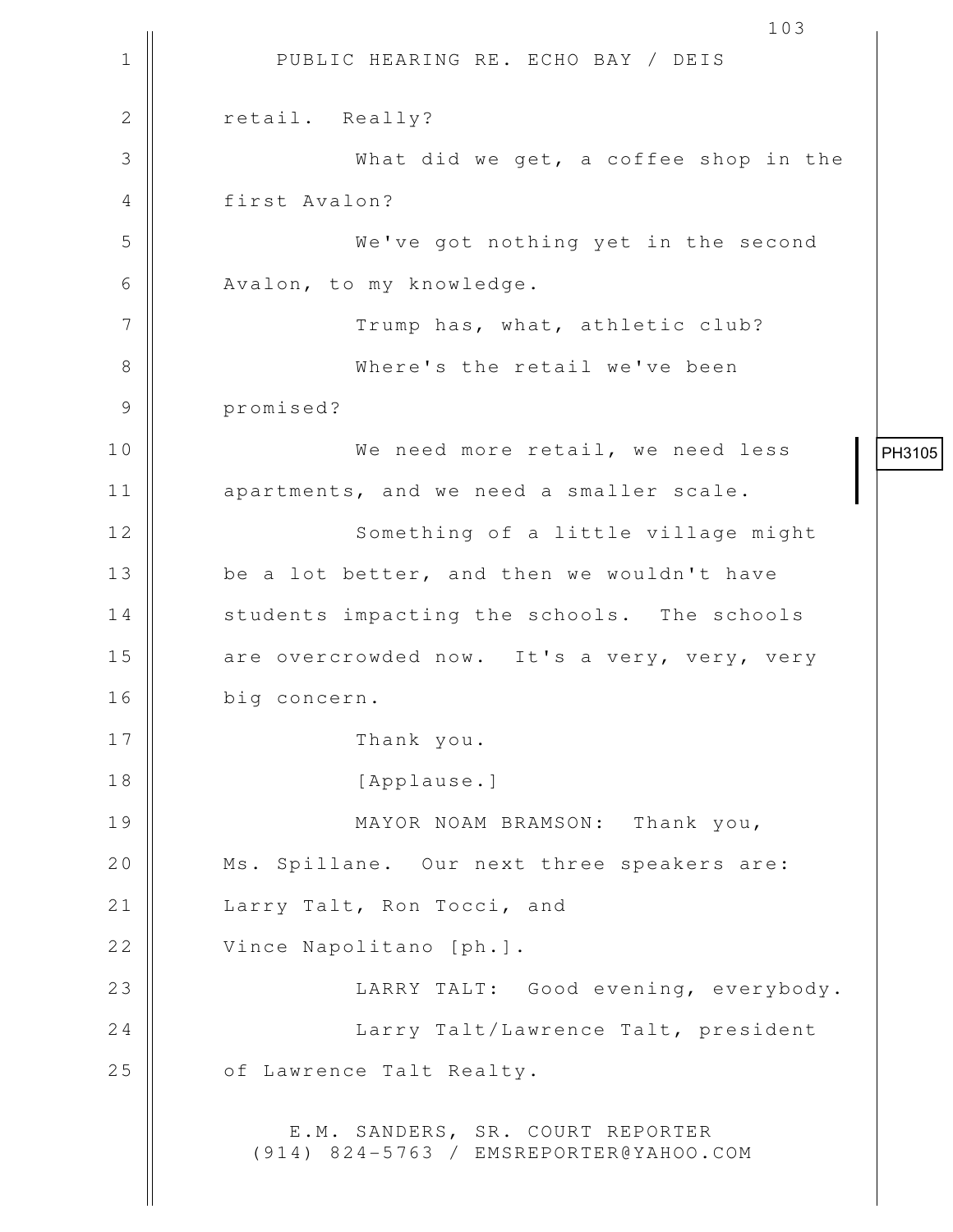1 || PUBLIC HEARING RE. ECHO BAY / DEIS 2 || I presently live in Yonkers. Been a 3 The State of New Rochelle for 56 years, so I 4 | know New Rochelle. 5 I've got some major concerns, you  $6 \parallel$  know, regarding this project. 7 || I specialize in commercial 8 || creal estate. I've been doing it for 35 years 9 | throughout the Bronx and Westchester County. 10 || I've done hundreds of deals. Maybe a thousand. 11 || I've probably done the most 12 | commercial deals in New Rochelle, from the 13 || biggest to the smallest. 14 | So, here's my concerns about 15 | Echo Bay: 16 If you're going to get involved in 17 || cal estate, you have to figure out what is the 18 || highest and best use for a piece of property. 19 || That's rule number one. 20 || You have a city that's dying, really 21 | dying. Can't pay the bills. Taxpayers are 22 **Q**etting creamed. 23 || You know, so what do you do? 24 || I would say the highest and best use 25 | for this property is a commercial development E.M. SANDERS, SR. COURT REPORTER (914) 824-5763 / EMSREPORTER@YAHOO.COM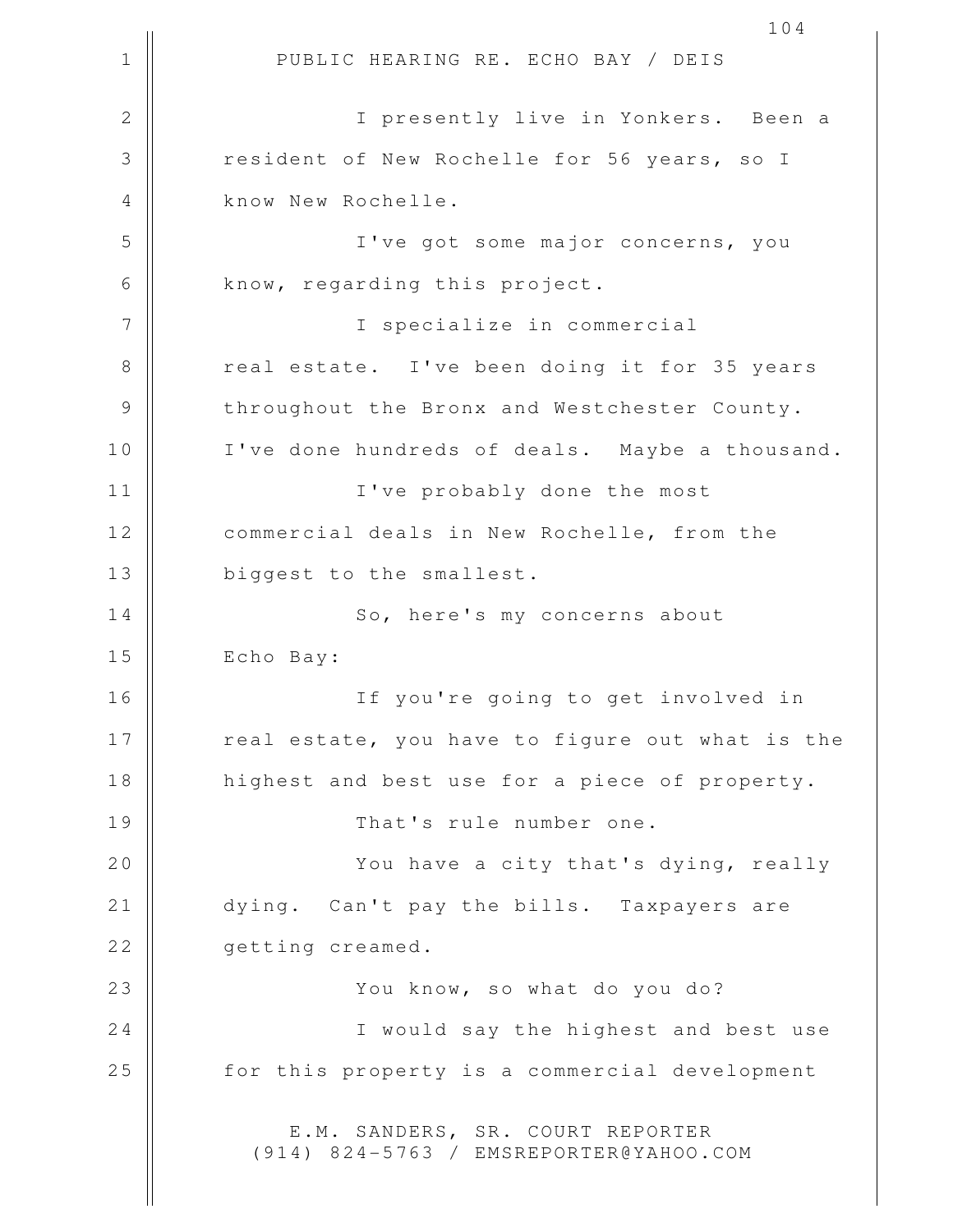1 || PUBLIC HEARING RE. ECHO BAY / DEIS 105 2 || with retail and office. 3 What does the retail do? 4 || And you can't fall into the past 5 mistakes and traps that you did with the 6 Capelli [ph.] projects. 7 Hell, you got 16 acres in the center 8 | of downtown. 500,000 square feet we were 9 || promised for retail. 10 || And what did they put in? An 11 || entertainment center. 12 || And then the Council says: How much 13 || are we going to get on sales tax? 14 || And the developer says: There is no 15 || sales tax on entertainment. 16 This is great, but what do you 17 expect? 18 || [Applause.] 19 || LARRY TALT: No one has experience up 20 here. 21 Who can deal with Donald Trumps? 22 | Nobody. 23 || So you people are getting creamed,  $24$   $\parallel$  and creamed, and creamed. 25 What needs to be done here, is to E.M. SANDERS, SR. COURT REPORTER (914) 824-5763 / EMSREPORTER@YAHOO.COM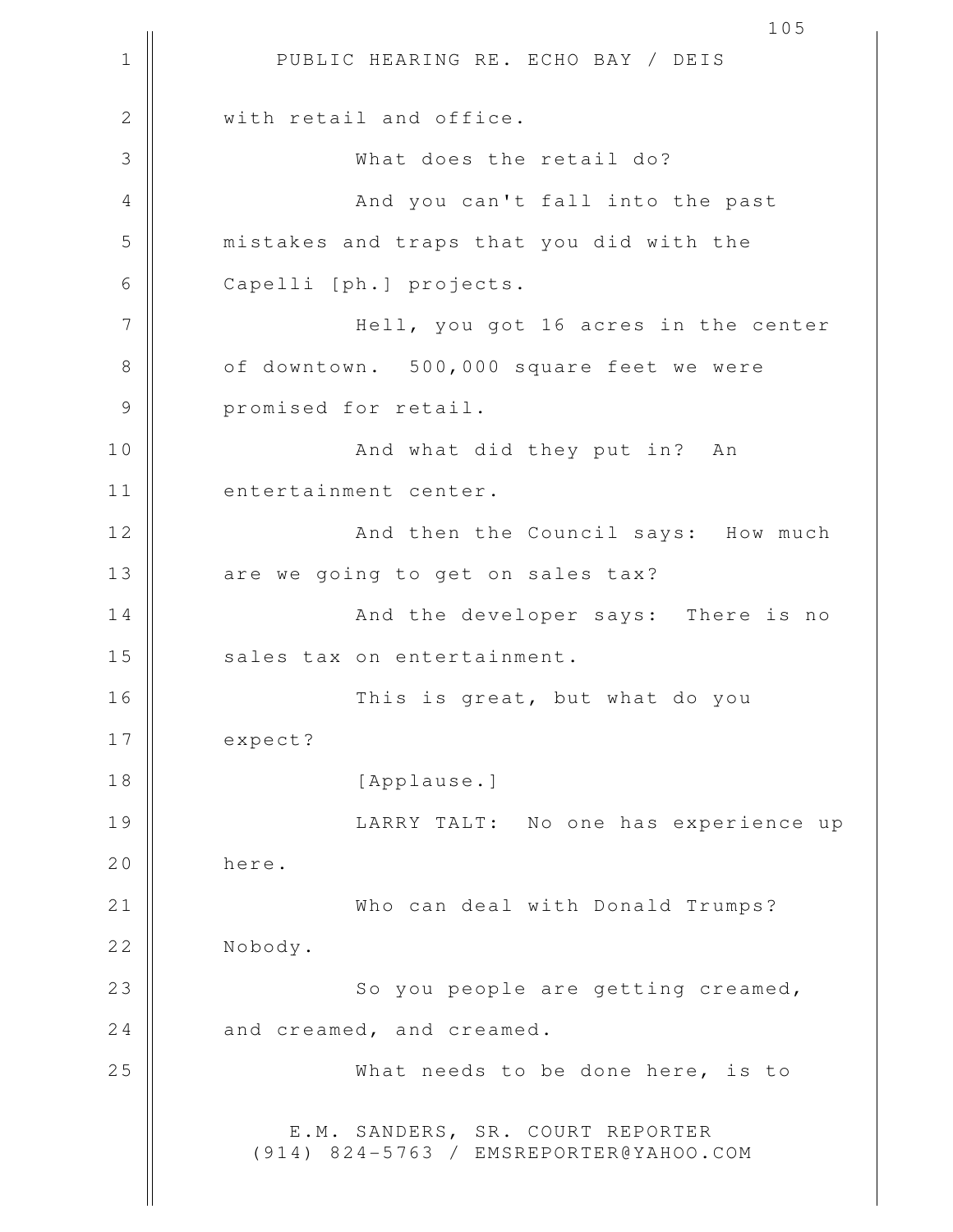```
1 || PUBLIC HEARING RE. ECHO BAY / DEIS
                                              106
2 \parallel have a -- 25,000 feet of retail.
 3 That's a joke. 
 4 That's the size of a former Grant's
 5 building. 
 6 That's the size of the C-Town, first
7 and second floor.
 8 The -- and what limitations are --
 9 what are you defining as "retail"? Another
10 || gym, with zero sales tax?
11 You have to have definitions for
12 | "retail."
13 ||                         You're current zoning requires
14 | 5 parking spaces per 1,000 square feet.
15 Are they accommodating 125 spaces
16 | specifically for retail, or are we going to
17 | qive to them?
18 ||               Another thing is, anybody in this
19 || audience, if you're going to sell your
20 || property, what's the first thing you do?
21 ||                       You contact a professional and you
22 || say: What do you think it's worth?
23 Where's the appraisal on this
24 property?
25 ||                       How much did they actually pay for
            E.M. SANDERS, SR. COURT REPORTER
          (914) 824-5763 / EMSREPORTER@YAHOO.COM
                                                     PH3201 PH3202
```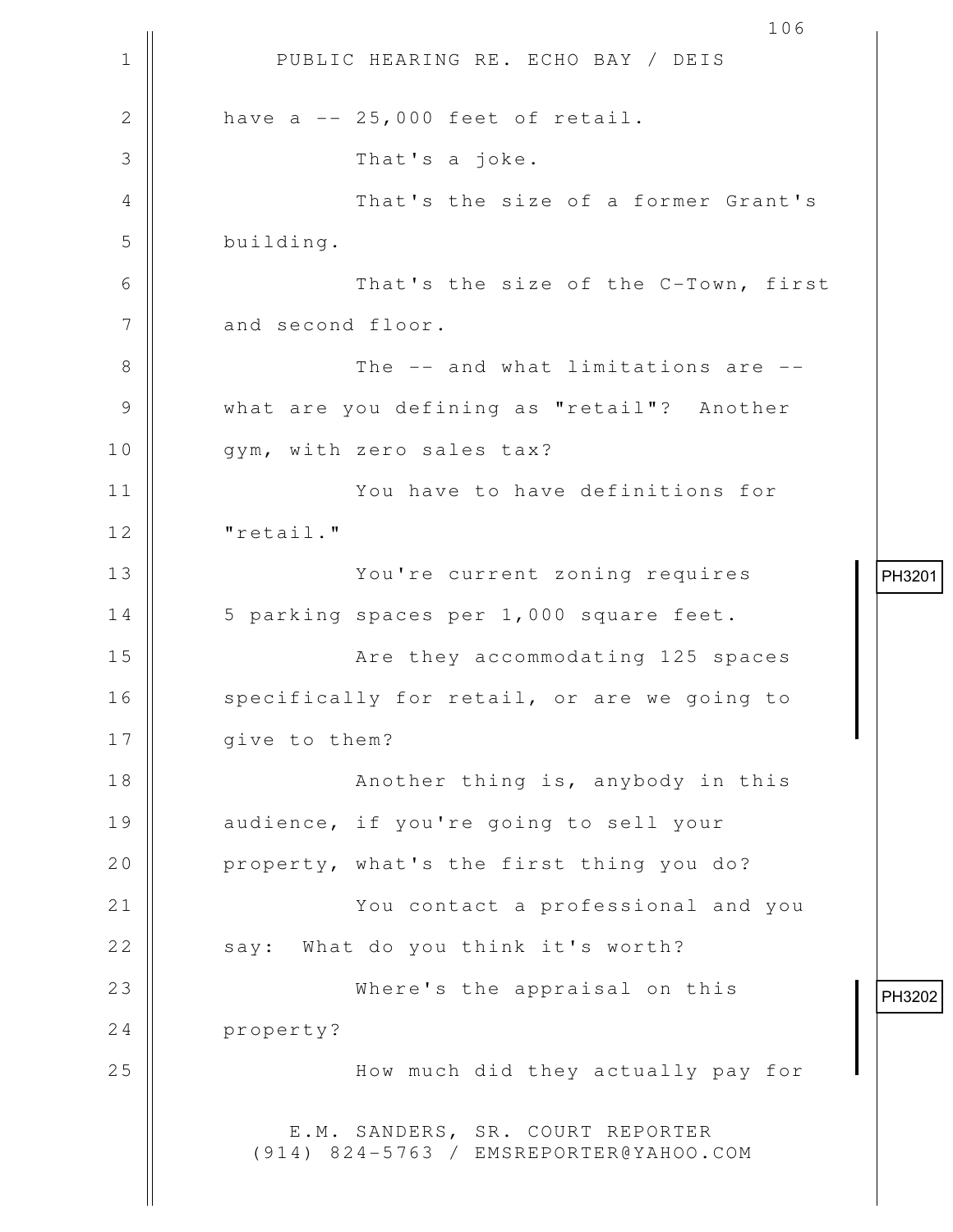1 || PUBLIC HEARING RE. ECHO BAY / DEIS 107 2 this? 3 **June 20** Or is this another Marinaro [ph.] 4 deal, a million-dollar piece of property that 5 Wed Sollar, because he's 6 | friends with a former City Council person? 7 You people better wake up, because 8 || vou're getting creamed here. 9 || [Applause.] 10 LARRY TALT: I lifeguard at a 11 Glenn Island for three years -- apartment for 12 | three years, and Lincoln Pool for two years. 13 || And I like what this gentleman said: 14 | You know, you drive down Main Street, and you 15  $\parallel$  see a tree, so you build a beach  $-$ 16 MAYOR NOAM BRAMSON: Thank you, 17 || Mr. Talt. 18 || [Applause.] 19 || RON TOCCI: I'm Ron Tocci, and I 20 | represented only this community for almost 21 | 37 years. 22 || I'm here now trying to represent your 23 best interests. 24 || This is very difficult for me, 25 **because I'm very angry and I'm very frustrated**, E.M. SANDERS, SR. COURT REPORTER (914) 824-5763 / EMSREPORTER@YAHOO.COM PH3202 (contd)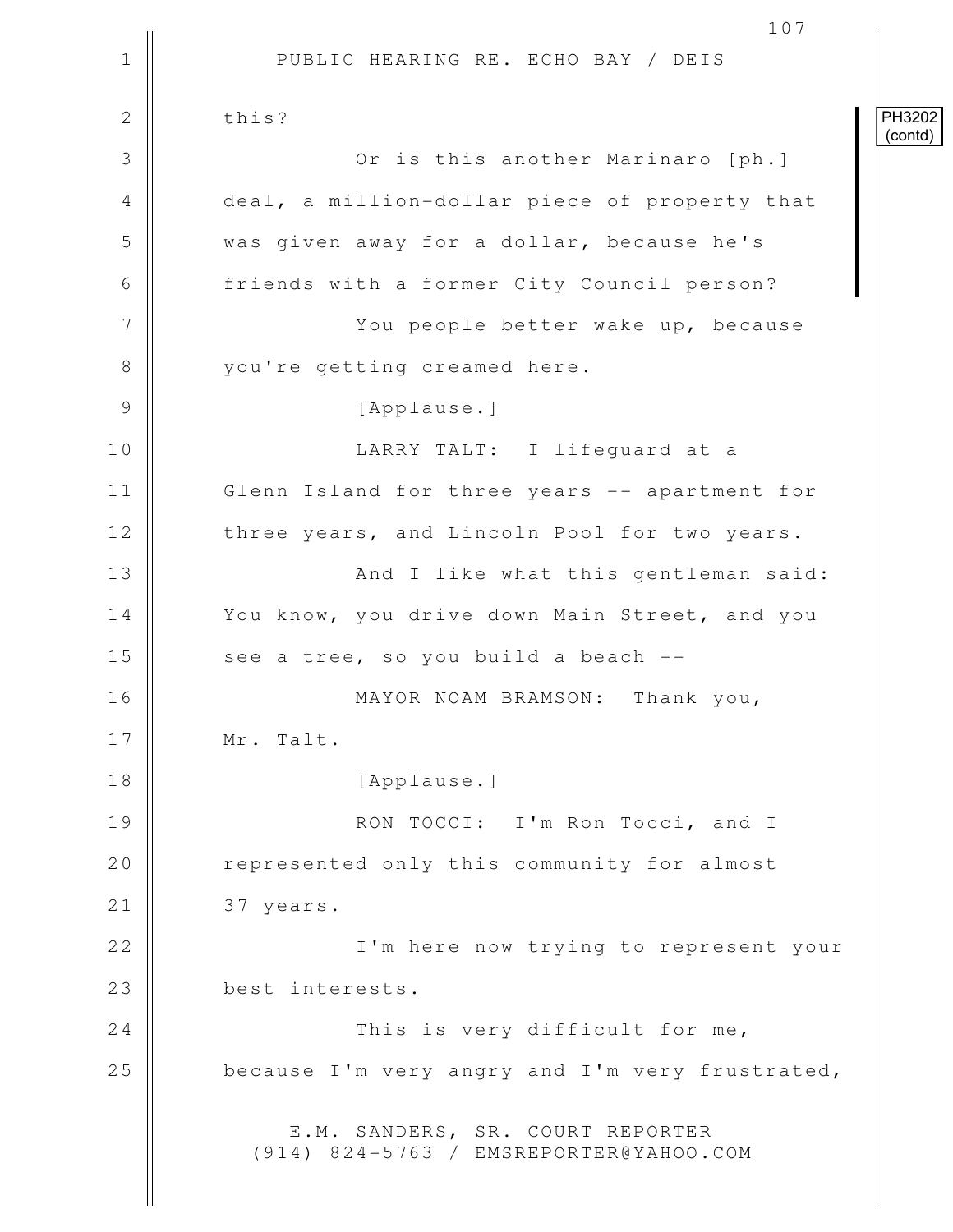1 || PUBLIC HEARING RE. ECHO BAY / DEIS 108 2 || and most of you know that. 3 I respect you. I believe most of you 4 | have good intentions, and you want to do the  $5$   $\parallel$  right thing, and you have a vision. 6 || However, I'd like to just talk, very 7 | briefly, about Echo Bay. 8 || Number one, I look at the proposal 9 || and I see the armory site decimated with 10 || parking, and a green area that they propose to 11 | post the housing development. 12 || First of all, that was a deed with 13 covenant restrictions. It's a parcel, and I 14 don't see how you're going to break that 15 without going to Albany and asking for a 16 || special piece of legislation, and by a 17 || legislative fiat in both houses, you may get it 18 done. 19 || It's not going to happen. 20 || I was up there today talking to 21 | people, and I can tell you, honestly, if you 22 || think that that's going to make that project 23 || work, you have another thing coming. 24 | [Applause.] 25 || RON TOCCI: The other thing -- the E.M. SANDERS, SR. COURT REPORTER (914) 824-5763 / EMSREPORTER@YAHOO.COM PH3301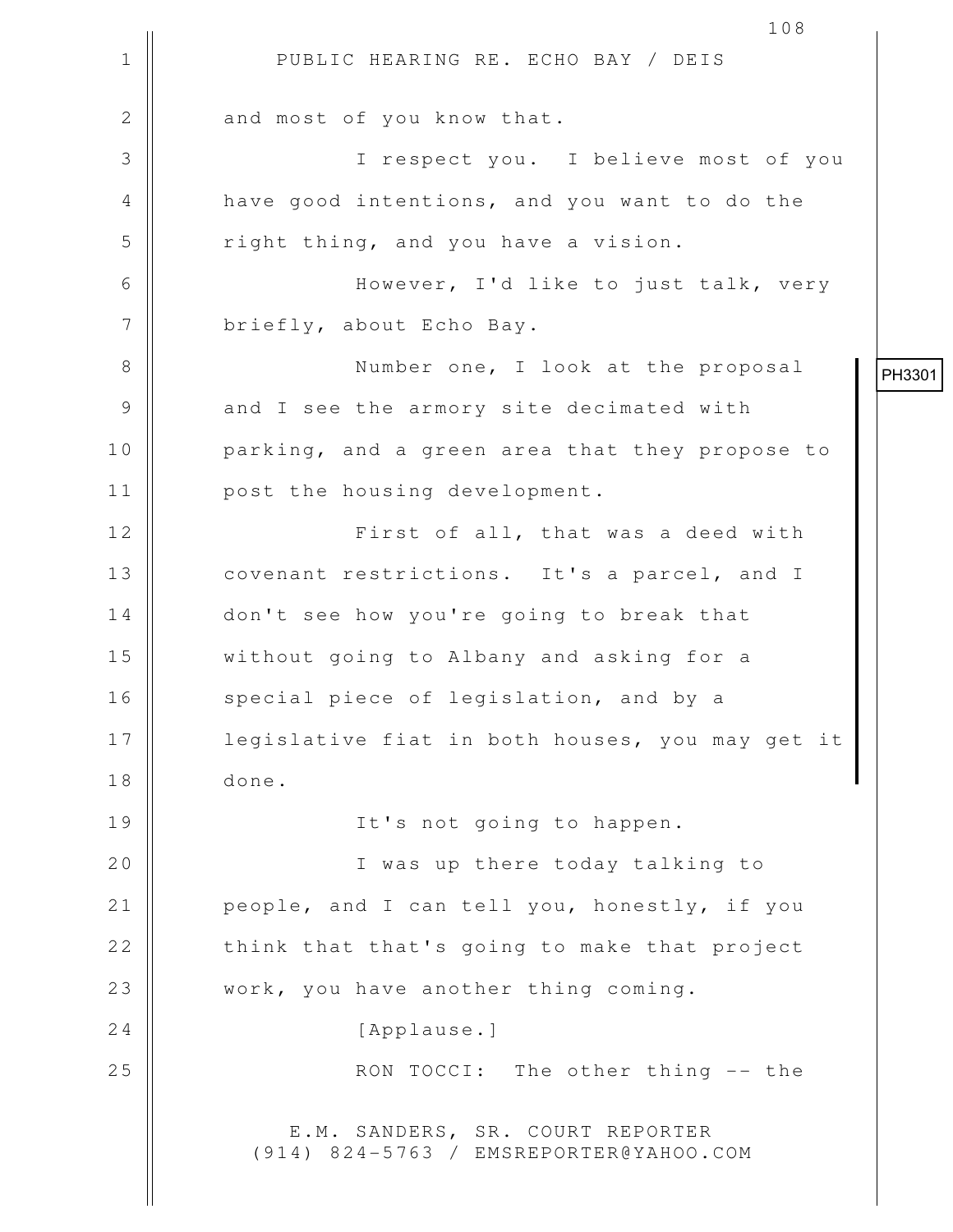|              | 109                                                                        |        |
|--------------|----------------------------------------------------------------------------|--------|
| $\mathbf 1$  | PUBLIC HEARING RE. ECHO BAY / DEIS                                         |        |
| $\mathbf{2}$ | other thing, I remember Abe Naperstek and other                            |        |
| 3            | people talking about how they had no interest                              |        |
| 4            | in the armory.                                                             |        |
| 5            | All of a sudden, we see the DEIS, and                                      | PH3302 |
| 6            | it shows that they're talking about taking down                            |        |
| 7            | the annex building.                                                        |        |
| 8            | They keep referring to the armory                                          |        |
| 9            | itself as an annex building.                                               |        |
| 10           | Those two buildings are together.                                          |        |
| 11           | Underneath, there's a foundation.                                          |        |
| 12           | The power plant for the armory is in                                       |        |
| 13           | what you call "the annex building."                                        |        |
| 14           | You take that down, you might as well                                      |        |
| 15           | rip the armory down so there is no armory.                                 |        |
| 16           | The other thing, I'd like to say                                           |        |
| 17           | that, you know, you talk about this grandiose                              |        |
| 18           | plan, water views, and so on.                                              |        |
| 19           | Well, anybody that thinks they're                                          |        |
| 20           | going to kayak out in that mudflat, you better                             |        |
| 21           | have a good pair of mud-shoes to get back in.                              |        |
| 22           | Now, also, nobody mentions the fact                                        | PH3303 |
| 23           | that, adjacent, there's a 10-story addition to                             |        |
| 24           | the sewage-treatment plant which is a monster                              |        |
| 25           | already.                                                                   |        |
|              | E.M. SANDERS, SR. COURT REPORTER<br>(914) 824-5763 / EMSREPORTER@YAHOO.COM |        |

 $\prod_{i=1}^{n}$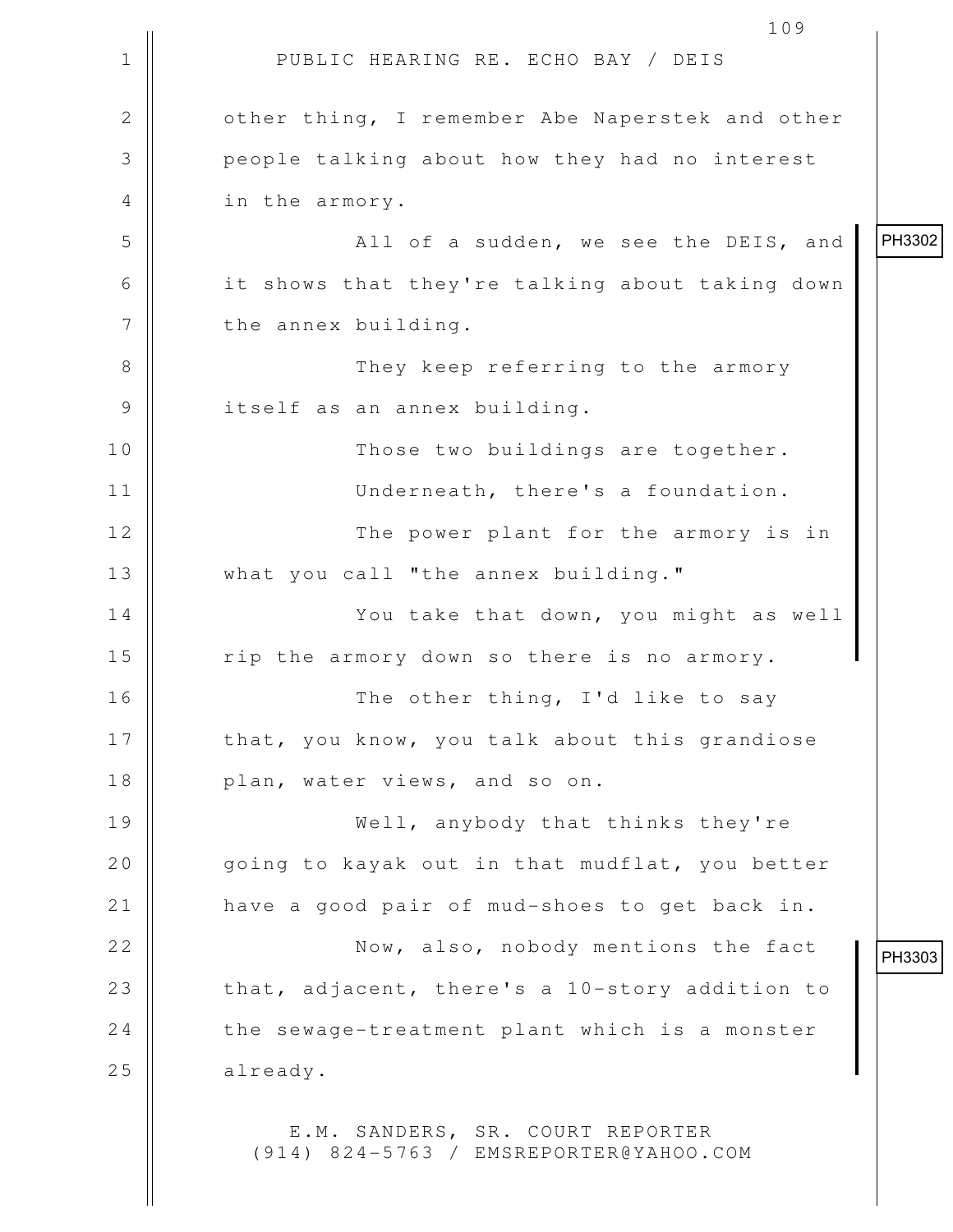1 || PUBLIC HEARING RE. ECHO BAY / DEIS 110 2 || So, there's no view in one direction 3 || for about 60 degrees. 4 || On top of all of that, I just want to  $5$  say: 6 We had every intention to try to work 7 | with Forest City. We know they're a good 8 | organization, they've done a lot of good 9 | things. 10 || But this particular plan really is a 11 || slap in face to the veterans. 12 || The waterfront belongs to all the 13 || people in New Rochelle, and it doesn't belong 14 | to people who just have the money to buy and 15 live on top of it. 16 [Applause.] 17 || RON TOCCI: There is no access to the 18 waterfront. 19 If you think people are gonna come 20  $\parallel$  and park their cars on Stephenson Boulevard, 21 | Pratt, Rhodes Street, and every other place, 22 || and then walk over to this narrow corridor and 23  $\parallel$  go down and sniff the waterfront, I believe  $24$  | that that's not going to happen. 25 | Iaughter. E.M. SANDERS, SR. COURT REPORTER (914) 824-5763 / EMSREPORTER@YAHOO.COM PH3303 (contd) PH3304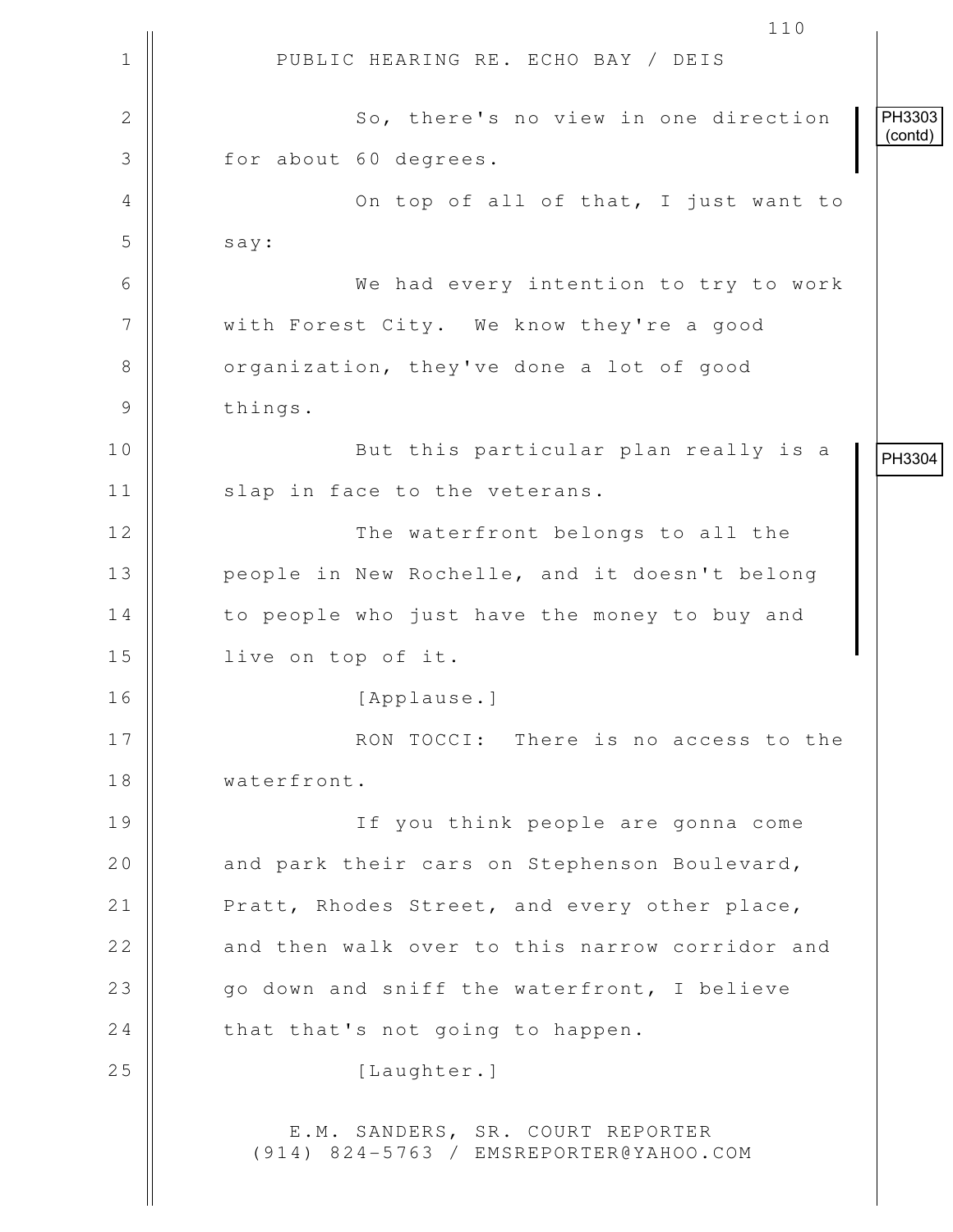1 || PUBLIC HEARING RE. ECHO BAY / DEIS 111 2 || LARRY TALT: So I would implore you 3 to at least be fair, and allow the veterans the 4 | opportunity to make the presentation, which 5 || most of you ignored the last time. 6 And we also engaged our -- the shop 7 || architect people, the same people that helped 8 || Forest City put the apartment center together. 9 || So I implore you to try to be fair. 10 The veterans deserve that. 11 Thank you. 12 || [Applause.] 13 || MAYOR NOAM BRAMSON: Thank you, 14 || Mr. Talt. 15 VINCE NABLITANO [ph.]: Good evening. 16 Vince Napolitano, 9 Fairview Place. 17 || I just came from a board of ed 18 meeting. I was told that some board members 19 Were going to be here tonight, representing the 20 **board** of education's interests. 21 || I came late, so I must have missed 22 || Mr. Hastie's presentation to you, and the other 23 || board member, as to the boys' concerns. 24 || But in any case, the board, and 25 everybody else, there was crying about the E.M. SANDERS, SR. COURT REPORTER (914) 824-5763 / EMSREPORTER@YAHOO.COM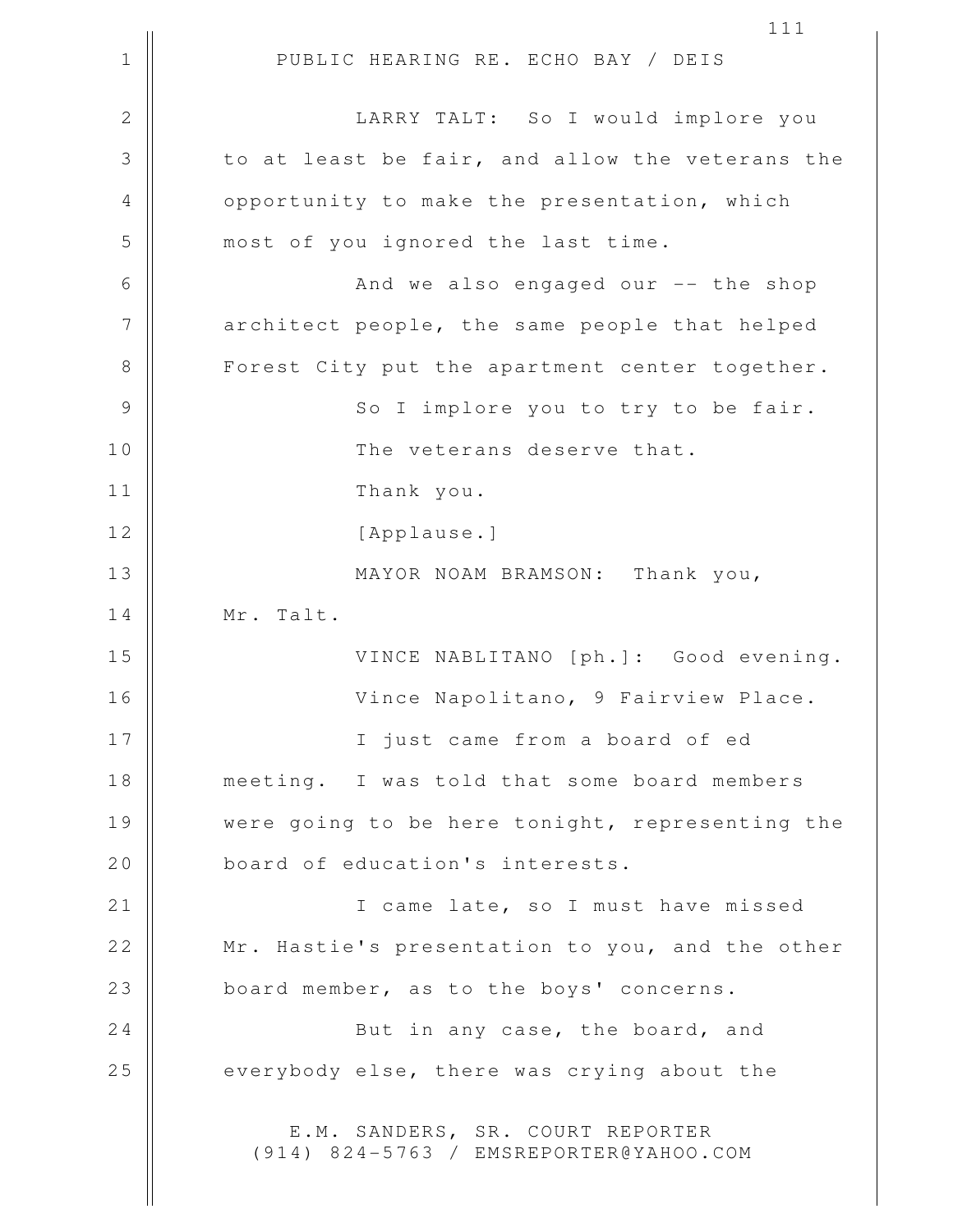1 || PUBLIC HEARING RE. ECHO BAY / DEIS 2 budget. About 100 or so more kids in the 3 district. We're going to have larger class 4 || sizes, everybody. There's going to be layoffs. 5 There was just tangential reference  $6 \parallel$  to what's going on here tonight. 7 || That's, of course, one of the 8 || failings of our government. 9 || I know -- I believe, Mr -- and, you 10 || were on the advisory committee for the board of 11 | education budget, so I guess you had a hand in 12 || some of those recommendations that are going to 13 || lay some people off. 14 || But in any case, my concern is this: 15 When I take a look at that 16 | environmental impact statement briefly, I look 17 || at some of these ridiculous numbers of 18 || 22 projected students for those hundreds of 19 apartments. 20 And in particular, I think they said 21 | there were going to be 69 two-bedroom or 22 master-bedroom apartments, you know, big 23 || apartments. Only 9 students projected for 24 those two-bedroom. 25 || **I** guess, you know, the husband and E.M. SANDERS, SR. COURT REPORTER (914) 824-5763 / EMSREPORTER@YAHOO.COM

112

PH3401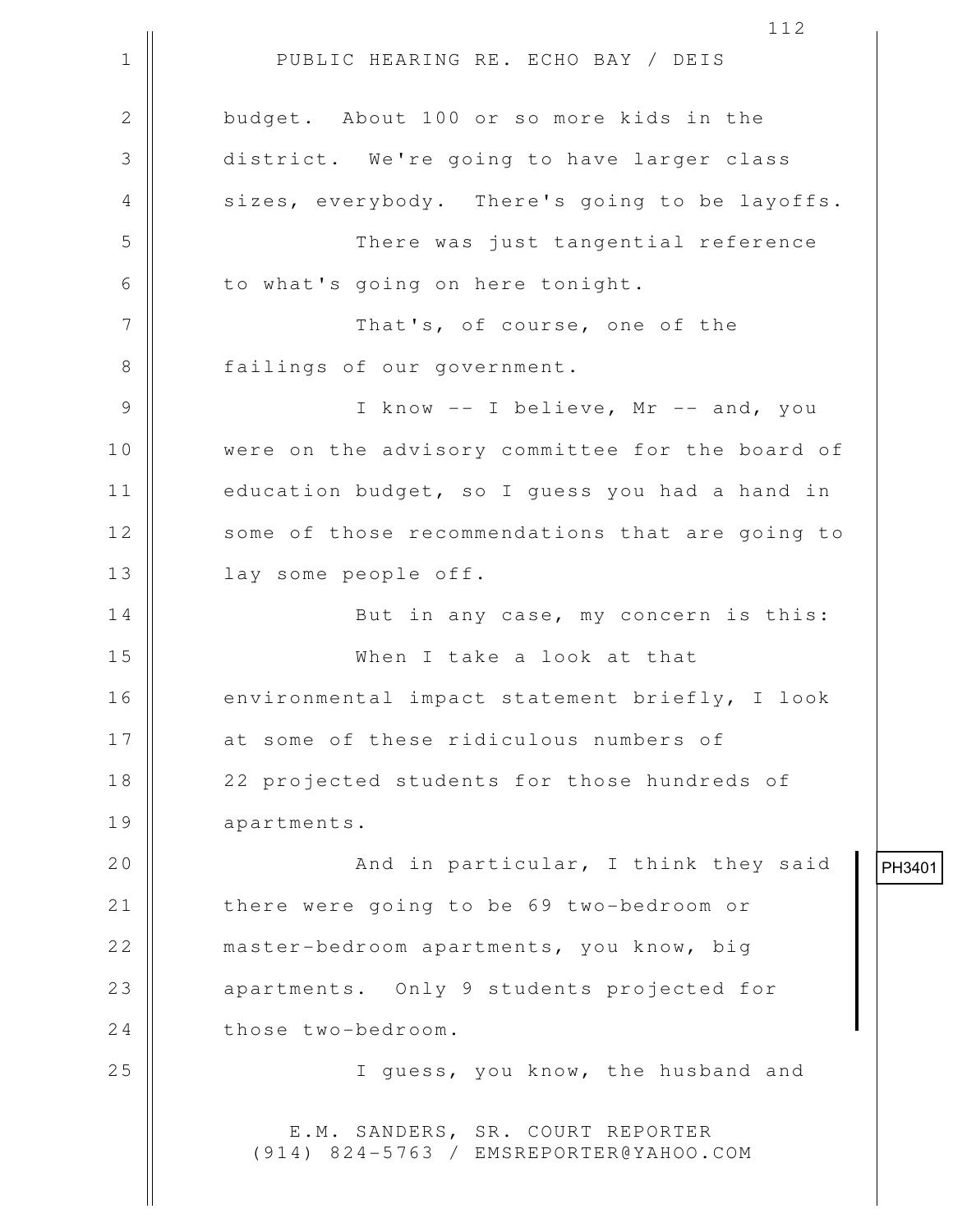1 || PUBLIC HEARING RE. ECHO BAY / DEIS 2 || wife are going to live in separate bedrooms. 3 I don't know. 4 || You know, I don't want to talk about 5 my own personal situation, but, you know, the 6 fact of the matter is, you know, maybe that's a 7 new life style. You get a two-bedroom 8 || apartment, but you don't have any kids. I 9 || guess you have a place to hide. 10 | [Laughter.] 11 VINCE NABLITANO [ph.]: But, I mean, 12 || let's talk reality here, people. 13 || You know, we already have an Avalon. 14 || I think there's a hundred-and-something kids in 15 || there now. 16 || And, what was it? Nine, or eight, or 17 || some ridiculous low number? 18 You guys got taken to the cleaners, 19 unless, of course, you already knew that, and 20 || you took us to the cleaners. 21 || [Applause.] 22 VINCE NABLITANO [ph.]: All I know 23 || is, my suit hasn't been cleaned in a while. 24 | So, you know, somebody ought to go  $25$  || and help me out here with this. E.M. SANDERS, SR. COURT REPORTER (914) 824-5763 / EMSREPORTER@YAHOO.COM PH3402

113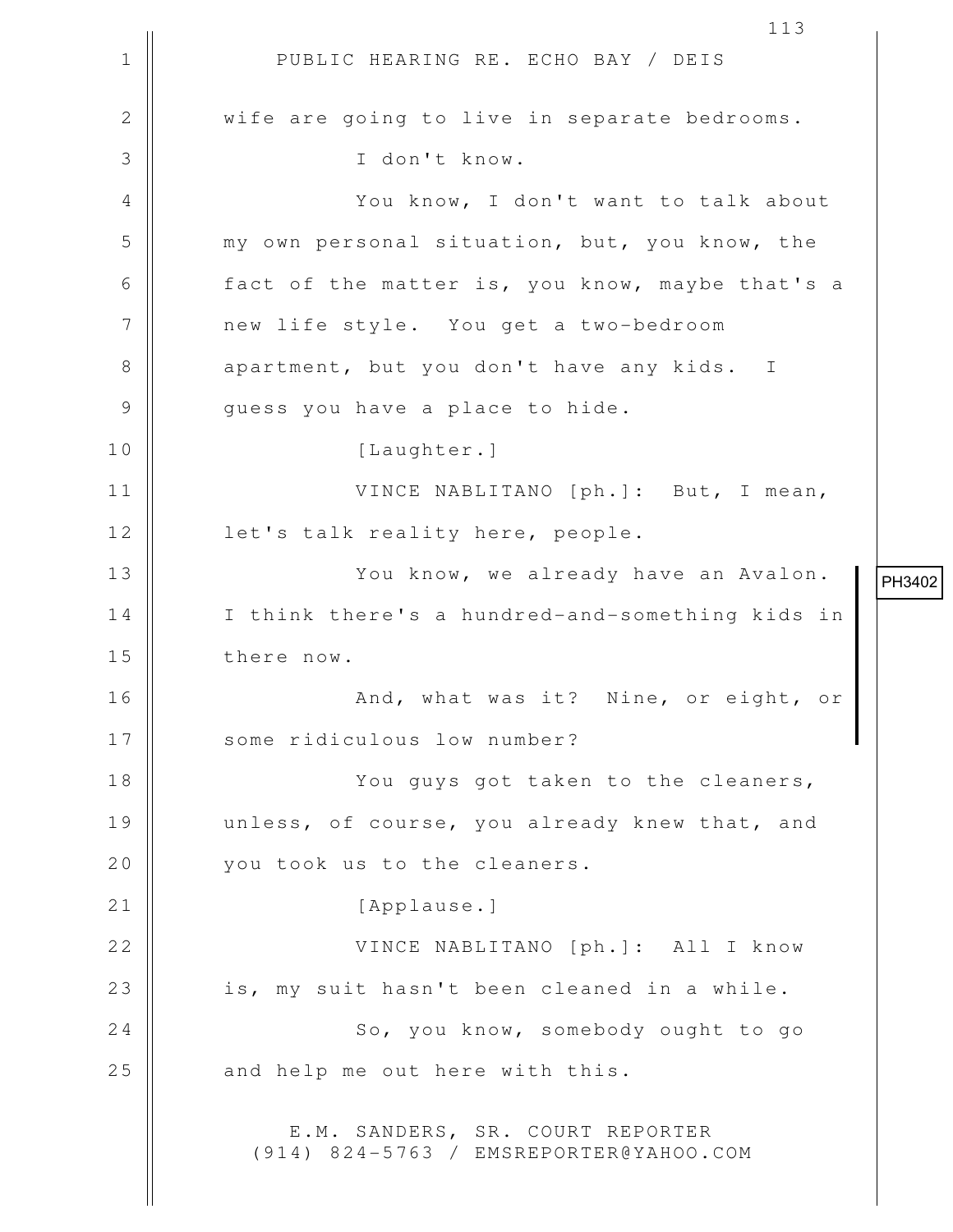1 || PUBLIC HEARING RE. ECHO BAY / DEIS 114 2 || But we need a little reality check in 3 || this town, folks. 4 You know, I would like to know how 5 **6 S** come nobody from Forest City Ratner got 6 || indicted in that Yonkers scam. 7 || You know, what's going on with you 8 | guys? 9 We got council people in jail, but, 10 || bribes, bribes were tendered. 11 Who did the bribing, guys? 12 || **Anybody want to get up in their** 13 likeness? 14 || You know, I don't know what's going  $15$  | on around here, but, the fact of the matter is, 16 | we're going to get hundreds of kids over there. 17 We're being lied to. 18 || We all know it, but the vultures are 19 | here tonight. 20 || So, you know, 30 years in town, 21 | scratching out a living, trying to make myself 22 get by. I put on my suit, and my "Andy of 23 || Mayberry" tie, hoping for justice. 24 And I just pray to God some nice 25 | people, some honest people, some forthright E.M. SANDERS, SR. COURT REPORTER (914) 824-5763 / EMSREPORTER@YAHOO.COM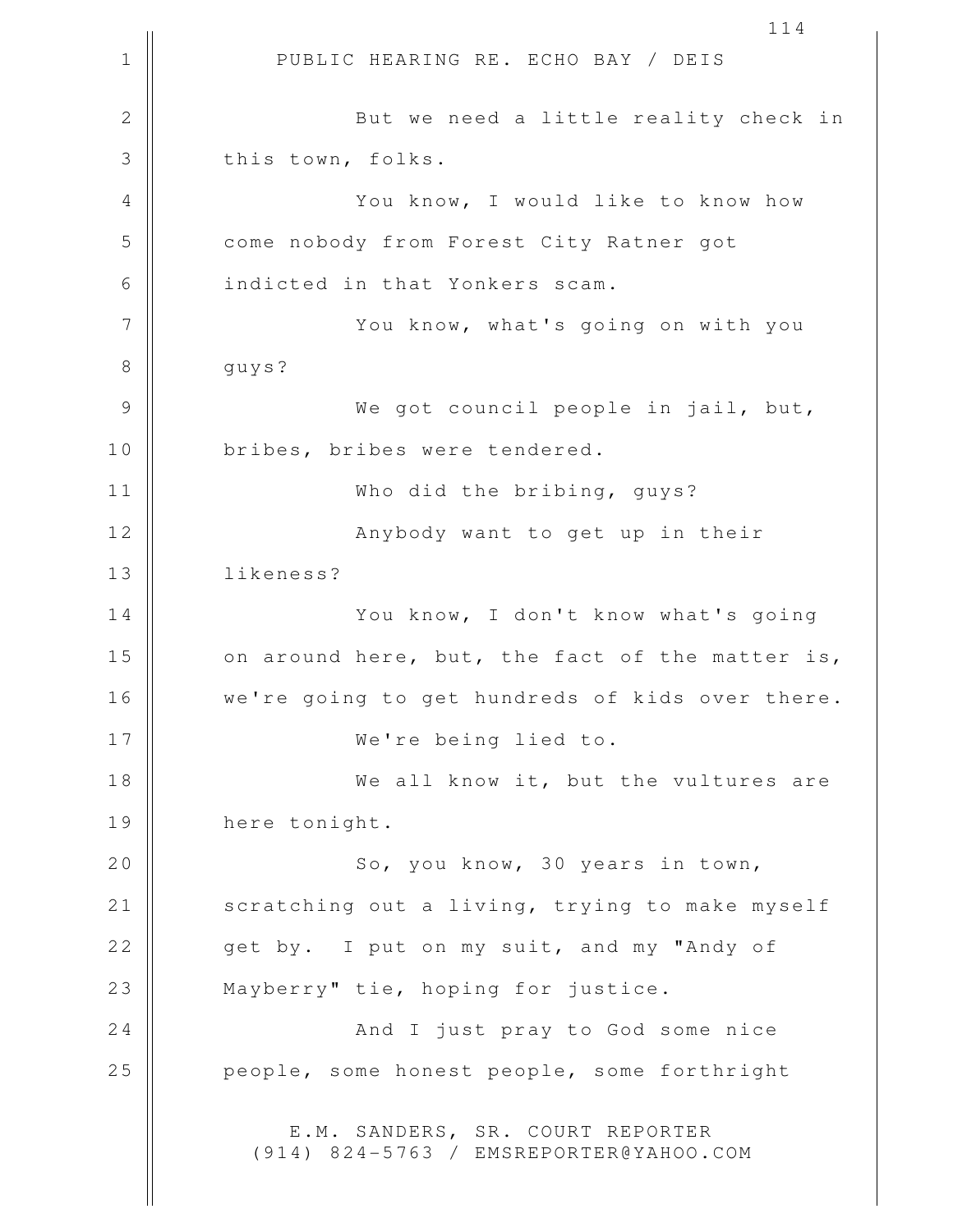1 || PUBLIC HEARING RE. ECHO BAY / DEIS 2 || people, stand up and put a stop to this 3 insanity. 4 Otherwise, I will be one of the 5 people down there sniffing the mudflats. 6 Thank you very much. 7 || [Applause.] 8 || MAYOR NOAM BRAMSON: Our next three 9 || speakers are: Howard Stevens, 10 || Lorraine Carl [ph.], and 11 Frank Morganthal [ph.]. 12 || HOWARD STEVENS: Hi, Mr. Mayor, 13 | City Council. 14 || My name is Howard Stevens, 15 || 421 Grand Boulevard. 16 I think development is good. I don't 17 || think keeping the property as a waste --18 | contaminated waste yard is good. 19 || Development is good. Jobs are good. 20 || The retail and jobs in the 21 | construction, and thereafter, is all good. 22 || Tax revenue, good. 23 || The problem is, if our expenses 24 exceed our tax revenue, it's a failure, and  $25$  || that's what we can't afford. E.M. SANDERS, SR. COURT REPORTER (914) 824-5763 / EMSREPORTER@YAHOO.COM

115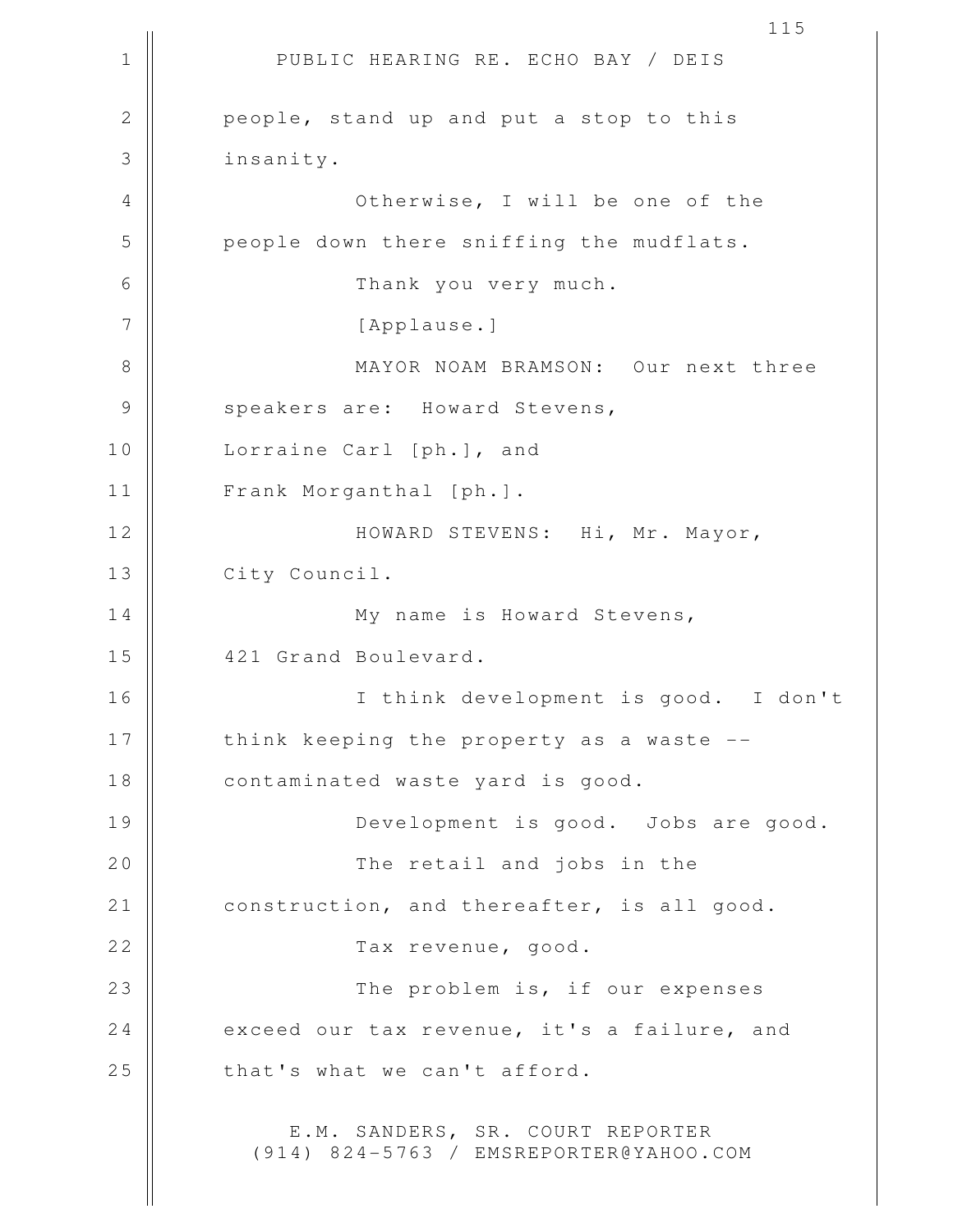1 || PUBLIC HEARING RE. ECHO BAY / DEIS 116 2 New Rochelle has had too many 3 **failures.** We can't afford another one. 4 || Our schools are more strained than 5 ever before. The class sizes are larger. 6 Their school board met tonight.  $7$  | They're talking about cutting teachers, sports, 8 extracurricular programs; everything that made 9 | New Rochelle a desirable place to live. 10 || The police department is strained. 11 | The fire department is strained. 12 || This can't go on. 13 New Rochelle receives 90 percent of 14 | its tax revenue from residential property. 15 The average in America is 44 percent. 16 We need more commercial property in 17 || New Rochelle, not residential. We're just 18 exacerbating an already large problem. 19 || In evaluating any project, we need to 20 || make sure that it addresses the systemic issues 21 || that are plaguing New Rochelle before we end up 22 || sliding into those mudflats ourselves. 23 || Thank you. 24 | [Applause.] 25 MAYOR NOAM BRAMSON: Thank you E.M. SANDERS, SR. COURT REPORTER (914) 824-5763 / EMSREPORTER@YAHOO.COM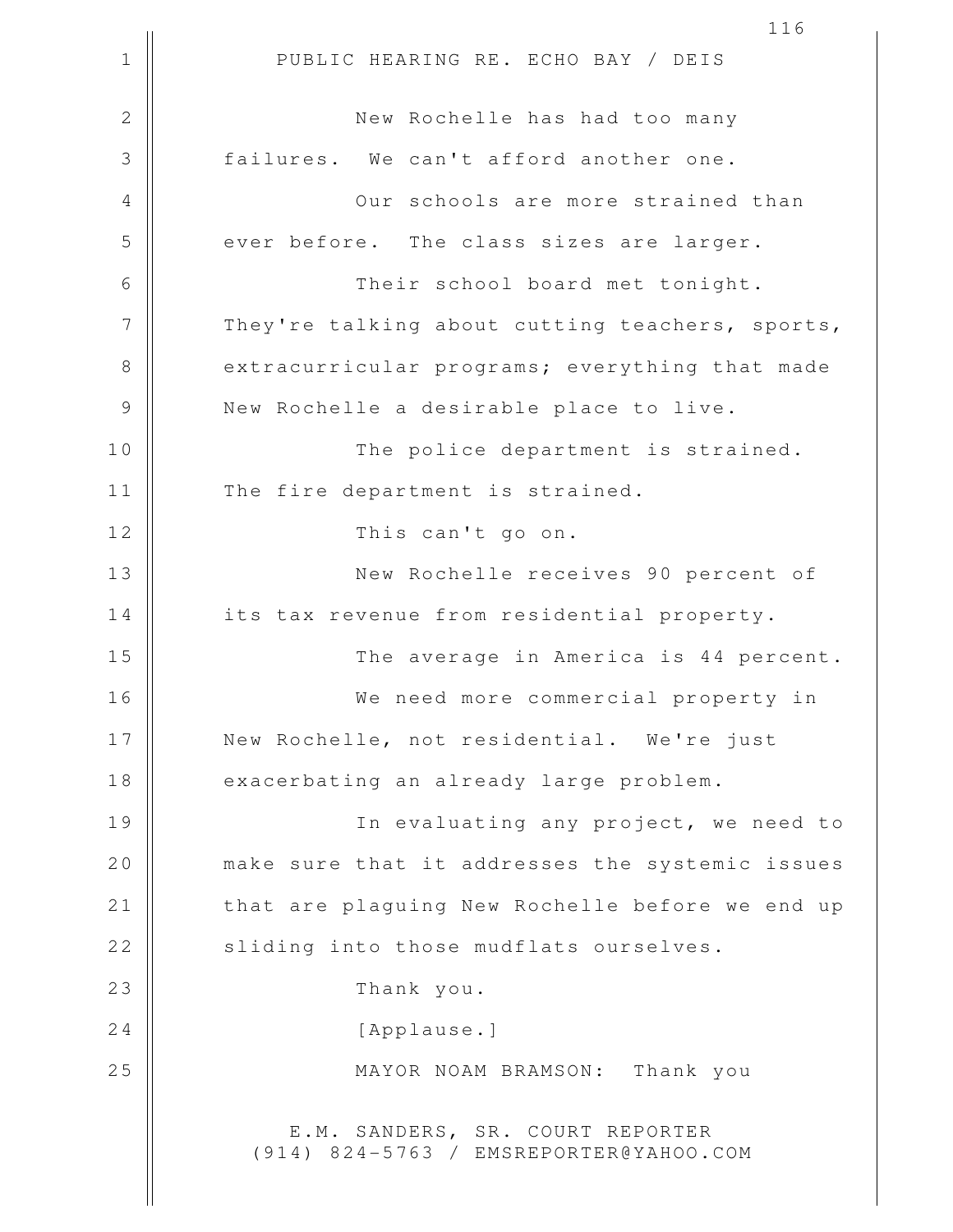1 || PUBLIC HEARING RE. ECHO BAY / DEIS 117 2 | Mr. Stevens. 3 Ms. Carl. 4 || LORRAINE CARL [ph.]: Lorraine Carl, 5 43 Belmont Avenue, and I'm proud to say I live 6 || in the east end, the side of New Rochelle that 7 | we're just waiting for Forest City to make 8 better. 9 I would just like to know if 10 || Forest City has ever walked our streets, 11 || because the plan that they have put forward, as 12 || far as coming out of Forest City, is not going 13 | to work. 14 We have enough lights on 15 Huguenot Street. We have enough lights on 16 Main Street. 17 || And I would like that to be 18 || addressed, or maybe have it a little bit more 19 detailed. 20 || And if I were Forest City, I would 21 || put more retail in there, because we only have 22 | two empty stores on my end of town. 23 || And I think we're supporting most of 24 New Rochelle, with our two large grocery 25 || stores; up and down Huquenot Street, the car E.M. SANDERS, SR. COURT REPORTER (914) 824-5763 / EMSREPORTER@YAHOO.COM PH3601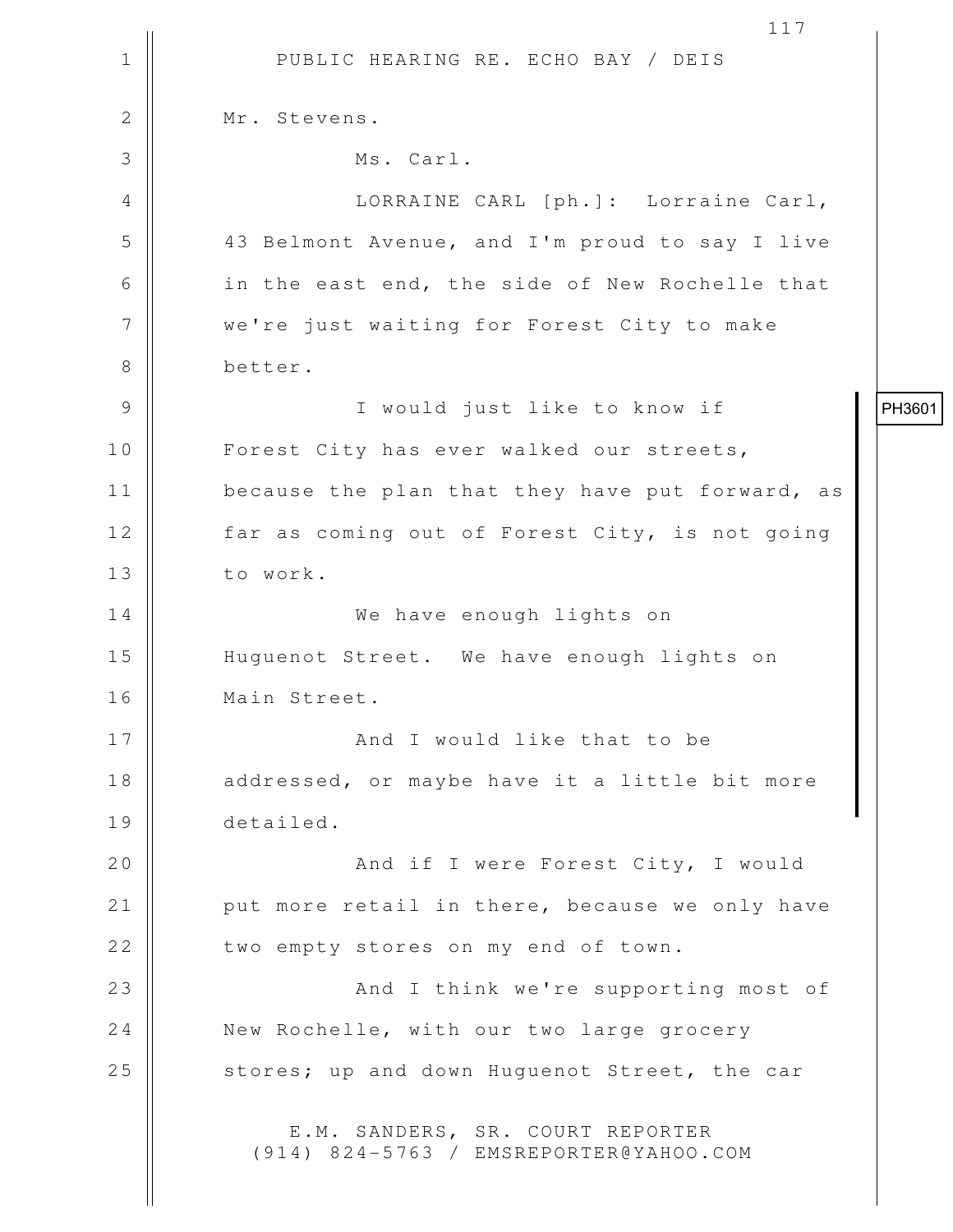1 || PUBLIC HEARING RE. ECHO BAY / DEIS 118 2 Showrooms, and restaurants galore. 3 And for those of you who do not know, 4 who have no idea about our waterfront, we do 5 **b** have waterfront. 6 It's Hudson Park. It's Davenport. 7 | It's Fire Islands. 8 Where Forest City wants to build is 9 || not waterfront. 10 || Tt is not waterfront. 11 || And I really think you have to think 12 about this construction. And I see there are 13 || lots of young people that want jobs. 14 || They could be refurbishing the 15 | armory. 16 [Applause.] 17 LORRAINE CARL [ph.]: If any of you 18 || have ever gone to Saint John the Divine, they 19 || have a work program there that taught young 20 **people** the trades. 21 || And, yes, these young people should 22 || learn trades because we're losing it as we 23 | speak. 24 || And as far as having children in that  $25$   $\parallel$  building, the south-end schools are not going E.M. SANDERS, SR. COURT REPORTER (914) 824-5763 / EMSREPORTER@YAHOO.COM

PH3602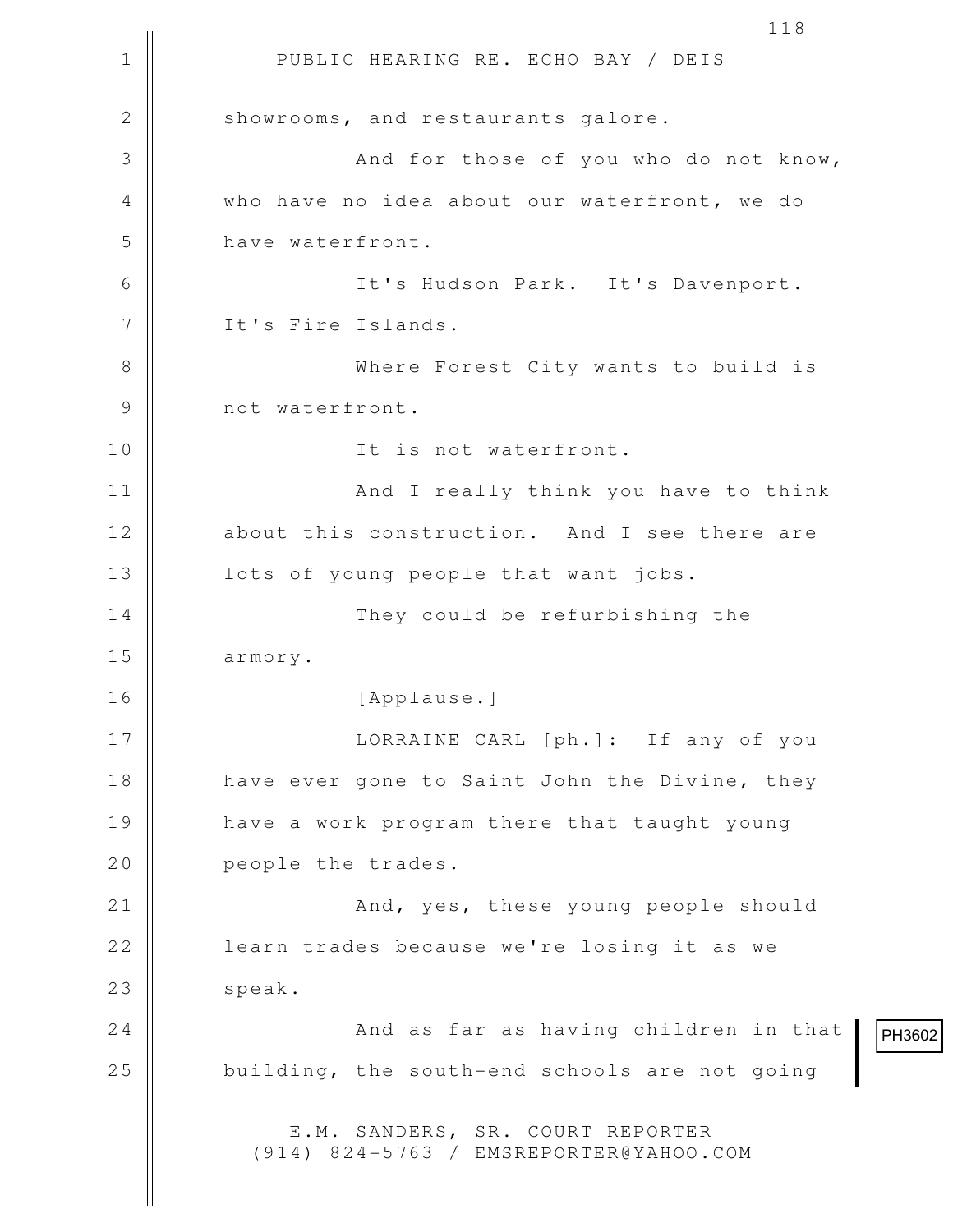1 || PUBLIC HEARING RE. ECHO BAY / DEIS 119  $2 \parallel$  to be the only schools that suffer. 3 || These children will be applying to 4 Barnard, they will be applying to Webster, and  $5$   $\parallel$  then they will be going to Albert Leonard, 6 because, unfortunately, the real estate agents 7 | in New Rochelle do not push the east end. 8 || If a person comes to the east -- to 9 | New Rochelle with young children, and they go 10 || to a real estate agent, and they say they want 11 | to buy a home, they are always shown homes in 12 | the north end. 13 We do have wonderful schools. 14 Whether we're upper-middle class or 15 | not, we have great schools in New Rochelle. 16 || Let's keep it that way. 17 || And let this project not sacrifice 18 || our future, and the future of our children. 19 Thank you. 20 | [Applause.] 21 || MAYOR NOAM BRAMSON: Thank you, 22 | Ms. Carl. 23 || Mr. Morganthal. 24 | FRANK MORGANTHAL [ph.]: Good 25 evening, Mr. Mayor, members of the Council, and E.M. SANDERS, SR. COURT REPORTER (914) 824-5763 / EMSREPORTER@YAHOO.COM PH3602 (contd)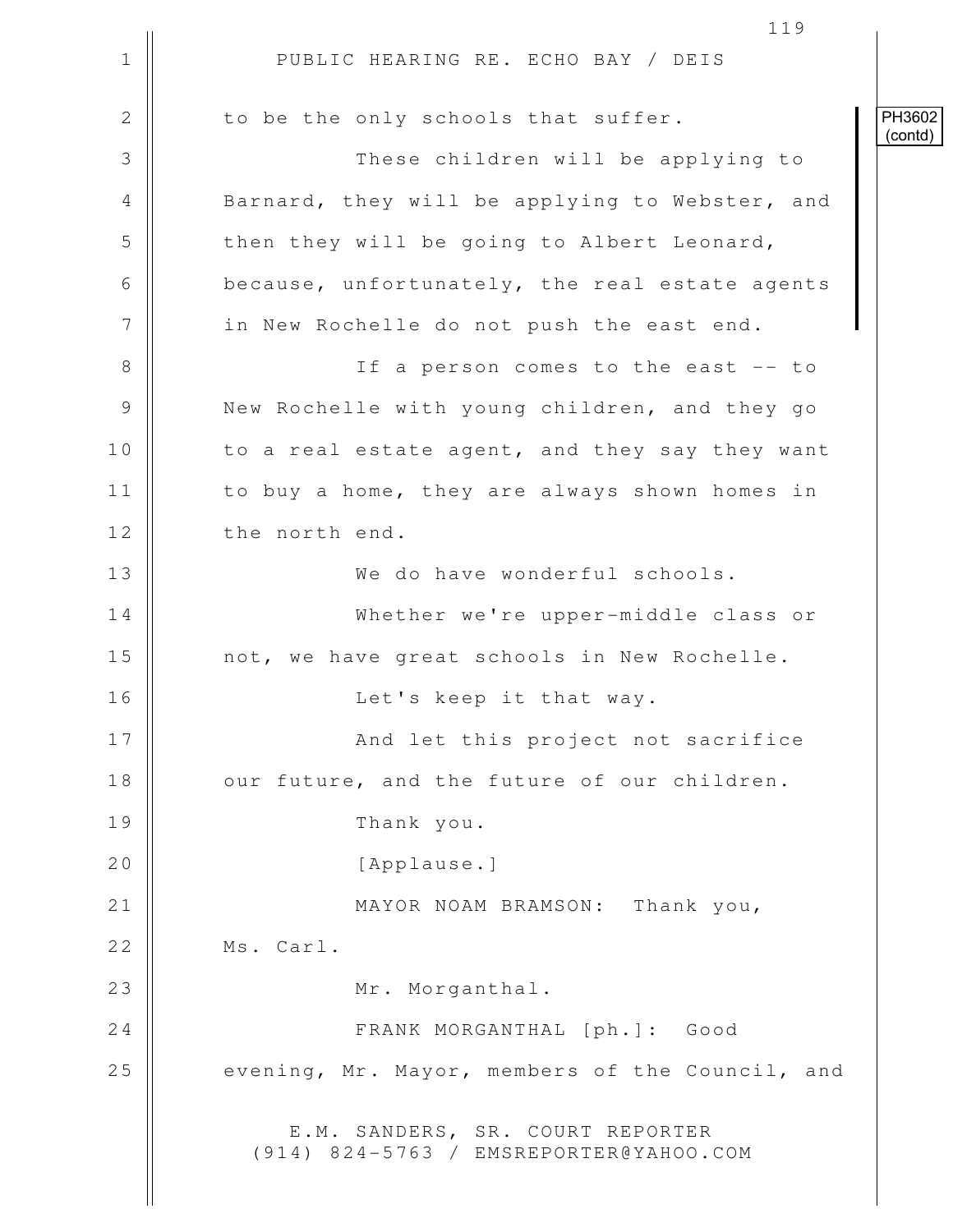1 || PUBLIC HEARING RE. ECHO BAY / DEIS 120 2 || most importantly, my fellow citizens, the 3 || people that this is all about. 4 || My name is Frank Morganthal. I live 5 || in Hawthorne, New York. 6 I'm the commandant of the 7 Westchester County detachment of the 8 || Marine Corps League, and I'm here tonight to 9 || support my fellow veterans in their opposition 10 || to this Echo Bay project. 11 || And just a quick note, because I 12 || heard it brought up a few times tonight, in 13 || talking about this beautiful waterfront. 14 Any of my brother Marines here 15 | tonight? 16 UNKNOWN SPEAKER: Yes, sir. 17 FRANK MORGANTHAL [ph.]: Anybody go 18 || through Paris Island? 19 UNKNOWN SPEAKER: Yes sir. 20 FRANK MORGANTHAL [ph.]: Remember the 21 | beautiful waterfront we had there? 22 UNKNOWN SPEAKER: Yes, sir. 23 || FRANK MORGANTHAL [ph.]: We called it  $24$   $\parallel$   $\blacksquare$   $\blacksquare$   $\blacksquare$   $\blacksquare$   $\blacksquare$   $\blacksquare$   $\blacksquare$ 25 UNKNOWN SPEAKER: Yes, sir. E.M. SANDERS, SR. COURT REPORTER (914) 824-5763 / EMSREPORTER@YAHOO.COM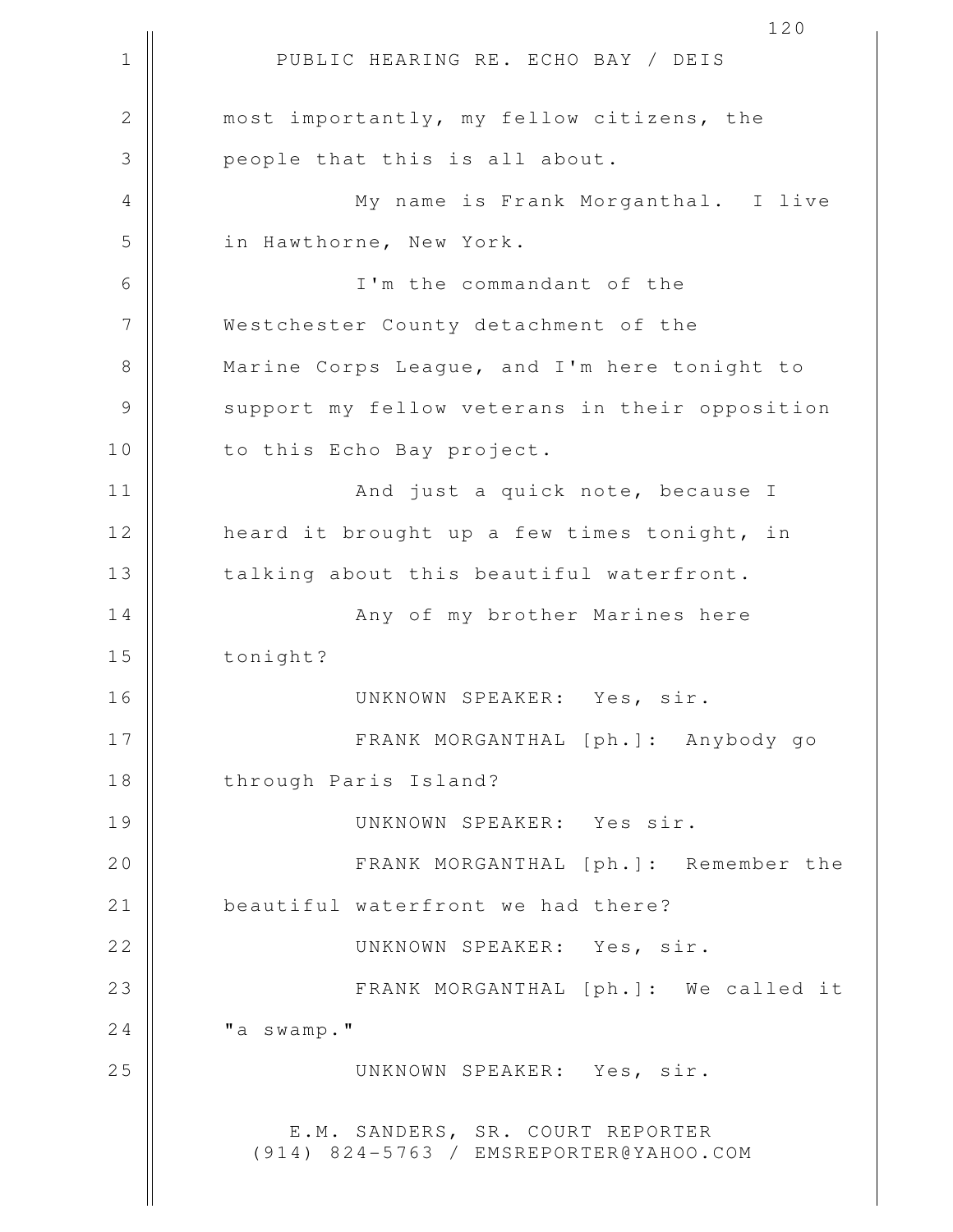1 || PUBLIC HEARING RE. ECHO BAY / DEIS 121 2 FRANK MORGANTHAL [ph.]: It looks a 3 || lot the same. 4 UNKNOWN SPEAKER: Oorah! 5 FRANK MORGANTHAL [ph.]: Anyway, you 6 know, we've been over this issue, time and time 7 | again. 8 The City continues to dismiss the 9 || veterans' proposals, but they jump at the ideas 10 || of any developer that happens to blow through 11 town. 12 || Remember one thing: The veterans are 13 || the only group involved that's not looking to 14 || make a profit off of this project. 15 || [Applause.] 16 FRANK MORGANTHAL [ph.]: They simply 17 || want to make things better for there community, 18 || and they have throughout their lives in their 19 || service to their country. 20 || Their plan will serve to improve the 21 quality of life for many groups: children, 22 seniors, and others. The entire community. 23 || **And, again, they're not looking to** 24 qet rich off of this project as most others  $25$  are. E.M. SANDERS, SR. COURT REPORTER (914) 824-5763 / EMSREPORTER@YAHOO.COM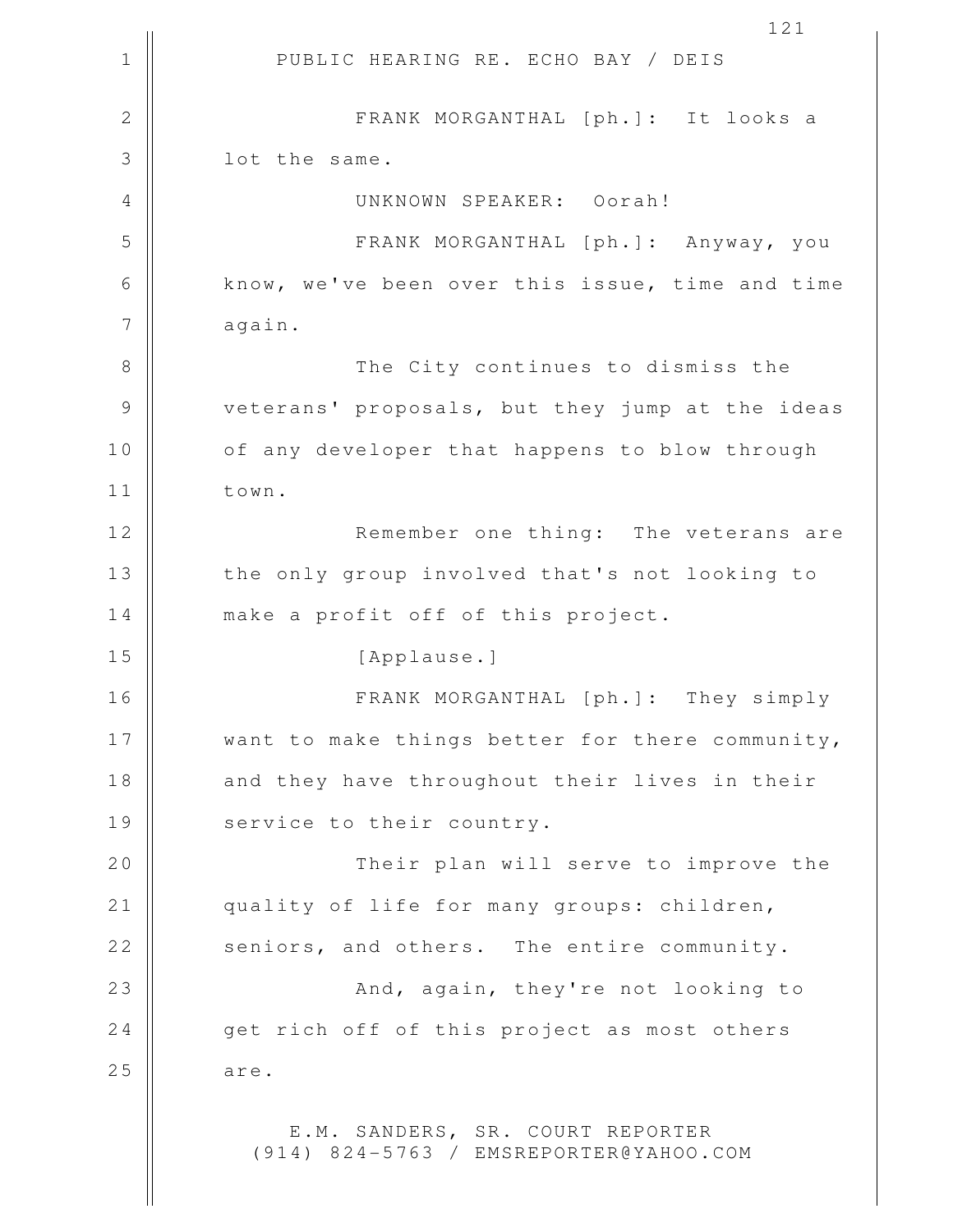1 || PUBLIC HEARING RE. ECHO BAY / DEIS 122 2 Mr. Frank Gucci [ph.], I believe, if 3 I'm not mistaken, brought a motion up earlier 4 || today, to allow the veterans to present their  $5$  || proposal to the people here tonight. 6 Couldn't get a second from anybody on 7 | that Council. 8 || That's a disgrace. 9 These veterans deserve better, and 10 || these veterans deserve your respect. 11 || [Applause.] 12 FRANK MORGANTHAL [ph.]: Now, I would 13 | like to touch on something else. 14 || Forest City Ratner has a history. 15 Mr. Parenti referenced it before. 16 I'm a former residence of Yonkers, 17 || very familiar with the Ridge Hill project which 18 they developed. 19 A lot of problems with that. 20 || And another gentleman asked about, 21 | Who made the payments? 22 Well, just so you know, that 23 || investigation is not over by any stretch. It's  $24$  |  $\qquad$  ongoing. 25 And, we know Ms. Annabi is now up in E.M. SANDERS, SR. COURT REPORTER (914) 824-5763 / EMSREPORTER@YAHOO.COM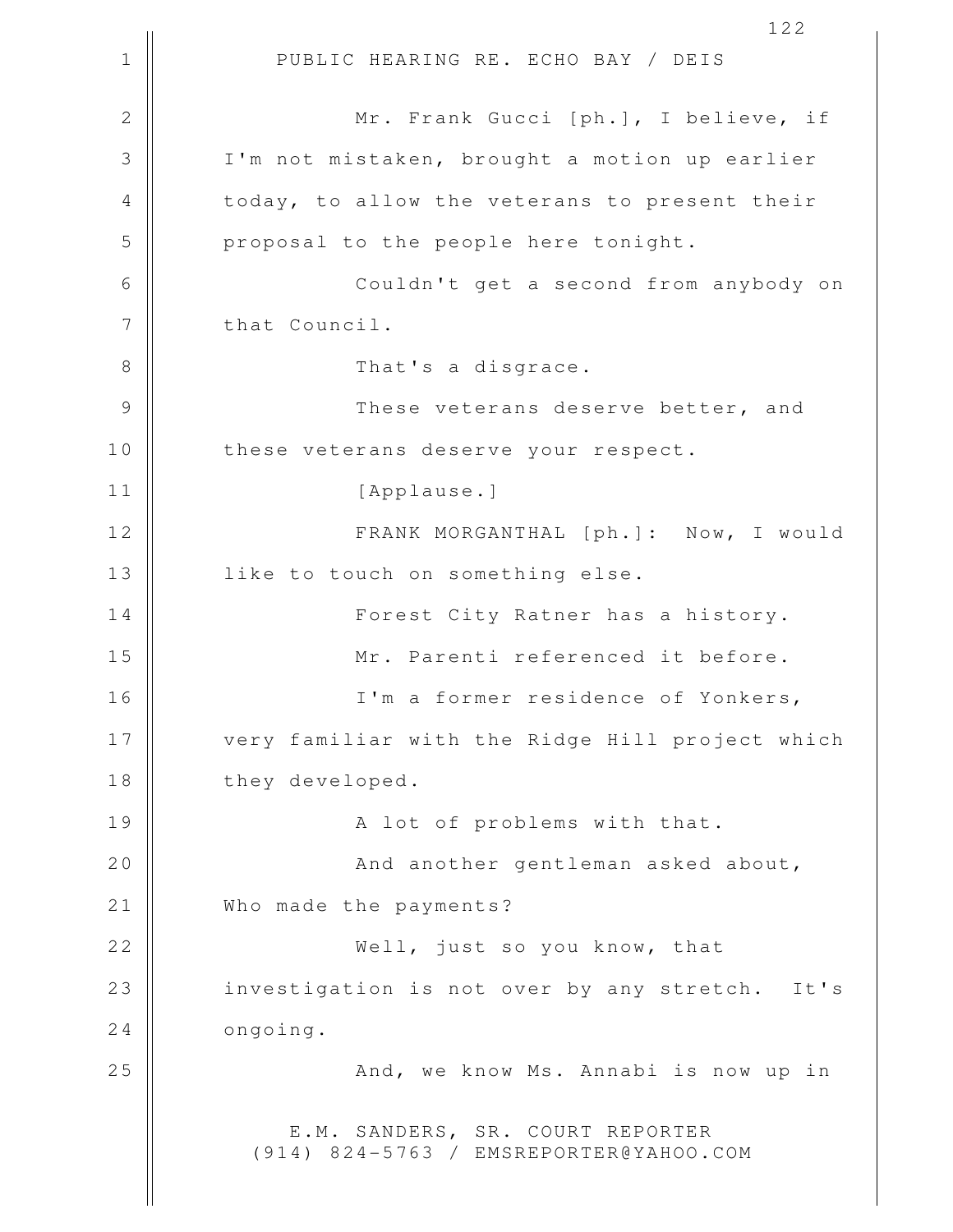1 || PUBLIC HEARING RE. ECHO BAY / DEIS 2 Danbury in federal prison. She made the deal, 3 made the vote on her council, okay, for a 4 price. 5 "For a price." 6 And she's now doing six years in 7 Danbury federal prison. 8 || Mr. Gerris [ph.], the gentleman who 9 | carried the money, and can tell you who paid 10 || him -- but he won't yet, but he will soon --11 okay, he's doing fours years now in 12 || Pennsylvania in a federal prison. 13 || So, you know, these gentlemen may be 14 fine gentlemen. 15 Their company, though, has a history. 16 It's not a good one. 17 || I would be very, very careful, if I'm 18  $\parallel$  a Council member, and I'm going to do business, 19 || I would make sure all the I's are dotted and 20  $\parallel$  the T's are crossed, because, you know, there 21 || are a lot of people who thought they were 22 untouchable, elected officials, who were around 23 || for a lot of years. 24 || Maybe the name, Vinny Leibel [ph.], 25 || might ring a bell. E.M. SANDERS, SR. COURT REPORTER (914) 824-5763 / EMSREPORTER@YAHOO.COM

123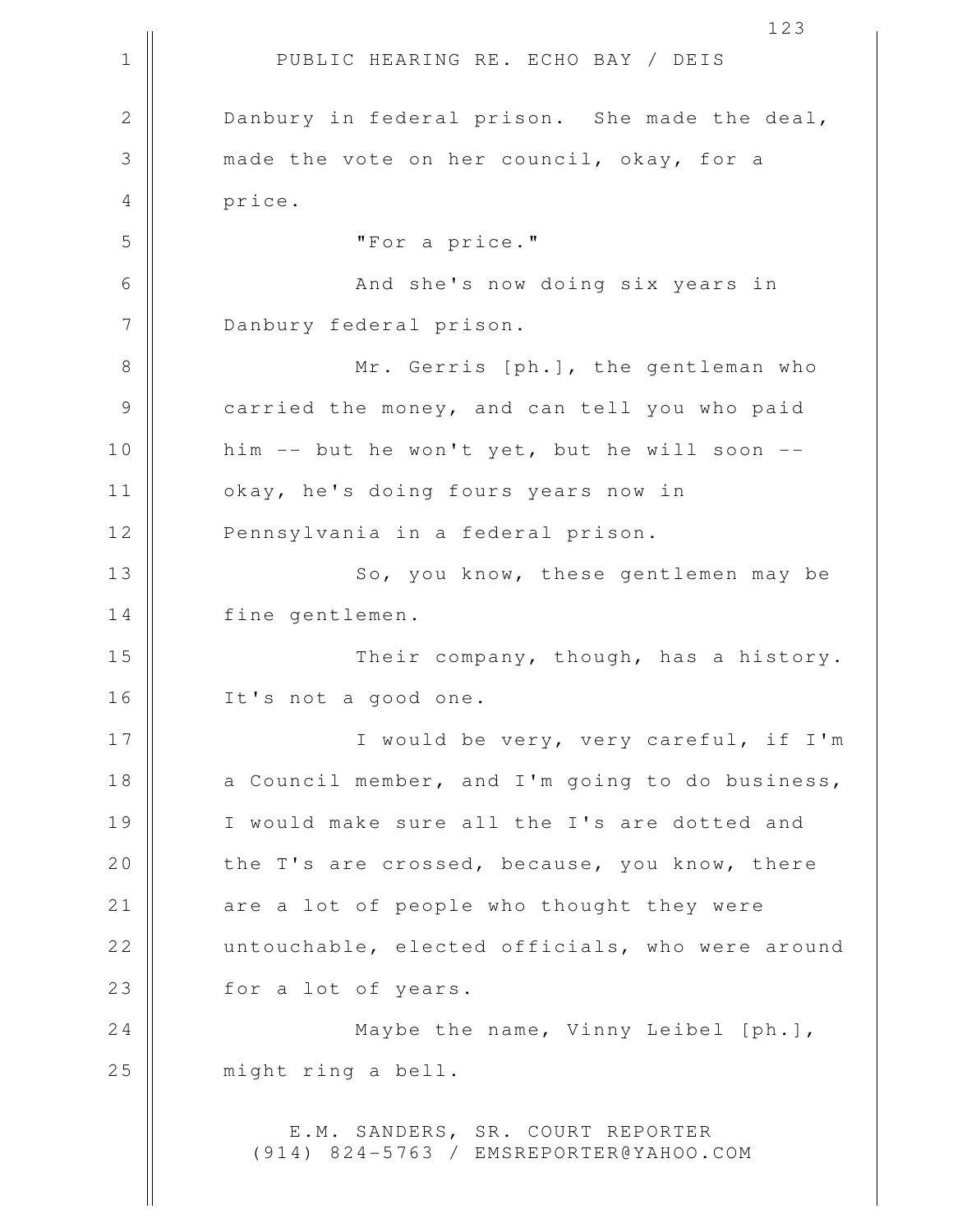1 || PUBLIC HEARING RE. ECHO BAY / DEIS 2 Vinny's in federal prison now. 3 Nicky Spano just went back. 4 || So anybody on that board that thinks 5 they're untouchable, think again, because those 6 | Guys were way, way above you, and much better 7 | connected. 8 || So, again, before you make a vote on  $9 \parallel$  this issue, I would advise you to think very, 10 || very carefully, and where you'd like to spend 11 || your next five to ten. 12 || Thank you very much. 13 || [Applause.] 14 MAYOR NOAM BRAMSON: Our next 15 || speakers are: Julia Cost [ph.], 16 || Matthew Rooney, and James Kaplan. 17 JULIA COST [ph.]: Mr. Mayor, good 18 || evening, City Council. 19 My name is Julia Cost, and I reside 20 | at 39 Emerson Avenue. 21 My apologies if I am echoing any of 22 the previous speakers. I arrived late, as I  $23$  || also attended the high school, the board of  $24$   $\parallel$  education meeting tonight. 25 While there, we heard that the E.M. SANDERS, SR. COURT REPORTER (914) 824-5763 / EMSREPORTER@YAHOO.COM

124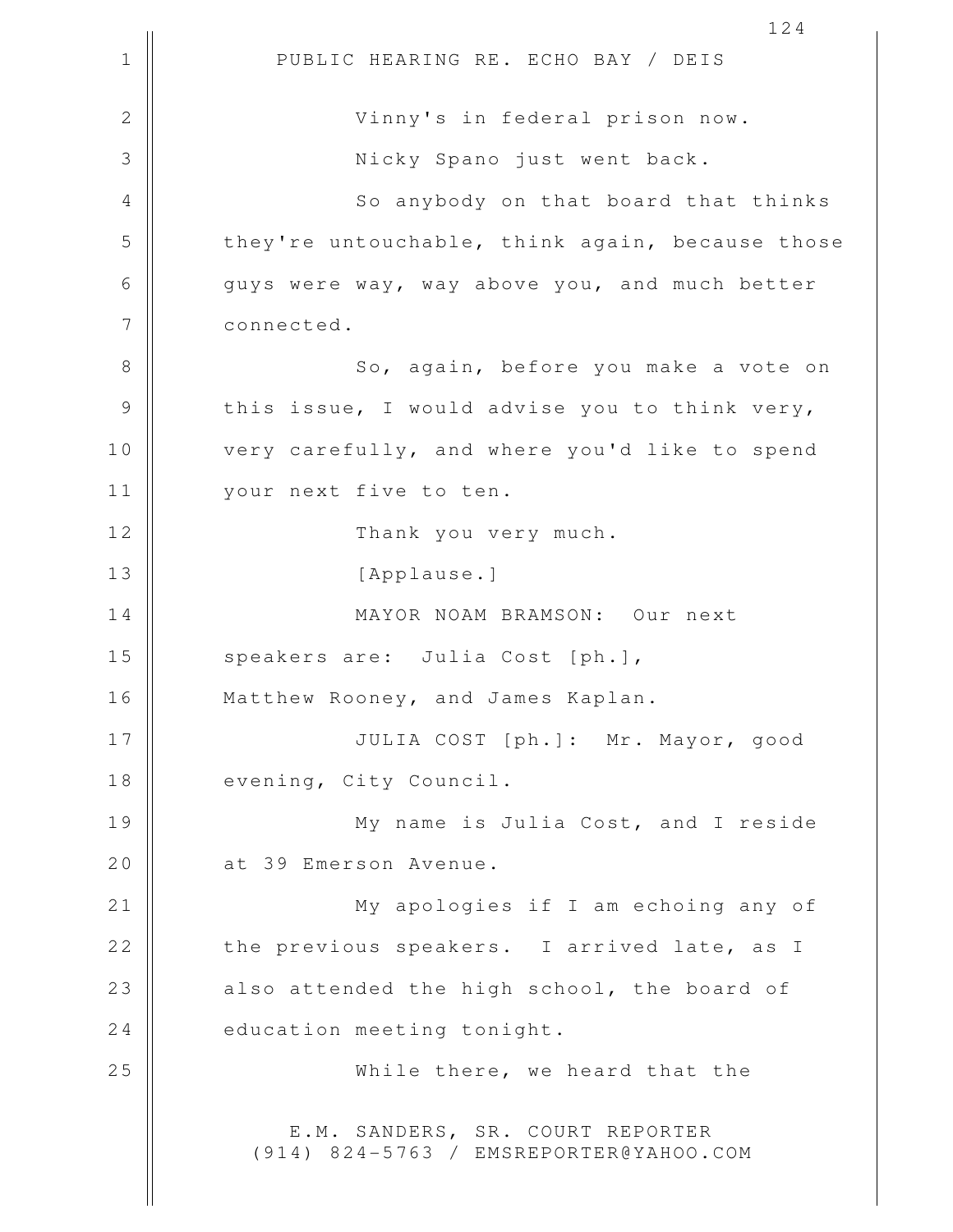1 || PUBLIC HEARING RE. ECHO BAY / DEIS 125 2 budget -- the school budget, as proposed and 3 | The reviewed this evening, reflects proposed 4 personnel/teaching cutbacks of 8 in the 5 high school, 9 in the middle schools, and 6 || 16 teaching positions in the elementary 7 | schools. 8 Class sizes will be increased, grade 9 || sections will be decreased. 10 || And there is a proposed cut, this 11 | evening, of 10 percent to our award-winning 12 | athletic and extracurricular programs. 13 || As a parent of two young boys in the 14 | New Rochelle school system, I'm exceedingly 15 || concerned about the overcrowding in our 16 || schools. 17 || It would be directly impacted by an 18 || Echo Bay project. 19 || Our taxes continue to rise, our 20 | services continue to decrease, and we as 21 | parents are continuously asked to provide more 22 and more for our children in the school 23 buildings. 24 || I was greatly heartened to see 25 | Mr. Frank Trangucci, president at the board. E.M. SANDERS, SR. COURT REPORTER (914) 824-5763 / EMSREPORTER@YAHOO.COM PH3801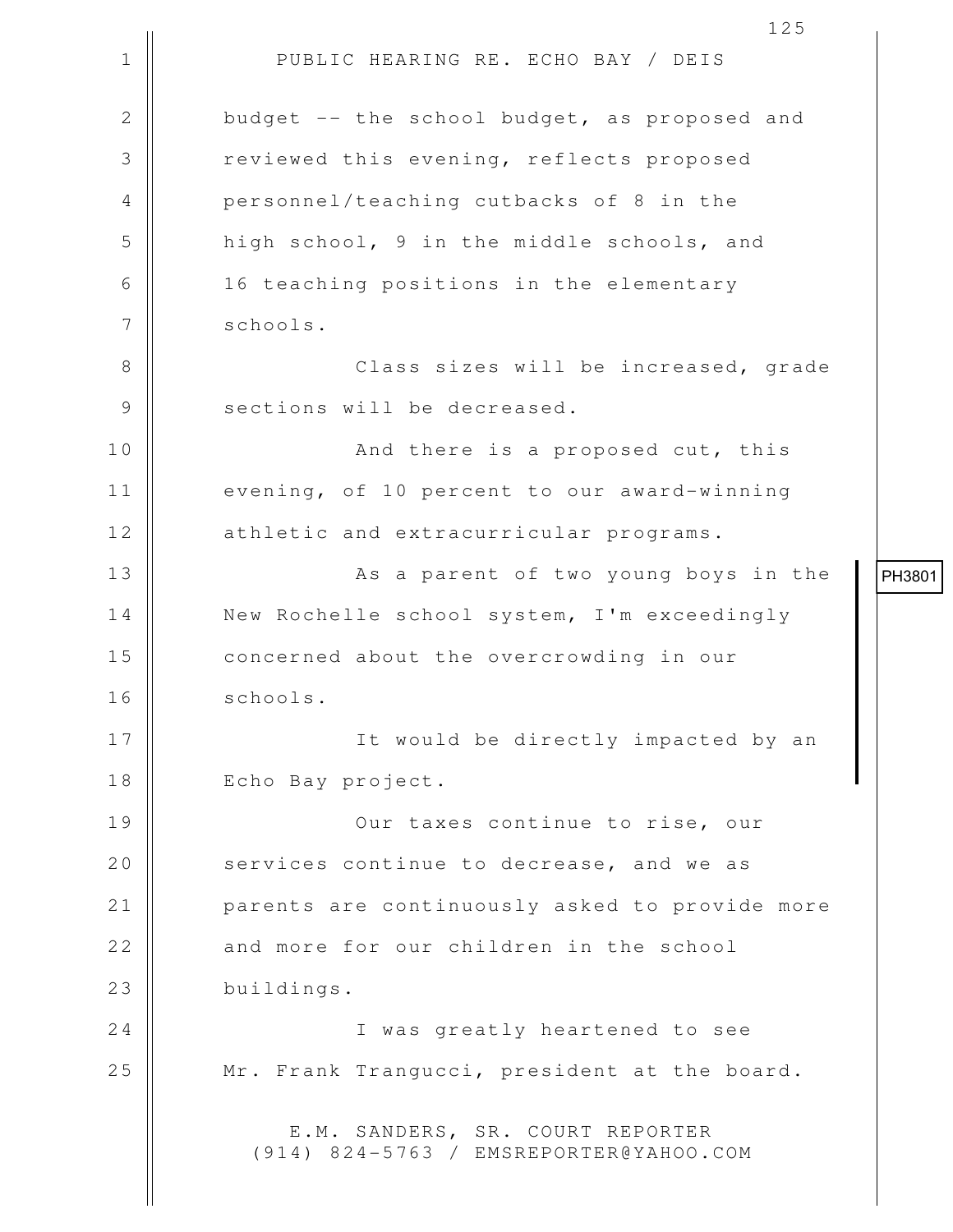1 || PUBLIC HEARING RE. ECHO BAY / DEIS 126 2 || I'm one of many parents in the 3 Trinity school system; one of many parents in 4 || the Isaac Young system. 5 I just ask you to please reconsider 6 before you make any vote, make any final 7 | decision: How many children are actually going 8 || to be coming into this school system with the 9 development of this project? 10 We've heard many people talk about, 11 | write about, what happened with Avalon. 12 || Please don't make this our next 13 | Avalon. 14 Please don't make me have to explain 15 || to my boys, why they can't play baseball or why 16 | they can't play soccer, why they can't continue 17 || in the Kaleidoscope Program, because we are 18 being cut back here, and cut back there. 19 They don't have a voice. 20 || I'm their voice. I'm here on behalf 21 | of them tonight. 22 || And I ask you to, please, please take 23 || them into consideration. 24 || They are the littlest ones, they are 25  $\parallel$  the quietest ones, but they are the ones who E.M. SANDERS, SR. COURT REPORTER (914) 824-5763 / EMSREPORTER@YAHOO.COM PH3802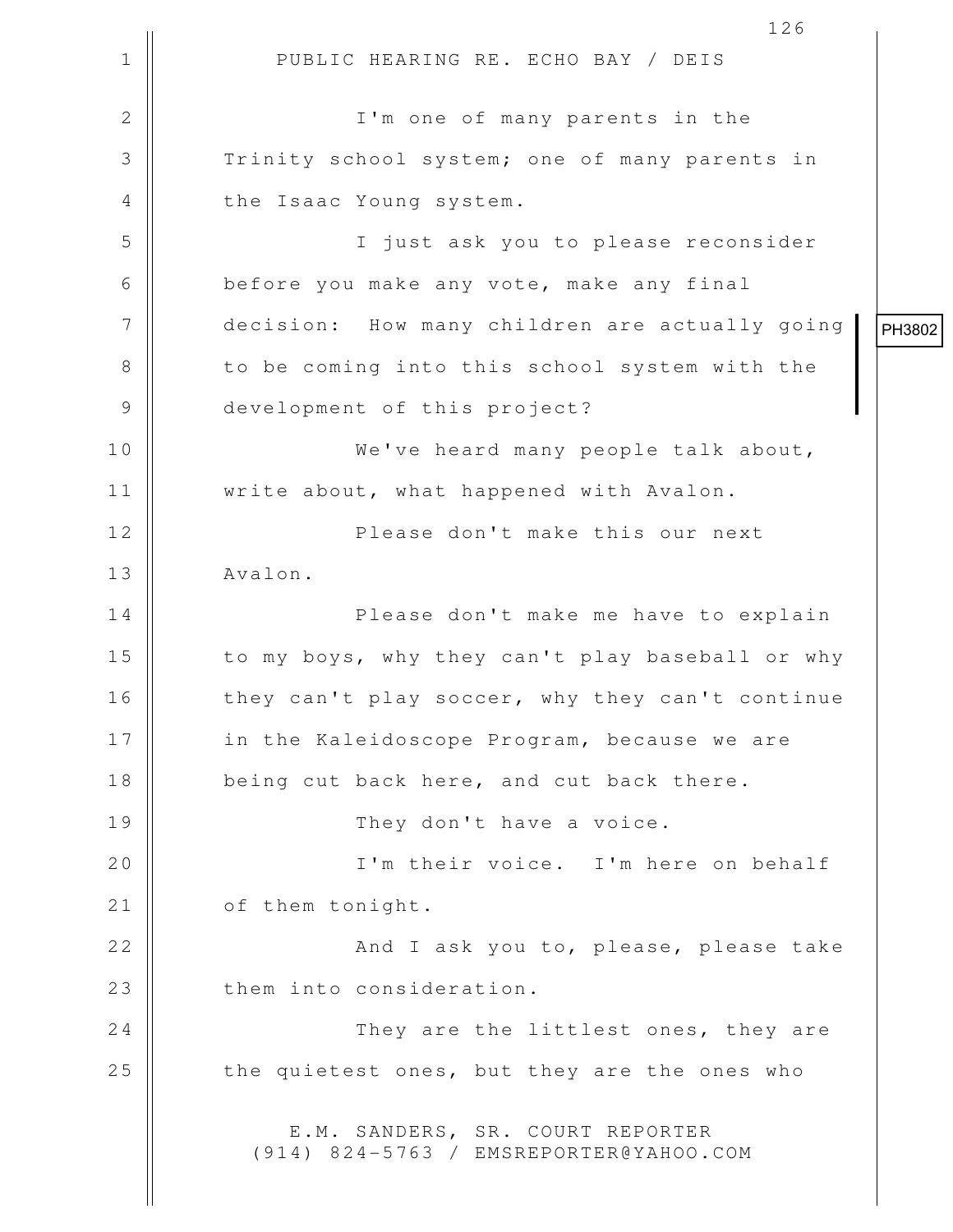1 || PUBLIC HEARING RE. ECHO BAY / DEIS 2 are going to be most severely impacted by 3 whatever happens with this decision. 4 Thank you. 5 [Applause.] 6 MAYOR NOAM BRAMSON: Thank you, 7 || Ms. Cost. 8 || Mr. Rooney. 9 MATTHEW ROONEY: My name is 10 Matthew Rooney. I live at 55 Decatur Road in 11 | the south-end neighborhood, right across the 12 || street from the development. 13 || I don't envy the position that the 14 | Council is in, because what -- it seems like 15 what you have is a situation of: Is something 16 || is better than nothing? 17 || You guys have come down the road with 18 || this development a long way. There's a lot of 19 || issues to it, and there's a lot of pieces to be 20 considered. 21 || **I** think the forward-thinking among us 22 understand that developers will get incentives. 23 || All developers are incentivized. 24 || And I also think that if we're going 25  $\parallel$  to incentivize somebody, I would rather E.M. SANDERS, SR. COURT REPORTER (914) 824-5763 / EMSREPORTER@YAHOO.COM

127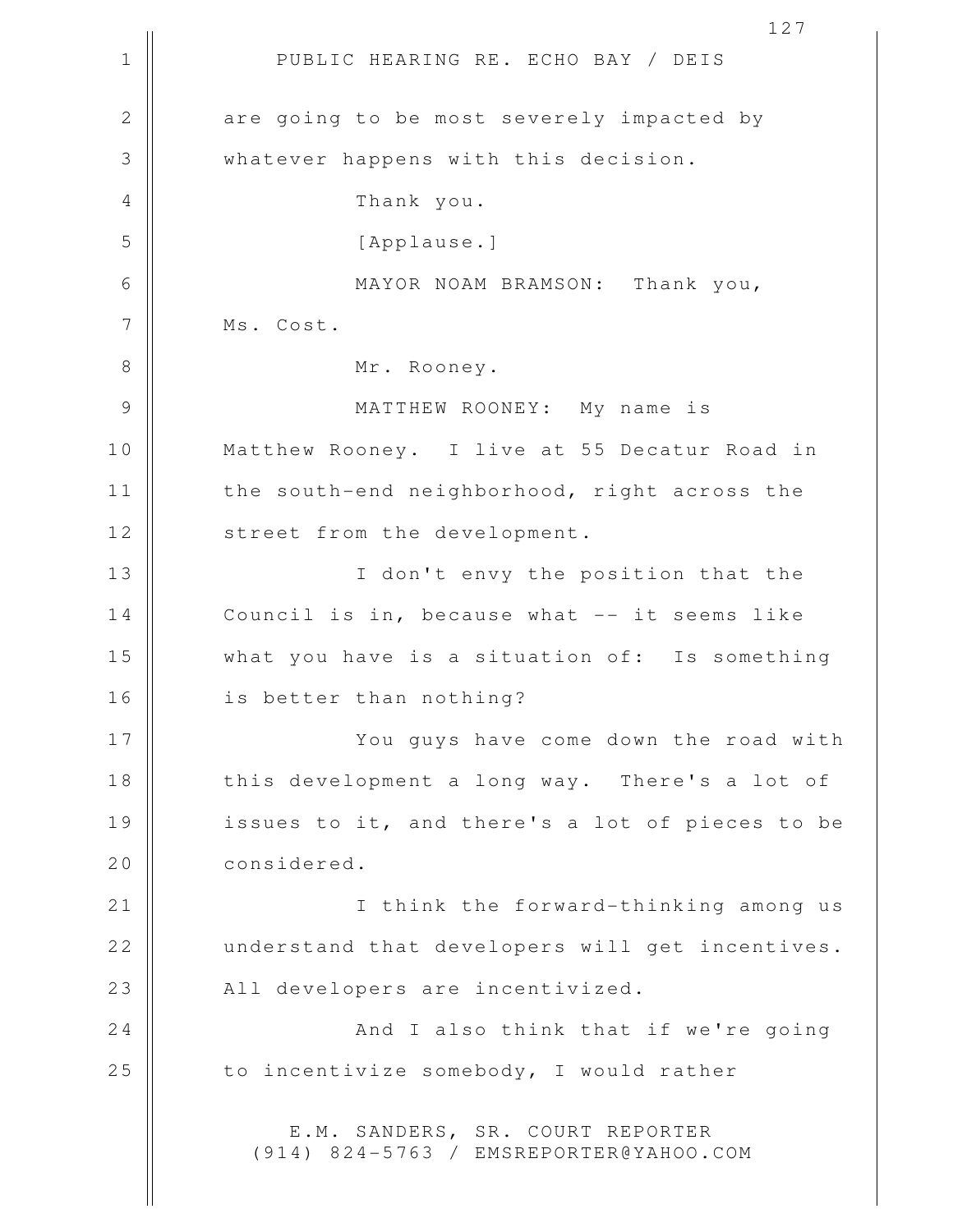|               | 128                                                                        |        |
|---------------|----------------------------------------------------------------------------|--------|
| 1             | PUBLIC HEARING RE. ECHO BAY / DEIS                                         |        |
| $\mathbf{2}$  | incentivize or finance a developer like                                    |        |
| 3             | Forest City.                                                               |        |
| 4             | However, their past needs to be                                            |        |
| 5             | answered for, both here, and some of the stuff                             |        |
| 6             | that they did in Brooklyn.                                                 |        |
| 7             | I don't like the fact that what they                                       |        |
| $8\,$         | say is taken as fact.                                                      |        |
| $\mathcal{G}$ | The people that were endorsing this                                        | PH3901 |
| 10            | development here today, we're talking about a                              |        |
| 11            | boat ramp, a non-motorized boat launch.                                    |        |
| 12            | They weren't from here, because                                            |        |
| 13            | anybody that's from here, and anybody that                                 |        |
| 14            | lives here, knows that that's not possible in                              |        |
| 15            | that area. Okay?                                                           |        |
| 16            | [Applause.]                                                                |        |
| 17            | MATTHEW ROONEY: If we could talk                                           |        |
| 18            | about -- if we could talk about what's going on                            |        |
| 19            | on our side of the city, and we could say that                             |        |
| 20            | we have some issues there, as it pertains to                               |        |
| 21            | the quality of the waterfront, and some                                    |        |
| 22            | pertaining to the schooling, and we could say                              |        |
| 23            | that we're going to address those issues and                               |        |
| 24            | hope that this development tries to fix them,                              |        |
| 25            | then I'm willing to listen to it.                                          |        |
|               | E.M. SANDERS, SR. COURT REPORTER<br>(914) 824-5763 / EMSREPORTER@YAHOO.COM |        |

 $\mathbf{\mathcal{L}}$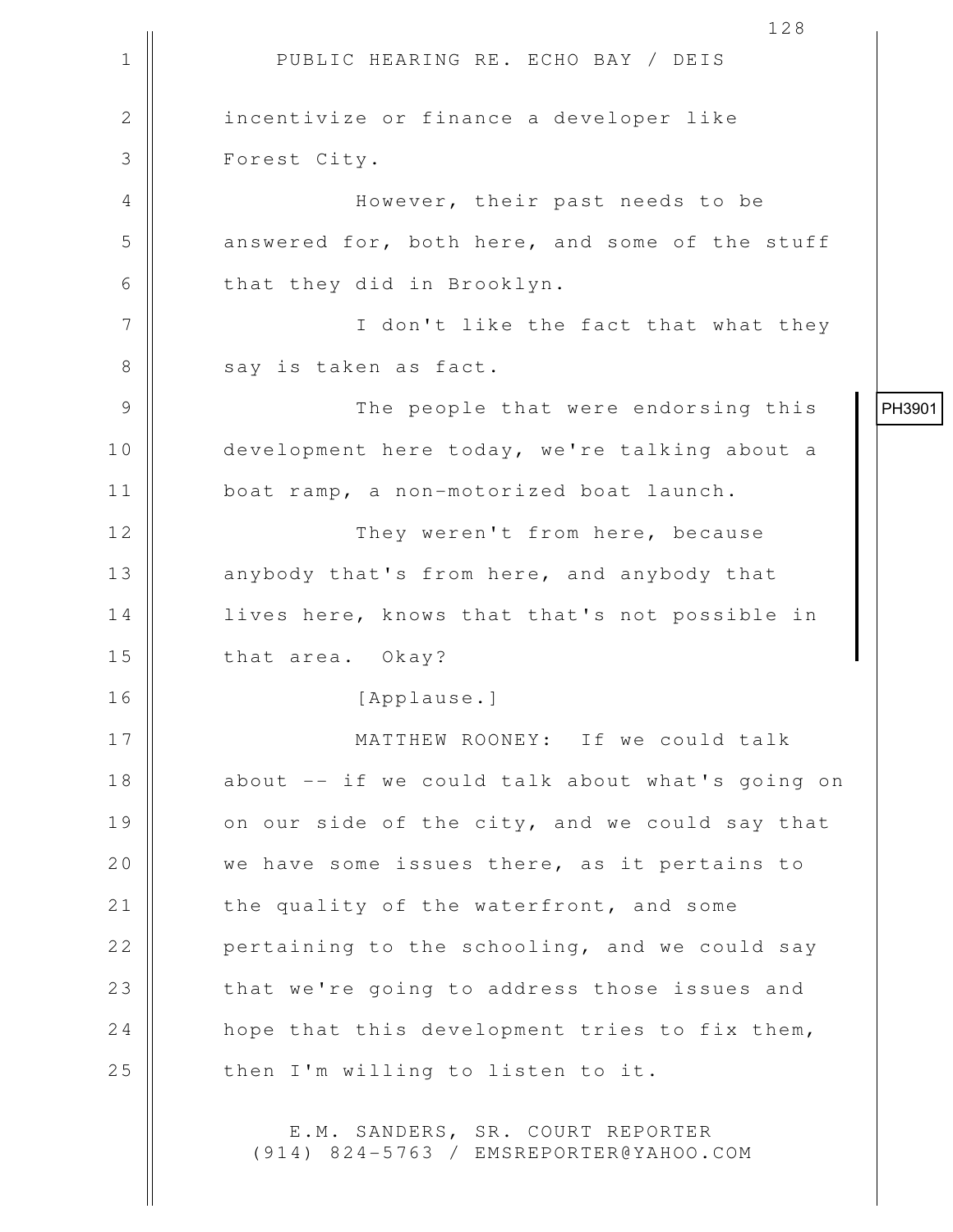1 || PUBLIC HEARING RE. ECHO BAY / DEIS 129 2 || But I'm not so certain that what we 3 || have here today is that. 4 I have -- I haven't seen a single  $5$  || person, that is affected, that lives in that 6 || general area, that's supporting the 7 development. 8 And that concerns me. 9 The support is coming from elsewhere. 10 || [Applause.] 11 MATTHEW ROONEY: I'm not sure where 12 || you guys have come as far as dredging. I know 13 | that it's a very expensive project. 14 || And I know that the people in my 15 neighbor were very excited about the original 16 | plan, because it was going to include dredging, 17 || and it was going to restore that for us. 18 The area down there at low tide is 19 horrible. 20 || With all that said, I have to be 21 | honest, and say, I'm not really certain where I 22 | stand on this, because my neighbors, for 23 decades, have been looking back at something 24  $\parallel$  that is a complete eyesore, and that's 25 | horrible, and the area needs to be developed. E.M. SANDERS, SR. COURT REPORTER (914) 824-5763 / EMSREPORTER@YAHOO.COM PH3902 PH3903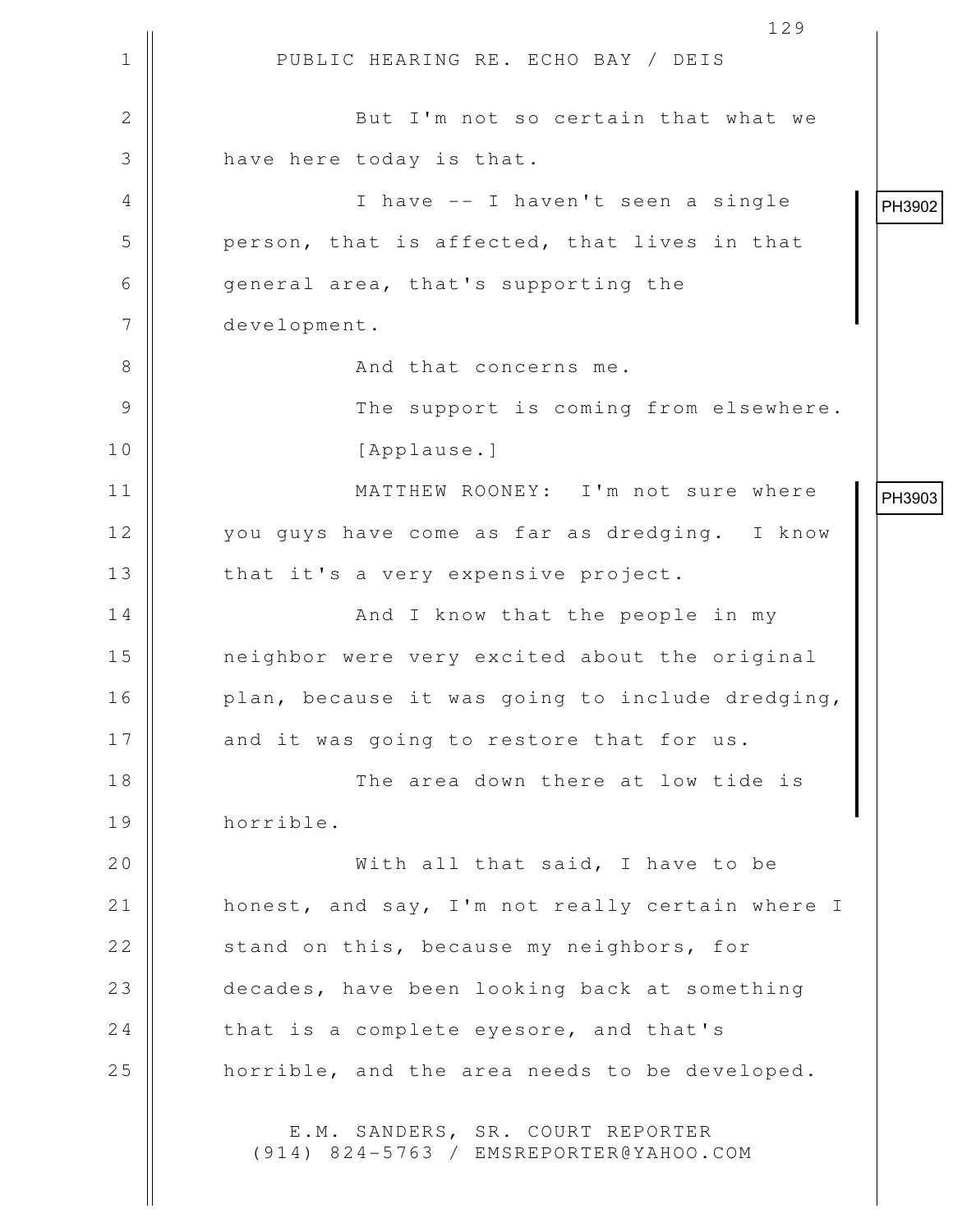1 || PUBLIC HEARING RE. ECHO BAY / DEIS 130 2 || Fortunately, our trust is in your 3 guys' hands, and we trust you to make the right 4 decision, and we ask that you take all into  $5 \parallel$  account. 6 || Every development that comes, no 7 || matter where it is, promises more jobs, and 8 || voung professionals. 9 || It's my opinion, that I don't think 10 || that young professionals are going to move to 11 | studios in the suburbs. 12 | They might. 13 || Forest City probably knows that 14 better than I do. 15 || But I ask that you guys develop this, 16 || responsibility, because we have one shot at it, 17 || okay, and we trust that you make the right 18 decision. 19 Thank you. 20 | [Applause.] 21 || MAYOR NOAM BRAMSON: Thank you, 22 | Mr. Rooney. 23 || Mr. Kaplan. 24 JAMES KAPLAN: My name is 25 | James Kaplan. I'm a lawyer, and sometimes a E.M. SANDERS, SR. COURT REPORTER (914) 824-5763 / EMSREPORTER@YAHOO.COM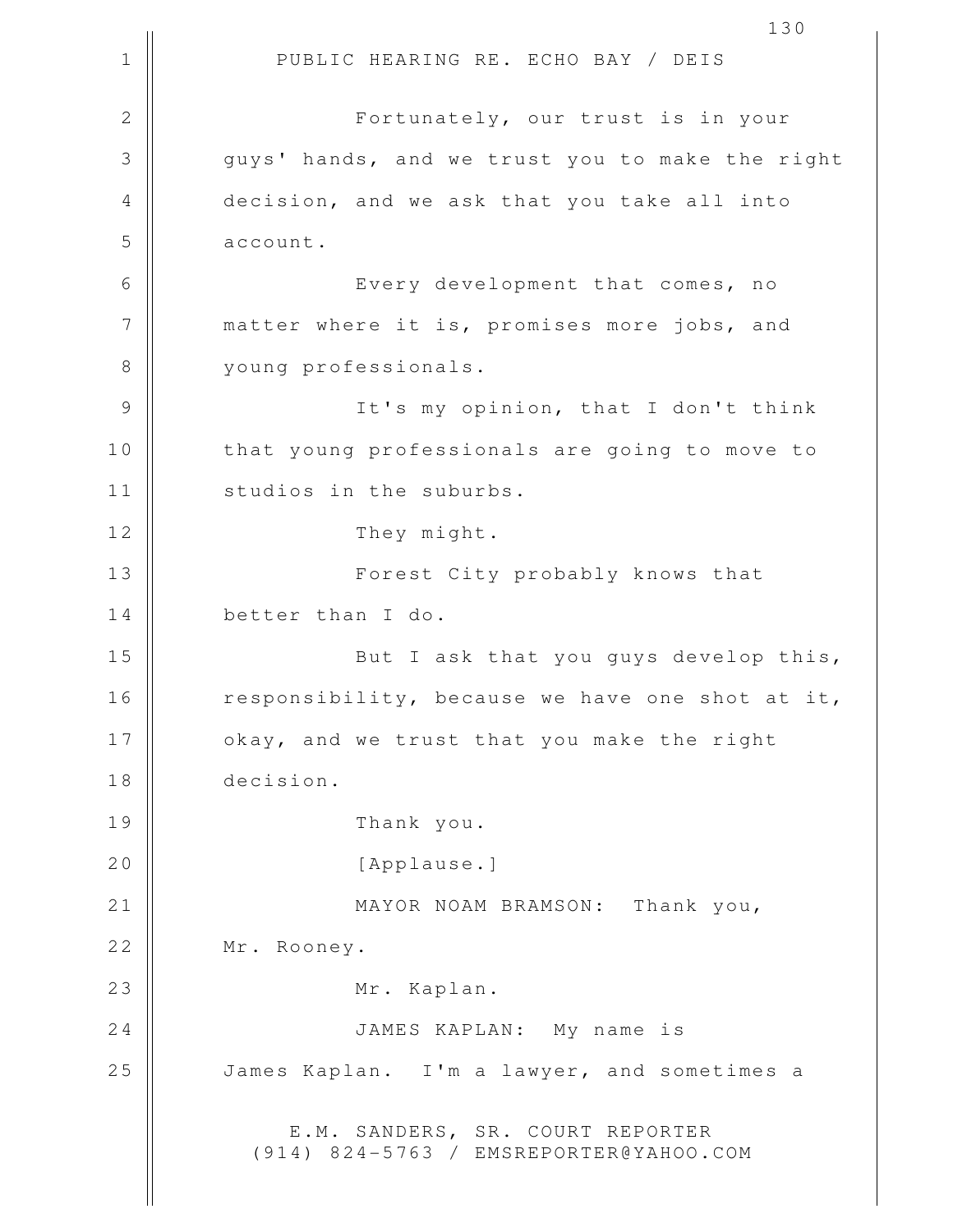1 || PUBLIC HEARING RE. ECHO BAY / DEIS 131 2 | story writer, and I've lived in New Rochelle 3 for 30 years. I've had four children come 4 || through the schools, many of whom still live in 5 || our house on 191 Barnard Road. 6 It seems to me, a lot of the 7 discussion has been about the veterans, and how  $8 \parallel$  this -- is this going to create a problem? 9 || But, it doesn't look at the broad 10 | picture. 11 To me, the city of New Rochelle needs 12 a waterfront. The waterfront is the quts of 13 || any city, or should be. 14 || And our waterfront has not been 15 | developed the way it should, like many 16 waterfronts here in New York State. 17 || It's time that we had some waterfront 18 development that would develop the water, and 19 || take us out to the water the way it was in the 20 || nineteenth century; not the way it was in the 21 || twentieth century. 22 || **Now, this project may or may not be** 23 || the best project, but it's certainly 24 | "a project." 25  $\parallel$  25 And it's a project to push the  $-$  as E.M. SANDERS, SR. COURT REPORTER (914) 824-5763 / EMSREPORTER@YAHOO.COM PH4001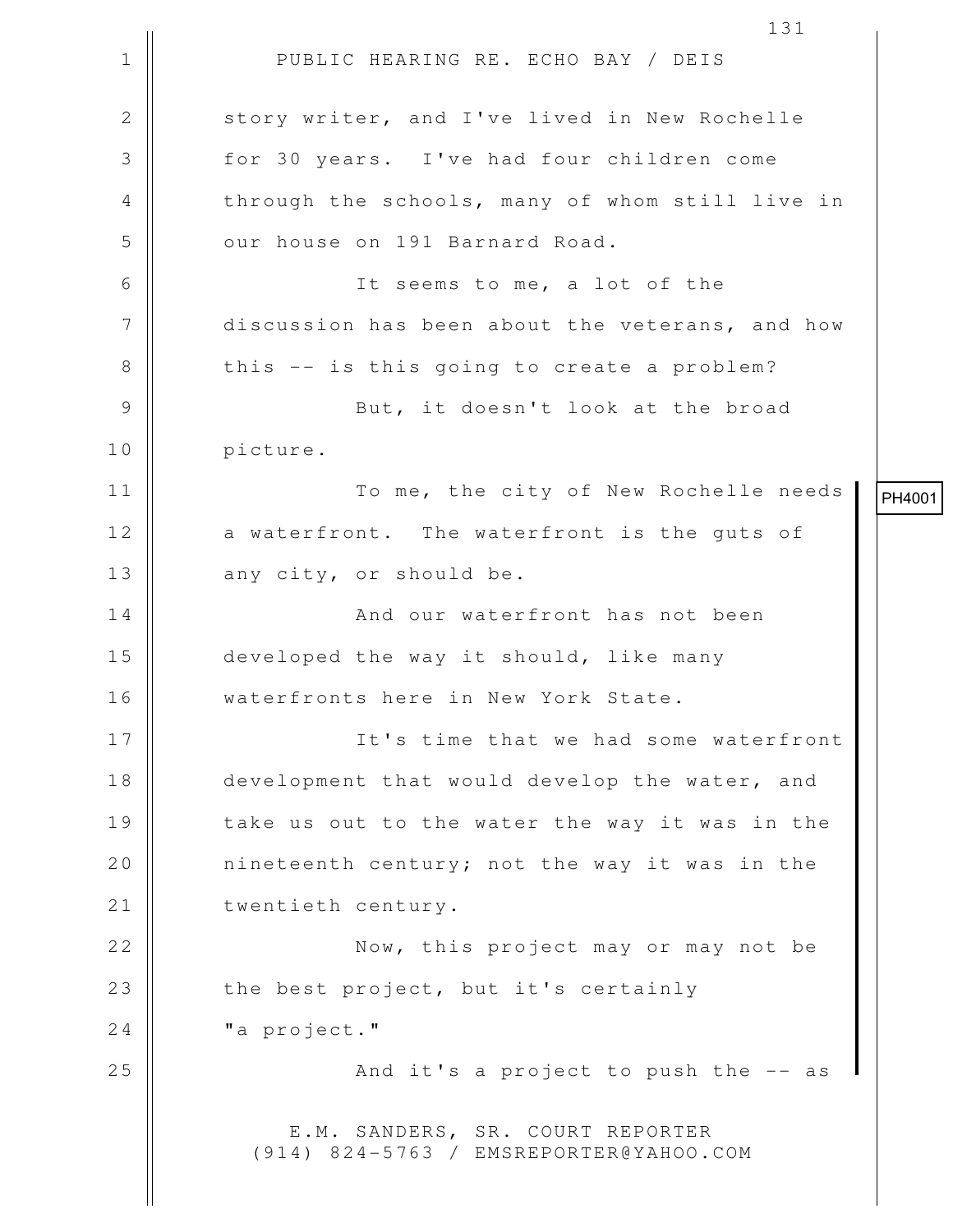|              | 132                                                                        |  |
|--------------|----------------------------------------------------------------------------|--|
| $\mathbf 1$  | PUBLIC HEARING RE. ECHO BAY / DEIS                                         |  |
| $\mathbf{2}$ | I understand it, it's a project to push the                                |  |
| 3            | city and its waterfront forward; and,                                      |  |
| 4            | therefore, it seems to me that we should                                   |  |
| 5            | support it.                                                                |  |
| 6            | With all due respect to the veterans                                       |  |
| 7            | and people who were there, what about the                                  |  |
| 8            | children?                                                                  |  |
| 9            | What about my children who are in                                          |  |
| 10           | their twenties who want to live here?                                      |  |
| 11           | One of them spoke earlier today.                                           |  |
| 12           | How are we going to $--$ it seems to me                                    |  |
| 13           | we have to have a vision of the city of                                    |  |
| 14           | New Rochelle, and a vision of our waterfront.                              |  |
| 15           | Now, there's been talk about                                               |  |
| 16           | Forest City Ratner.                                                        |  |
| 17           | I can tell you, I don't know every                                         |  |
| 18           | project they've done, but when I was -- I                                  |  |
| 19           | was -- 25 years ago, I was the tax counsel in                              |  |
| 20           | the New York City law department, and I worked                             |  |
| 21           | on their early projects in Brooklyn,                                       |  |
| 22           | particularly the Morgan Stanley building, and                              |  |
| 23           | some of the other buildings.                                               |  |
| 24           | And I can tell you, when we began,                                         |  |
| 25           | people used to say there was no decent neighbor                            |  |
|              | E.M. SANDERS, SR. COURT REPORTER<br>(914) 824-5763 / EMSREPORTER@YAHOO.COM |  |

PH4001 (contd)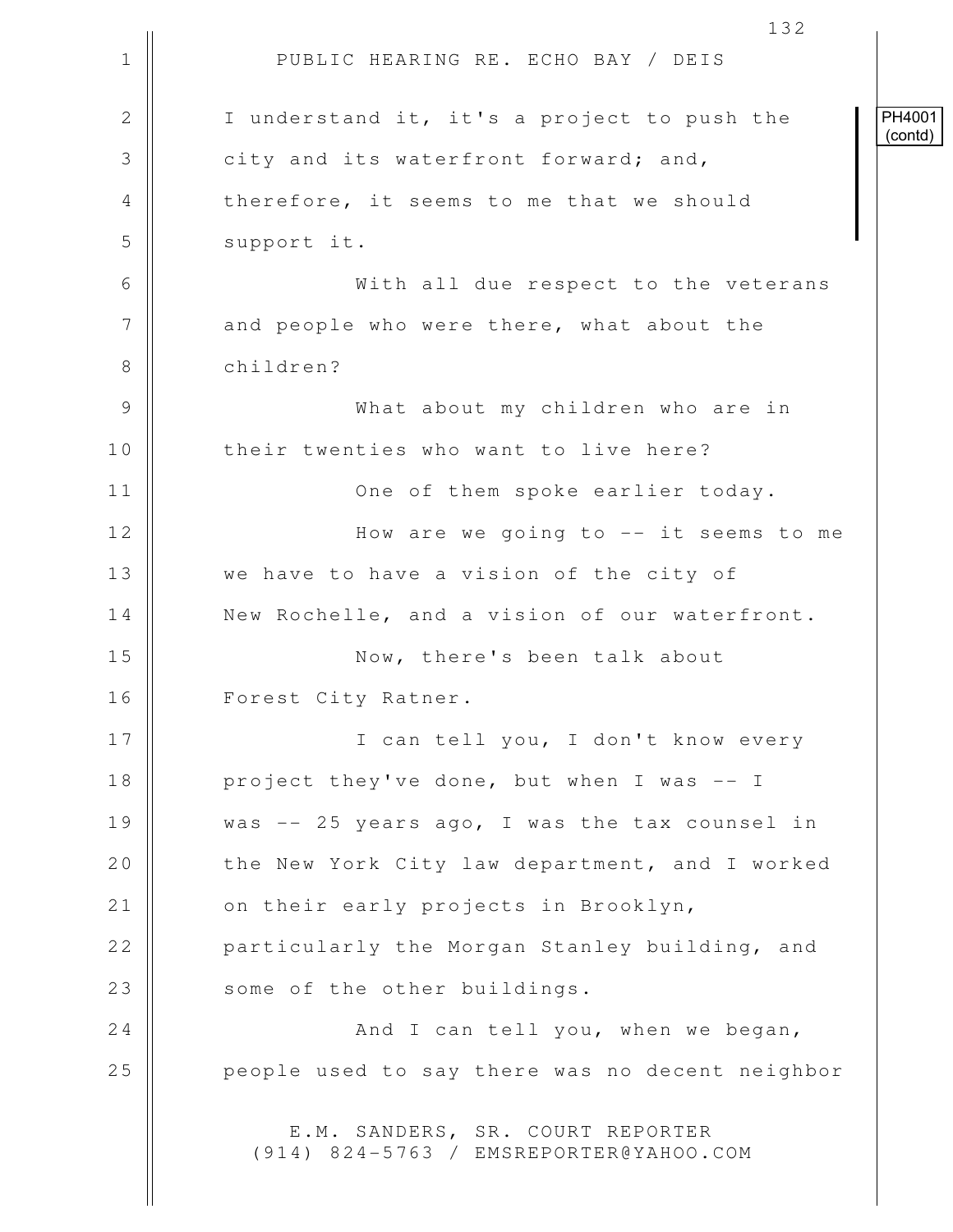1 || PUBLIC HEARING RE. ECHO BAY / DEIS 133 2 | in Brooklyn. 3 Today I once heard somebody say: 4 There isn't a bad neighborhood in Brooklyn. 5 I think we need this kind of 6 || development to develop the future of this city, 7 || for a young people, and for the whole city. 8 || And, therefore, I urge the Council to  $9 \parallel$  try to make this the best project it can be, 10 || but to push it forward. 11 Let's not look backward. 12 || Let's look forward to what the city 13 || could be, and the waterfront should be. 14 And that's really what my children 15 || want; and, hopefully your children will too. 16 Thank you. 17 || MAYOR NOAM BRAMSON: Thank you, 18 || Mr. Kaplan. 19 || There are no additional registered 20  $\parallel$  speakers for this public hearing; and,  $21$  | therefore, I will call it to a close. 22 || **Now, we still do have citizens to be** 23 || heard, and we have quite a few speakers for 24  $\parallel$  that segment of our public hearing, but I do 25 Want to take a brief break. E.M. SANDERS, SR. COURT REPORTER (914) 824-5763 / EMSREPORTER@YAHOO.COM PH4002